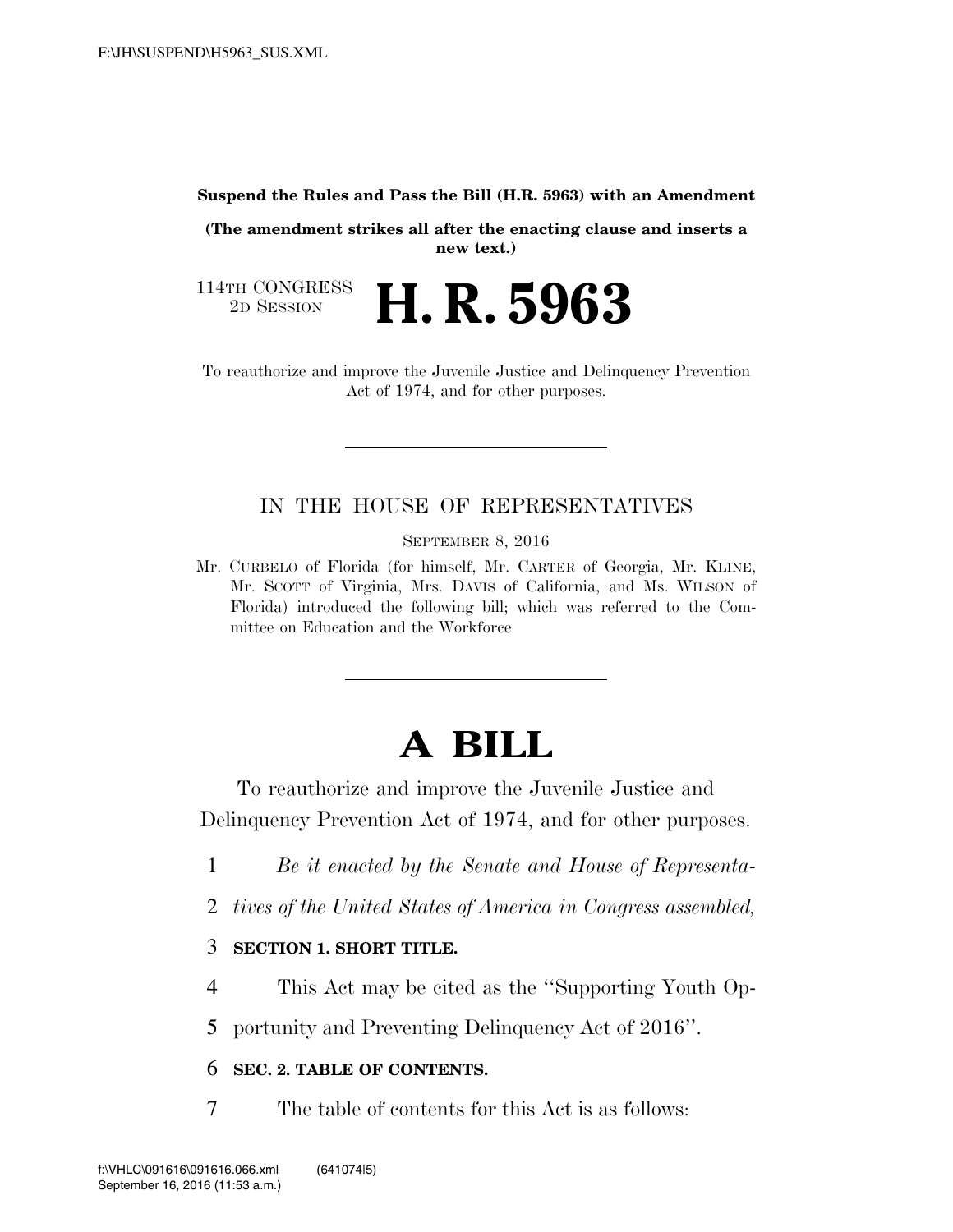Sec. 1. Short title.

Sec. 2. Table of contents.

#### TITLE I—DECLARATION OF FINDINGS, PURPOSE, AND DEFINITIONS

- Sec. 101. Findings.
- Sec. 102. Purposes.
- Sec. 103. Definitions.

#### TITLE II—JUVENILE JUSTICE AND DELINQUENCY PREVENTION

- Sec. 201. Concentration of Federal efforts.
- Sec. 202. Coordinating Council on Juvenile Justice and Delinquency Prevention.
- Sec. 203. Annual report.
- Sec. 204. Allocation of funds.
- Sec. 205. State plans.
- Sec. 206. Repeal of juvenile delinquency prevention block grant program.
- Sec. 207. Research and evaluation; statistical analyses; information dissemination.
- Sec. 208. Training and technical assistance.
- Sec. 209. Authorization of appropriations.
- Sec. 210. Administrative authority.

### TITLE III—INCENTIVE GRANTS FOR LOCAL DELINQUENCY PREVENTION PROGRAMS

- Sec. 301. Short Title.
- Sec. 302. Definitions.
- Sec. 303. Duties and functions of the administrator.
- Sec. 304. Grants for delinquency prevention programs.
- Sec. 305. Grants for tribal delinquency prevention and response programs.
- Sec. 306. Authorization of appropriations.
- Sec. 307. Technical amendment.

#### TITLE IV—MISCELLANEOUS PROVISIONS

Sec. 401. Evaluation by Government Accountability Office. Sec. 402. Accountability and oversight.

# 1 **TITLE I—DECLARATION OF**  2 **FINDINGS, PURPOSE, AND**  3 **DEFINITIONS**

## 4 **SEC. 101. FINDINGS.**

5 Section 101(a)(9) of the Juvenile Justice and Delin-

6 quency Prevention Act of 1974 (42 U.S.C.  $5601(a)(9)$ ) is

7 amended by inserting '', including offenders who enter the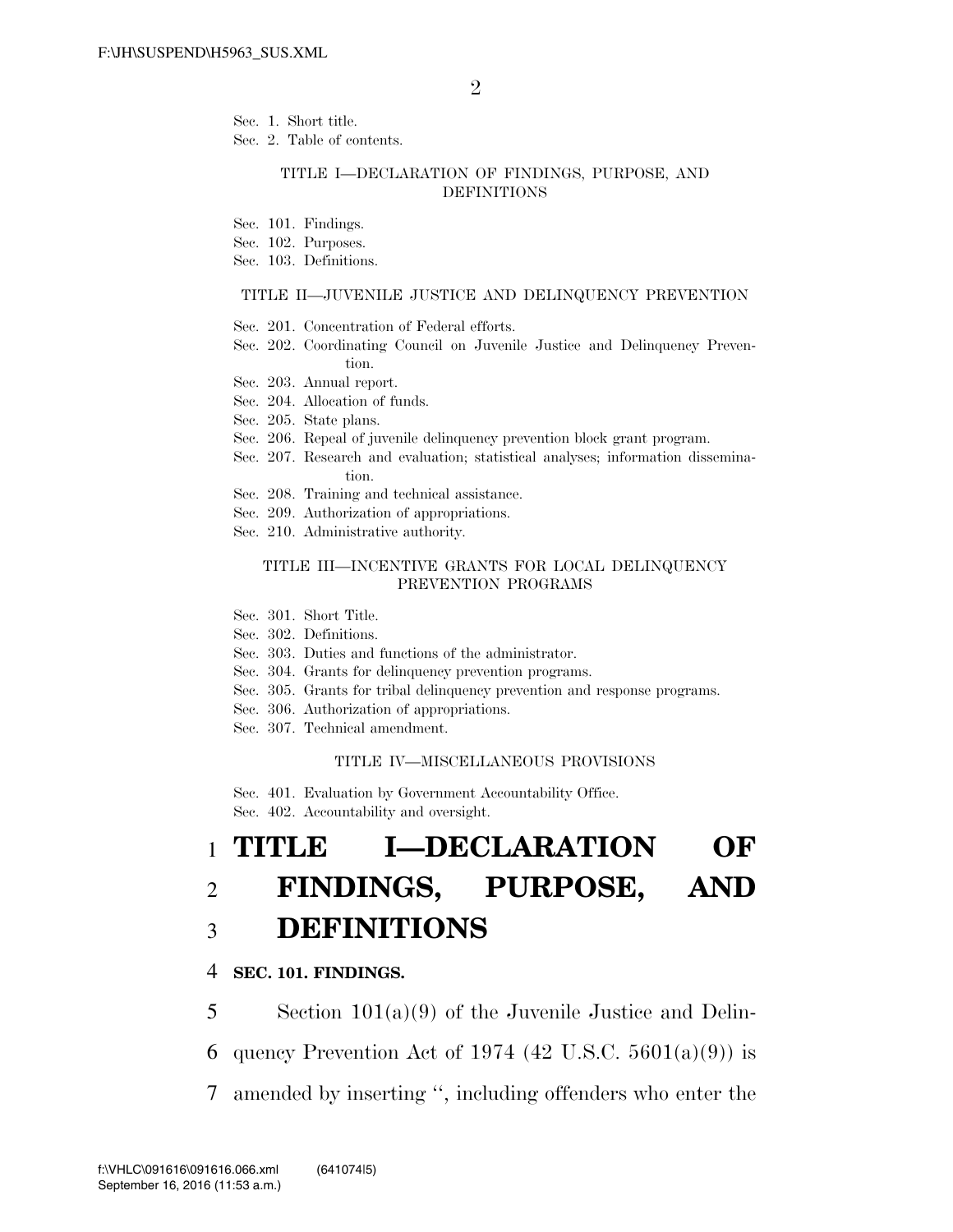|    | 1 juvenile justice system as the result of sexual abuse, ex-    |
|----|-----------------------------------------------------------------|
| 2  | ploitation, and trauma," after "young juvenile offenders".      |
| 3  | SEC. 102. PURPOSES.                                             |
| 4  | Section 102 of the Juvenile Justice and Delinquency             |
| 5  | Prevention Act of 1974 (42 U.S.C. 5602) is amended—             |
| 6  | $(1)$ in paragraph $(1)$ , by inserting ", tribal,"             |
| 7  | after "State";                                                  |
| 8  | $(2)$ in paragraph $(2)$ —                                      |
| 9  | $(A)$ by inserting ", tribal," after "State";                   |
| 10 | and                                                             |
| 11 | (B) by striking "and" at the end;                               |
| 12 | $(3)$ by amending paragraph $(3)$ to read as fol-               |
| 13 | lows:                                                           |
| 14 | $\cdot\cdot\cdot(3)$ to assist State, tribal, and local govern- |
| 15 | ments in addressing juvenile crime through the pro-             |
| 16 | vision of technical assistance, research, training,             |
| 17 | evaluation, and the dissemination of current and rel-           |
| 18 | evant information on effective and evidence-based               |
| 19 | programs and practices for combating juvenile delin-            |
| 20 | quency; and"; and                                               |
| 21 | $(4)$ by adding at the end the following:                       |
| 22 | $\lq(4)$ to support a continuum of evidence-based               |
| 23 | or promising programs (including delinquency pre-               |
| 24 | vention, intervention, mental health, behavioral                |
| 25 | health and substance abuse treatment, family serv-              |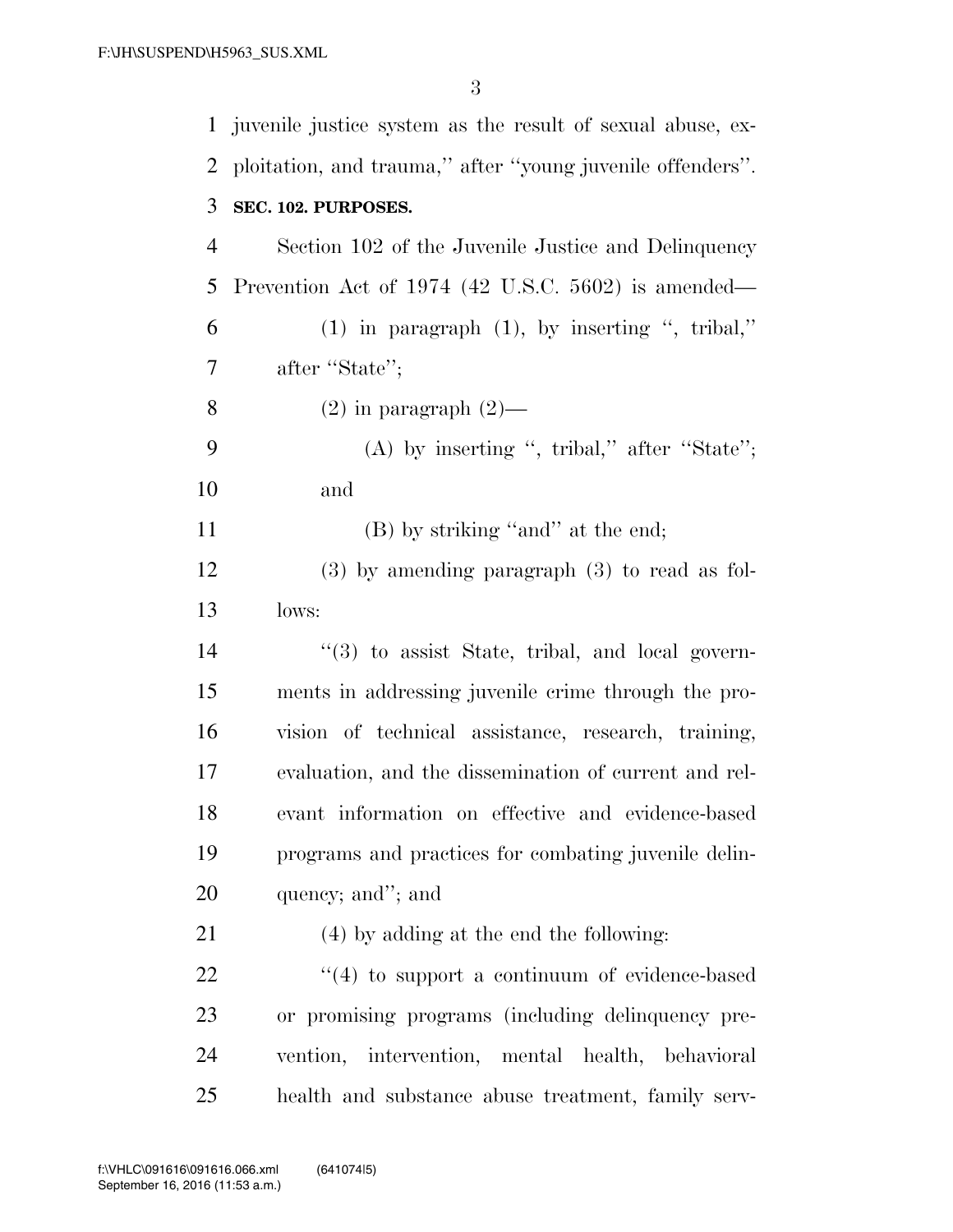ices, and services for children exposed to violence) 2 that are trauma informed, reflect the science of ado- lescent development, and are designed to meet the needs of at-risk youth and youth who come into con- tact with the justice system.''. **SEC. 103. DEFINITIONS.**  Section 103 of the Juvenile Justice and Delinquency Prevention Act of 1974 (42 U.S.C. 5603) is amended—  $(1)$  in paragraph  $(8)$ — 10 (A) in subparagraph  $(B)(ii)$ , by adding  $"or"$  at the end: 12 (B) by striking subparagraph  $(C)$ ; and (C) by redesignating subparagraph (D) as subparagraph (C); (2) in paragraph (18) by adding at the end the following: ''that has a law enforcement function, as determined by the Secretary of the Interior in consultation with the Attorney General;''. (3) by amending paragraph (22) to read as fol- lows:  $\qquad$   $\qquad$   $\qquad$   $\qquad$   $\qquad$   $\qquad$   $\qquad$   $\qquad$   $\qquad$   $\qquad$   $\qquad$   $\qquad$   $\qquad$   $\qquad$   $\qquad$   $\qquad$   $\qquad$   $\qquad$   $\qquad$   $\qquad$   $\qquad$   $\qquad$   $\qquad$   $\qquad$   $\qquad$   $\qquad$   $\qquad$   $\qquad$   $\qquad$   $\qquad$   $\qquad$   $\qquad$   $\qquad$   $\qquad$   $\qquad$   $\qquad$  a secure facility that is used by a State, unit of local government, or law enforcement authority to detain

or confine adult inmates;'';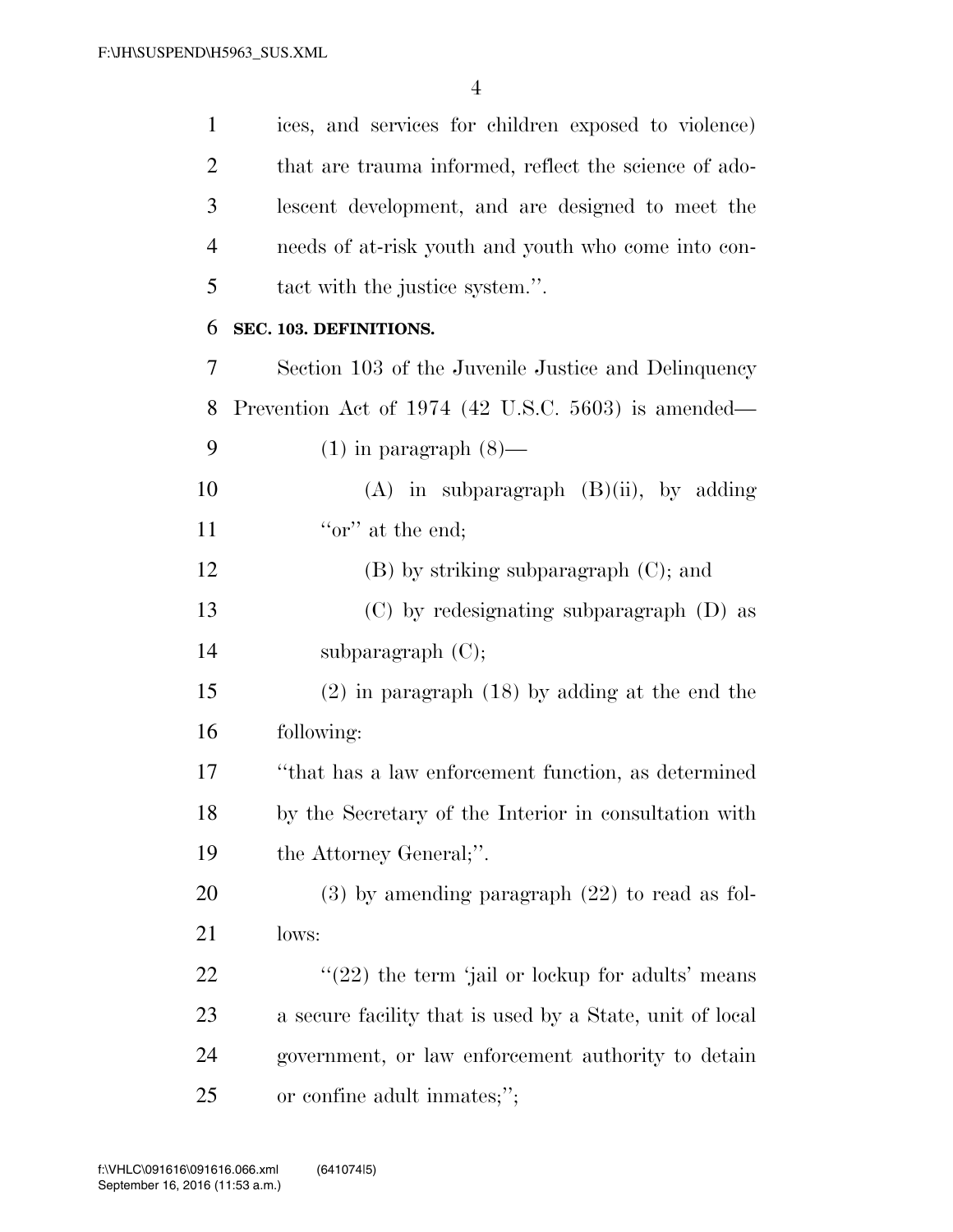| $\mathbf{1}$   | $(4)$ by amending paragraph $(25)$ to read as fol-       |
|----------------|----------------------------------------------------------|
| $\overline{2}$ | lows:                                                    |
| 3              | $\cdot\cdot(25)$ the term 'sight or sound contact' means |
| $\overline{4}$ | any physical, clear visual, or verbal contact that is    |
| 5              | not brief and inadvertent;";                             |
| 6              | $(5)$ by amending paragraph $(26)$ to read as fol-       |
| 7              | lows:                                                    |
| 8              | $\cdot\cdot(26)$ the term 'adult inmate'—                |
| 9              | $\lq\lq$ means an individual who-                        |
| 10             | "(i) has reached the age of full crimi-                  |
| 11             | nal responsibility under applicable State                |
| 12             | law; and                                                 |
| 13             | "(ii) has been arrested and is in cus-                   |
| 14             | tody for or awaiting trial on a criminal                 |
| 15             | charge, or is convicted of a criminal of-                |
| 16             | fense; and                                               |
| 17             | "(B) does not include an individual who-                 |
| 18             | "(i) at the time of the time of the of-                  |
| 19             | fense, was younger than the maximum age                  |
| 20             | at which a youth can be held in a juvenile               |
| 21             | facility under applicable State law; and                 |
| 22             | "(ii) was committed to the care and                      |
| 23             | custody or supervision, including post-                  |
| 24             | placement or parole supervision, of a juve-              |
| 25             | nile correctional agency by a court of com-              |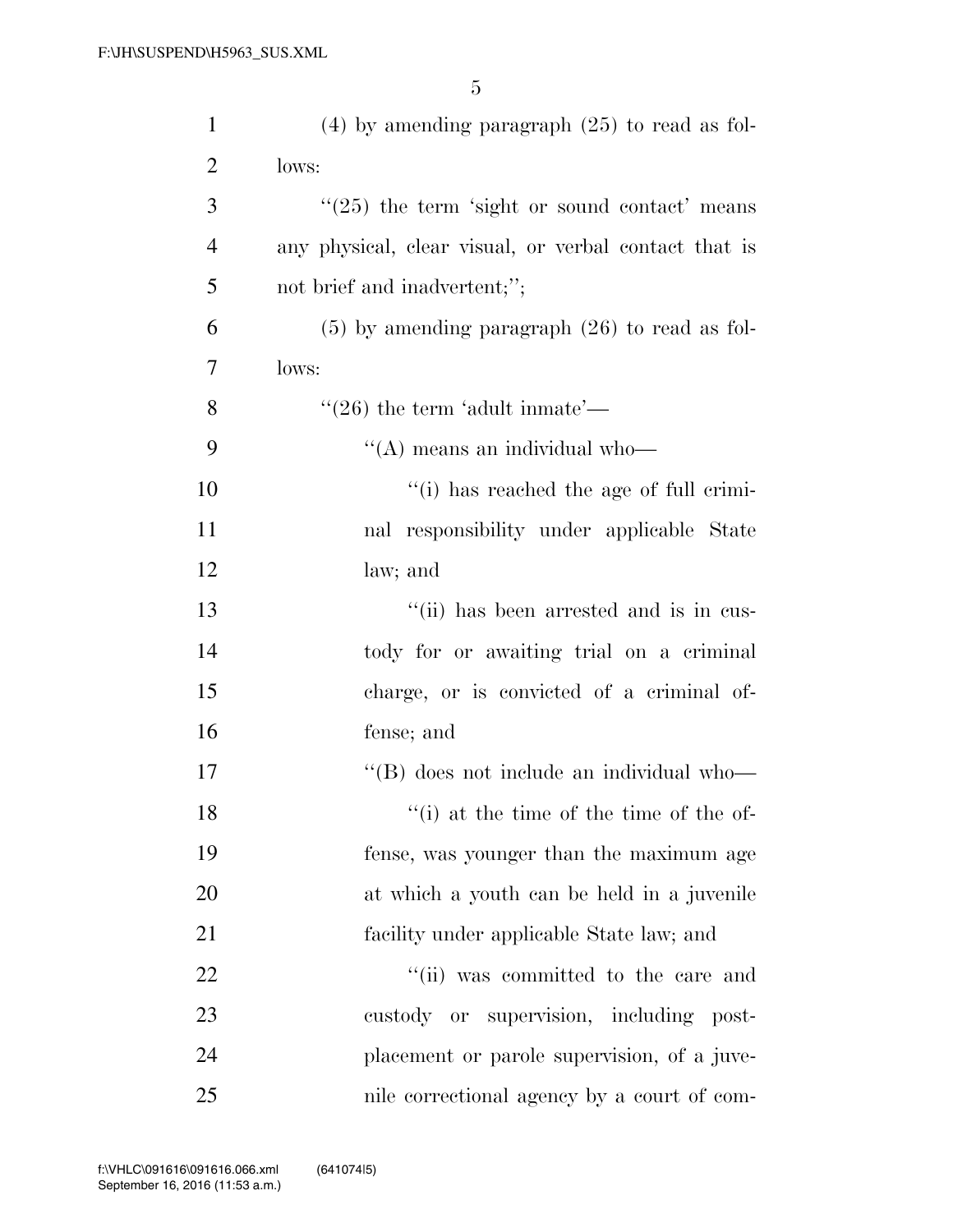| $\mathbf{1}$   | petent jurisdiction or by operation of appli-               |
|----------------|-------------------------------------------------------------|
| $\overline{2}$ | cable State law;";                                          |
| 3              | $(6)$ in paragraph $(28)$ , by striking "and" at the        |
| $\overline{4}$ | end;                                                        |
| 5              | $(7)$ in paragraph $(29)$ , by striking the period at       |
| 6              | the end and inserting a semicolon; and                      |
| 7              | $(8)$ by adding at the end the following:                   |
| 8              | $\cdot\cdot(30)$ the term 'core requirements'—              |
| 9              | $\lq\lq$ means the requirements described in                |
| 10             | paragraphs $(11)$ , $(12)$ , $(13)$ , and $(15)$ of section |
| 11             | $223(a)$ ; and                                              |
| 12             | $\lq\lq$ does not include the data collection               |
| 13             | requirements described in subparagraphs (A)                 |
| 14             | through $(K)$ of section $207(1)$ ;                         |
| 15             | $\cdot\cdot(31)$ the term 'chemical agent' means a spray    |
| 16             | or injection used to temporarily incapacitate a per-        |
| 17             | son, including oleoresin capsicum spray, tear gas,          |
| 18             | and 2-chlorobenzalmalononitrile gas;                        |
| 19             | $\cdot\cdot(32)$ the term 'isolation'—                      |
| 20             | $\lq\lq$ means any instance in which a youth                |
| 21             | is confined alone for more than 10 minutes in               |
| 22             | a room or cell; and                                         |
| 23             | $\lq\lq (B)$ does not include—                              |
| 24             | "(i) confinement during regularly                           |
| 25             | scheduled sleeping hours;                                   |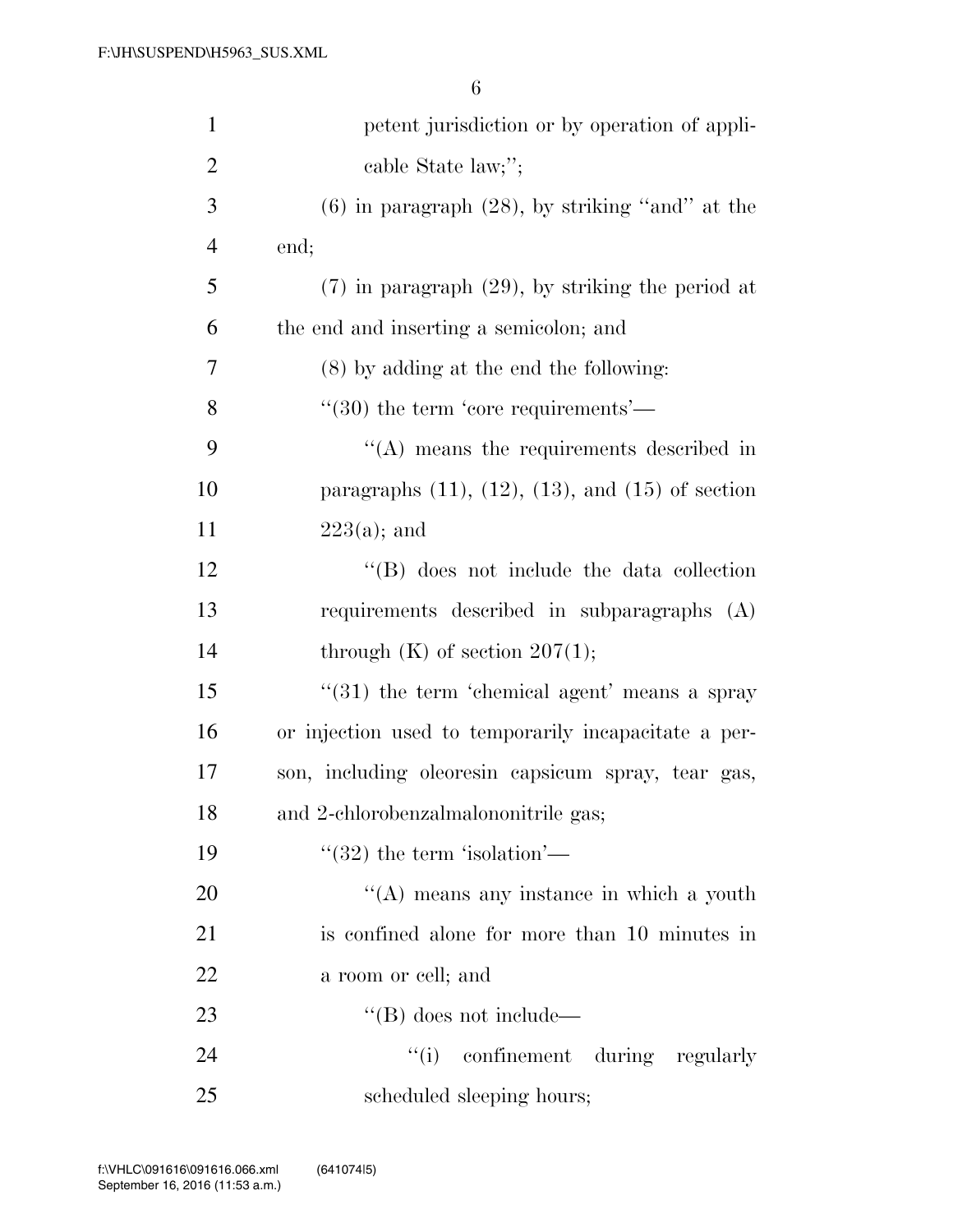| $\mathbf{1}$   | "(ii) separation based on a treatment                         |
|----------------|---------------------------------------------------------------|
| $\overline{2}$ | program approved by a licensed medical or                     |
| 3              | mental health professional;                                   |
| $\overline{4}$ | "(iii) confinement or separation that                         |
| 5              | is requested by the youth; or                                 |
| 6              | $f'(iv)$ the separation of the youth from                     |
| 7              | a group in a nonlocked setting for the lim-                   |
| 8              | ited purpose of calming;                                      |
| 9              | $\cdot$ (33) the term 'restraints' has the meaning            |
| 10             | given that term in section 591 of the Public Health           |
| 11             | Service Act (42 U.S.C. 290ii);                                |
| 12             | $\cdot$ (34) the term 'evidence-based' means a pro-           |
| 13             | gram or practice that—                                        |
| 14             | $\lq\lq$ is demonstrated to be effective when                 |
| 15             | implemented with fidelity;                                    |
| 16             | "(B) is based on a clearly articulated and                    |
| 17             | empirically supported theory;                                 |
| 18             | $\lq\lq$ <sup>*</sup> (C) has measurable outcomes relevant to |
| 19             | juvenile justice, including a detailed description            |
| 20             | of the outcomes produced in a particular popu-                |
| 21             | lation, whether urban or rural; and                           |
| 22             | "(D) has been scientifically tested and                       |
| 23             | proven effective through randomized control                   |
| 24             | studies or comparison group studies and with                  |
| 25             | the ability to replicate and scale;                           |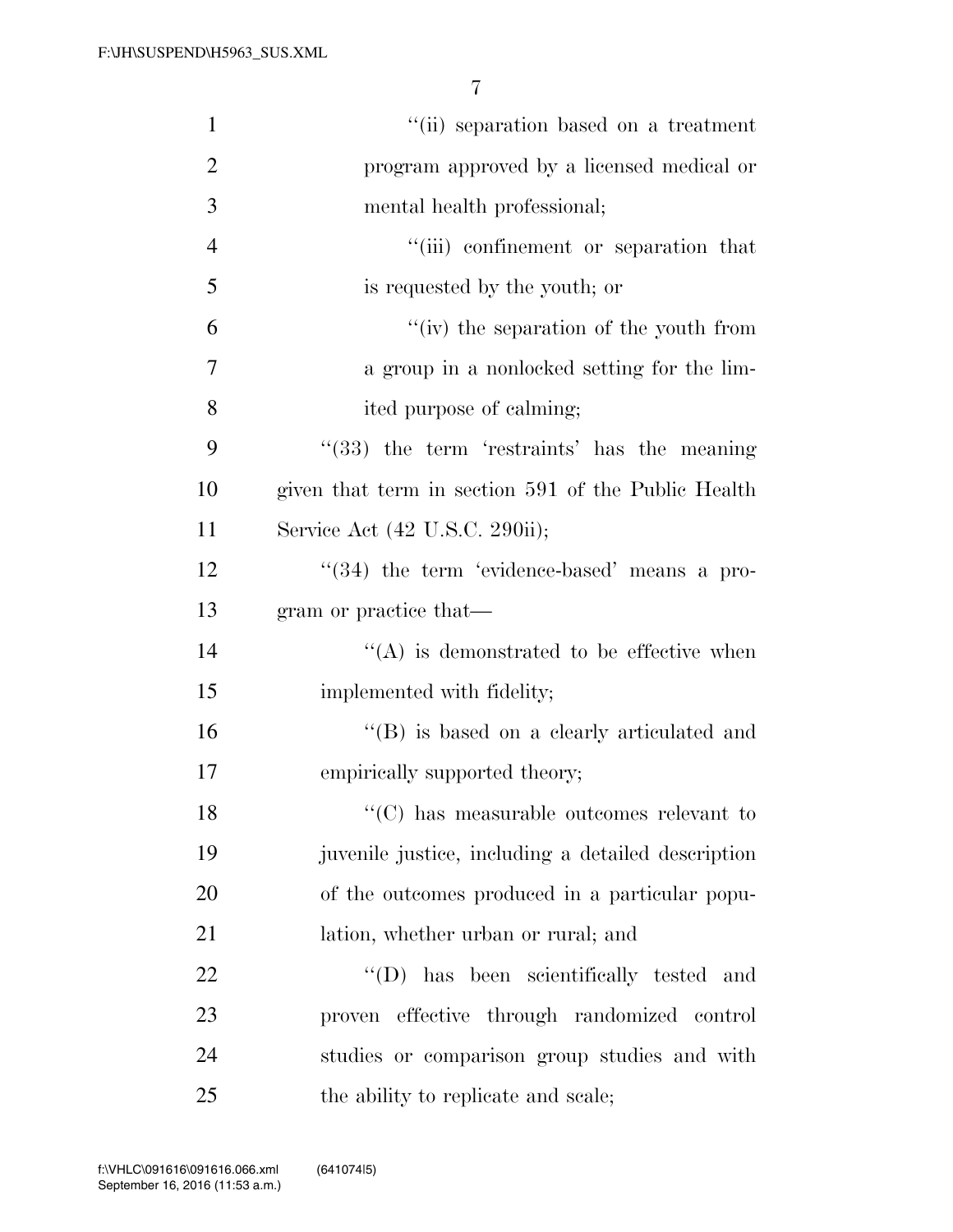| $\mathbf{1}$   | $\cdot\cdot(35)$ the term 'promising' means a program or |
|----------------|----------------------------------------------------------|
| $\overline{2}$ | practice that—                                           |
| 3              | $\lq\lq$ is demonstrated to be effective based           |
| $\overline{4}$ | on positive outcomes relevant to juvenile justice        |
| 5              | from 1 or more objective, independent, and sci-          |
| 6              | entifically valid evaluations, as documented in          |
| 7              | writing to the Administrator; and                        |
| 8              | "(B) will be evaluated through a well-de-                |
| 9              | signed and rigorous study, as described in para-         |
| 10             | graph $(34)(D)$ ;                                        |
| 11             | $\cdot$ (36) the term 'dangerous practice' means an      |
| 12             | act, procedure, or program that creates an unreason-     |
| 13             | able risk of physical injury, pain, or psychological     |
| 14             | harm to a juvenile subjected to the act, procedure,      |
| 15             | or program;                                              |
| 16             | $\lq(37)$ the term 'screening' means a brief proc-       |
| 17             | $ess-$                                                   |
| 18             | "(A) designed to identify youth who may                  |
| 19             | have mental health, behavioral health, sub-              |
| 20             | stance abuse, or other needs requiring imme-             |
| 21             | diate attention, intervention, and further eval-         |
| 22             | uation; and                                              |
| 23             | $\lq\lq$ the purpose of which is to quickly              |
| 24             | identify a youth with possible mental health, be-        |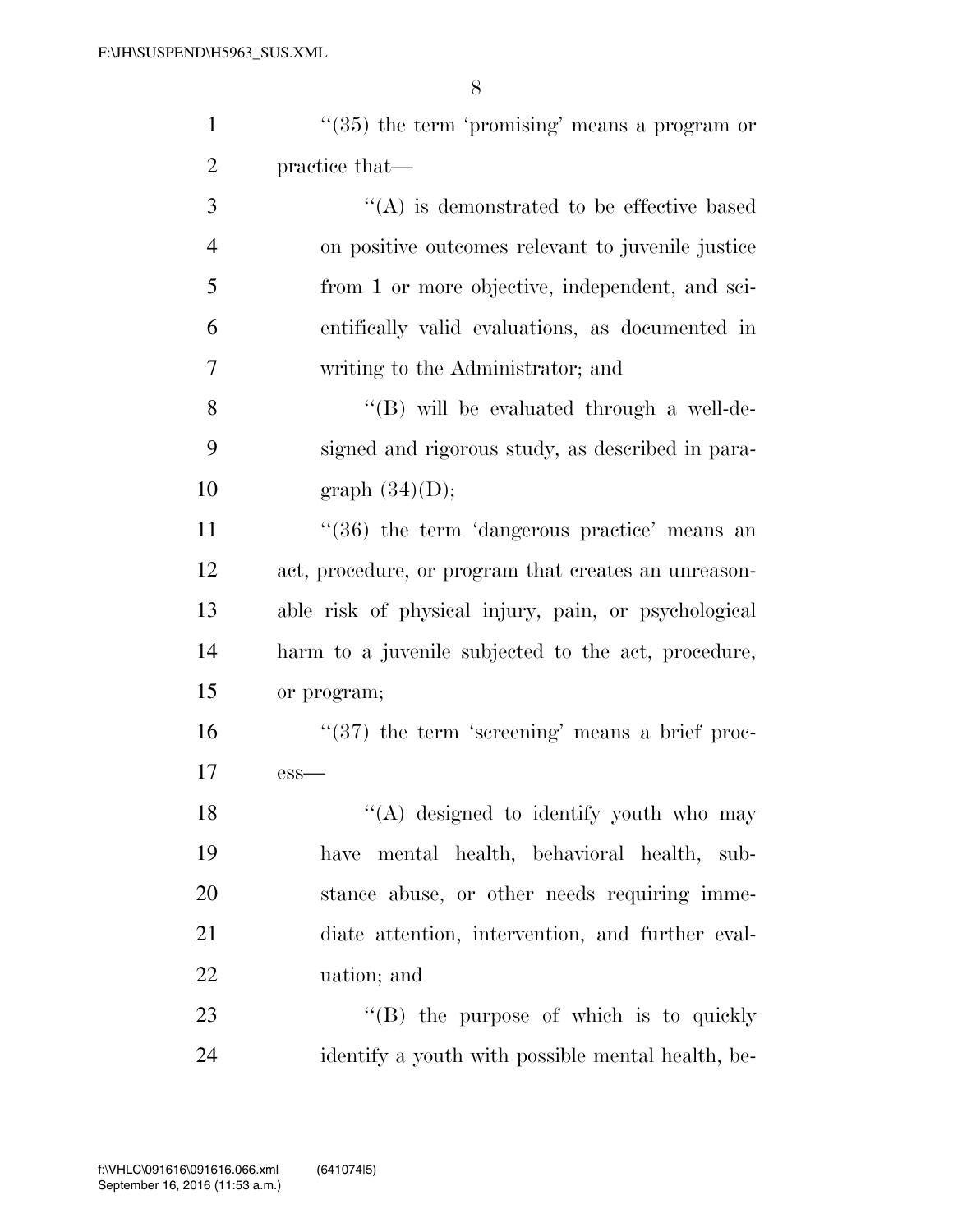| $\mathbf{1}$   | havioral health, substance abuse, or other needs           |
|----------------|------------------------------------------------------------|
| $\overline{2}$ | in need of further assessment;                             |
| 3              | $\cdot\cdot(38)$ the term 'assessment' includes, at a min- |
| $\overline{4}$ | imum, an interview and review of available records         |
| 5              | and other pertinent information—                           |
| 6              | $\lq\lq$ by an appropriately trained profes-               |
| 7              | sional who is licensed or certified by the appli-          |
| 8              | cable State in the mental health, behavioral               |
| 9              | health, or substance abuse fields; and                     |
| 10             | $\lq\lq (B)$ which is designed to identify signifi-        |
| 11             | cant mental health, behavioral health, or sub-             |
| 12             | stance abuse treatment needs to be addressed               |
| 13             | during a youth's confinement;                              |
| 14             | "(39) for purposes of section $223(a)(15)$ , the           |
| 15             | term 'contact' means the points at which a youth           |
| 16             | and the juvenile justice system or criminal justice        |
| 17             | system officially intersect, including interactions        |
| 18             | with a juvenile justice, juvenile court, or law enforce-   |
| 19             | ment official;                                             |
| 20             | $\cdot\cdot(40)$ the term 'trauma-informed' means—         |
| 21             | $\lq\lq$ understanding the impact that expo-               |
| 22             | sure to violence and trauma have on a youth's              |
| 23             | physical, psychological, and psychosocial devel-           |
| 24             |                                                            |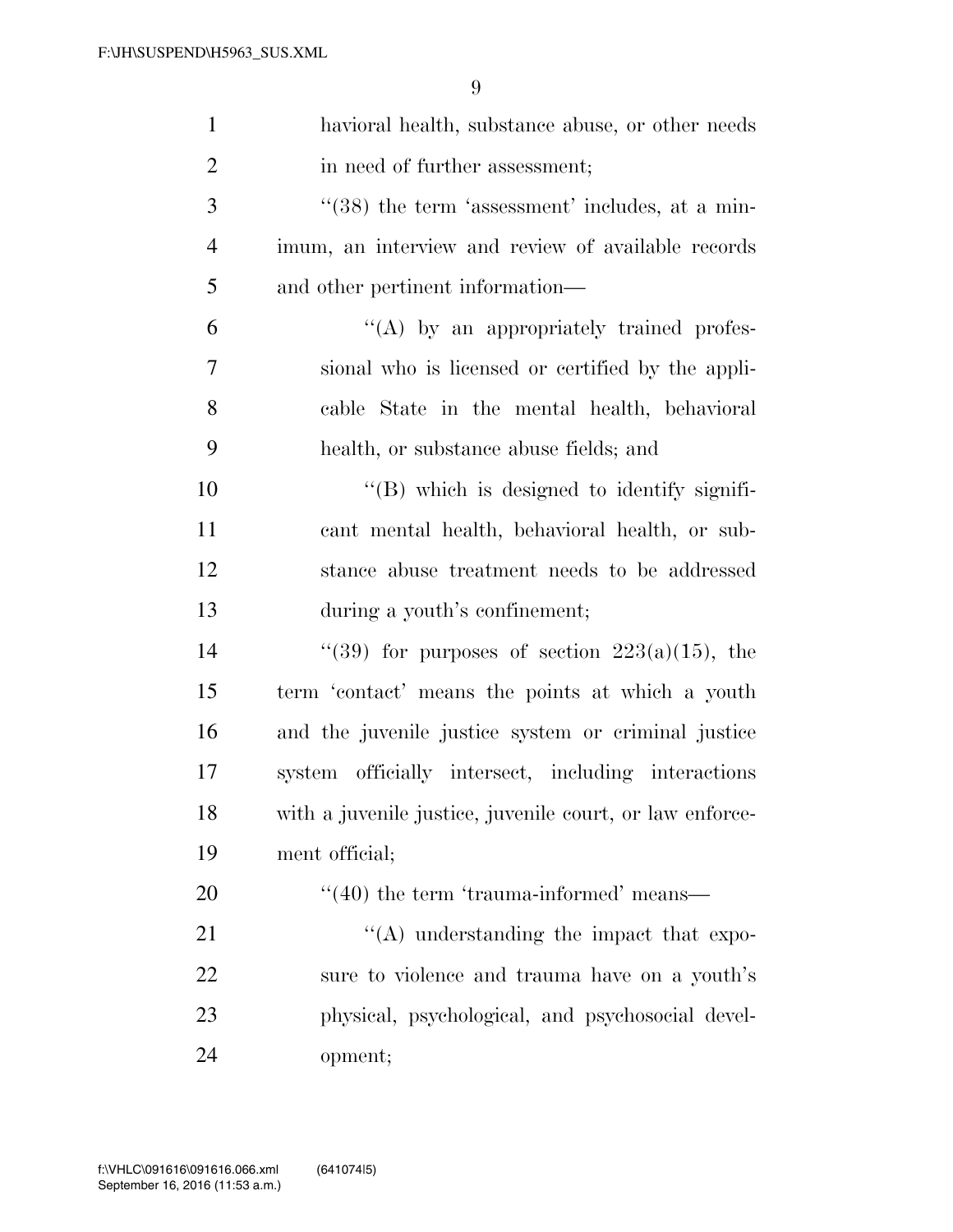| $\mathbf{1}$   | $\lq\lq(B)$ recognizing when a youth has been          |
|----------------|--------------------------------------------------------|
| $\overline{2}$ | exposed to violence and trauma and is in need          |
| 3              | of help to recover from the adverse impacts of         |
| $\overline{4}$ | trauma; and                                            |
| 5              | $\lq\lq$ responding in ways that resist re-            |
| 6              | traumatization;                                        |
| 7              | $\lq(41)$ the term 'racial and ethnic disparity'       |
| 8              | means minority youth populations are involved at a     |
| 9              | decision point in the juvenile justice system at high- |
| 10             | er rates, incrementally or cumulatively, than non-mi-  |
| 11             | nority youth at that decision point;                   |
| 12             | $\lq(42)$ the term 'status offender' means a juve-     |
| 13             | nile who is charged with or who has committed an       |
| 14             | offense that would not be criminal if committed by     |
| 15             | an adult;                                              |
| 16             | $(43)$ the term 'rural' means an area that is          |
| 17             | not located in a metropolitan statistical area, as de- |
| 18             | fined by the Office of Management and Budget;          |
| 19             | $((44)$ the term 'internal controls' means a proc-     |
| 20             | ess implemented to provide reasonable assurance re-    |
| 21             | garding the achievement of objectives in—              |
| 22             | $\lq\lq$ effectiveness and efficiency of oper-         |
| 23             | ations, such as grant management practices;            |
| 24             | "(B) reliability of reporting for internal             |
| 25             | and external use; and                                  |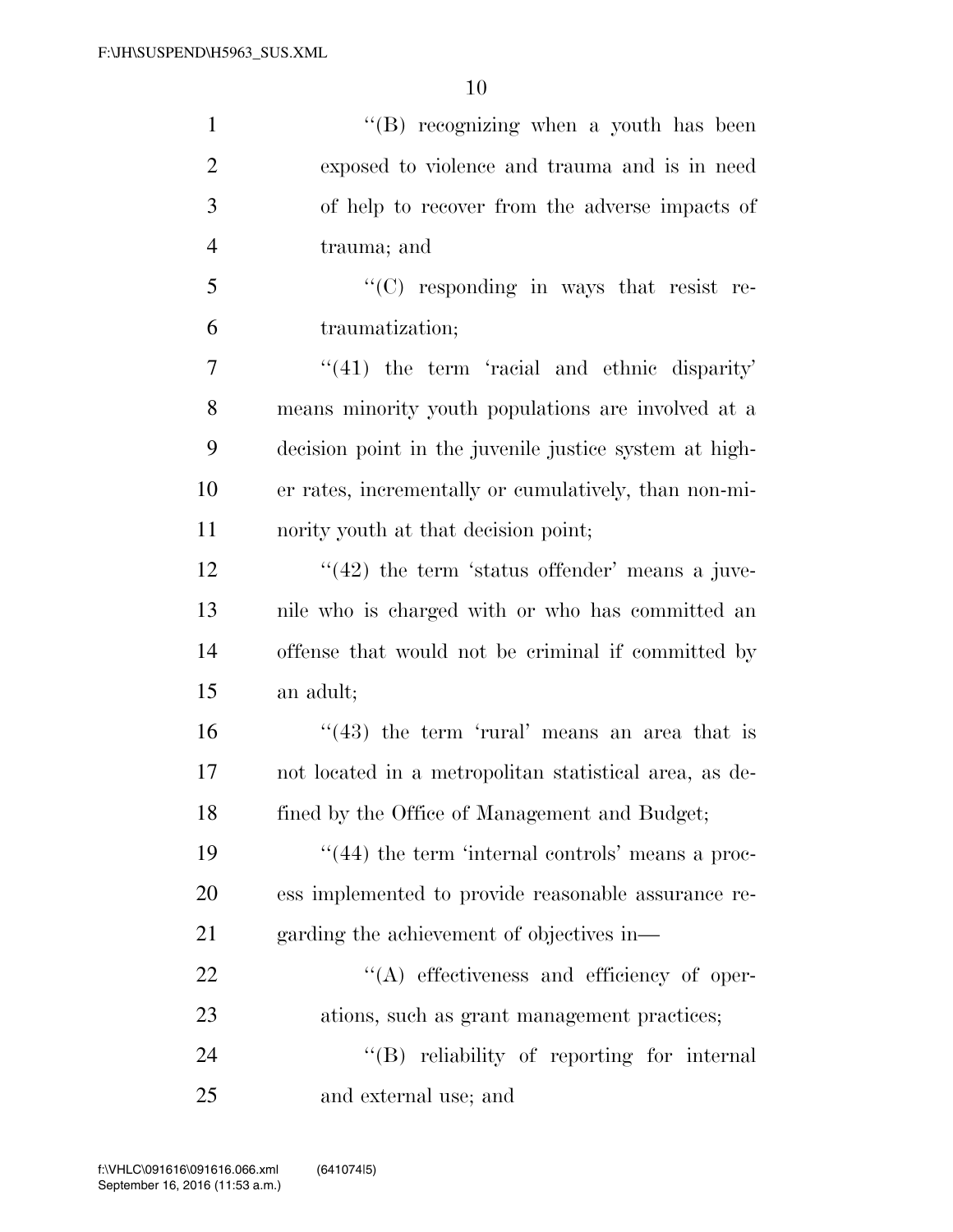$\cdot$  (C) compliance with applicable laws and regulations, as well as recommendations of the Office of Inspector General and the Government Accountability Office; and ''(45) the term 'tribal government' means the governing body of an Indian tribe.''. **TITLE II—JUVENILE JUSTICE AND DELINQUENCY PREVEN- TION SEC. 201. CONCENTRATION OF FEDERAL EFFORTS.**  Section 204 of the Juvenile Justice and Delinquency Prevention Act of 1974 (42 U.S.C. 5614) is amended— 13 (1) in subsection  $(a)$ — (A) in paragraph (1), in the first sen- tence— (i) by striking ''a long-term plan, and implement'' and inserting the following: ''a long-term plan to improve the juvenile jus- tice system in the United States, taking into account scientific knowledge regarding adolescent development and behavior and regarding the effects of delinquency pre- vention programs and juvenile justice interventions on adolescents, and shall im-plement''; and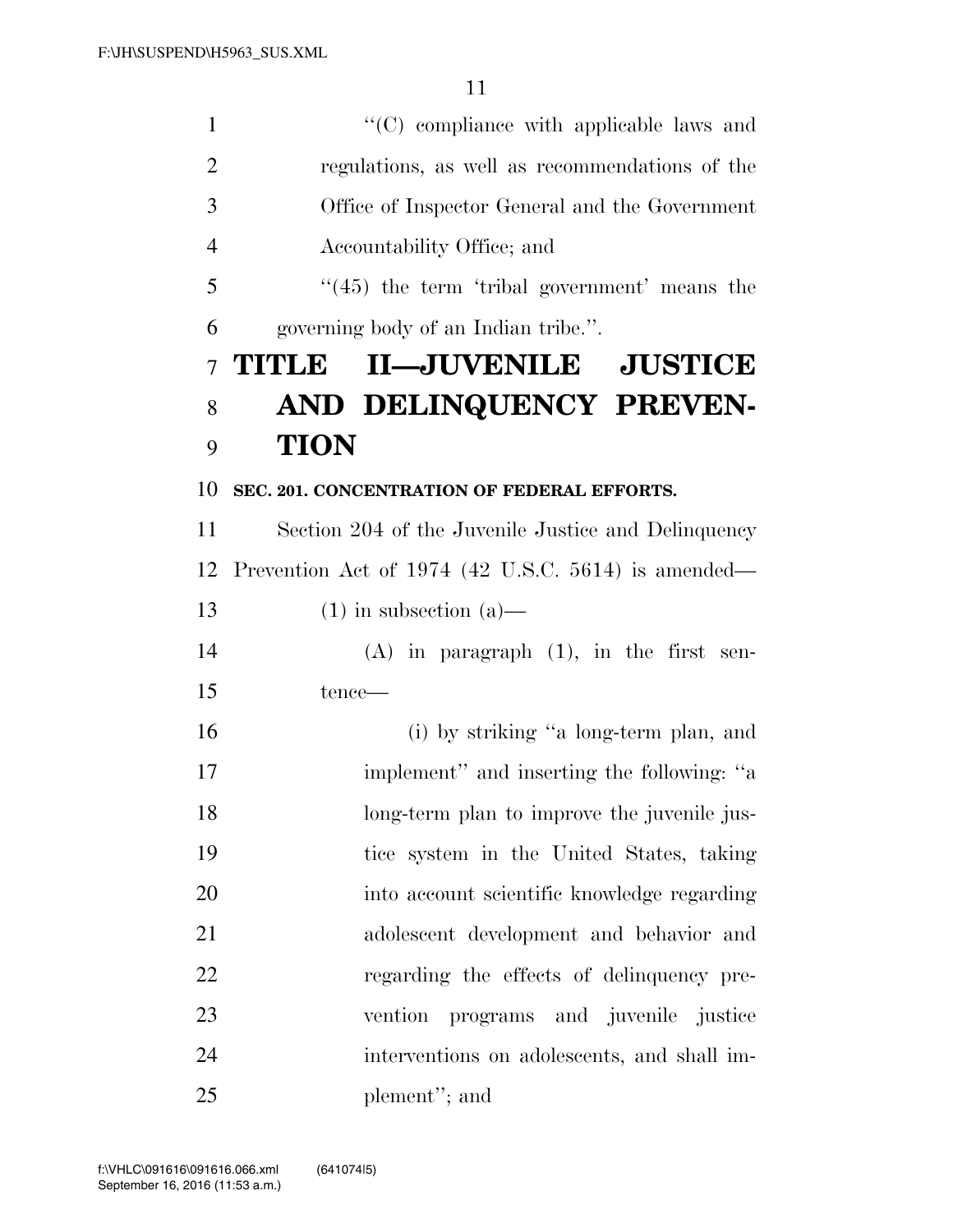| $\mathbf{1}$   | (ii) by striking "research, and im-                     |
|----------------|---------------------------------------------------------|
| $\overline{2}$ | provement of the juvenile justice system in             |
| 3              | the United States" and inserting "and re-               |
| $\overline{4}$ | search"; and                                            |
| 5              | $(B)$ in paragraph $(2)(B)$ , by striking "Fed-         |
| 6              | eral Register" and all that follows and inserting       |
| 7              | "Federal Register during the 30-day period              |
| 8              | ending on October 1 of each year."; and                 |
| 9              | $(2)$ in subsection $(b)$ —                             |
| 10             | $(A)$ by striking paragraph $(7)$ ;                     |
| 11             | (B) by redesignating paragraphs (5) and                 |
| 12             | $(6)$ as paragraphs $(6)$ and $(7)$ , respectively;     |
| 13             | $(C)$ by inserting after paragraph $(4)$ , the          |
| 14             | following:                                              |
| 15             | $(5)$ not later than 1 year after the date of en-       |
| 16             | actment of the Supporting Youth Opportunity and         |
| 17             | Preventing Delinquency Act of 2016, in consultation     |
| 18             | with Indian tribes, develop a policy for the Office of  |
| 19             | Juvenile Justice and Delinquency Prevention to col-     |
| 20             | laborate with representatives of Indian tribes with a   |
| 21             | criminal justice function on the implementation of      |
| 22             | the provisions of this Act relating to Indian tribes;"; |
| 23             | $(D)$ in paragraph $(6)$ , as so redesignated,          |
| 24             | by adding "and" at the end; and                         |
| 25             | $(E)$ in paragraph $(7)$ , as so redesignated—          |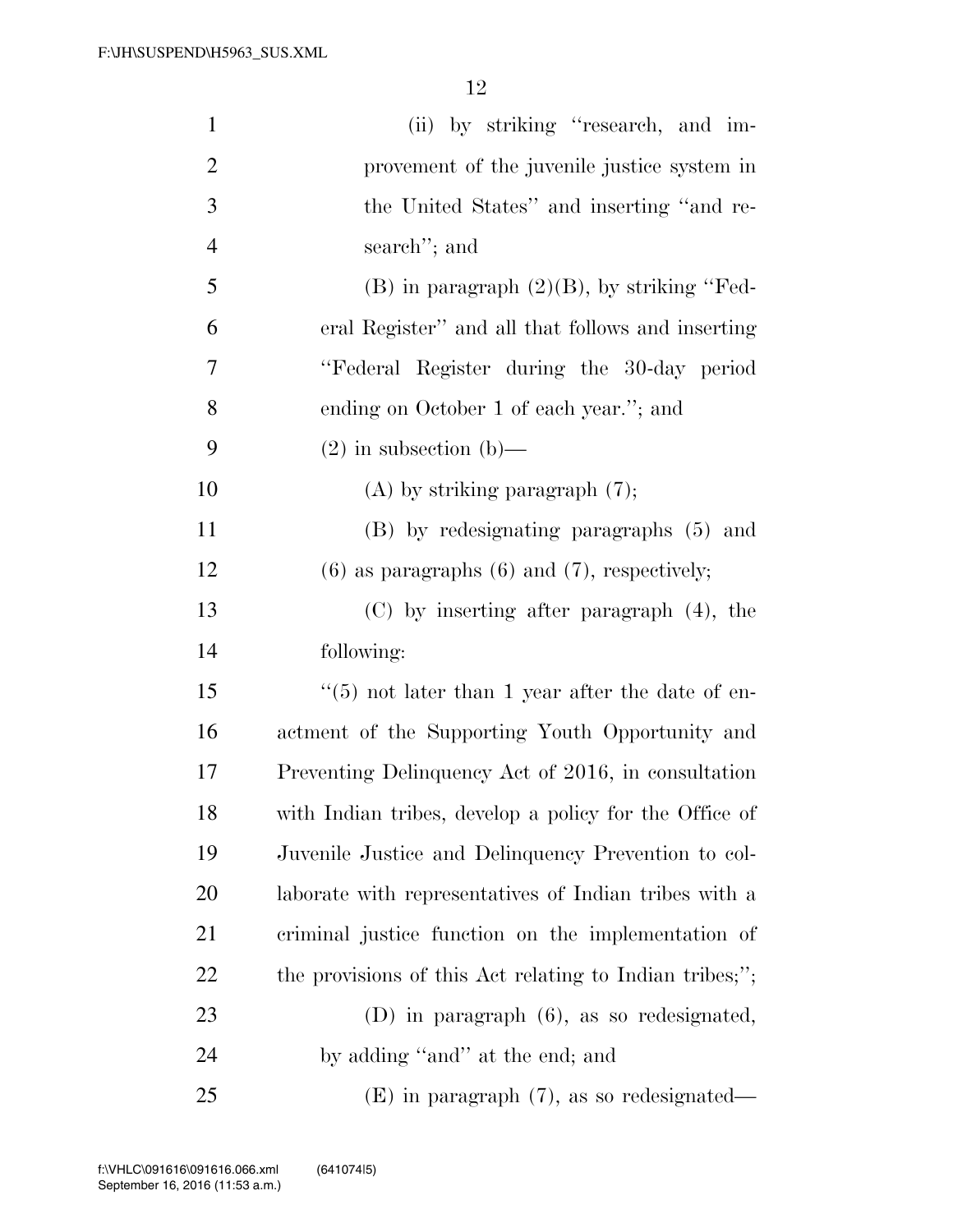| $\mathbf{1}$   | $(i)$ by striking "monitoring";                     |
|----------------|-----------------------------------------------------|
| $\overline{2}$ | (ii) by striking "section $223(a)(15)$ "            |
| 3              | and inserting "section $223(a)(16)$ "; and          |
| 4              | (iii) by striking "to review the ade-               |
| 5              | quacy of such systems; and" and inserting           |
| 6              | "for monitoring compliance.".                       |
| 7              | SEC. 202. COORDINATING COUNCIL ON JUVENILE JUSTICE  |
| 8              | AND DELINQUENCY PREVENTION.                         |
| 9              | Section 206 of the Juvenile Justice and Delinquency |
| 10             | Prevention Act of 1974 (42 U.S.C. 5616) is amended— |
| 11             | $(1)$ in subsection $(a)$ —                         |
| 12             | $(A)$ in paragraph $(1)$ —                          |
| 13             | (i) by inserting "the Administrator of              |
| 14             | the Substance Abuse and Mental Health               |
| 15             | Services Administration, the Secretary of           |
| 16             | the Interior," after "the Secretary of              |
| 17             | Health and Human Services,"; and                    |
| 18             | (ii) by striking "Commissioner of Im-               |
| 19             | migration and Naturalization" and insert-           |
| 20             | ing "Assistant Secretary for Immigration            |
| 21             | and Customs Enforcement"; and                       |
| 22             | $(B)$ in paragraph $(2)$ , by striking "United      |
| 23             | States" and inserting "Federal Government";         |
| 24             | and                                                 |
| 25             | $(2)$ in subsection $(e)$ —                         |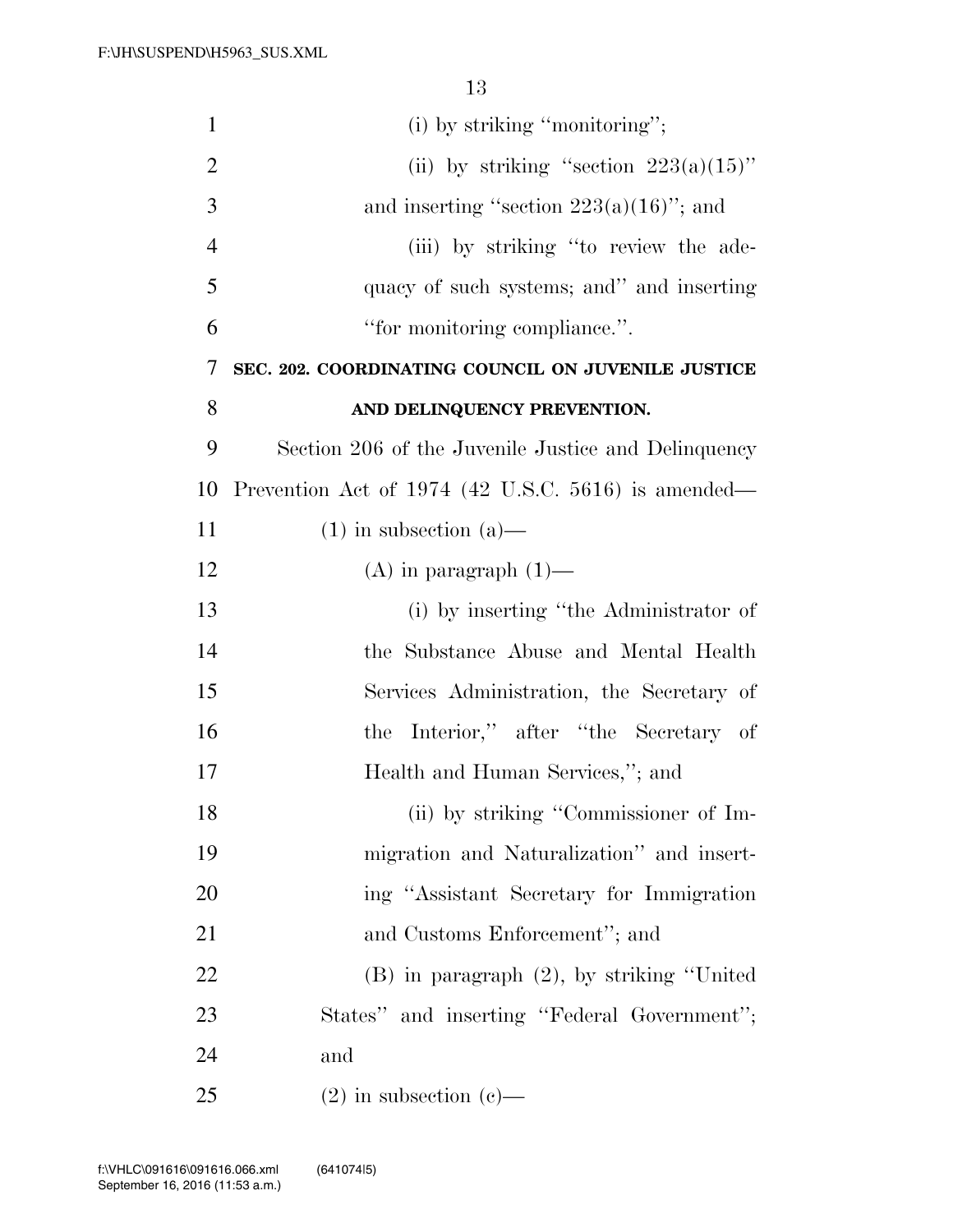| $\mathbf{1}$   | $(A)$ in paragraph $(1)$ , by striking "para-       |
|----------------|-----------------------------------------------------|
| $\overline{2}$ | graphs $(12)(A)$ , $(13)$ , and $(14)$ of section   |
| 3              | $223(a)$ of this title" and inserting "the core re- |
| $\overline{4}$ | quirements"; and                                    |
| 5              | $(B)$ in paragraph $(2)$ —                          |
| 6              | (i) in the matter preceding subpara-                |
| 7              | graph $(A)$ , by inserting ", on an annual          |
| 8              | basis" after "collectively"; and                    |
| 9              | (ii) by striking subparagraph (B) and               |
| 10             | inserting the following:                            |
| 11             | $\lq$ (B) not later than 120 days after the         |
| 12             | completion of the last meeting of the Council       |
| 13             | during any fiscal year, submit to the Committee     |
| 14             | on Education and the Workforce of the House         |
| 15             | of Representatives and the Committee on the         |
| 16             | Judiciary of the Senate a report that—              |
| 17             | "(i) contains the recommendations de-               |
| 18             | scribed in subparagraph $(A)$ ;                     |
| 19             | $``$ (ii) includes a detailed account of the        |
| 20             | activities conducted by the Council during          |
| 21             | the fiscal year, including a complete de-           |
| 22             | tailed accounting of expenses incurred by           |
| 23             | the Council to conduct operations in ac-            |
| 24             | cordance with this section;                         |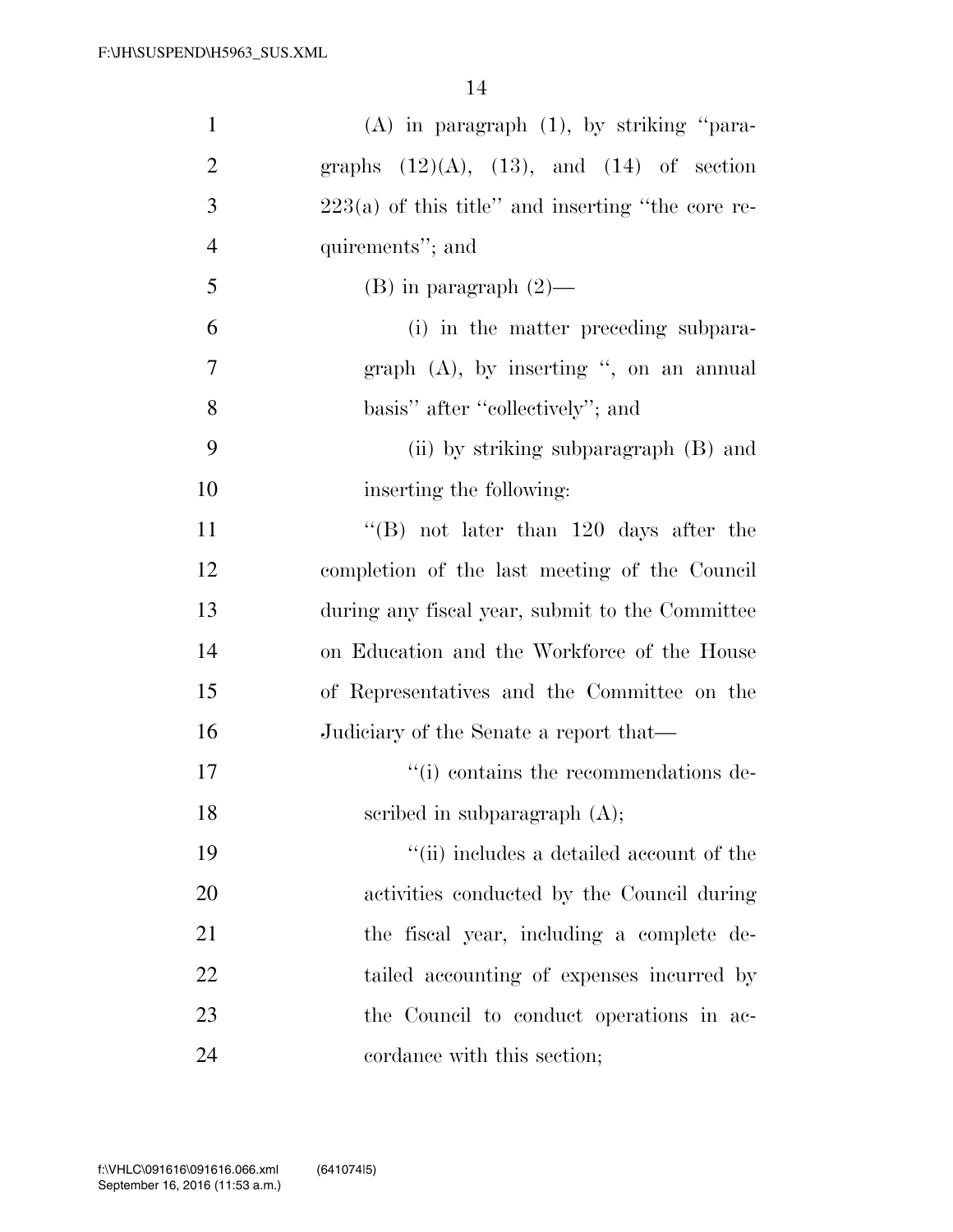| 1              | "(iii) is published on the Web sites of             |
|----------------|-----------------------------------------------------|
| $\overline{2}$ | the Office of Juvenile Justice and Delin-           |
| 3              | quency Prevention, the Council, and the             |
| $\overline{4}$ | Department of Justice; and                          |
| 5              | $f'(iv)$ is in addition to the annual re-           |
| 6              | port required under section 207.".                  |
| 7              | SEC. 203. ANNUAL REPORT.                            |
| 8              | Section 207 of the Juvenile Justice and Delinquency |
| 9              | Prevention Act of 1974 (42 U.S.C. 5617) is amended— |
| 10             | $(1)$ in the matter preceding paragraph $(1)$ , by  |
| 11             | striking "a fiscal year" and inserting "each fiscal |
| 12             | year                                                |
| 13             | $(2)$ in paragraph $(1)$ —                          |
| 14             | $(A)$ in subparagraph $(B)$ , by striking "and      |
| 15             | gender" and inserting ", gender, and ethnicity,     |
| 16             | as such term is defined by the Bureau of the        |
| 17             | Census,";                                           |
| 18             | $(B)$ in subparagraph $(E)$ , by striking           |
| 19             | "and" at the end;                                   |
| 20             | $(C)$ in subparagraph $(F)$ —                       |
| 21             | (i) by inserting "and other" before                 |
| 22             | "disabilities,"; and                                |
| 23             | (ii) by striking the period at the end              |
| 24             | and inserting a semicolon; and                      |
| 25             | (D) by adding at the end the following:             |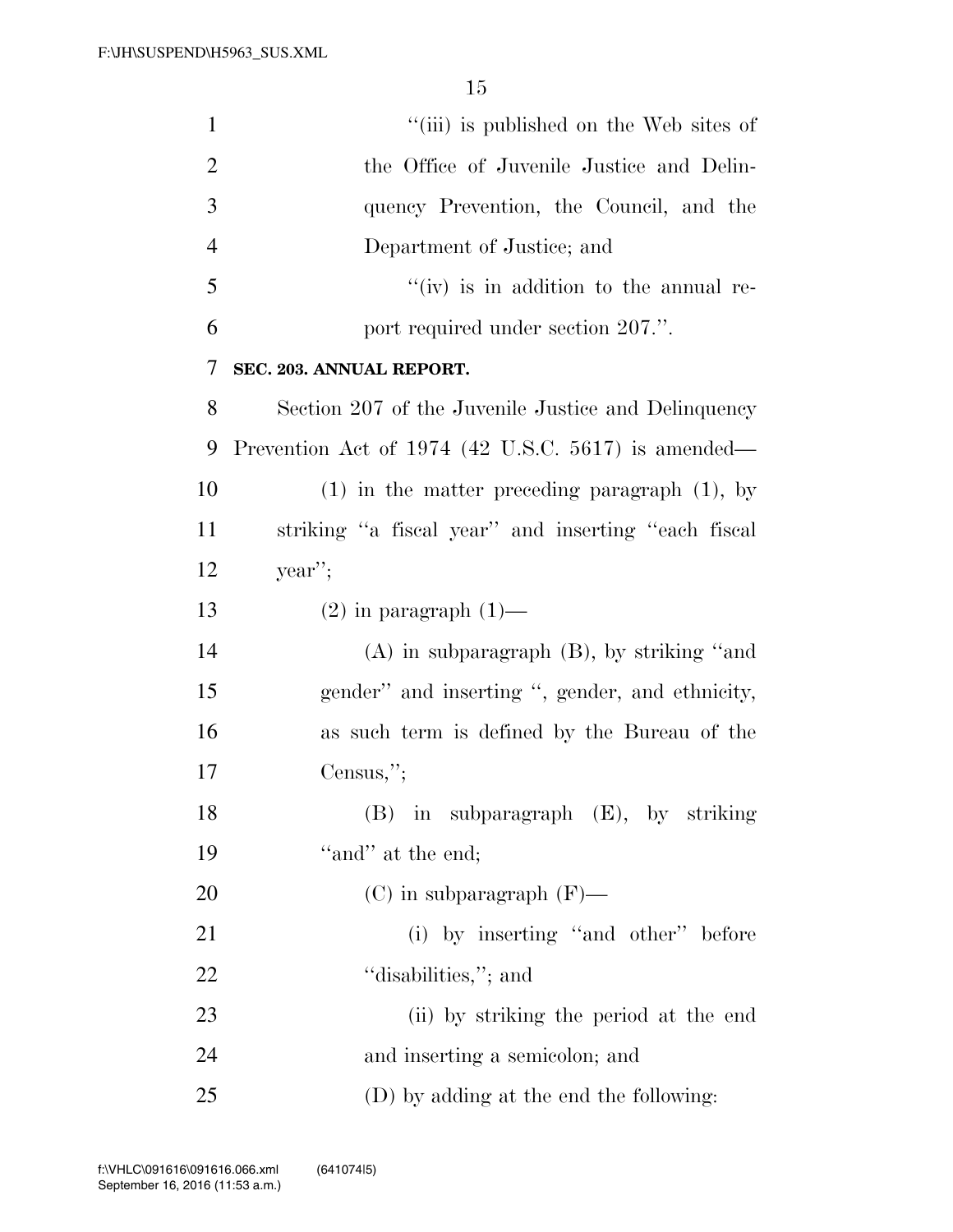| $\mathbf{1}$   | "(G) a summary of data from 1 month of              |
|----------------|-----------------------------------------------------|
| $\overline{2}$ | the applicable fiscal year of the use of restraints |
| 3              | and isolation upon juveniles held in the custody    |
| $\overline{4}$ | of secure detention and correctional facilities     |
| 5              | operated by a State or unit of local government;    |
| 6              | $\lq\lq$ (H) the number of status offense cases     |
| 7              | petitioned to court, number of status offenders     |
| 8              | held in secure detention, the findings used to      |
| 9              | justify the use of secure detention, and the av-    |
| 10             | erage period of time a status offender was held     |
| 11             | in secure detention;                                |
| 12             | "(I) the number of juveniles released from          |
| 13             | custody and the type of living arrangement to       |
| 14             | which they are released;                            |
| 15             | $\lq\lq(J)$ the number of juveniles whose offense   |
| 16             | originated on school grounds, during school-        |
| 17             | sponsored off-campus activities, or due to a re-    |
| 18             | ferral by a school official, as collected and re-   |
| 19             | ported by the Department of Education or simi-      |
| 20             | lar State educational agency; and                   |
| 21             | $\lq\lq$ (K) the number of juveniles in the cus-    |
| 22             | tody of secure detention and correctional facili-   |
| 23             | ties operated by a State or unit of local govern-   |
| 24             | ment who report being pregnant."; and               |
| 25             | $(3)$ by adding at the end the following:           |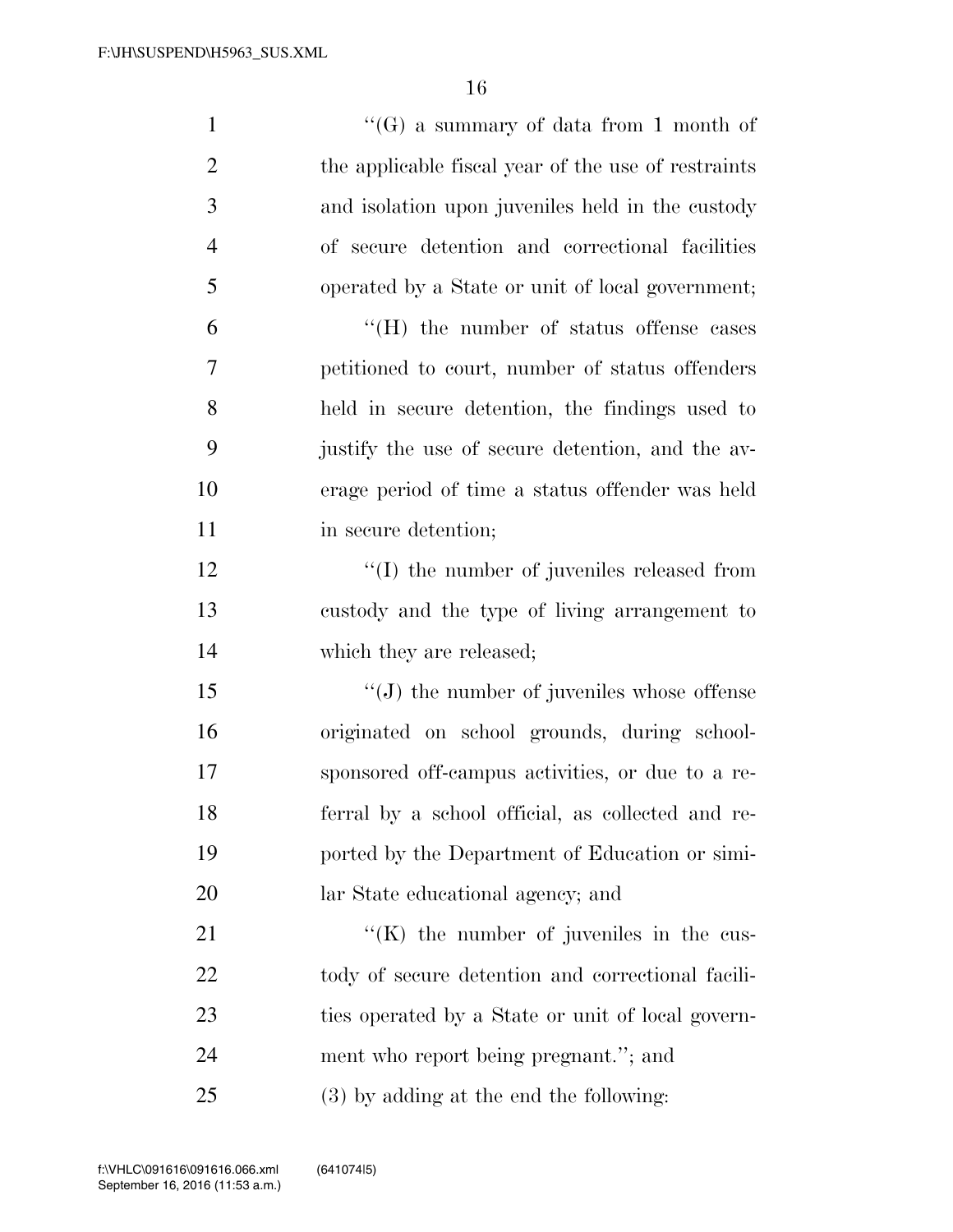$\frac{1}{1}$  ''(5) A description of the criteria used to deter- mine what programs qualify as evidence-based and promising programs under this title and title V and a comprehensive list of those programs the Adminis- trator has determined meet such criteria in both rural and urban areas.

7 "(6) A description of funding provided to In- dian tribes under this Act or for a juvenile delin- quency or prevention program under the Tribal Law and Order Act of 2010 (Public Law 111–211; 124 Stat. 2261), including direct Federal grants and funding provided to Indian tribes through a State or unit of local government.

 ''(7) An analysis and evaluation of the internal controls at the Office of Juvenile Justice and Delin- quency Prevention to determine if grantees are fol- lowing the requirements of the Office of Juvenile Justice and Delinquency Prevention grant programs and what remedial action the Office of Juvenile Jus- tice and Delinquency Prevention has taken to re- cover any grant funds that are expended in violation of the grant programs, including instances—

23  $\langle (A)$  in which supporting documentation was not provided for cost reports;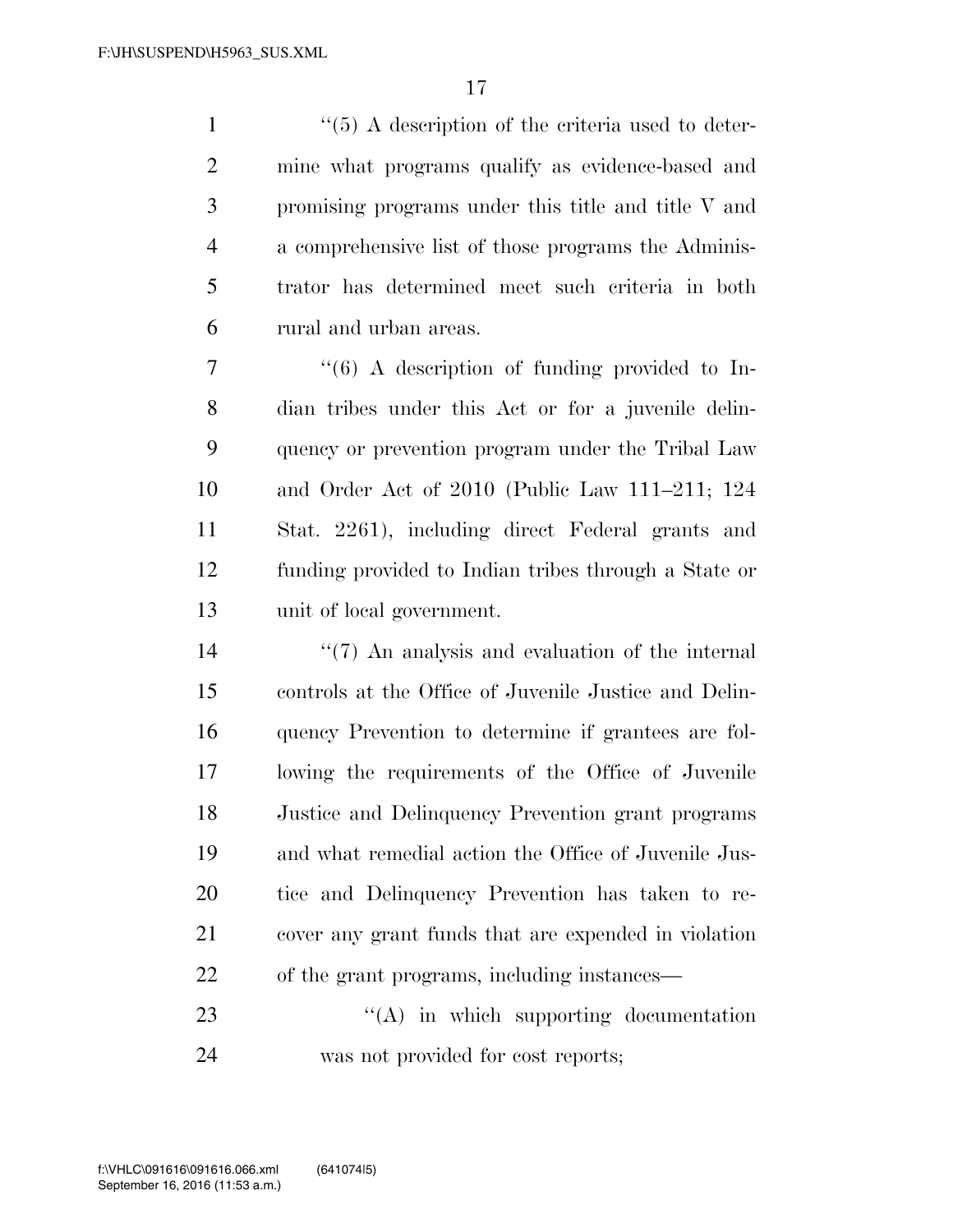| $\lq\lq (B)$ where unauthorized expenditures oc- |
|--------------------------------------------------|
| curred; or                                       |

 $\cdot$  (C) where subrecipients of grant funds were not compliant with program requirements. ''(8) An analysis and evaluation of the total amount of payments made to grantees that the Of- fice of Juvenile Justice and Delinquency Prevention recouped from grantees that were found to be in vio- lation of policies and procedures of the Office of Ju- venile Justice and Delinquency Prevention grant programs, including—

12 ''(A) the full name and location of the grantee;

14  $\text{``(B)}$  the violation of the program found;

15  $\langle \text{C} \rangle$  the amount of funds sought to be re- couped by the Office of Juvenile Justice and Delinquency Prevention; and

18 ''(D) the actual amount recouped by the Office of Juvenile Justice and Delinquency Pre-vention.''.

# **SEC. 204. ALLOCATION OF FUNDS.**

 (a) TECHNICAL ASSISTANCE.—Section 221(b)(1) of the Juvenile Justice and Delinquency Prevention Act of 24 1974 (42 U.S.C. 5631(b)(1)) is amended by striking "2 percent'' and inserting ''5 percent''.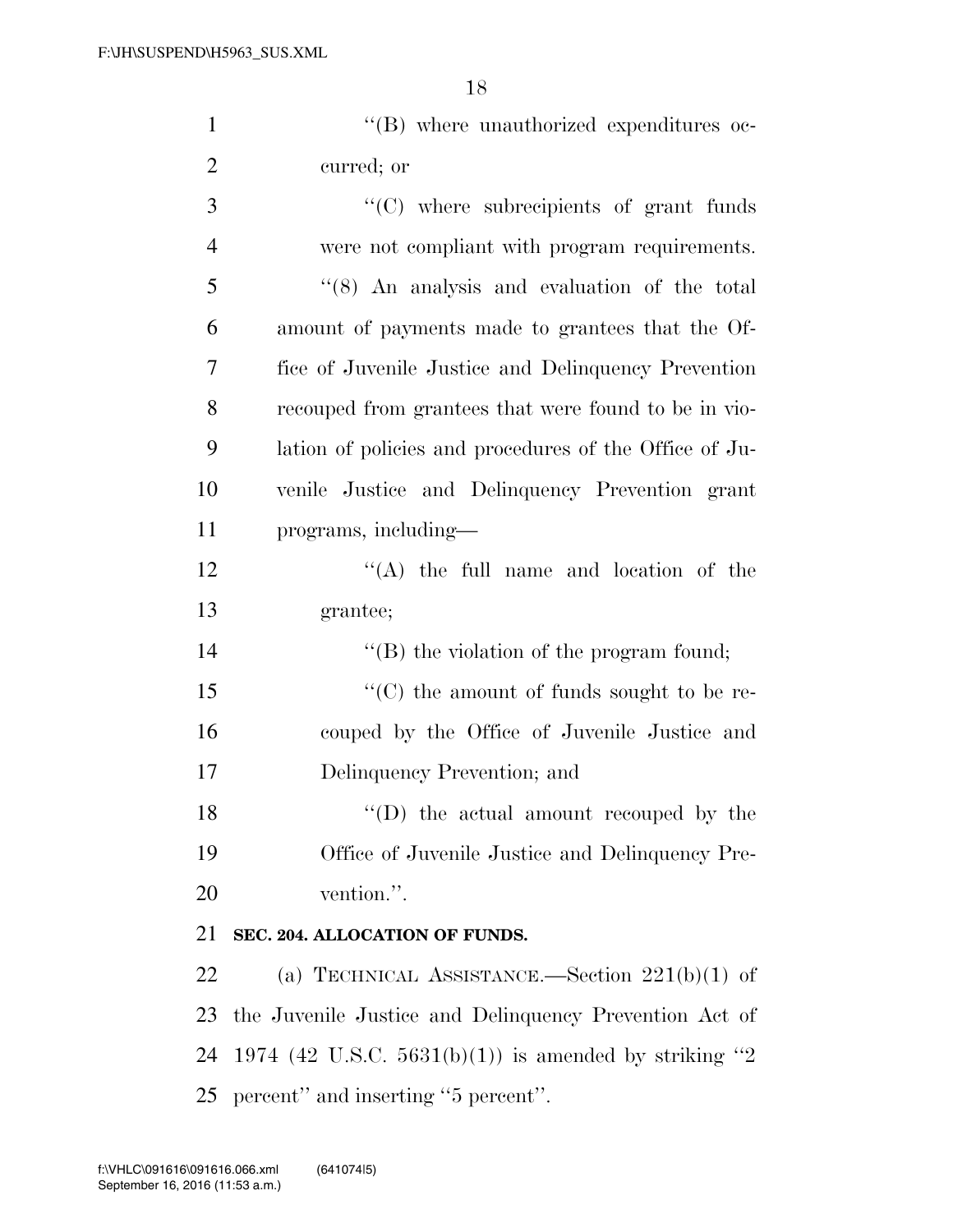| $\mathbf{1}$   | (b) OTHER ALLOCATIONS.—Section 222 of the Juve-                  |
|----------------|------------------------------------------------------------------|
| $\overline{2}$ | nile Justice and Delinquency Prevention Act of 1974 (42)         |
| 3              | U.S.C. $5632$ ) is amended—                                      |
| $\overline{4}$ | $(1)$ in subsection $(a)$ —                                      |
| 5              | $(A)$ in paragraph $(1)$ , by striking "age                      |
| 6              | eighteen" and inserting "18 years of age, based                  |
| $\tau$         | on the most recent data available from the Bu-                   |
| 8              | reau of the Census"; and                                         |
| 9              | $(B)$ by striking paragraphs $(2)$ and $(3)$ and                 |
| 10             | inserting the following:                                         |
| 11             | "(2)(A) If the aggregate amount appropriated for a               |
| 12             | fiscal year to carry out this title is less than $$75,000,000$ , |
| 13             | $then-$                                                          |
| 14             | "(i) the amount allocated to each State other                    |
| 15             | than a State described in clause (ii) for that fiscal            |
| 16             | year shall be not less than $$400,000$ ; and                     |
| 17             | "(ii) the amount allocated to the United States                  |
| 18             | Virgin Islands, Guam, American Samoa, and the                    |
| 19             | Commonwealth of the Northern Mariana Islands for                 |
| 20             | that fiscal year shall be not less than $$75,000$ .              |
| 21             | $\lq\lq$ . If the aggregate amount appropriated for a fis-       |
| 22             | cal year to carry out this title is not less<br>than             |
| 23             | $$75,000,000,$ then—                                             |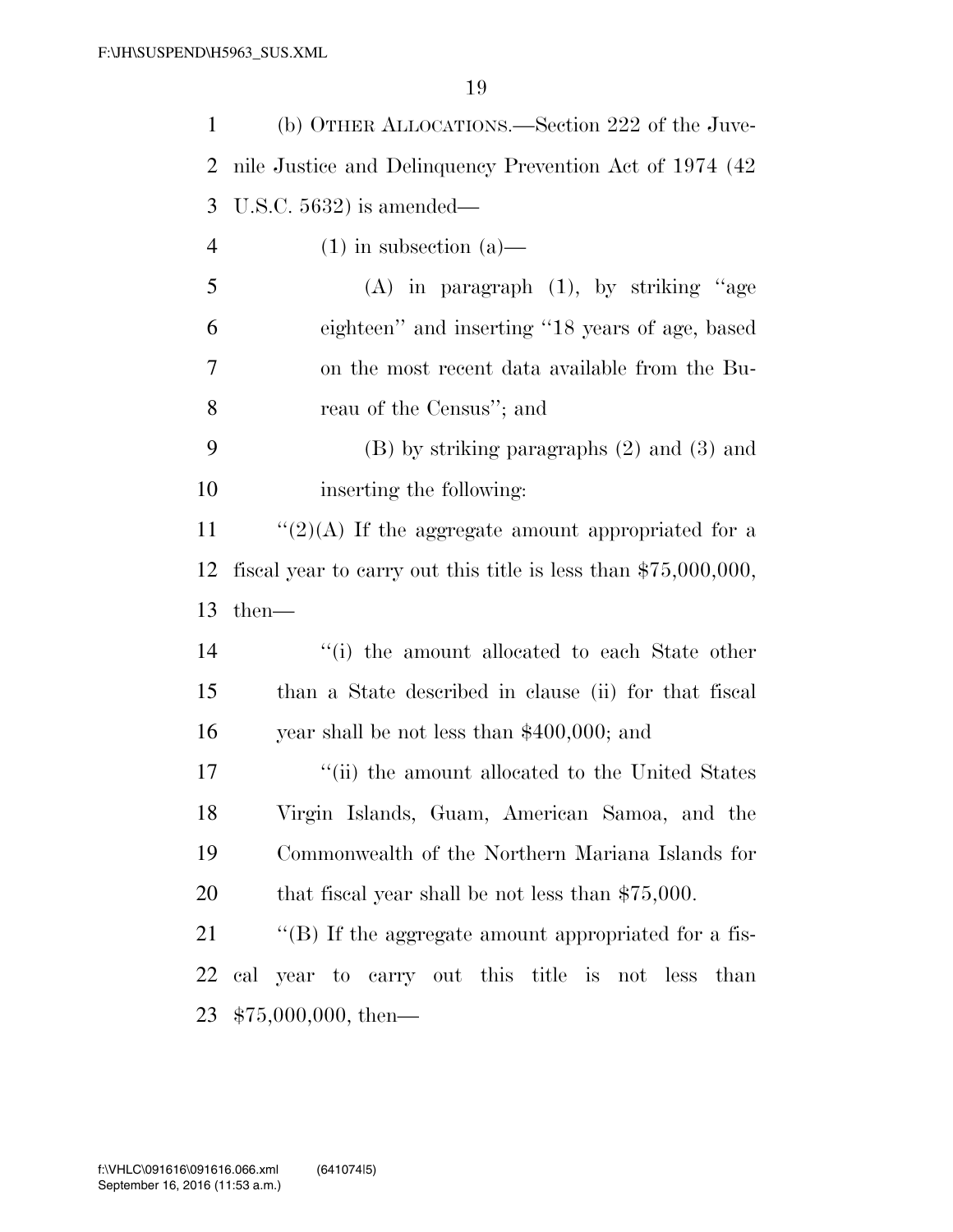| $\mathbf{1}$   | "(i) the amount allocated to each State other          |
|----------------|--------------------------------------------------------|
| $\overline{2}$ | than a State described in clause (ii) for that fiscal  |
| 3              | year shall be not less than $$600,000$ ; and           |
| $\overline{4}$ | "(ii) the amount allocated to the United States        |
| 5              | Virgin Islands, Guam, American Samoa, and the          |
| 6              | Commonwealth of the Northern Mariana Islands for       |
| 7              | that fiscal year shall be not less than $$100,000."$ ; |
| 8              | $(2)$ in subsection $(e)$ , by striking "efficient ad- |
| 9              | ministration, including monitoring, evaluation, and    |
| 10             | one full-time staff position" and inserting "effective |
| 11             | and efficient administration of funds, including the   |
| 12             | designation of not less than 1 individual who shall    |
| 13             | coordinate efforts to achieve and sustain compliance   |
| 14             | with the core requirements and certify whether the     |
| 15             | State is in compliance with such requirements"; and    |
| 16             | $(3)$ in subsection $(d)$ , by striking "5 per centum  |
| 17             | of the minimum" and inserting "not more than 5         |

percent of the''.

# **SEC. 205. STATE PLANS.**

 Section 223 of the Juvenile Justice and Delinquency Prevention Act of 1974 (42 U.S.C. 5633) is amended— 22 (1) in subsection  $(a)$ —

23 (A) in the matter preceding paragraph (1), by striking ''and shall describe the status of compliance with State plan requirements.'' and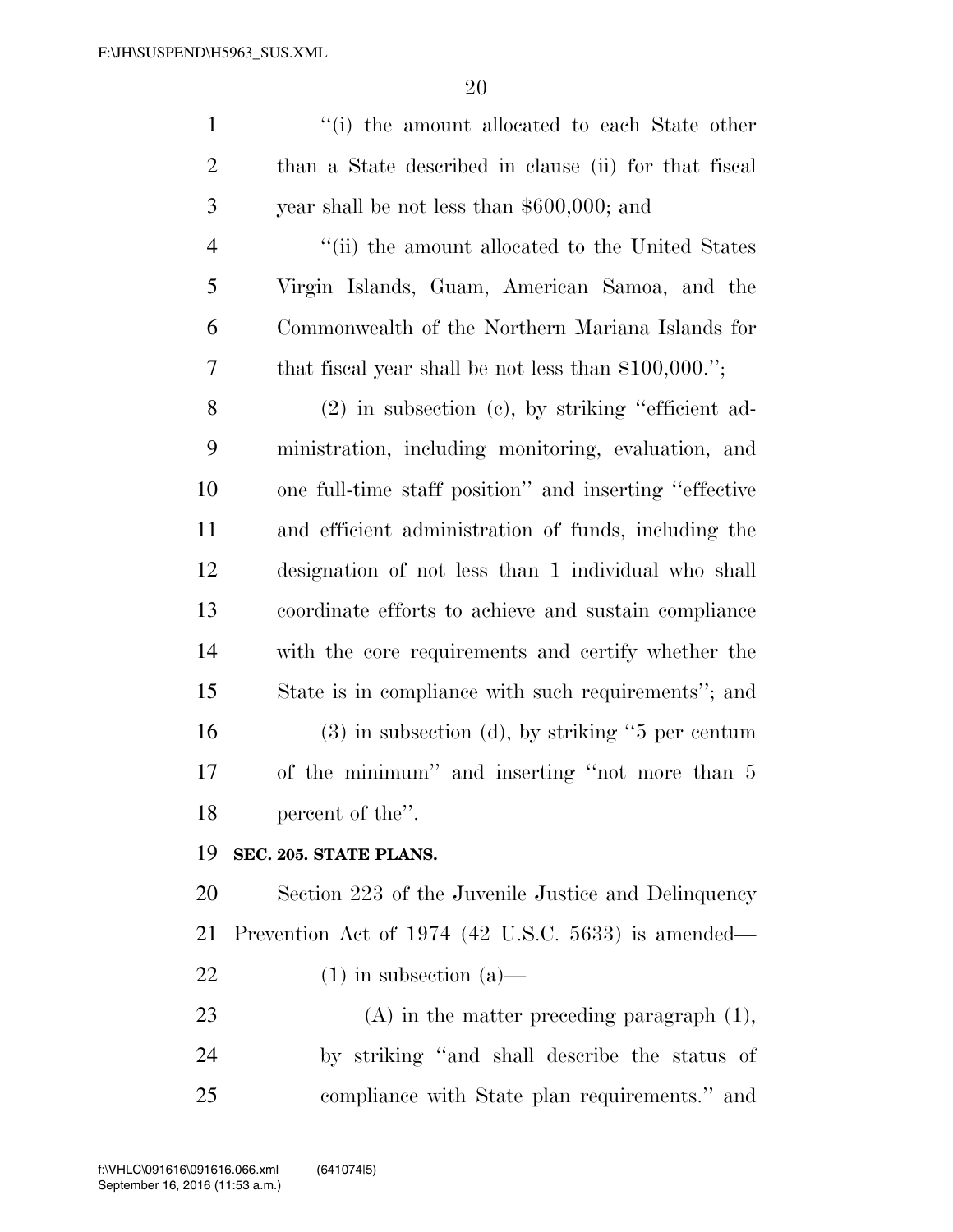| $\mathbf{1}$   | inserting "and shall describe how the State plan   |
|----------------|----------------------------------------------------|
| $\overline{2}$ | is supported by or takes account of scientific     |
| 3              | knowledge regarding adolescent development         |
| $\overline{4}$ | and behavior and regarding the effects of delin-   |
| 5              | quency prevention programs and juvenile justice    |
| 6              | interventions on adolescents. Not later than 60    |
| 7              | days after the date on which a plan or amended     |
| 8              | plan submitted under this subsection is final-     |
| 9              | ized, a State shall make the plan or amended       |
| 10             | plan publicly available by posting the plan or     |
| 11             | amended plan on the State's publicly available     |
| 12             | website.";                                         |
| 13             | $(B)$ in paragraph $(1)$ , by striking "de-        |
| 14             | scribed in section $299(e)(1)$ " and inserting "as |
| 15             | designated by the chief executive officer of the   |
| 16             | State";                                            |
| 17             | $(C)$ in paragraph $(3)$ —                         |
| 18             | (i) in subparagraph $(A)$ —                        |
| 19             | $(I)$ in clause (i), by inserting "ad-             |
| 20             | olescent development," after "con-                 |
| 21             | cerning";                                          |
| 22             | $(II)$ in clause $(ii)$ —                          |
| 23             | (aa) in subclause $(II)$ , by in-                  |
| 24             | serting "publicly supported court-                 |
| 25             | appointed legal counsel with ex-                   |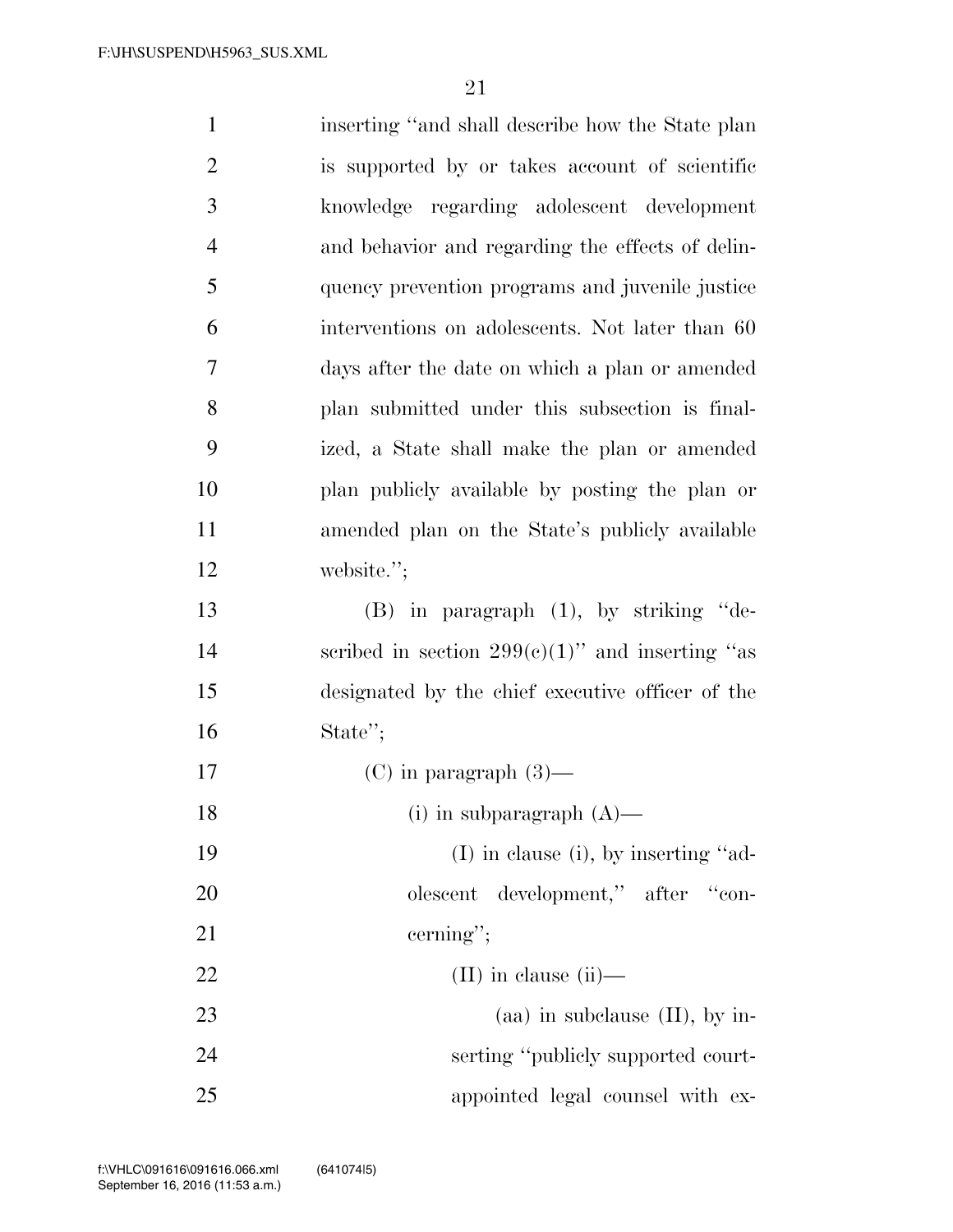perience representing juveniles in delinquency proceedings,'' after ''youth,'';

| $\overline{4}$ | (bb) in subclause $(III)$ , by     |
|----------------|------------------------------------|
| $\overline{5}$ | striking "mental health, edu-      |
| 6              | cation, special education" and in- |
| $\overline{7}$ | serting "child and adolescent"     |
| 8              | mental health, education, child    |
| 9              | and adolescent substance abuse,    |
| 10             | special education, services for    |
| 11             | youth with disabilities";          |

12 (ce) in subclause (V), by striking ''delinquents or potential delinquents'' and inserting ''de- linquent youth or youth at risk of 16 delinquency'';

17 (dd) in subclause (VI), by striking ''youth workers involved 19 with" and inserting "representa-20 tives of";

 (ee) in subclause (VII), by 22 striking "and" at the end;

23 (ff) by striking subclause (VIII) and inserting the fol-lowing: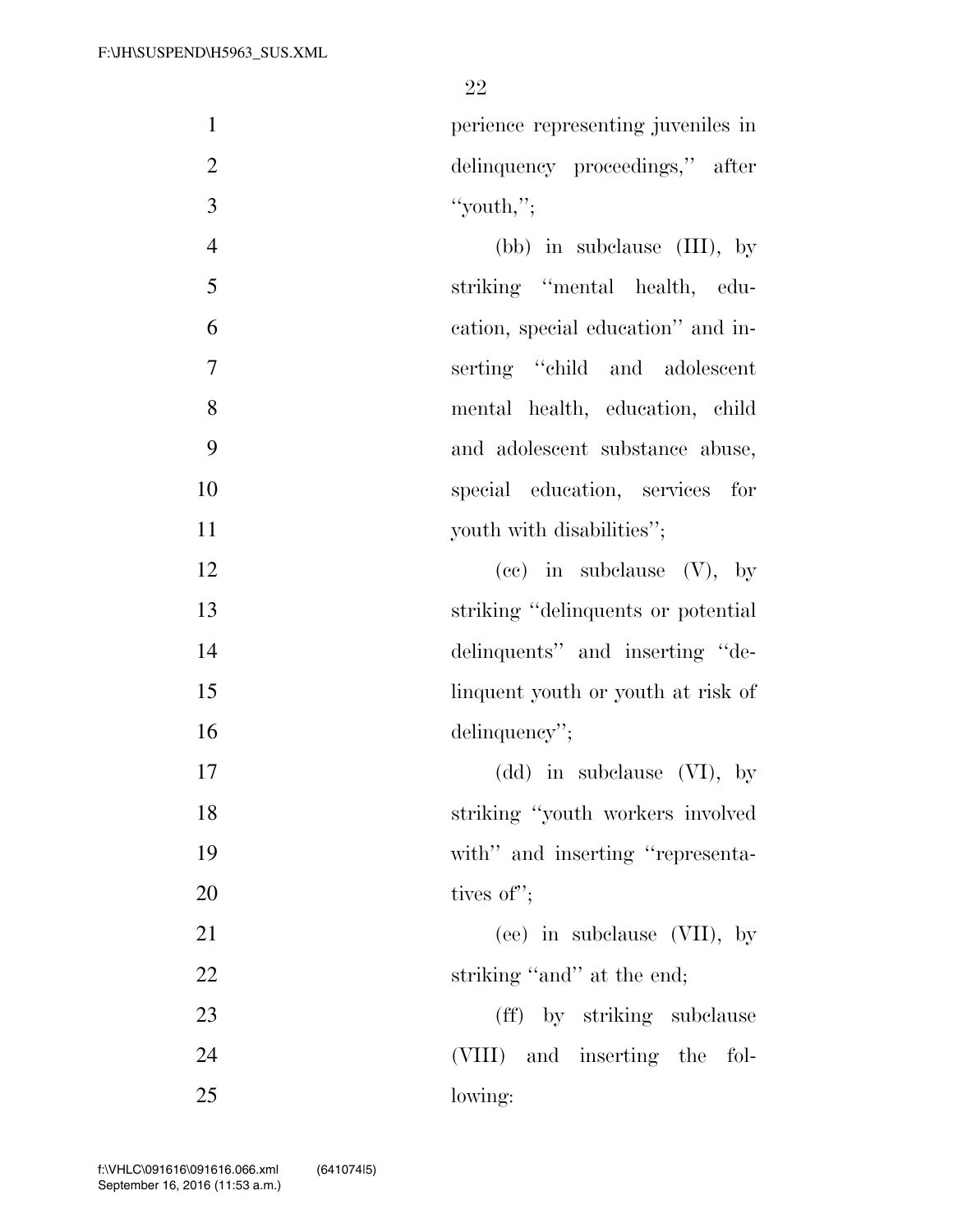| $\mathbf{1}$   | "(VIII) persons, licensed or cer-          |
|----------------|--------------------------------------------|
| $\overline{2}$ | tified by the applicable State, with ex-   |
| 3              | pertise and competence in preventing       |
| $\overline{4}$ | and addressing mental health and           |
| 5              | substance abuse needs in delinquent        |
| 6              | youth and youth at risk of delin-          |
| 7              | quency;                                    |
| 8              | $\lq\lq$ (IX) representatives of victim or |
| 9              | witness advocacy groups, including at      |
| 10             | least 1 individual with expertise in ad-   |
| 11             | dressing the challenges of sexual          |
| 12             | abuse and exploitation and trauma,         |
| 13             | particularly the needs of special popu-    |
| 14             | lations who experience dispropor-          |
| 15             | tionate levels of sexual abuse, exploi-    |
| 16             | tation, and trauma before entering the     |
| 17             | juvenile justice system; and               |
| 18             | "(X) for a State in which 1 or             |
| 19             | more Indian tribes are located, an In-     |
| 20             | dian tribal representative or other in-    |
| 21             | dividual with significant expertise in     |
| 22             | tribal law enforcement and juvenile        |
| 23             | justice in Indian tribal communities;";    |
| 24             | (III) in clause (iv), by striking          |

''24 at the time of appointment'' and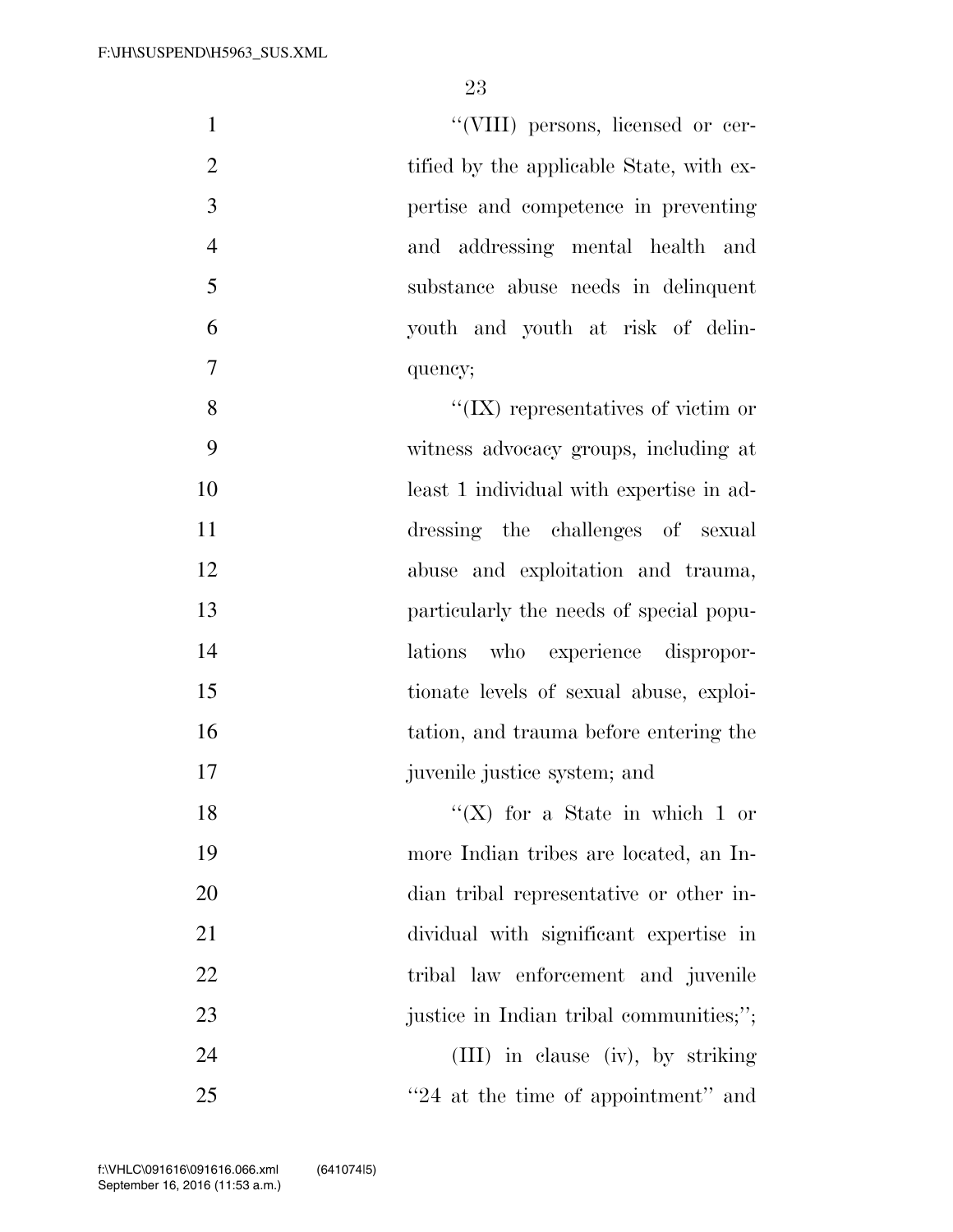| $\mathbf{1}$   | inserting "28 at the time of initial ap-   |
|----------------|--------------------------------------------|
| $\overline{2}$ | pointment"; and                            |
| 3              | $(IV)$ in clause $(v)$ by inserting        |
| $\overline{4}$ | "or, if not feasible and in appropriate    |
| 5              | circumstances, who is the parent or        |
| 6              | guardian of someone who has been or        |
| $\tau$         | is currently under the jurisdiction of     |
| 8              | the juvenile justice system" after "ju-    |
| 9              | venile justice system";                    |
| 10             | (ii) in subparagraph $(C)$ , by striking   |
| 11             | "30 days" and inserting "45 days"; and     |
| 12             | (iii) in subparagraph $(D)$ —              |
| 13             | $(I)$ in clause (i), by striking           |
| 14             | "and" at the end; and                      |
| 15             | $(II)$ in clause (ii), by striking "at     |
| 16             | least annually recommendations re-         |
| 17             | garding State compliance with the re-      |
| 18             | quirements of paragraphs $(11)$ , $(12)$ , |
| 19             | and $(13)$ " and inserting "at least       |
| 20             | every 2 years a report and necessary       |
| 21             | recommendations regarding State            |
| 22             | compliance with the core require-          |
| 23             | ments"; and                                |
| 24             | (iv) in subparagraph $(E)$ —               |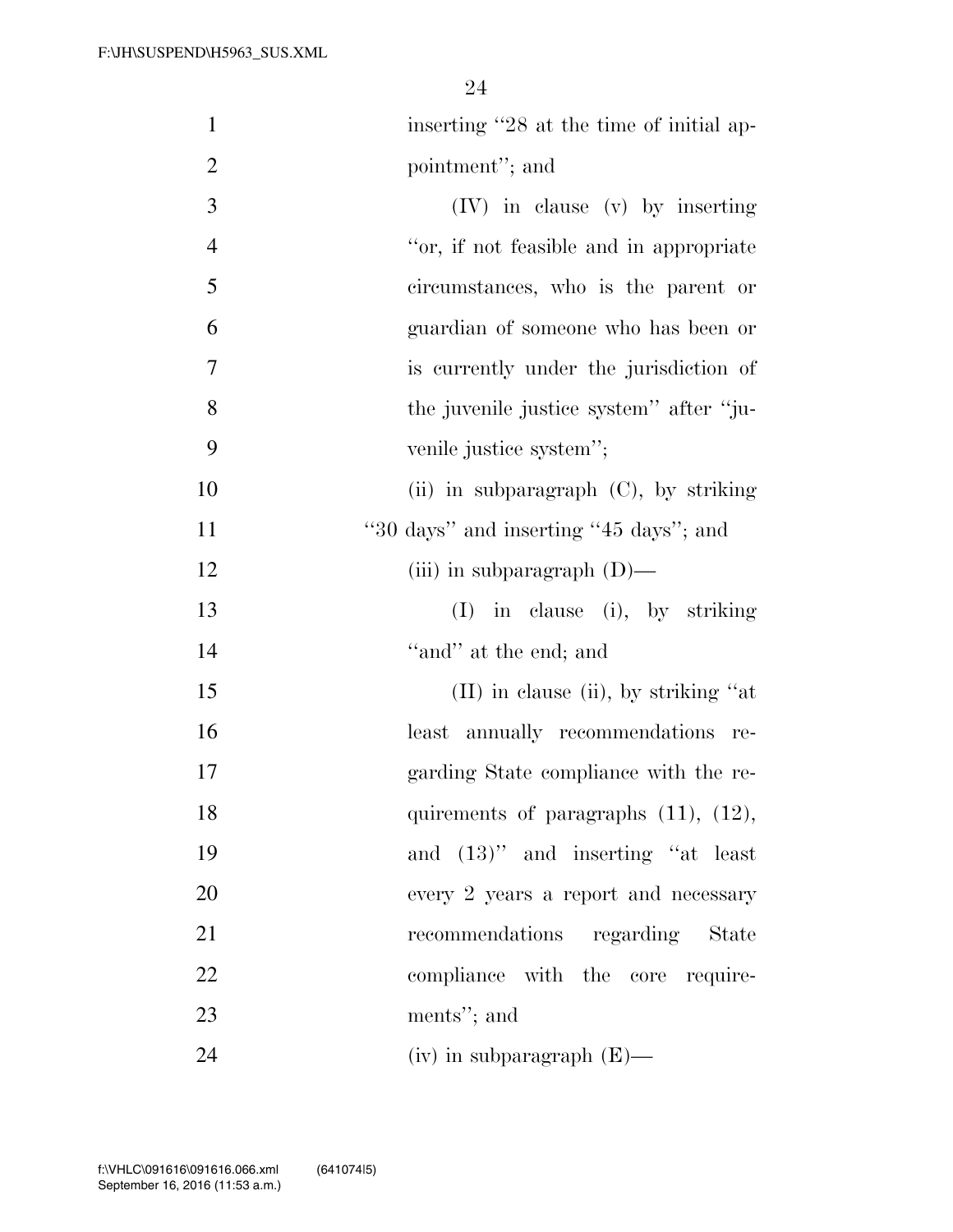| $\mathbf{1}$   | $(I)$ in clause (i), by adding "and"              |
|----------------|---------------------------------------------------|
| $\overline{2}$ | at the end; and                                   |
| 3              | $(II)$ in clause (ii), by striking the            |
| $\overline{4}$ | period at the end and inserting a                 |
| 5              | semicolon;                                        |
| 6              | (D) in paragraph $(5)(C)$ , by striking "In-      |
| $\tau$         | dian tribes" and all that follows through "appli- |
| 8              | cable to the detention and confinement of juve-   |
| 9              | niles" and inserting "Indian tribes that agree    |
| 10             | to attempt to comply with the core require-       |
| 11             | ments applicable to the detention and confine-    |
| 12             | ment of juveniles";                               |
| 13             | $(E)$ in paragraph $(7)$ —                        |
| 14             | (i) in subparagraph $(A)$ , by striking           |
| 15             | "performs law enforcement functions" and          |
| 16             | inserting "has jurisdiction"; and                 |
| 17             | (ii) in subparagraph $(B)$ —                      |
| 18             | $(I)$ in clause (iii), by striking                |
| 19             | "and" at the end; and                             |
| 20             | (II) by striking clause (iv) and                  |
| 21             | inserting the following:                          |
| 22             | "(iv) a plan to provide alternatives to           |
| 23             | detention for status offenders, survivors of      |
| 24             | commercial sexual exploitation, and others,       |
| 25             | where appropriate, such as specialized or         |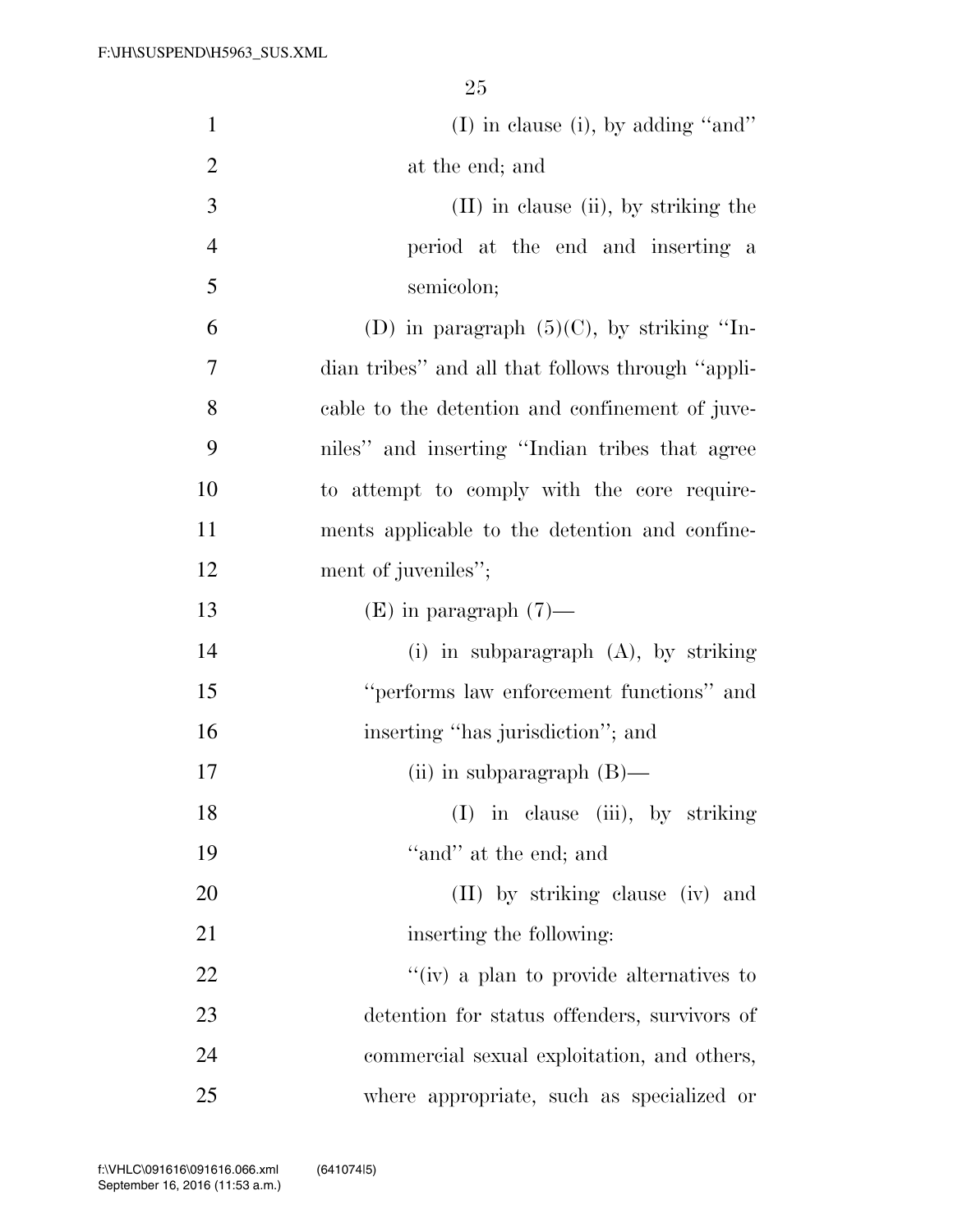| $\mathbf{1}$   | problem-solving courts or diversion to      |
|----------------|---------------------------------------------|
| $\overline{2}$ | home-based or community-based services      |
| 3              | or treatment for those youth in need of     |
| $\overline{4}$ | mental health, substance abuse, or co-oc-   |
| 5              | curring disorder services at the time such  |
| 6              | juveniles first come into contact with the  |
| 7              | juvenile justice system;                    |
| 8              | "(v) a plan to reduce the number of         |
| 9              | children housed in secure detention and     |
| 10             | corrections facilities who are awaiting     |
| 11             | placement in residential treatment pro-     |
| 12             | grams;                                      |
| 13             | "(vi) a plan to engage family mem-          |
| 14             | bers, where appropriate, in the design and  |
| 15             | delivery of juvenile delinquency prevention |
| 16             | and treatment services, particularly post-  |
| 17             | placement;                                  |
| 18             | "(vii) a plan to use community-based        |
| 19             | services to respond to the needs of at-risk |
| 20             | youth or youth who have come into contact   |
| 21             | with the juvenile justice system;           |
| 22             | "(viii) a plan to promote evidence-         |
| 23             | based and trauma-informed programs and      |
| 24             | practices; and                              |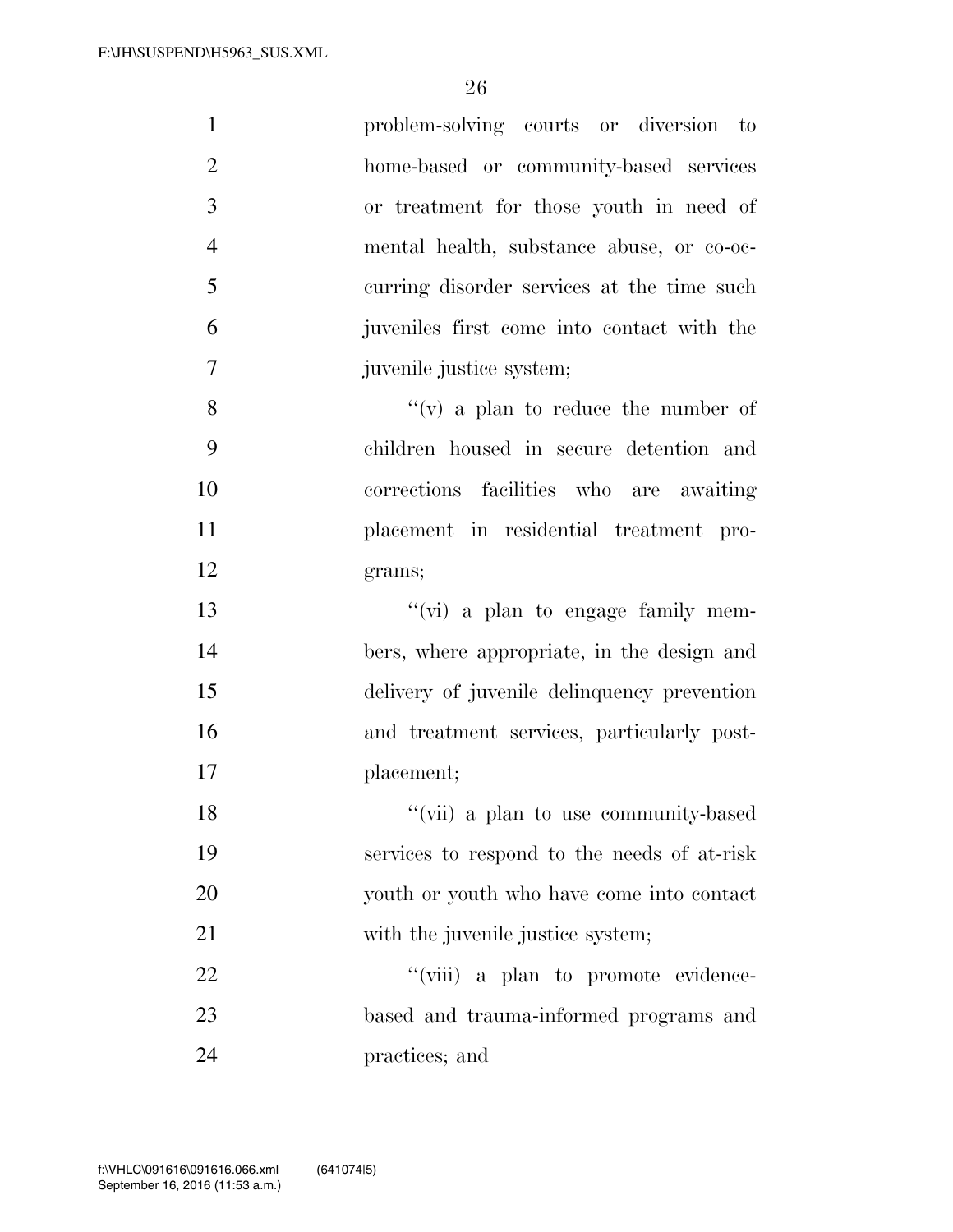| $\mathbf{1}$   | "(ix) not later than 1 year after the      |
|----------------|--------------------------------------------|
| $\overline{2}$ | date of enactment of the Supporting Youth  |
| 3              | Opportunity and Preventing Delinquency     |
| $\overline{4}$ | Act of 2016, a plan, which shall be imple- |
| 5              | mented not later than 2 years after the    |
| 6              | date of enactment of the Supporting Youth  |
| 7              | Opportunity and Preventing Delinquency     |
| 8              | Act of 2016, to-                           |
| 9              | $\lq\lq$ eliminate the use of re-          |
| 10             | straints of known pregnant juveniles       |
| 11             | housed in secure juvenile detention        |
| 12             | and correction facilities, during labor,   |
| 13             | delivery, and post-partum recovery,        |
| 14             | unless credible, reasonable grounds        |
| 15             | exist to believe the detainee presents     |
| 16             | an immediate and serious threat of         |
| 17             | hurting herself, staff, or others; and     |
| 18             | $\lq\lq$ (II) eliminate the use of abdom-  |
| 19             | inal restraints, leg and ankle<br>re-      |
| 20             | straints, wrist restraints behind the      |
| 21             | back, and four-point restraints<br>on      |
| 22             | known pregnant juveniles, unless—          |
| 23             | "(aa) credible, reasonable                 |
| 24             | grounds exist to believe the de-           |
| 25             | tainee presents an immediate and           |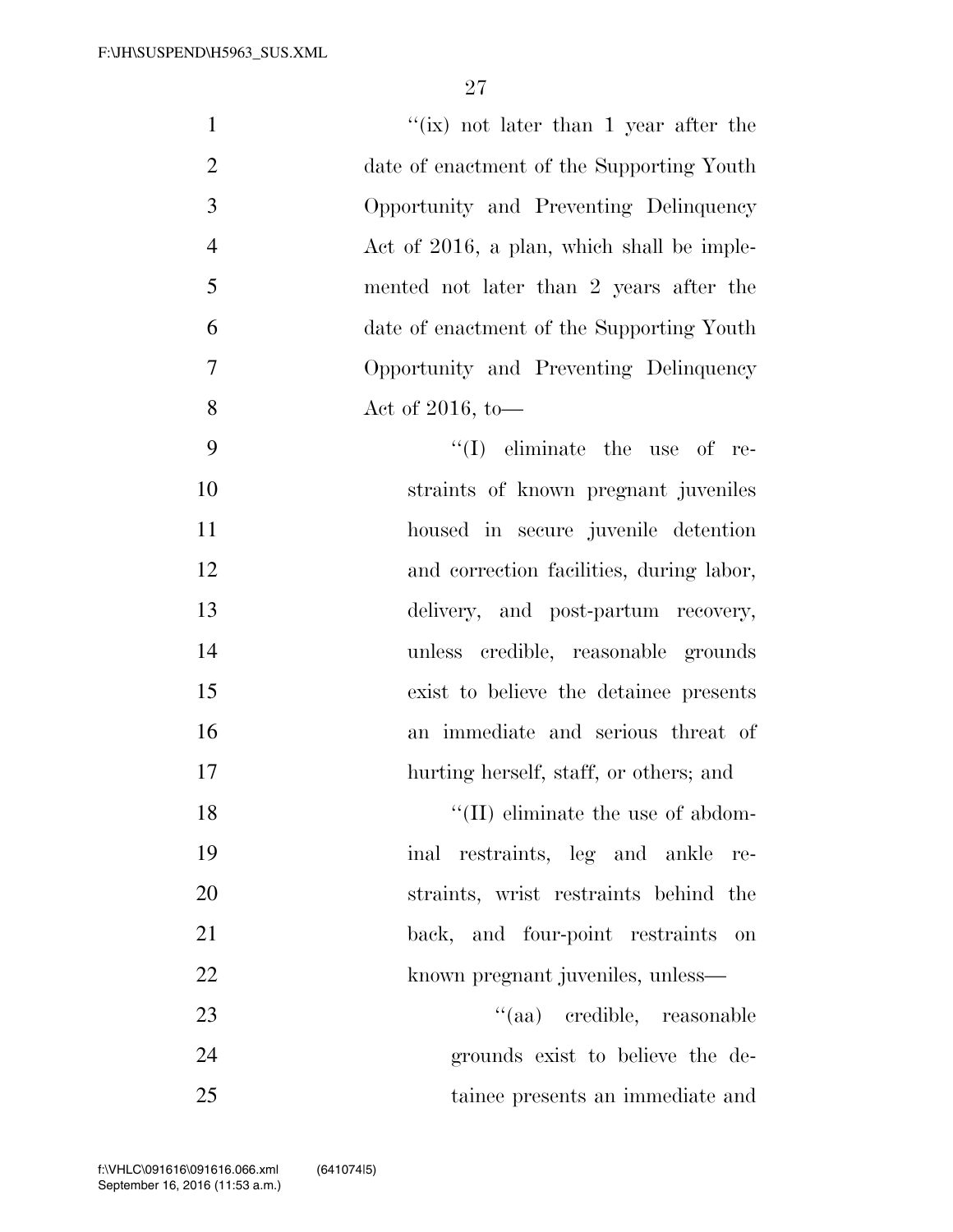| $\mathbf{1}$   | serious threat of hurting herself,             |
|----------------|------------------------------------------------|
| $\overline{2}$ | staff, or others; or                           |
| 3              | $``(bb)$ reasonable grounds                    |
| $\overline{4}$ | exist to believe the detainee pre-             |
| 5              | sents an immediate and credible                |
| 6              | risk of escape that cannot be rea-             |
| $\overline{7}$ | sonably minimized through any                  |
| 8              | other method;";                                |
| 9              | $(F)$ in paragraph $(8)$ , by striking "exist- |
| 10             | ing" and inserting "evidence-based and prom-   |
| 11             | $ising$ ";                                     |
| 12             | $(G)$ in paragraph $(9)$ —                     |
| 13             | (i) in the matter preceding subpara-           |
| 14             | graph $(A)$ , by inserting ", with priority in |
| 15             | funding given to entities meeting the cri-     |
| 16             | teria for evidence-based or promising pro-     |
| 17             | grams" after "used for";                       |
| 18             | (ii) in subparagraph $(A)$ —                   |
| 19             | (I) in clause $(i)$ —                          |
| 20             | (aa) by inserting "status of-                  |
| 21             | fenders and other" before "youth"              |
| 22             | who need"; and                                 |
| 23             | (bb) by striking "and" at                      |
| 24             | the end;                                       |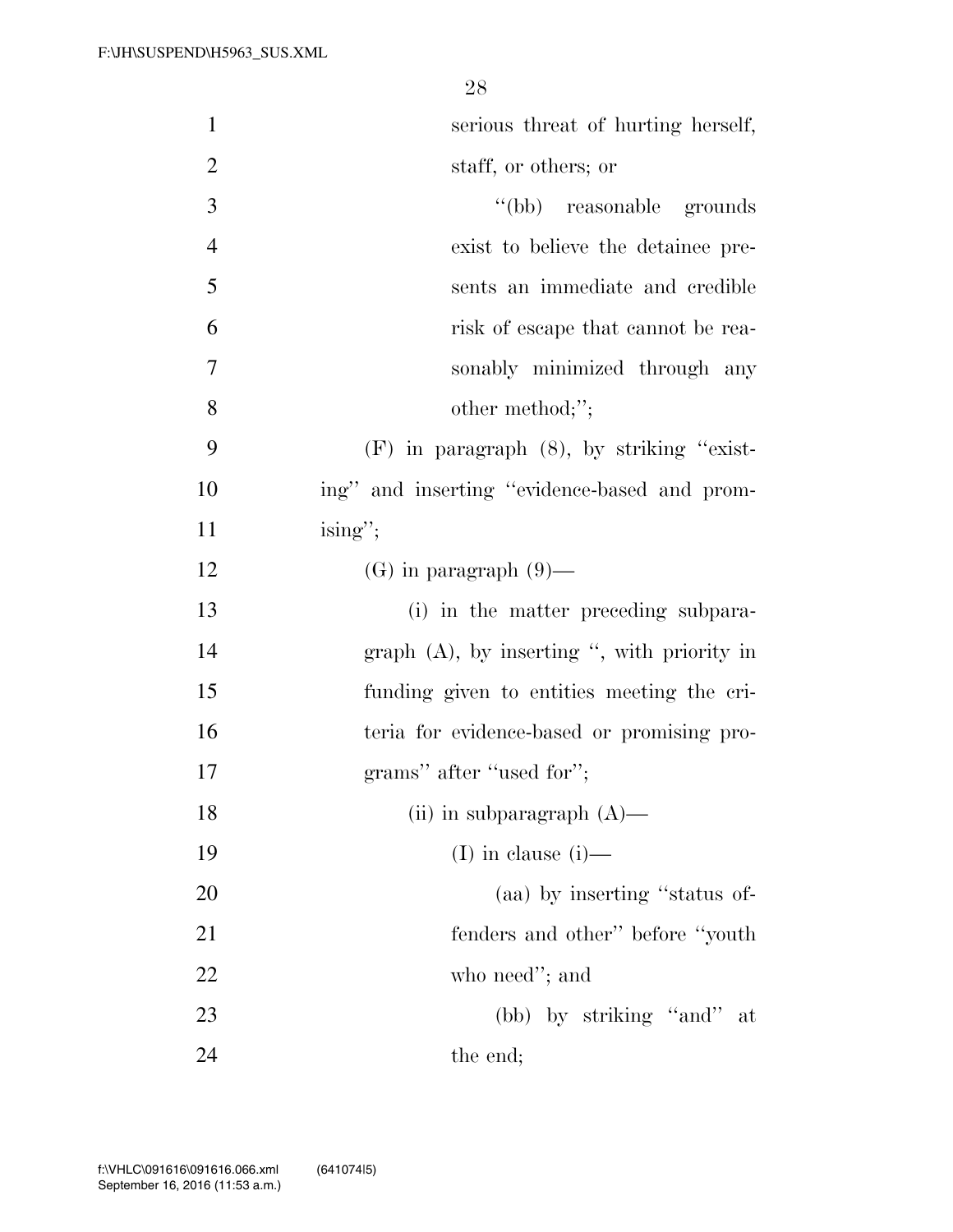| $\mathbf{1}$   | (II) in clause (ii) by adding              |
|----------------|--------------------------------------------|
| $\overline{2}$ | "and" at the end; and                      |
| 3              | (III) by inserting after clause (ii)       |
| $\overline{4}$ | the following:                             |
| 5              | "(iii) for youth who are active<br>- or    |
| 6              | former gang members, specialized intensive |
| 7              | and comprehensive services that address    |
| 8              | the unique issues encountered by youth     |
| 9              | when they become involved with gangs;";    |
| 10             | (iii) in subparagraph $(B)(i)$ —           |
| 11             | (I) by striking "parents and               |
| 12             | other family members" and inserting        |
| 13             | "status offenders, other youth, and        |
| 14             | the parents and other family members       |
| 15             | of such offenders and youth"; and          |
| 16             | (II) by striking "be retained"             |
| 17             | and inserting "remain";                    |
| 18             | $(iv)$ in subparagraph $(E)$ —             |
| 19             | (I) in the matter preceding clause         |
| 20             | (i), by striking "delinquent" and in-      |
| 21             | serting "at-risk or delinquent youth";     |
| 22             | and                                        |
| 23             | $(II)$ in clause (i), by inserting ",      |
| 24             | including for truancy prevention and       |
| 25             | reduction" before the semicolon;           |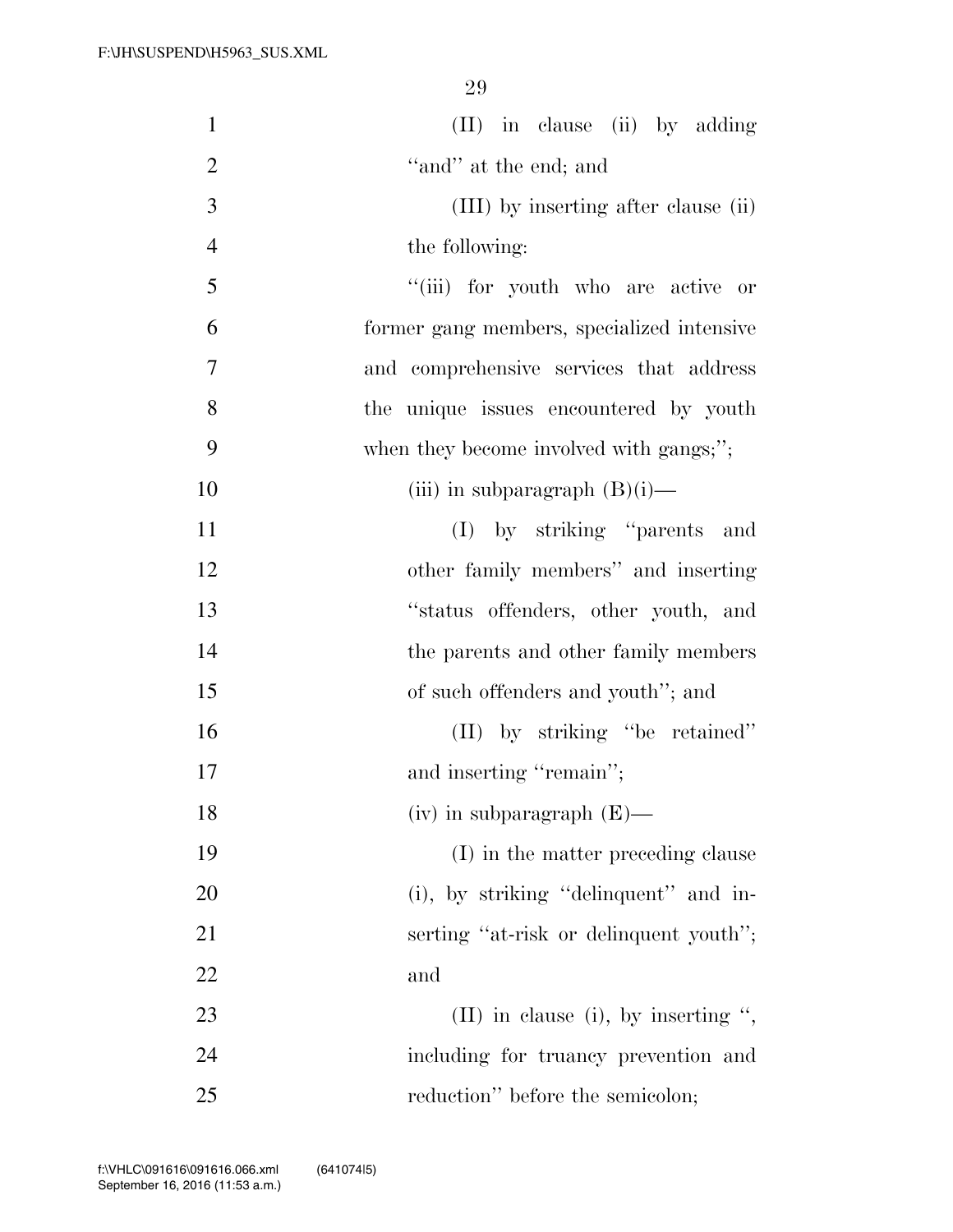| $\mathbf{1}$   | $(v)$ in subparagraph $(F)$ , in the mat-       |
|----------------|-------------------------------------------------|
| $\overline{2}$ | ter preceding clause (i), by striking "ex-      |
| 3              | panding" and inserting "programs to ex-         |
| $\overline{4}$ | $pand$ ";                                       |
| 5              | (vi) by redesignating subparagraphs             |
| 6              | $(G)$ through $(S)$ as subparagraphs $(H)$      |
| $\overline{7}$ | through $(T)$ , respectively;                   |
| 8              | (vii) by inserting after subparagraph           |
| 9              | $(F)$ , the following:                          |
| 10             | $``(G)$ programs—                               |
| 11             | "(i) to ensure youth have access to             |
| 12             | appropriate legal representation; and           |
| 13             | "(ii) to expand access to publicly sup-         |
| 14             | ported, court-appointed legal counsel who       |
| 15             | are trained to represent juveniles in adju-     |
| 16             | dication proceedings,                           |
| 17             | except that the State may not use more than 2   |
| 18             | percent of the funds received under section 222 |
| 19             | for these purposes;";                           |
| <b>20</b>      | (viii) in subparagraph (H), as so re-           |
| 21             | designated, by striking "State," each place     |
| 22             | the term appears and inserting "State,          |
| 23             | tribal,";                                       |
| 24             | $(ix)$ in subparagraph $(M)$ , as so redes-     |
| 25             | ignated—                                        |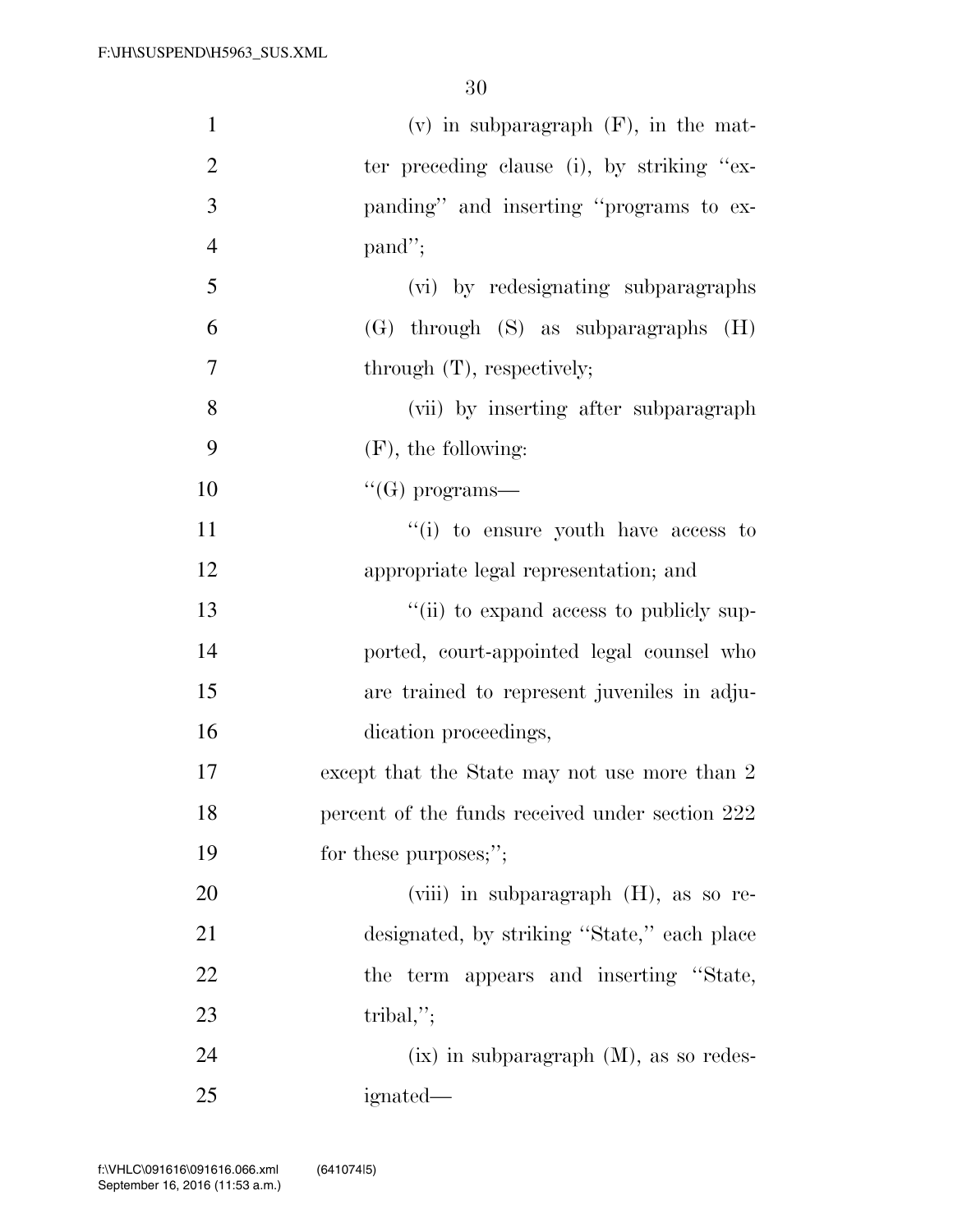| $\mathbf{1}$   | $(I)$ in clause $(i)$ —                      |
|----------------|----------------------------------------------|
| $\overline{2}$ | (aa) by inserting "pre-adju-                 |
| 3              | dication and" before "post-adju-             |
| $\overline{4}$ | dication";                                   |
| 5              | (bb) by striking "restraints"                |
| 6              | and inserting "alternatives"; and            |
| 7              | (cc) by inserting "specialized"              |
| 8              | or problem-solving courts," after            |
| 9              | "(including"; and                            |
| 10             | $(II)$ in clause $(ii)$ —                    |
| 11             | (aa) by striking "by the pro-                |
| 12             | vision by the Administrator"; and            |
| 13             | (bb) by striking "to States";                |
| 14             | $(x)$ in subparagraph $(N)$ , as redesig-    |
| 15             | nated—                                       |
| 16             | (I) by inserting "and reduce the             |
| 17             | risk of recidivism" after "families";        |
| 18             | and                                          |
| 19             | (II) by striking "so that such ju-           |
| 20             | may be retained in their<br>veniles          |
| 21             | homes";                                      |
| 22             | $(xi)$ in subparagraph $(S)$ , as so redes-  |
| 23             | ignated, by striking "and" at the end;       |
| 24             | $(xii)$ in subparagraph $(T)$ , as so redes- |
| 25             | ignated—                                     |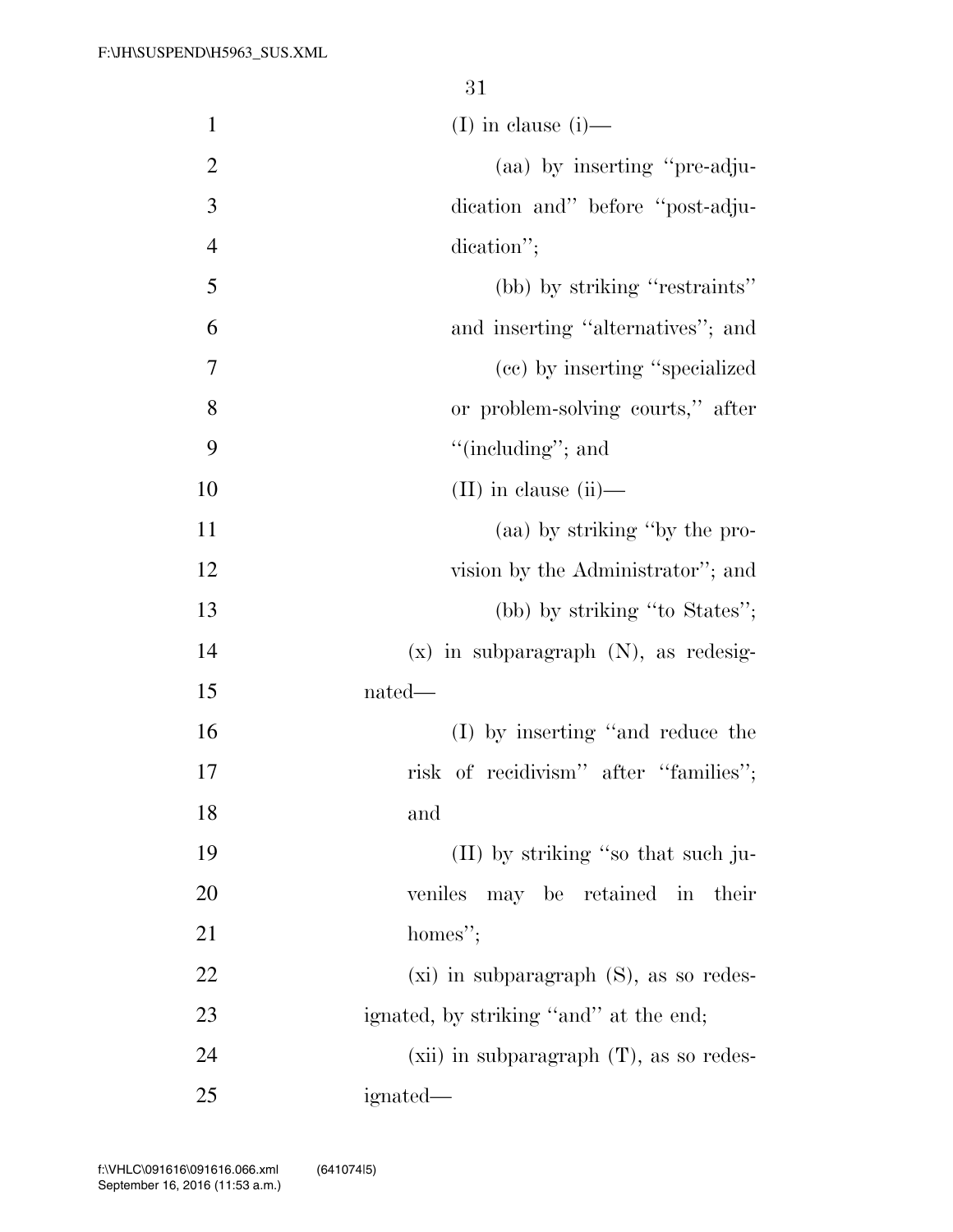| $\mathbf{1}$   | $(I)$ by inserting "or co-occurring"            |
|----------------|-------------------------------------------------|
| $\overline{2}$ | disorder" after "mental health";                |
| 3              | (II) by inserting "court-involved"              |
| $\overline{4}$ | or" before "incarcerated";                      |
| 5              | (III) by striking "suspected to                 |
| 6              | $be''$ ;                                        |
| $\tau$         | (IV) by striking "and discharge"                |
| 8              | plans" and inserting "provision of              |
| 9              | treatment, and development of dis-              |
| 10             | charge plans"; and                              |
| 11             | (V) by striking the period at the               |
| 12             | end and inserting a semicolon; and              |
| 13             | (xiii) by inserting after subparagraph          |
| 14             | $(T)$ the following:                            |
| 15             | "(U) programs and projects designed—            |
| 16             | "(i) to inform juveniles of the oppor-          |
| 17             | tunity and process for sealing and              |
| 18             | expunging juvenile records; and                 |
| 19             | "(ii) to assist juveniles in pursuing ju-       |
| 20             | venile record sealing and expungements for      |
| 21             | both adjudications and arrests not followed     |
| 22             | by adjudications;                               |
| 23             | except that the State may not use more than 2   |
| 24             | percent of the funds received under section 222 |
| 25             | for these purposes;                             |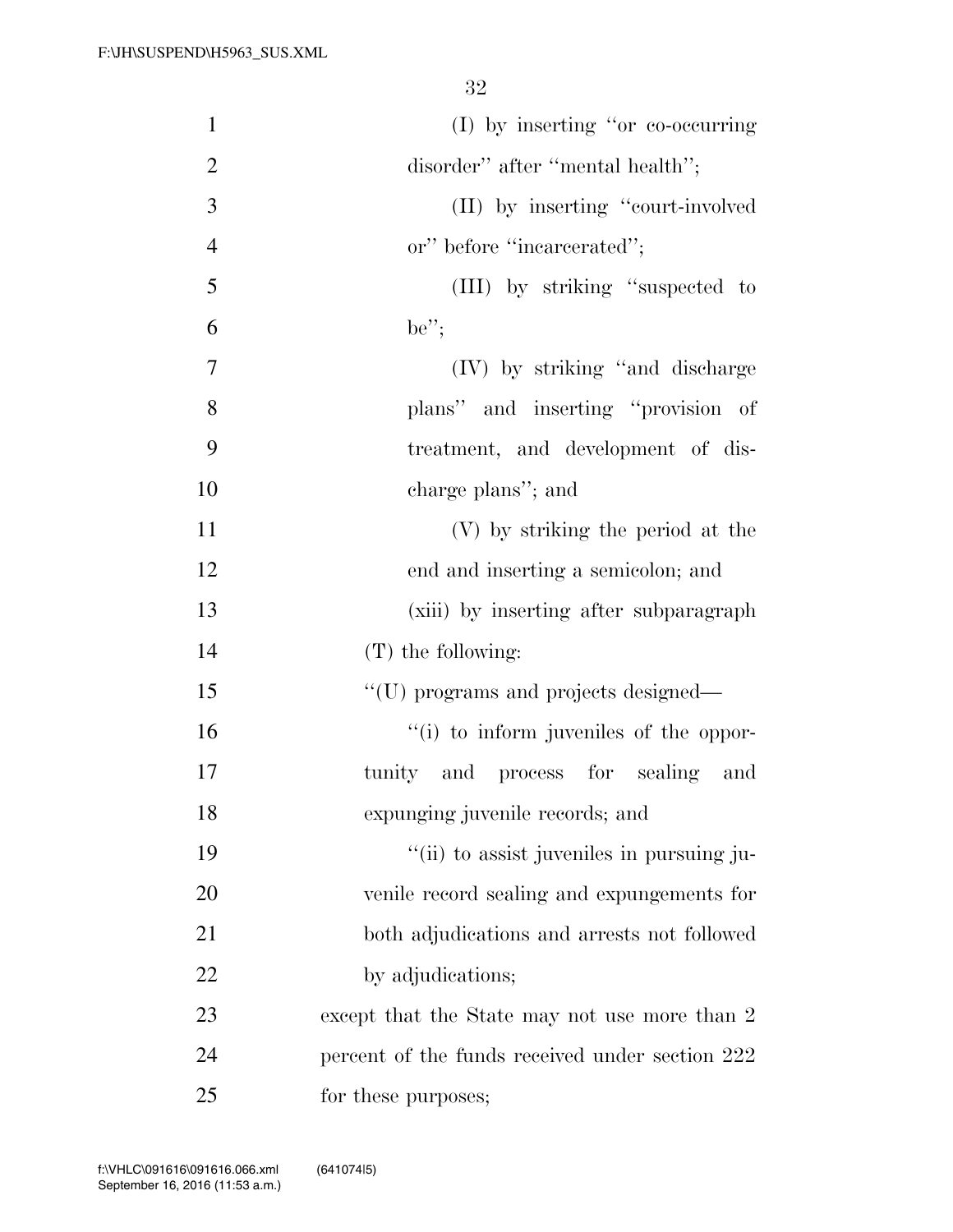| $\mathbf{1}$   | $``(V)$ programs that address the needs of             |
|----------------|--------------------------------------------------------|
| $\overline{2}$ | girls in or at risk of entering the juvenile justice   |
| 3              | system, including pregnant girls, young moth-          |
| $\overline{4}$ | ers, victims of sexual abuse, survivors of com-        |
| 5              | mercial sexual exploitation or domestic child sex      |
| 6              | trafficking, girls with disabilities, and girls of     |
| 7              | color, including girls who are members of an In-       |
| 8              | dian tribe; and                                        |
| 9              | "(W) monitoring for compliance with the                |
| 10             | core requirements and providing training and           |
| 11             | technical assistance on the core requirements to       |
| 12             | secure facilities;";                                   |
| 13             | $(H)$ by striking paragraph $(11)$ and insert-         |
| 14             | ing the following:                                     |
| 15             | $``(11)(A)$ in accordance with rules issued by the     |
| 16             | Administrator, provide that a juvenile shall not be    |
| 17             | placed in a secure detention facility or a secure cor- |
| 18             | rectional facility, if-                                |
| 19             | "(i) the juvenile is charged with or has               |
| <b>20</b>      | committed an offense that would not be crimi-          |
| 21             | nal if committed by an adult, excluding—               |
| 22             | $\lq (I)$ a juvenile who is charged with or            |
| 23             | committed a violation of section<br>has                |
| 24             | $922(x)(2)$ of title 18, United States Code,           |
| 25             | or of a similar State law;                             |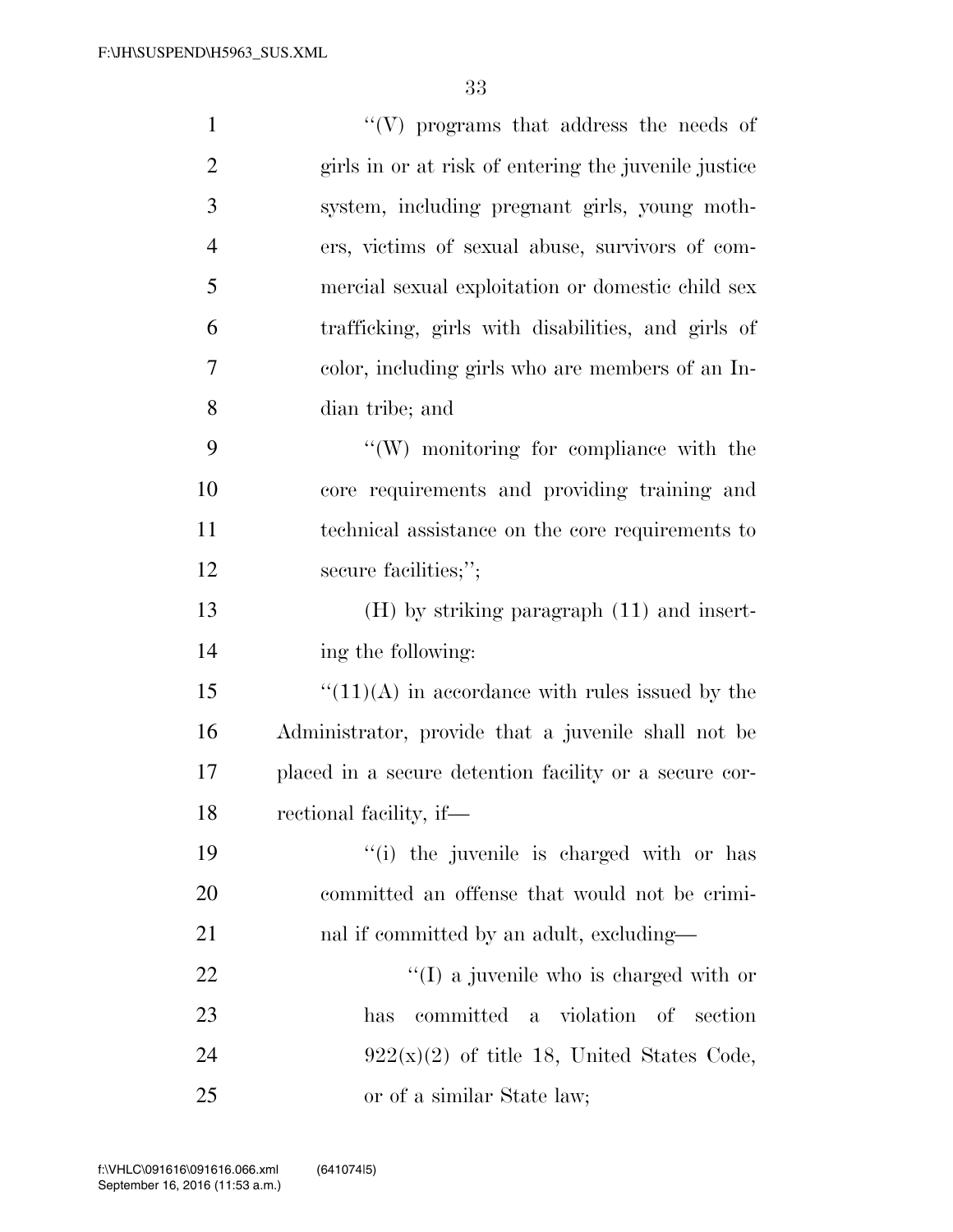| $\mathbf{1}$   | "(II) a juvenile who is charged with                  |
|----------------|-------------------------------------------------------|
| $\overline{2}$ | or has committed a violation of a valid               |
| 3              | court order issued and reviewed in accord-            |
| $\overline{4}$ | ance with paragraph $(23)$ ; and                      |
| 5              | "(III) a juvenile who is held in ac-                  |
| 6              | cordance with the Interstate Compact on               |
| $\overline{7}$ | Juveniles as enacted by the State; or                 |
| 8              | $\lq\lq$ (ii) the juvenile—                           |
| 9              | $\lq\lq$ is not charged with any offense;             |
| 10             | and                                                   |
| 11             | $\lq\lq$ (II)(aa) is an alien; or                     |
| 12             | "(bb) is alleged to be dependent, ne-                 |
| 13             | glected, or abused; and                               |
| 14             | $\lq\lq$ (B) require that—                            |
| 15             | $f'(i)$ not later than 3 years after the date         |
| 16             | of enactment of the Supporting Youth Oppor-           |
| 17             | tunity and Preventing Delinquency Act of 2016,        |
| 18             | unless a court finds, after a hearing and in          |
| 19             | writing, that it is in the interest of justice, juve- |
| 20             | niles awaiting trial or other legal process who       |
| 21             | are treated as adults for purposes of prosecu-        |
| 22             | tion in criminal court and housed in a secure         |
| 23             | facility—                                             |
| 24             | $\lq\lq$ (I) shall not have sight or sound con-       |
| 25             | tact with a dult in mates; and                        |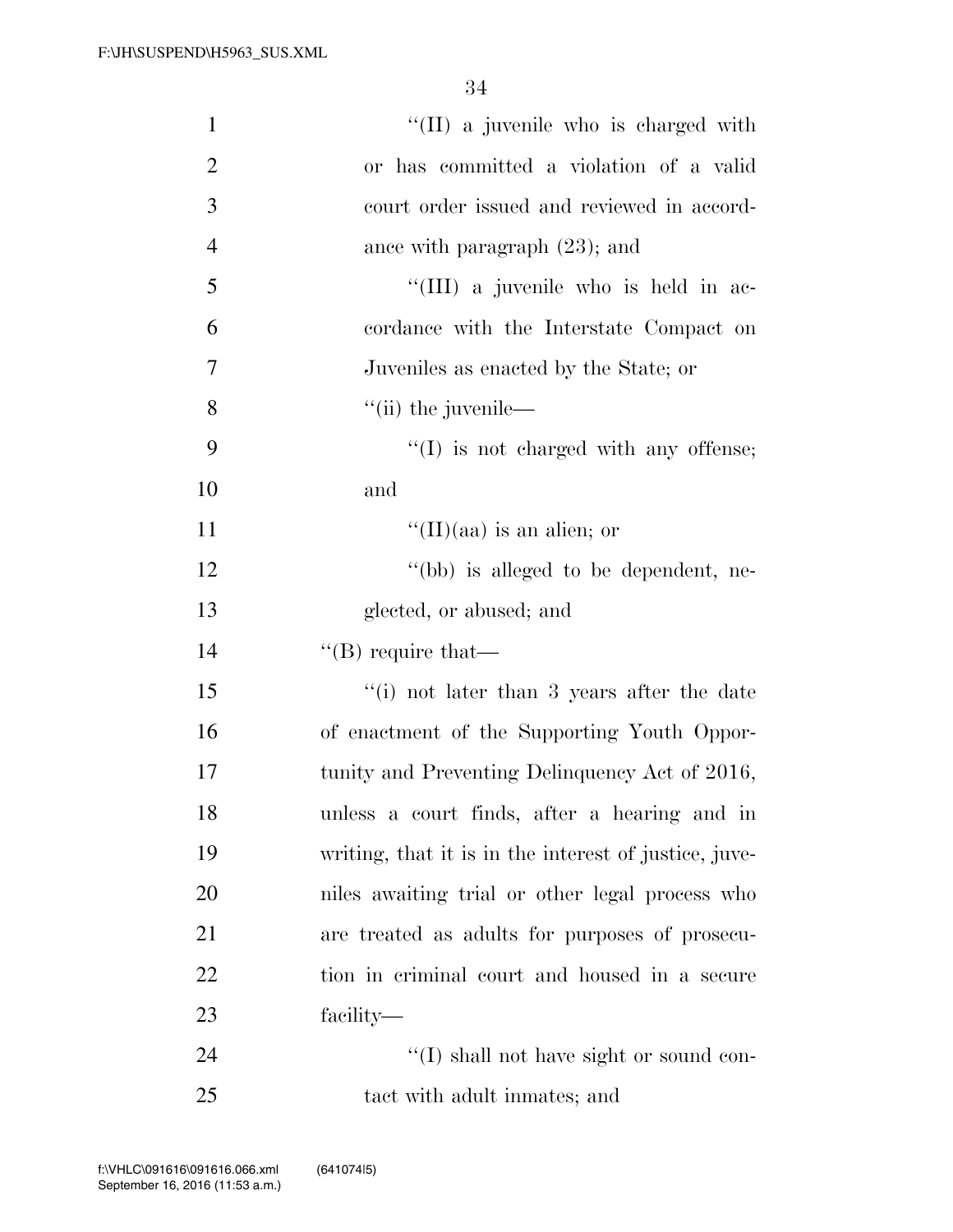| $\mathbf{1}$   | "(II) except as provided in paragraph             |
|----------------|---------------------------------------------------|
| $\overline{2}$ | $(13)$ , may not be held in any jail or lockup    |
| 3              | for adults;                                       |
| $\overline{4}$ | "(ii) in determining under subparagraph           |
| 5              | (A) whether it is in the interest of justice to   |
| 6              | permit a juvenile to be held in any jail or lock- |
| 7              | up for adults, or have sight or sound contact     |
| 8              | with adult inmates, a court shall consider—       |
| 9              | $f'(I)$ the age of the juvenile;                  |
| 10             | "(II) the physical and mental matu-               |
| 11             | rity of the juvenile;                             |
| 12             | "(III) the present mental state of the            |
| 13             | juvenile, including whether the juvenile          |
| 14             | presents an imminent risk of harm to the          |
| 15             | <i>juvenile;</i>                                  |
| 16             | $\lq\lq (IV)$ the nature and circumstances of     |
| 17             | the alleged offense;                              |
| 18             | "(V) the juvenile's history of prior de-          |
| 19             | linquent acts;                                    |
| 20             | $\lq\lq$ (VI) the relative ability of the avail-  |
| 21             | able adult and juvenile detention facilities      |
| 22             | to not only meet the specific needs of the        |
| 23             | juvenile but also to protect the safety of        |
| 24             | the public as well as other detained youth;       |
| 25             | and                                               |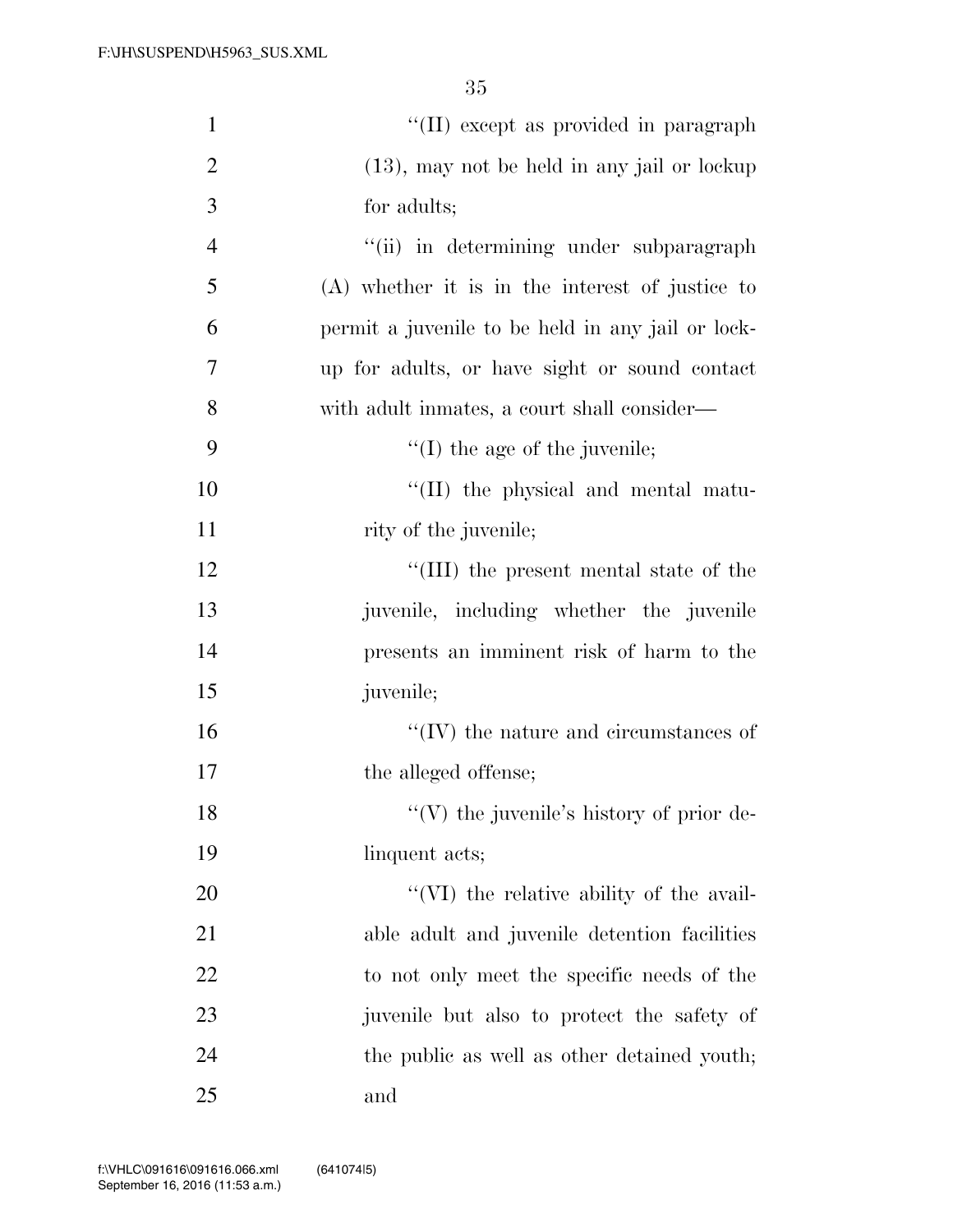| $\mathbf{1}$   | "(VII) any other relevant factor; and              |
|----------------|----------------------------------------------------|
| $\overline{2}$ | "(iii) if a court determines under subpara-        |
| 3              | graph (A) that it is in the interest of justice to |
| $\overline{4}$ | permit a juvenile to be held in any jail or lock-  |
| 5              | up for adults—                                     |
| 6              | "(I) the court shall hold a hearing not            |
| $\overline{7}$ | less frequently than once every 30 days, or        |
| 8              | in the case of a rural jurisdiction, not less      |
| 9              | frequently than once every 45 days, to re-         |
| 10             | view whether it is still in the interest of        |
| 11             | justice to permit the juvenile to be so held       |
| 12             | or have such sight or sound contact; and           |
| 13             | $\lq$ (II) the juvenile shall not be held in       |
| 14             | any jail or lockup for adults, or permitted        |
| 15             | to have sight or sound contact with a dult         |
| 16             | inmates, for more than 180 days, unless            |
| 17             | the court, in writing, determines there is         |
| 18             | good cause for an extension or the juvenile        |
| 19             | expressly waives this limitation;".                |
| 20             | (I) in paragraph $(12)(A)$ , by striking "con-     |
| 21             | tact" and inserting "sight or sound contact";      |
| 22             | $(J)$ in paragraph $(13)$ , by striking "con-      |
| 23             | tact" each place it appears and inserting "sight"  |
| 24             | or sound contact";                                 |
| 25             | $(K)$ in paragraph $(14)$ —                        |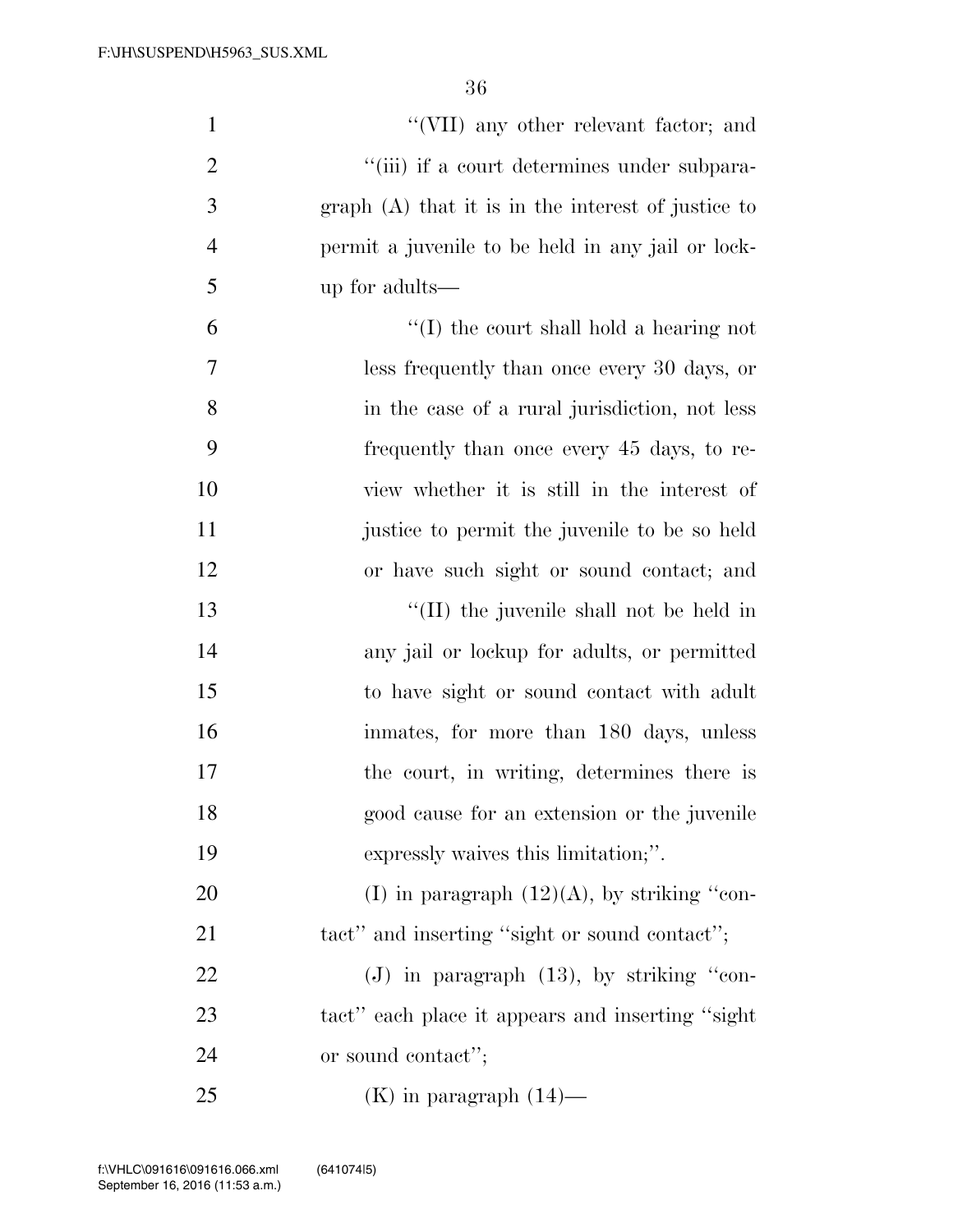| $\mathbf{1}$   | (i) by striking "adequate system" and                |
|----------------|------------------------------------------------------|
| $\overline{2}$ | inserting "effective system";                        |
| 3              | (ii) by inserting "lock-ups," after                  |
| $\overline{4}$ | "monitoring jails,";                                 |
| 5              | (iii) by inserting "and" after "deten-               |
| 6              | tion facilities,";                                   |
| 7              | (iv) by striking ", and non-secure fa-               |
| 8              | cilities";                                           |
| 9              | (v) by striking "insure" and inserting               |
| 10             | "ensure";                                            |
| 11             | (vi) by striking "requirements"<br>- of              |
| 12             | paragraphs $(11)$ , $(12)$ , and $(13)$ " and in-    |
| 13             | serting "core requirements"; and                     |
| 14             | (vii) by striking ", in the opinion of               |
| 15             | the Administrator,";                                 |
| 16             | (L) by striking paragraphs $(22)$ and $(27)$ ;       |
| 17             | $(M)$ by redesignating paragraph $(28)$ as           |
| 18             | paragraph $(27)$ ;                                   |
| 19             | (N) by redesignating paragraphs (15)                 |
| 20             | through $(21)$ as paragraphs $(16)$ through $(22)$ , |
| 21             | respectively;                                        |
| 22             | $(0)$ by inserting after paragraph $(14)$ the        |
| 23             | following:                                           |
| 24             | $"(15)$ implement policy, practice, and system       |
| 25             | improvement strategies at the State, territorial,    |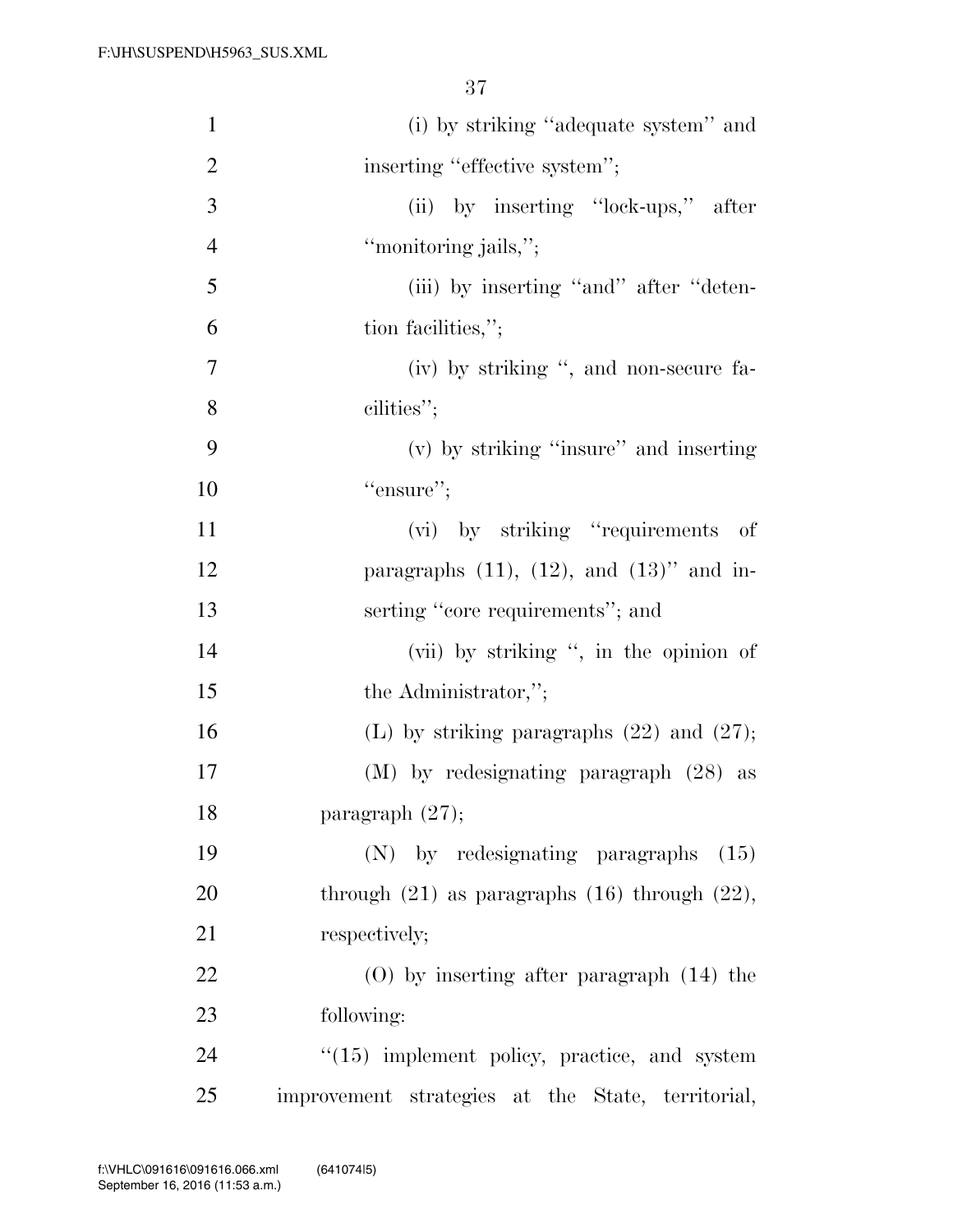local, and tribal levels, as applicable, to identify and reduce racial and ethnic disparities among youth who come into contact with the juvenile justice sys- tem, without establishing or requiring numerical standards or quotas, by—

 ''(A) establishing or designating existing coordinating bodies, composed of juvenile jus- tice stakeholders, (including representatives of the educational system) at the State, local, or tribal levels, to advise efforts by States, units of local government, and Indian tribes to reduce 12 racial and ethnic disparities;

 ''(B) identifying and analyzing data on race and ethnicity at all decision points in State, local, or tribal juvenile justice systems to determine which key points create racial and ethnic disparities among youth who come into contact with the juvenile justice system; and

 ''(C) developing and implementing a work plan that includes measurable objectives for pol- icy, practice, or other system changes, based on the needs identified in the data collection and 23 analysis under subparagraph  $(B)$ ;";

 (P) in paragraph (16), as so redesignated, 25 by inserting "ethnicity," after "race,";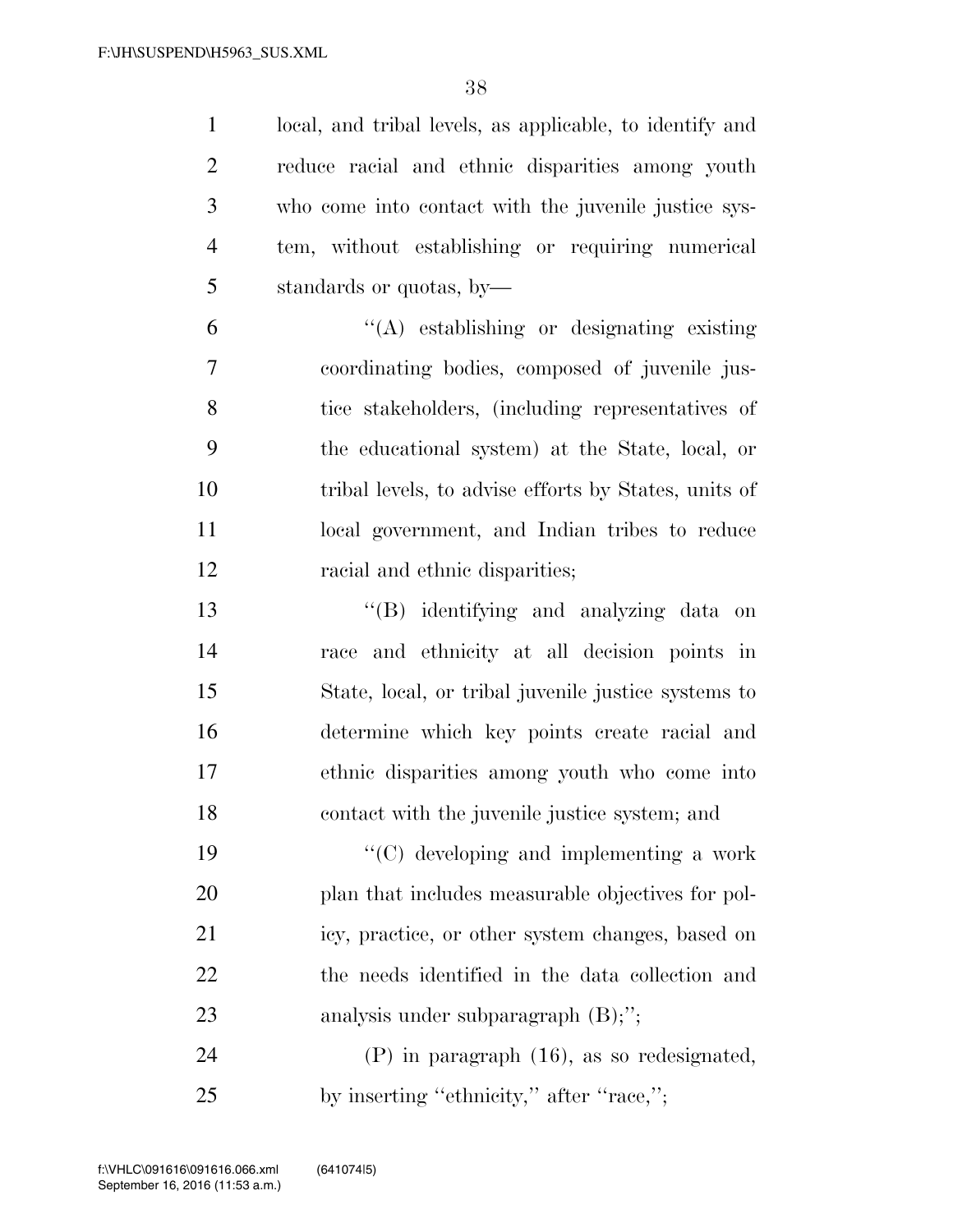| $\mathbf{1}$   | $(Q)$ in paragraph $(21)$ , as so redesignated,  |
|----------------|--------------------------------------------------|
| $\overline{2}$ | by striking "local," each place the term appears |
| 3              | and inserting "local, tribal,";                  |
| $\overline{4}$ | $(R)$ in paragraph $(23)$ —                      |
| 5              | (i) in subparagraphs $(A)$ , $(B)$ , and         |
| 6              | (C), by striking "juvenile" each place it        |
| $\overline{7}$ | appears and inserting "status offender";         |
| 8              | (ii) in subparagraph (B), by striking            |
| 9              | "and" at the end;                                |
| 10             | (iii) in subparagraph $(C)$ —                    |
| 11             | $(I)$ in clause (i), by striking                 |
| 12             | "and" at the end;                                |
| 13             | $(II)$ in clause $(ii)$ , by adding              |
| 14             | "and" at the end; and                            |
| 15             | (III) by adding at the end the                   |
| 16             | following:                                       |
| 17             | "(iii) if such court determines the sta-         |
| 18             | tus offender should be placed in a secure        |
| 19             | detention facility or correctional facility for  |
| 20             | violating such order—                            |
| 21             | $\lq\lq$ (I) the court shall issue a writ-       |
| 22             | ten order that—                                  |
| 23             | "(aa) identifies the valid                       |
| 24             | court order that has been vio-                   |
| 25             | lated;                                           |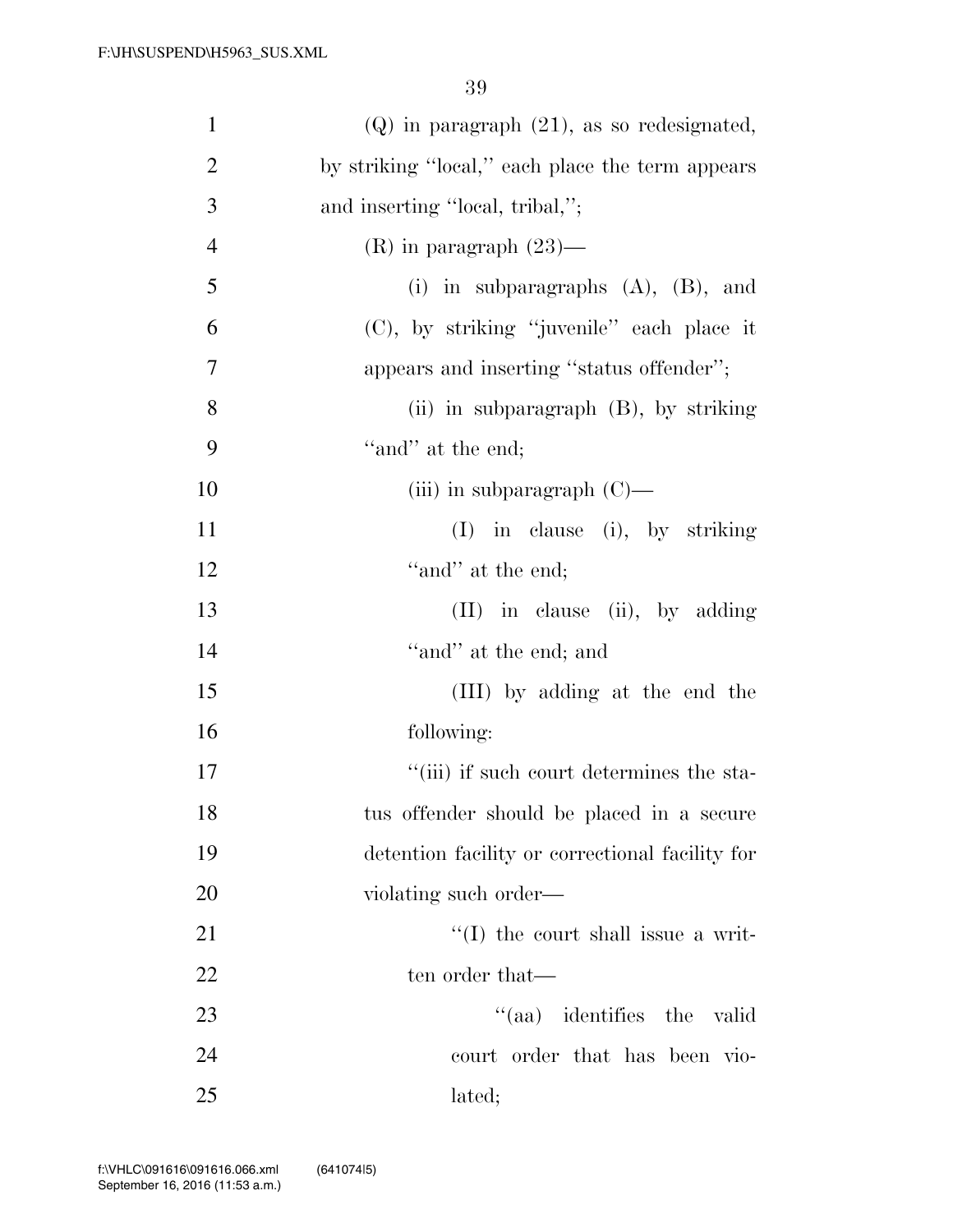1 ''(bb) specifies the factual 2 basis for determining that there 3 is reasonable cause to believe 4 that the status offender has vio-5 lated such order;

 $^{\circ}$  (cc) includes findings of fact to support a determination 8 that there is no appropriate less restrictive alternative available to placing the status offender in 11 such a facility, with due consider- ation to the best interest of the juvenile;

14 ''(dd) specifies the length of 15 time, not to exceed 7 days, that 16 the status offender may remain 17 in a secure detention facility or 18 correctional facility, and includes 19 a plan for the status offender's 20 release from such facility; and 21 ''(ee) may not be renewed or 22 extended; and 23 ''(II) the court may not issue a

24 second or subsequent order described 25 in subclause (I) relating to a status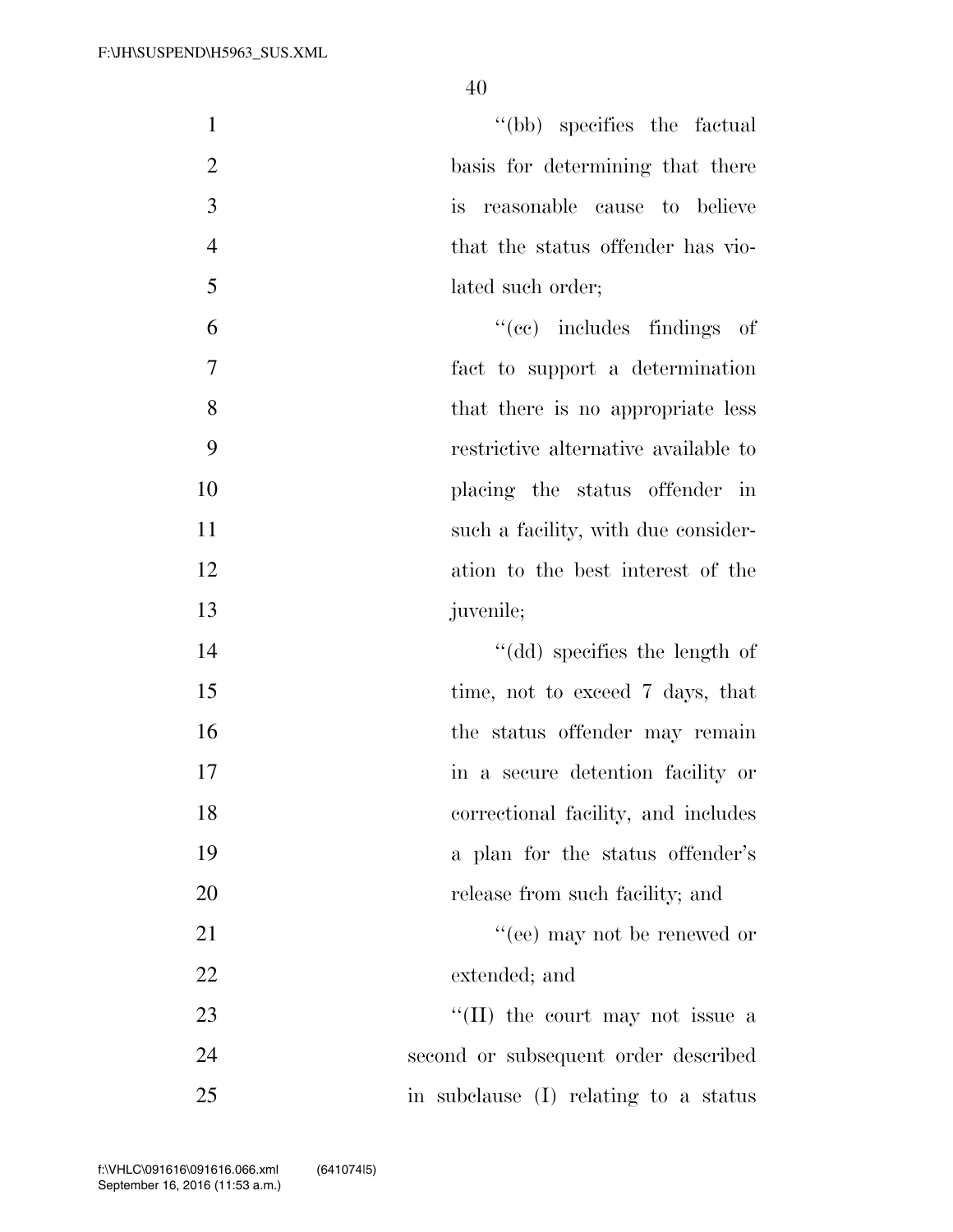| $\mathbf{1}$   | offender unless the status offender                |
|----------------|----------------------------------------------------|
| $\overline{2}$ | violates a valid court order after the             |
| 3              | date on which the court issues an                  |
| $\overline{4}$ | order described in subclause $(I);$ "; and         |
| 5              | (iv) by adding at the end the fol-                 |
| 6              | lowing:                                            |
| 7              | $\lq\lq$ there are procedures in place to en-      |
| 8              | sure that any status offender held in a secure     |
| 9              | detention facility or correctional facility pursu- |
| 10             | ant to a court order described in this paragraph   |
| 11             | does not remain in custody longer than 7 days      |
| 12             | or the length of time authorized by the court,     |
| 13             | whichever is shorter; and                          |
| 14             | "(E) not later than September 30, 2020             |
| 15             | (with a 1-year extension for each additional fis-  |
| 16             | cal year that a State can demonstrate hardship,    |
| 17             | as determined by the State, and submits in         |
| 18             | writing evidence of such hardship to the Admin-    |
| 19             | istrator which shall be considered approved un-    |
| 20             | less the Administrator justifies to the State in   |
| 21             | writing that the hardship does not qualify for     |
| 22             | an exemption), the State will eliminate the use    |
| 23             | of valid court orders to provide secure confine-   |
| 24             | ment of status offenders, except that juveniles    |
| 25             | may be held in secure confinement in accord-       |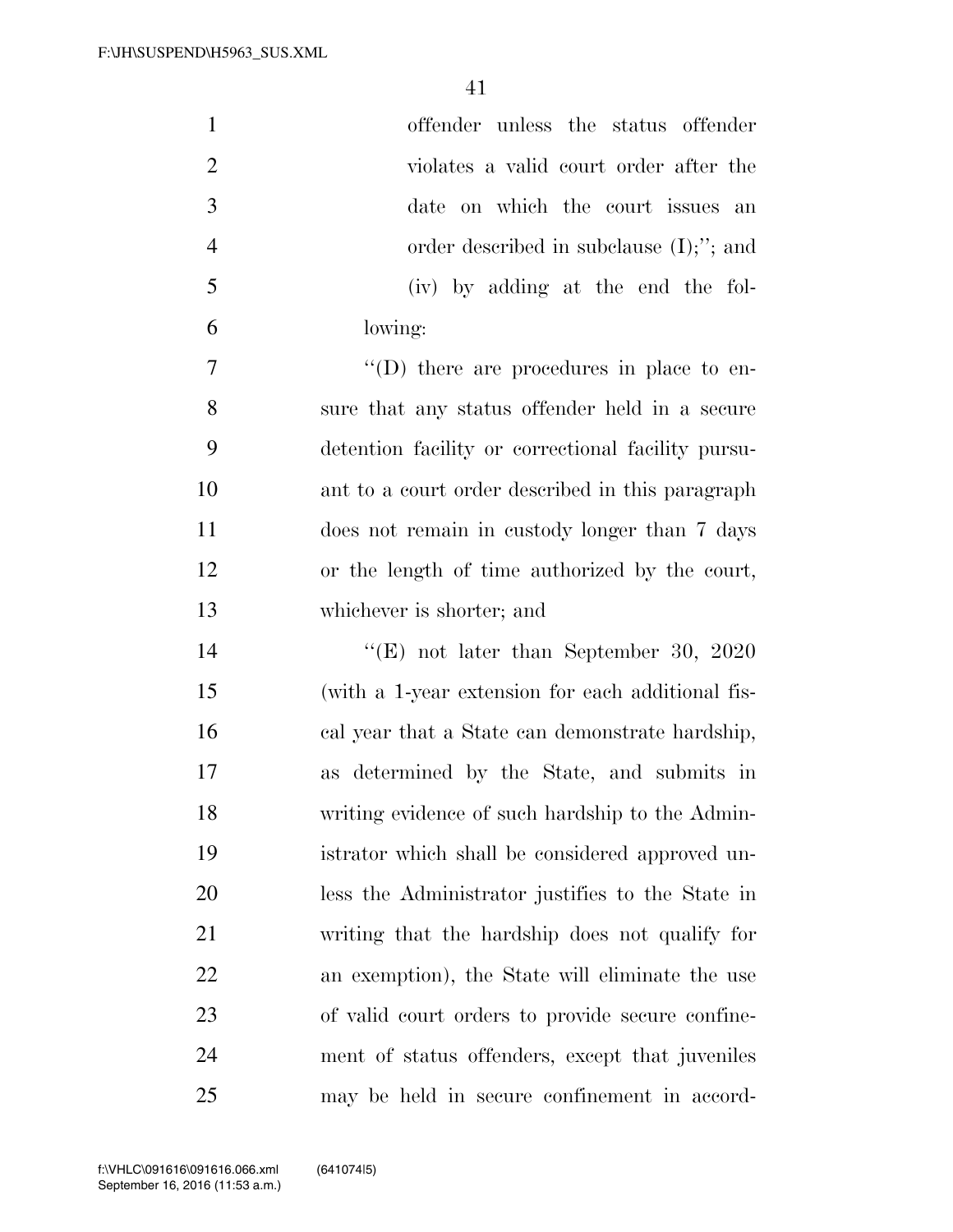| $\mathbf{1}$   | ance with the Interstate Compact for Juveniles |
|----------------|------------------------------------------------|
| $\overline{2}$ | if the judge issues a written order that—      |
| 3              | "(i) specifies the factual basis to be-        |
| $\overline{4}$ | lieve that the State has the authority to      |
| 5              | detain the juvenile under the terms of the     |
| 6              | Interstate Compact for Juveniles;              |
| $\overline{7}$ | "(ii) includes findings of fact to sup-        |
| 8              | port a determination that there is no ap-      |
| 9              | propriate less restrictive alternative avail-  |
| 10             | able to placing the juvenile in such a facil-  |
| 11             | ity, with due consideration to the best in-    |
| 12             | terest of the juvenile;                        |
| 13             | "(iii) specifies the length of time a ju-      |
| 14             | venile may remain in secure confinement,       |
| 15             | not to exceed 15 days, and includes a plan     |
| 16             | for the return of the juvenile to the home     |
| 17             | State of the juvenile; and                     |
| 18             | "(iv) may not be renewed or ex-                |
| 19             | tended;";                                      |
| 20             | $(S)$ in paragraph $(26)$ —                    |
| 21             | (i) by inserting "and in accordance            |
| 22             | with confidentiality concerns," after "max-    |
| 23             | imum extent practicable,"; and                 |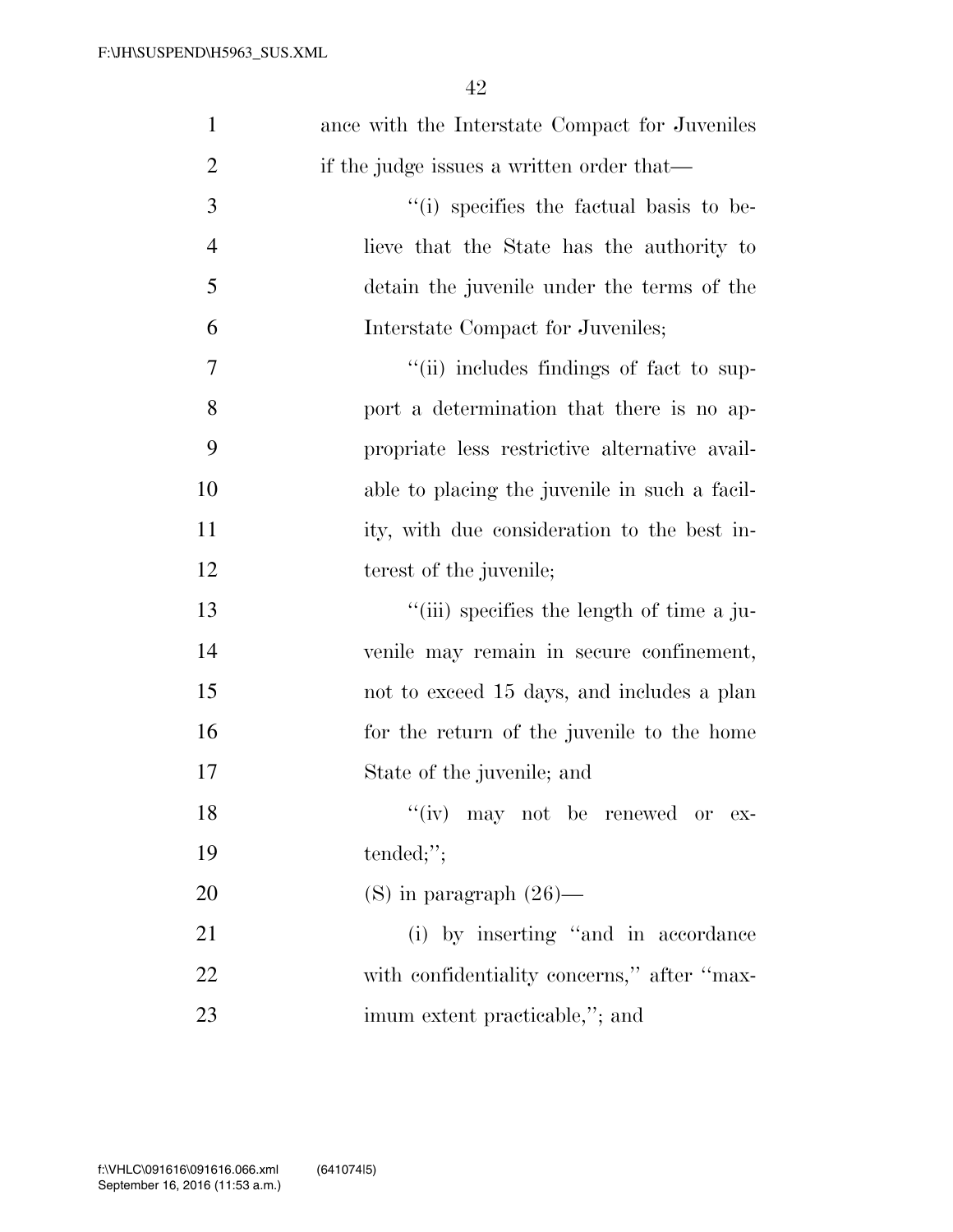| $\mathbf{1}$   | (ii) by striking the semicolon at the                   |
|----------------|---------------------------------------------------------|
| $\overline{2}$ | end and inserting the following: ", so as to            |
| 3              | provide for-                                            |
| $\overline{4}$ | $\cdot$ (A) data in child abuse or neglect reports      |
| 5              | relating to juveniles entering the juvenile justice     |
| 6              | system with a prior reported history of arrest,         |
| 7              | court intake, probation and parole, juvenile de-        |
| 8              | tention, and corrections; and                           |
| 9              | "(B) a plan to use the data described in                |
| 10             | subparagraph (A) to provide necessary services          |
| 11             | for the treatment of such victims of child abuse        |
| 12             | or neglect;";                                           |
| 13             | $(T)$ in paragraph $(27)$ , as so redesignated,         |
| 14             | by striking the period at the end and inserting         |
| 15             | a semicolon; and                                        |
| 16             | (U) by adding at the end the following:                 |
| 17             | $(28)$ provide for the coordinated use of funds         |
| 18             | provided under this title with other Federal and        |
| 19             | State funds directed at juvenile delinquency preven-    |
| 20             | tion and intervention programs;                         |
| 21             | $(29)$ describe the policies, procedures, and           |
| 22             | training in effect for the staff of juvenile State cor- |
| 23             | rectional facilities to eliminate the use of dangerous  |
| 24             | practices, unreasonable restraints, and unreasonable    |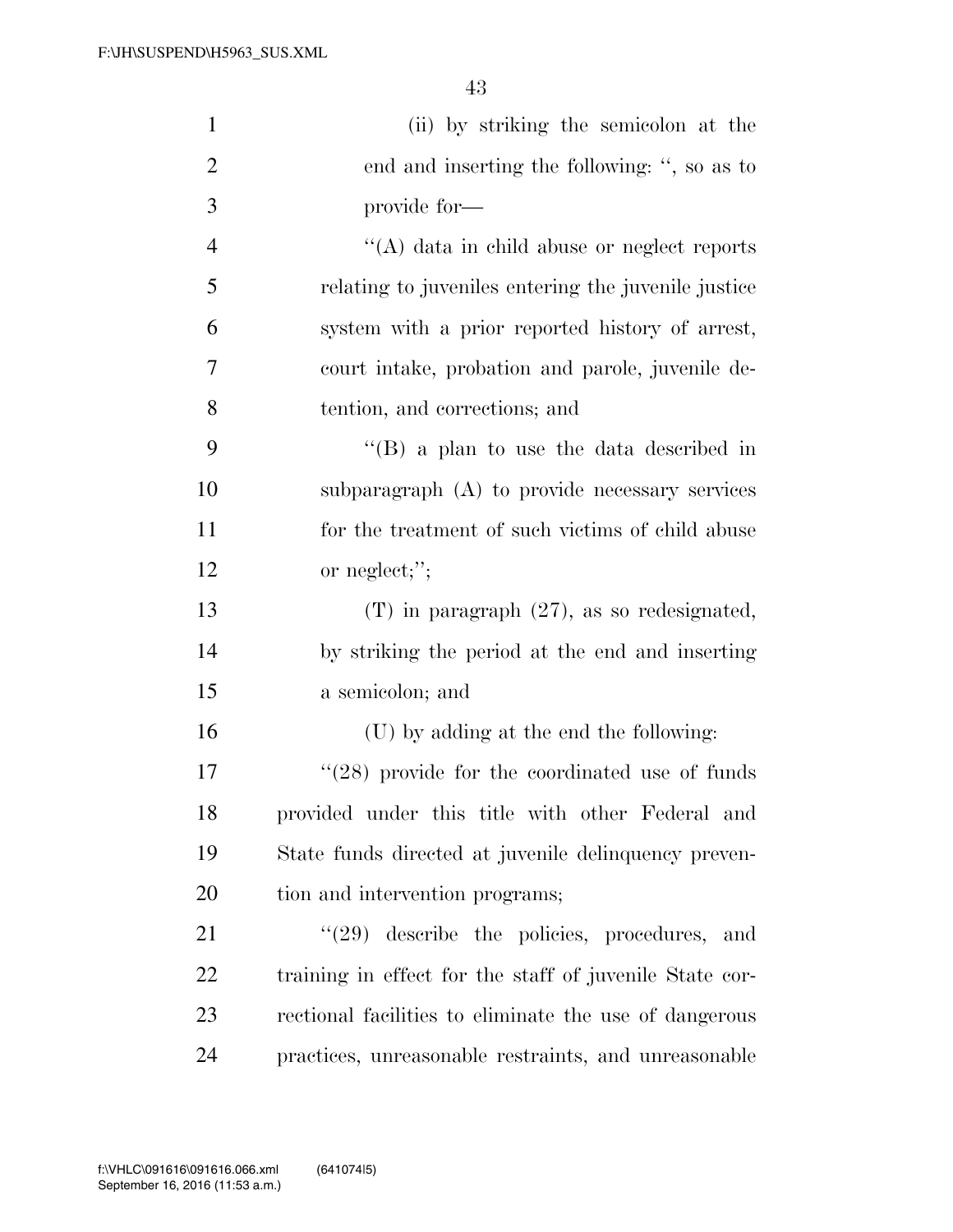| $\mathbf{1}$   | isolation, including by developing effective behavior |
|----------------|-------------------------------------------------------|
| $\overline{2}$ | management techniques;                                |
| 3              | $(30)$ describe—                                      |
| $\overline{4}$ | $\lq\lq$ the evidence-based methods that will         |
| 5              | be used to conduct mental health and substance        |
| 6              | screening, assessment, referral, and<br>abuse         |
| 7              | treatment for juveniles who—                          |
| 8              | "(i) request a screening;                             |
| 9              | "(ii) show signs of needing a screen-                 |
| 10             | ing; or                                               |
| 11             | "(iii) are held for a period of more                  |
| 12             | than 24 hours in a secure facility that pro-          |
| 13             | vides for an initial screening; and                   |
| 14             | "(B) how the State will seek, to the extent           |
| 15             | practicable, to provide or arrange for mental         |
| 16             | health and substance abuse disorder treatment         |
| 17             | for juveniles determined to be in need of such        |
| 18             | treatment;                                            |
| 19             | $(31)$ describe how reentry planning by the           |
| 20             | State for juveniles will include—                     |
| 21             | $\lq\lq$ a written case plan based on an as-          |
| 22             | sessment of needs that includes—                      |
| 23             | "(i) the pre-release and post-release                 |
| 24             | plans for the juveniles;                              |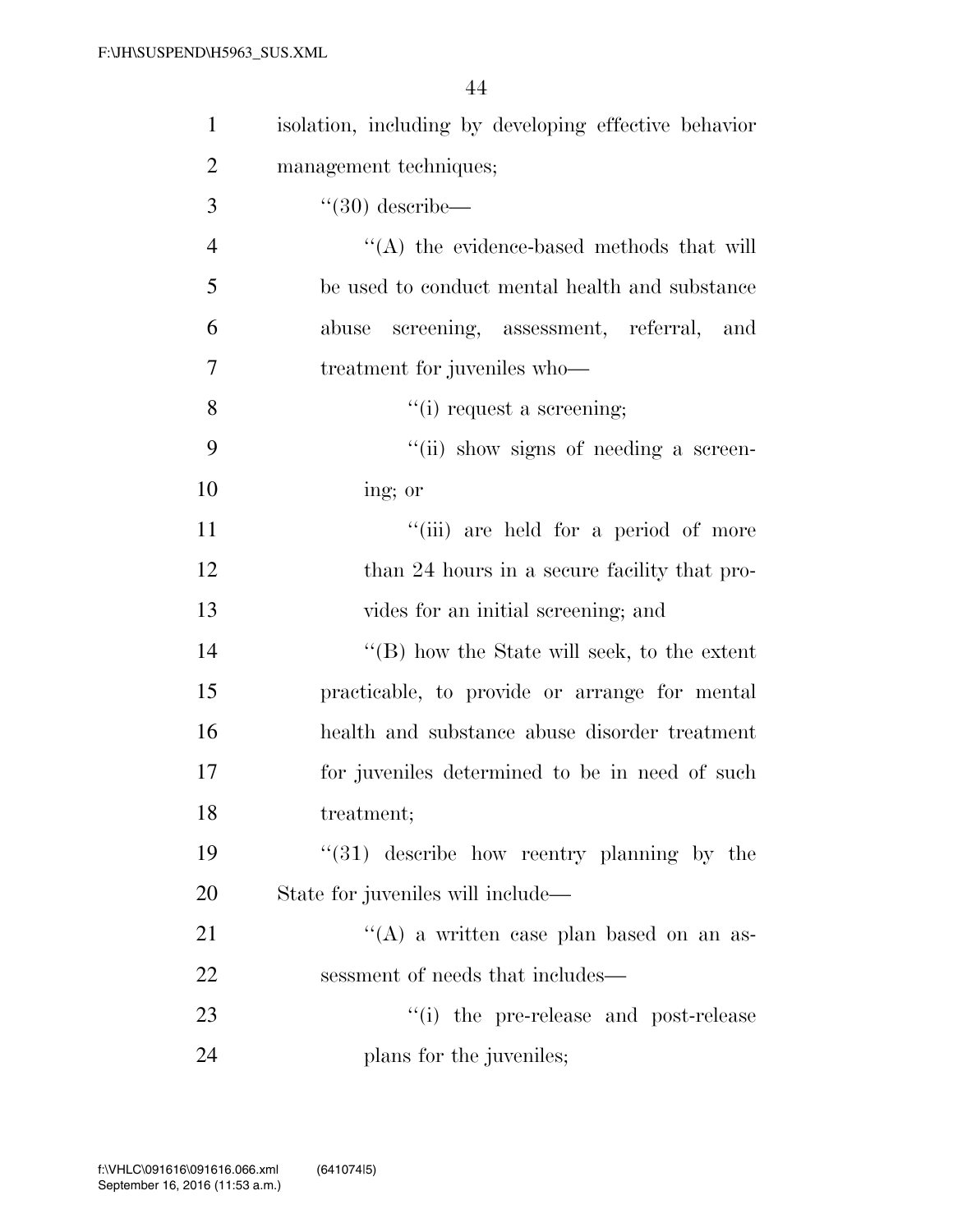| $\mathbf{1}$   | "(ii) the living arrangement to which                   |
|----------------|---------------------------------------------------------|
| $\overline{2}$ | the juveniles are to be discharged; and                 |
| 3              | "(iii) any other plans developed for                    |
| $\overline{4}$ | the juveniles based on an individualized as-            |
| 5              | sessment; and                                           |
| 6              | $\lq\lq(B)$ review processes;                           |
| 7              | $(32)$ provide an assurance that the agency of          |
| 8              | the State receiving funds under this title collaborates |
| 9              | with the State educational agency receiving assist-     |
| 10             | ance under part A of title I of the Elementary and      |
| 11             | Secondary Education Act of 1965 (20 U.S.C. 6311)        |
| 12             | et seq.) to develop and implement a plan to ensure      |
| 13             | that, in order to support educational progress—         |
| 14             | $\lq\lq$ the student records of adjudicated ju-         |
| 15             | veniles, including electronic records if available,     |
| 16             | are transferred in a timely manner from the             |
| 17             | educational program in the juvenile detention or        |
| 18             | secure treatment facility to the educational or         |
| 19             | training program into which the juveniles will          |
| 20             | enroll;                                                 |
| 21             | "(B) the credits of adjudicated juveniles               |
| 22             | are transferred; and                                    |
| 23             | "(C) adjudicated juveniles receive full or              |
| 24             | partial credit toward high school graduation for        |
| 25             | secondary school coursework satisfactorily com-         |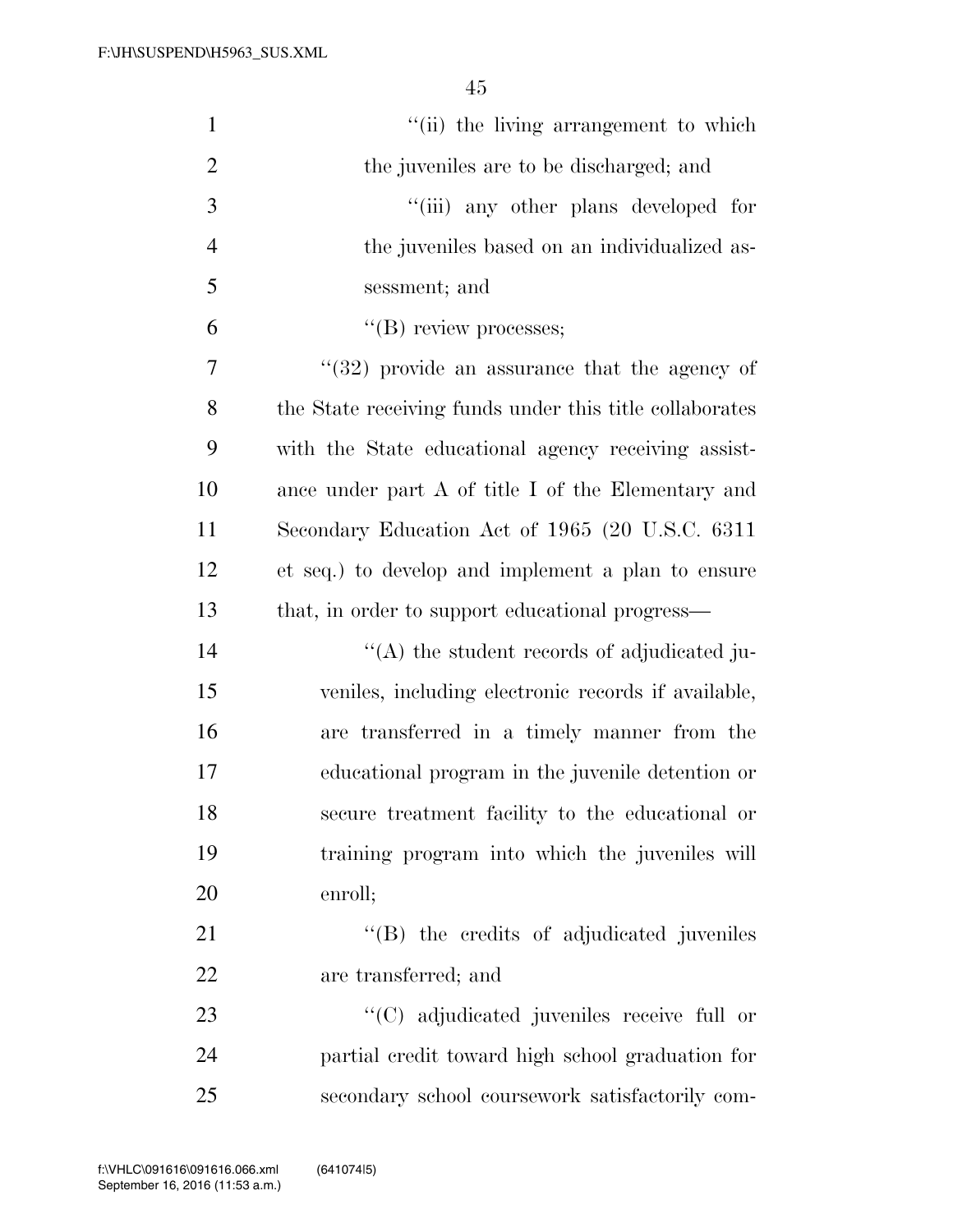| $\mathbf{1}$   | pleted before and during the period of time dur-        |
|----------------|---------------------------------------------------------|
| $\overline{2}$ | ing which the juveniles are held in custody, re-        |
| 3              | gardless of the local educational agency or enti-       |
| 4              | ty from which the credits were earned; and              |
| 5              | $\cdot\cdot$ (33) describe policies and procedures to — |
| 6              | $\lq\lq$ screen for, identify, and document in          |
| 7              | records of the State the identification of victims      |
| 8              | of domestic human trafficking, or those at risk         |
| 9              | of such trafficking, upon intake; and                   |
| 10             | "(B) divert youth described in subpara-                 |
| 11             | graph $(A)$ to appropriate programs or services,        |
| 12             | to the extent practicable.";                            |
| 13             | $(2)$ by amending subsection $(e)$ to read as fol-      |
| 14             | lows:                                                   |
| 15             | "(c)(1) If a State fails to comply with any of the core |
| 16             | requirements in any fiscal year, then—                  |
| 17             | "(A) subject to subparagraph $(B)$ , the amount         |
| 18             | allocated to such State under section 222 for the       |
| 19             | subsequent fiscal year shall be reduced by not less     |
| 20             | than 20 percent for each core requirement with re-      |
| 21             | spect to which the failure occurs; and                  |
| 22             | "(B) the State shall be ineligible to receive any       |
| 23             | allocation under such section for such fiscal year un-  |
| 24             | $less-$                                                 |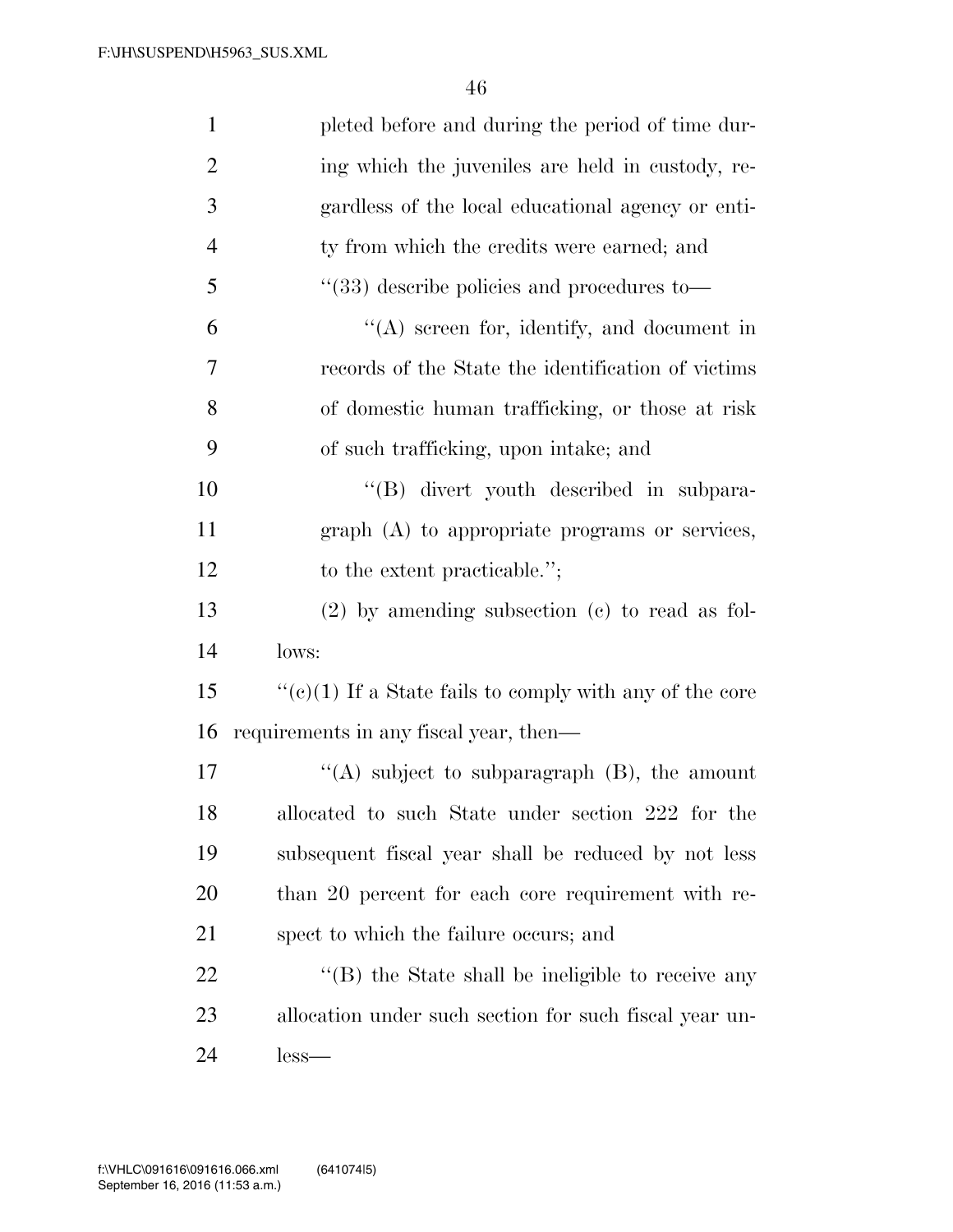| $\mathbf{1}$   | $``(i)$ the State agrees to expend 50 percent          |
|----------------|--------------------------------------------------------|
| $\overline{2}$ | of the amount allocated to the State for such          |
| 3              | fiscal year to achieve compliance with any such        |
| $\overline{4}$ | core requirement with respect to which the             |
| 5              | State is in noncompliance; or                          |
| 6              | "(ii) the Administrator determines that the            |
| $\overline{7}$ | $\text{State}$ —                                       |
| 8              | "(I) has achieved substantial compli-                  |
| 9              | ance with such applicable requirements                 |
| 10             | with respect to which the State was not in             |
| 11             | compliance; and                                        |
| 12             | "(II) has made, through appropriate                    |
| 13             | executive or legislative action, an unequivo-          |
| 14             | cal commitment to achieving full compli-               |
| 15             | ance with such applicable requirements                 |
| 16             | within a reasonable time.                              |
| 17             | $f'(2)$ Of the total amount of funds not allocated for |
| 18             | a fiscal year under paragraph $(1)$ —                  |
| 19             | $(4)$ 50 percent of the unallocated funds shall        |
| <b>20</b>      | be reallocated under section 222 to States that have   |
| 21             | not failed to comply with the core requirements; and   |
| 22             | $\cdot$ (B) 50 percent of the unallocated funds shall  |
| 23             | be used by the Administrator to provide additional     |
| 24             | training and technical assistance to States for the    |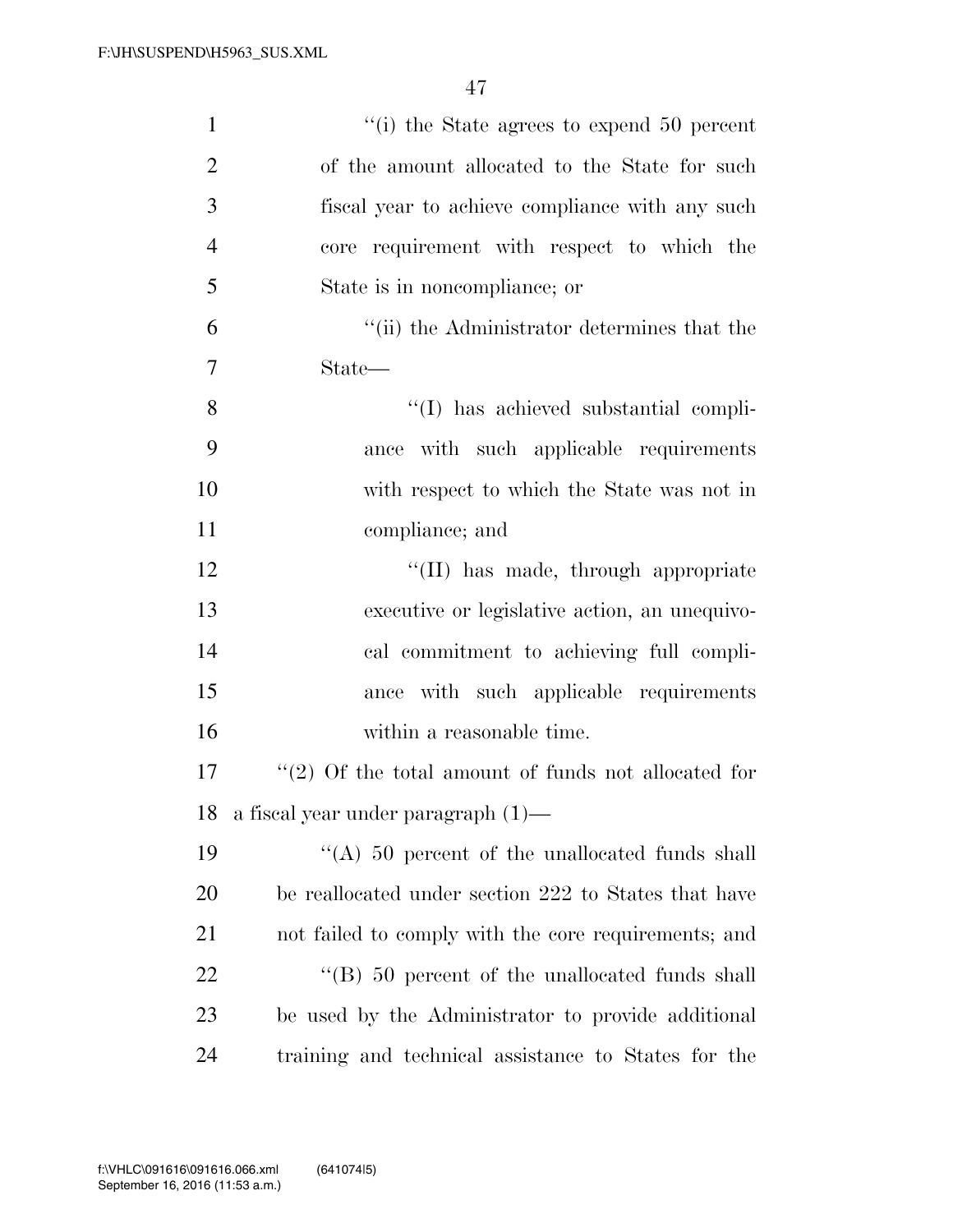| $\mathbf{1}$   | purpose of promoting compliance with the core re-           |
|----------------|-------------------------------------------------------------|
| $\overline{2}$ | quirements.";                                               |
| 3              | $(3)$ in subsection $(d)$ —                                 |
| $\overline{4}$ | (A) by striking "described in paragraphs                    |
| 5              | $(11)$ , $(12)$ , $(13)$ , and $(22)$ of subsection $(a)$ " |
| 6              | and inserting "described in the core require-               |
| 7              | ments"; and                                                 |
| 8              | (B) by striking "the requirements under                     |
| 9              | paragraphs $(11)$ , $(12)$ , $(13)$ , and $(22)$ of sub-    |
| 10             | section (a)" and inserting "the core require-               |
| 11             | ments";                                                     |
| 12             | $(4)$ in subsection $(f)(2)$ —                              |
| 13             | $(A)$ by striking subparagraph $(A)$ ; and                  |
| 14             | (B) by redesignating subparagraphs (B)                      |
| 15             | through $(E)$ as subparagraphs $(A)$ through $(D)$ ,        |
| 16             | respectively; and                                           |
| 17             | $(5)$ by adding at the end the following:                   |
| 18             | "(g) COMPLIANCE DETERMINATION.—                             |
| 19             | "(1) IN GENERAL.—For each fiscal year, the                  |
| 20             | Administrator shall make a determination regarding          |
| 21             | whether each State receiving a grant under this title       |
| 22             | is in compliance or out of compliance with respect to       |
| 23             | each of the core requirements.                              |
| 24             | "(2) REPORTING.—The Administrator shall—                    |
| 25             | $\lq\lq$ issue an annual public report—                     |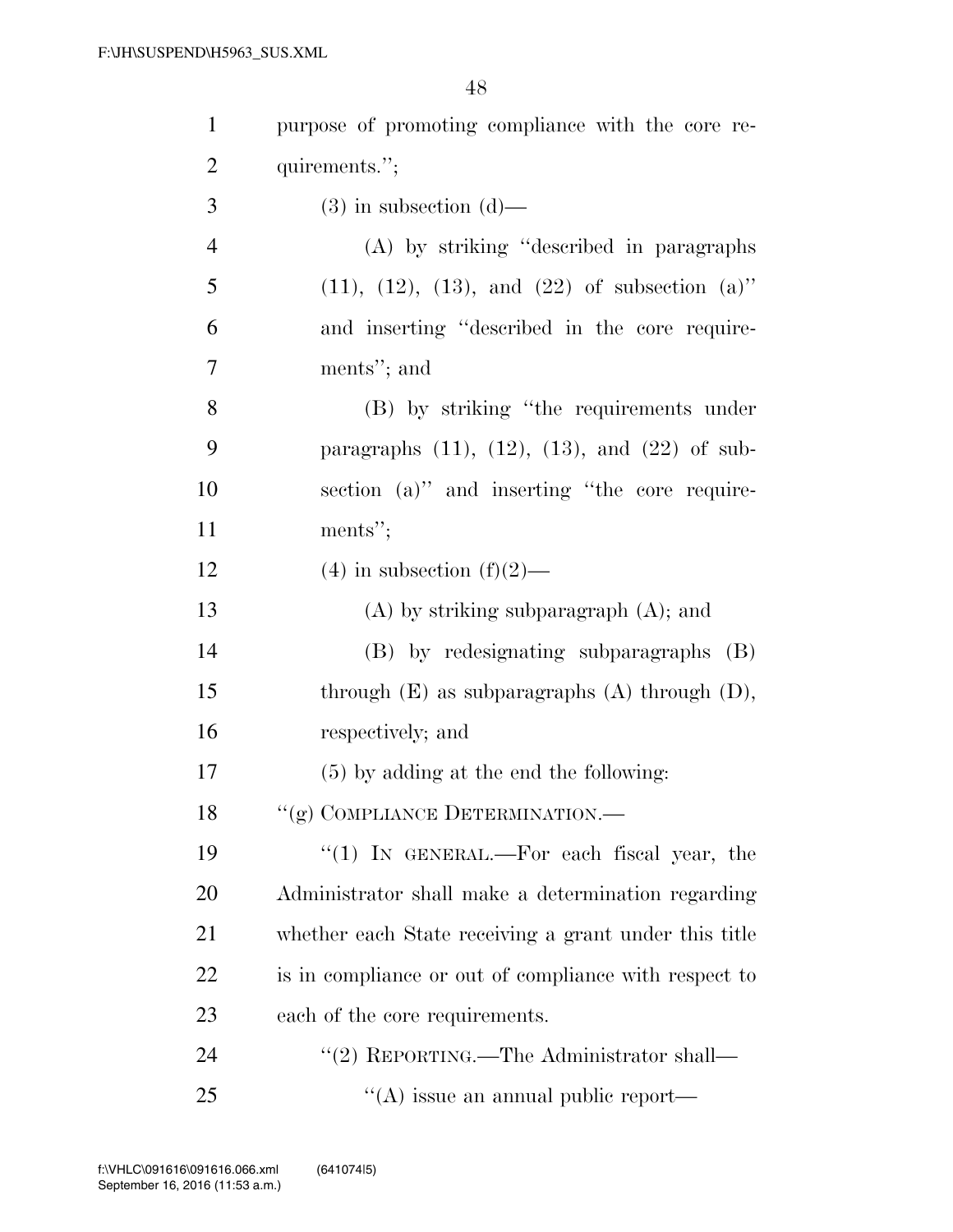| $\mathbf{1}$   | "(i) describing any determination de-           |
|----------------|-------------------------------------------------|
| $\overline{2}$ | scribed in paragraph (1) made during the        |
| 3              | previous year, including a summary of the       |
| $\overline{4}$ | information on which the determination is       |
| 5              | based and the actions to be taken by the        |
| 6              | Administrator (including a description of       |
| $\overline{7}$ | any reduction imposed under subsection          |
| 8              | $(e)$ ; and                                     |
| 9              | "(ii) for any such determination that           |
| 10             | a State is out of compliance with any of        |
| 11             | the core requirements, describing the basis     |
| 12             | for the determination; and                      |
| 13             | $\lq\lq$ (B) make the report described in sub-  |
| 14             | paragraph (A) available on a publicly available |
| 15             | website.                                        |
| 16             | "(3) DETERMINATIONS REQUIRED.—The Ad-           |
| 17             | ministrator may not—                            |
| 18             | $(4)$ determine that a State is 'not out of     |
| 19             | compliance', or issue any other determination   |
| 20             | not described in paragraph (1), with respect to |
| 21             | any core requirement; or                        |
| 22             | $\lq\lq$ otherwise fail to make the compliance  |
| 23             | determinations required under paragraph (1).".  |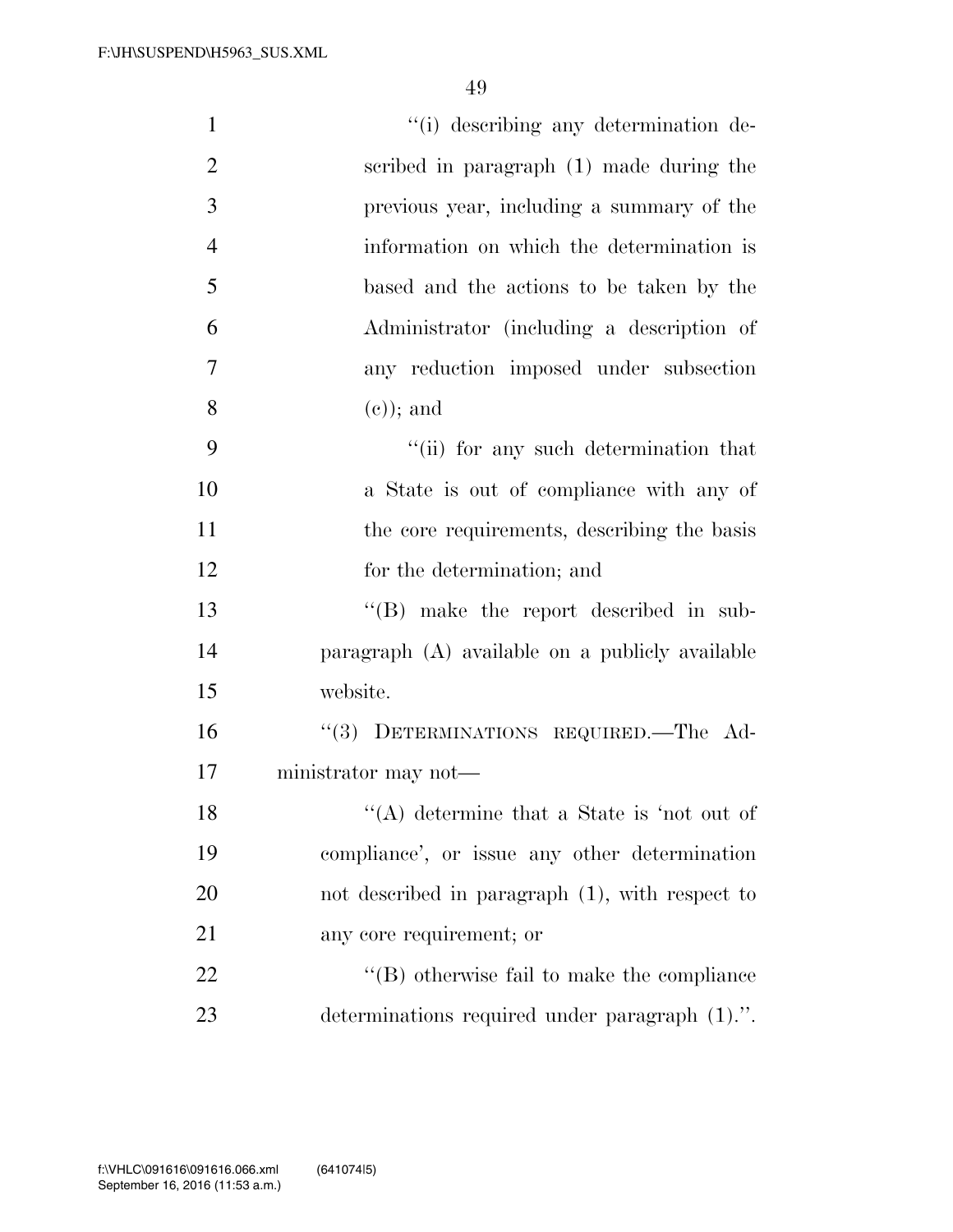| SEC. 206. REPEAL OF JUVENILE DELINQUENCY PREVEN-       |
|--------------------------------------------------------|
| TION BLOCK GRANT PROGRAM.                              |
| Part C of title II of the Juvenile Justice and Delin-  |
| quency Prevention Act of 1974 (42 U.S.C. 5651 et seq.) |
| is repealed.                                           |
| SEC. 207. RESEARCH AND EVALUATION; STATISTICAL         |
| ANALYSES; INFORMATION DISSEMINATION.                   |
| Section 251 of the Juvenile Justice and Delinquency    |
| Prevention Act of 1974 (42 U.S.C. 5661) is amended—    |
| $(1)$ in subsection $(a)$ —                            |
| $(A)$ in paragraph $(1)$ —                             |
| (i) in the matter preceding subpara-                   |
| $graph(A)$ , by striking "may" and inserting           |
| "shall";                                               |
| (ii) in subparagraph $(A)$ , by striking               |
| "plan and identify" and inserting "annu-               |
| ally publish a plan to identify"; and                  |
| (iii) in subparagraph $(B)$ —                          |
| (I) by striking clause (iii) and in-                   |
| serting the following:                                 |
| "(iii) successful efforts to prevent status            |
| offenders and first-time minor offenders from          |
| subsequent involvement with the juvenile justice       |
| and criminal justice systems;";                        |
| (II) by striking clause (vii) and                      |
|                                                        |

inserting the following: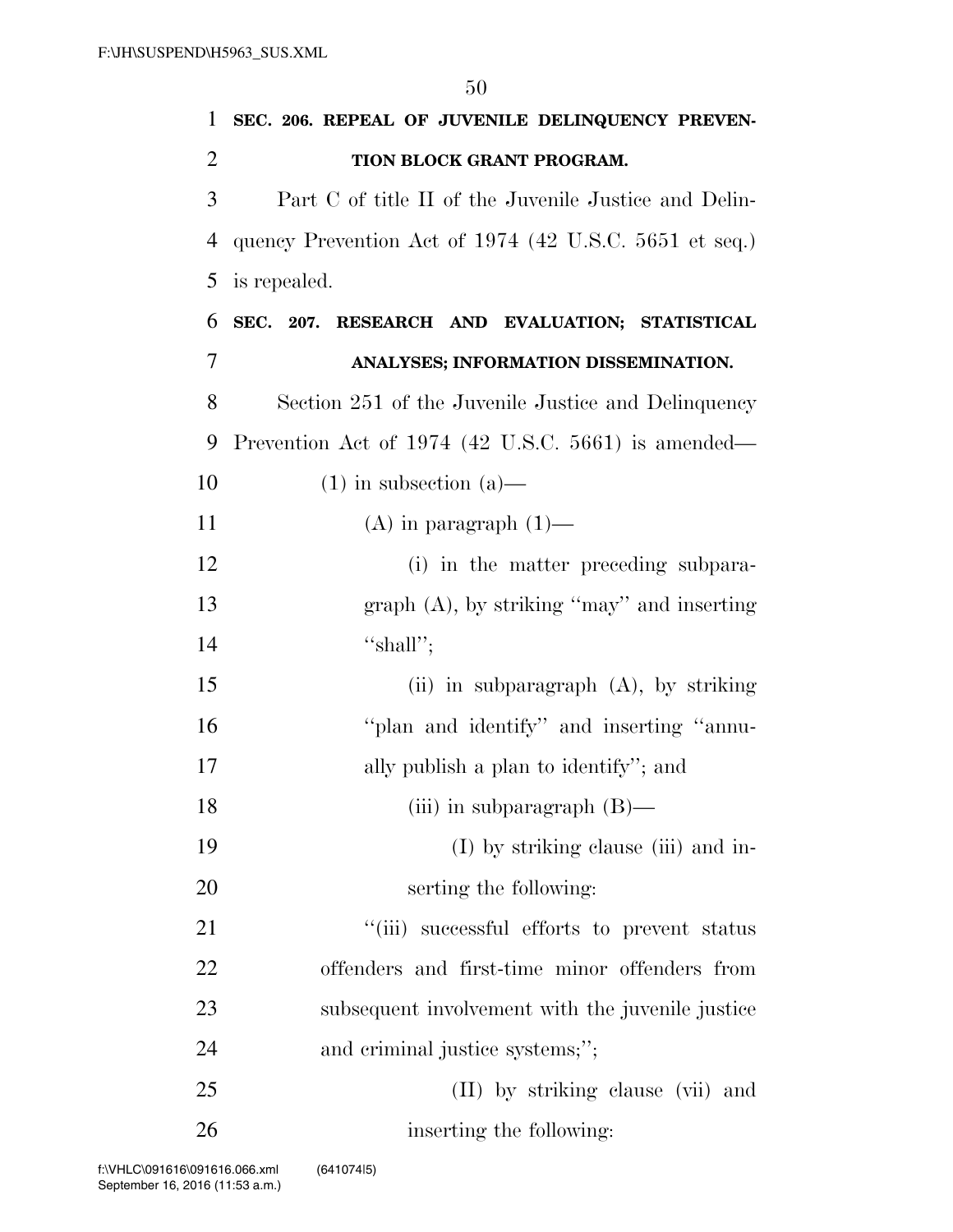| $\mathbf{1}$   | "(vii) the prevalence and duration of be-           |
|----------------|-----------------------------------------------------|
| $\mathbf{2}$   | havioral health needs (including mental health,     |
| 3              | substance abuse, and co-occurring disorders)        |
| $\overline{4}$ | among juveniles pre-placement and post-place-       |
| 5              | ment in the juvenile justice system, including      |
| 6              | an examination of the effects of secure confine-    |
| $\overline{7}$ | ment;";                                             |
| 8              | (III) by redesignating clauses                      |
| 9              | $(ix), (x), and (xi)$ as clauses $(xvi),$           |
| 10             | (xvii), and (xviii), respectively; and              |
| 11             | (IV) by inserting after clause                      |
| 12             | (viii) the following:                               |
| 13             | "(ix) training efforts and reforms that             |
| 14             | have produced reductions in or elimination of       |
| 15             | the use of dangerous practices;                     |
| 16             | $f(x)$ methods to improve the recruitment,          |
| 17             | selection, training, and retention of professional  |
| 18             | personnel who are focused on the prevention,        |
| 19             | identification, and treatment of delinquency;       |
| 20             | $\lq\lq$ (xi) methods to improve the identification |
| 21             | and response to victims of domestic child sex       |
| 22             | trafficking within the juvenile justice system;     |
| 23             | "(xii) identifying positive outcome meas-           |
| 24             | ures, such as attainment of employment and          |
| 25             | educational degrees, that States and units of       |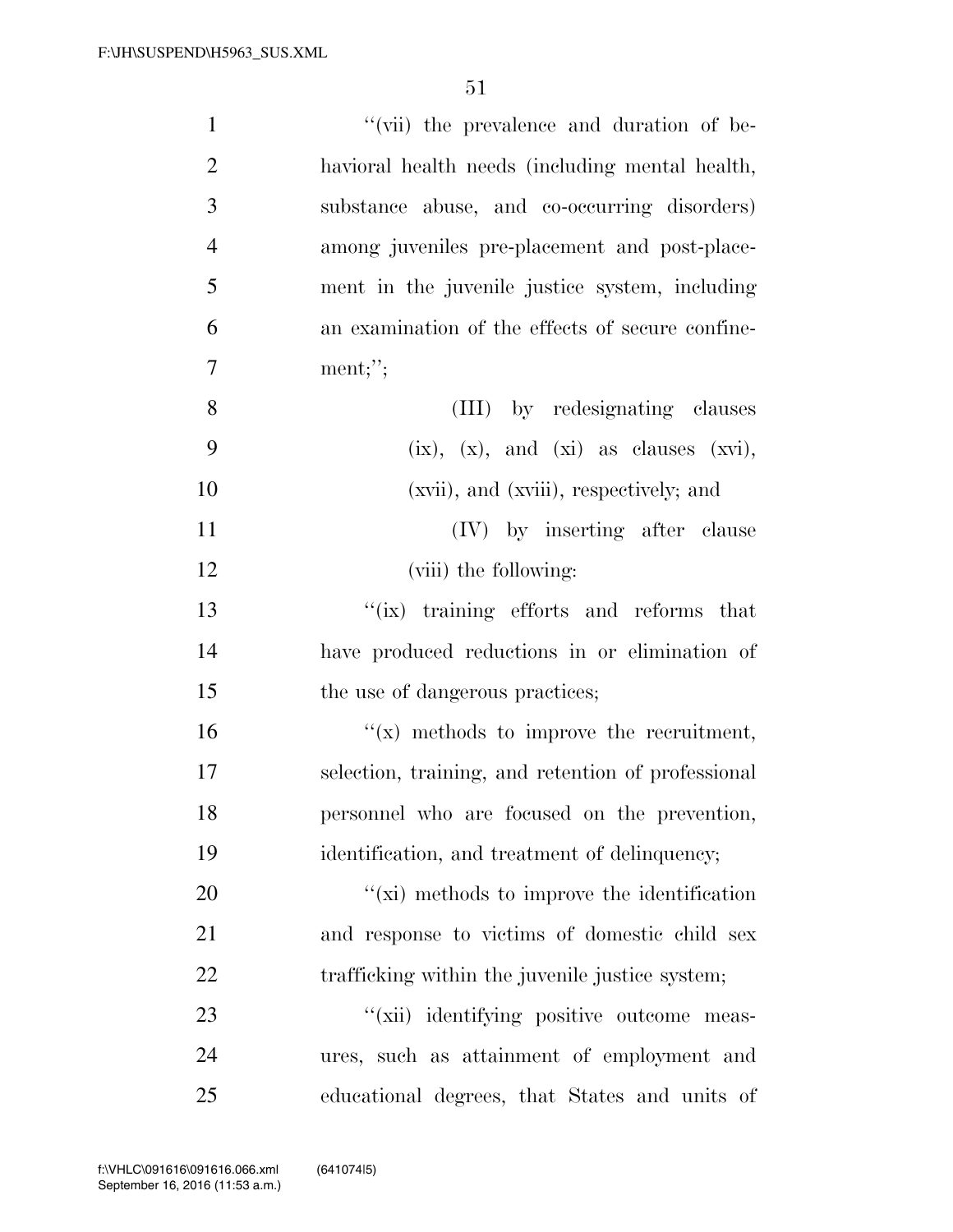| $\mathbf{1}$   | local government should use to evaluate the       |
|----------------|---------------------------------------------------|
| $\overline{2}$ | success of programs aimed at reducing recidi-     |
| 3              | vism of youth who have come in contact with       |
| $\overline{4}$ | the juvenile justice system or criminal justice   |
| 5              | system;                                           |
| 6              | "(xiii) evaluating the impact and outcomes        |
| 7              | of the prosecution and sentencing of juveniles    |
| 8              | as adults;                                        |
| 9              | "(xiv) evaluating the impact of fines, fees,      |
| 10             | and other costs assessed by the juvenile justice  |
| 11             | system on the long-term disposition of status     |
| 12             | offenders and other juveniles;                    |
| 13             | "(xiv) successful and cost-effective efforts      |
| 14             | by States and units of local government to re-    |
| 15             | duce recidivism through policies that provide for |
| 16             | consideration of appropriate alternative sanc-    |
| 17             | tions to incarceration of youth facing nonviolent |
| 18             | charges, while ensuring that public safety is     |
| 19             | preserved;"; and                                  |
| 20             | $(B)$ in paragraph $(4)$ —                        |
| 21             | (i) in the matter preceding subpara-              |
| 22             | graph $(A)$ —                                     |
| 23             | (I) by striking "date of enact-                   |
| 24             | ment of this paragraph, the" and in-              |
| 25             | serting "date of enactment of the                 |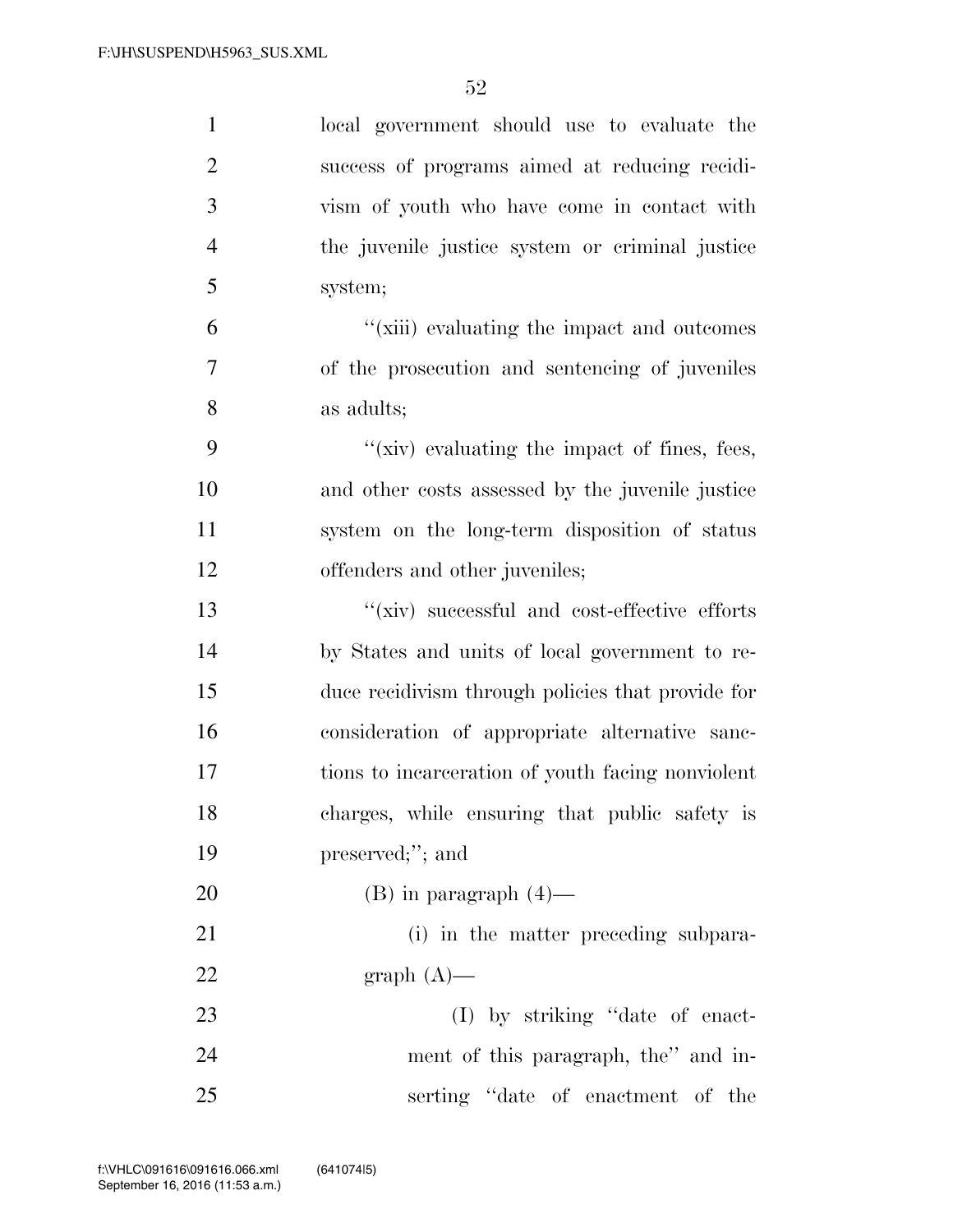| $\mathbf{1}$   | Supporting Youth Opportunity and                        |
|----------------|---------------------------------------------------------|
| $\overline{2}$ | Preventing Delinquency Act of 2016,                     |
| 3              | the"; and                                               |
| $\overline{4}$ | (II) by inserting "in accordance                        |
| 5              | with relevant confidentiality require-                  |
| 6              | ments" after "wards of the State";                      |
| 7              | and                                                     |
| 8              | (ii) in subparagraph $(D)$ , by inserting               |
| 9              | "and Indian tribes" after "State";                      |
| 10             | (iii) in subparagraph $(F)$ , by striking               |
| 11             | "and" at the end;                                       |
| 12             | $(iv)$ in subparagraph $(G)$ , by striking              |
| 13             | the period at the end and inserting a semi-             |
| 14             | colon; and                                              |
| 15             | (v) by adding at the end the following:                 |
| 16             | "(H) a description of the best practices in dis-        |
| 17             | charge planning; and                                    |
| 18             | "(I) an assessment of living arrangements for           |
| 19             | juveniles who, upon release from confinement in a       |
| 20             | State correctional facility, cannot return to the resi- |
| 21             | dence they occupied prior to such confinement.";        |
| 22             | $(2)$ in subsection (b), in the matter preceding        |
| 23             | paragraph (1), by striking "may" and inserting          |
| 24             | "shall"; and                                            |
| 25             | $(3)$ by adding at the end the following:               |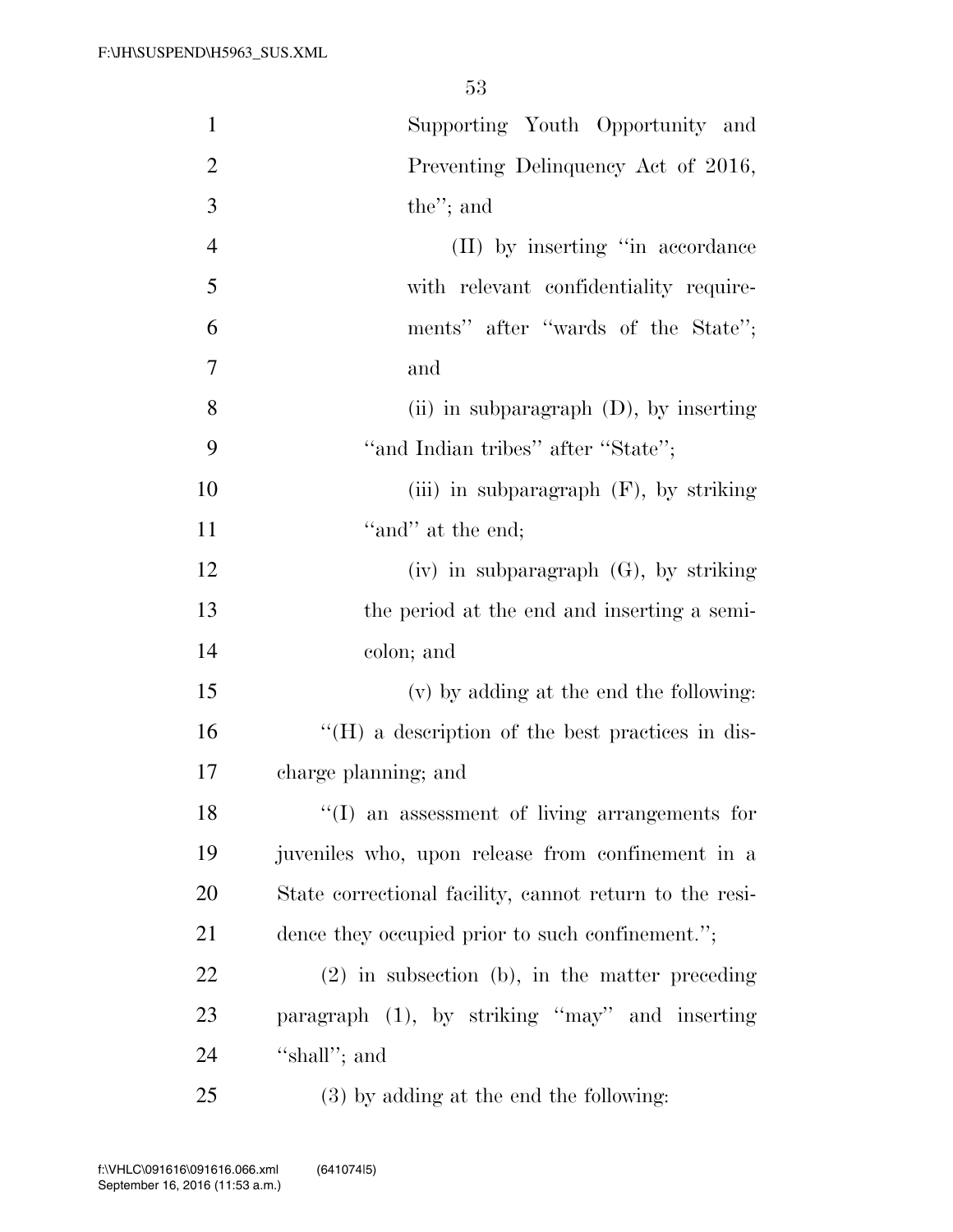''(f) NATIONAL RECIDIVISM MEASURE.—The Admin- istrator, in accordance with applicable confidentiality re- quirements and in consultation with experts in the field of juvenile justice research, recidivism, and data collection, shall—  $(1)$  establish a uniform method of data collec- tion and technology that States may use to evaluate data on juvenile recidivism on an annual basis; ''(2) establish a common national juvenile re- cidivism measurement system; and 11 ''(3) make cumulative juvenile recidivism data that is collected from States available to the pub- lic.''. **SEC. 208. TRAINING AND TECHNICAL ASSISTANCE.**  Section 252 of the Juvenile Justice and Delinquency Prevention Act of 1974 (42 U.S.C. 5662) is amended— 17 (1) in subsection  $(a)$ — (A) in the matter preceding paragraph (1), 19 by striking "may"; 20 (B) in paragraph  $(1)$ — 21 (i) by inserting "shall" before "de- velop and carry out projects''; and 23 (ii) by striking "and" after the semi-colon;

25 (C) in paragraph  $(2)$ —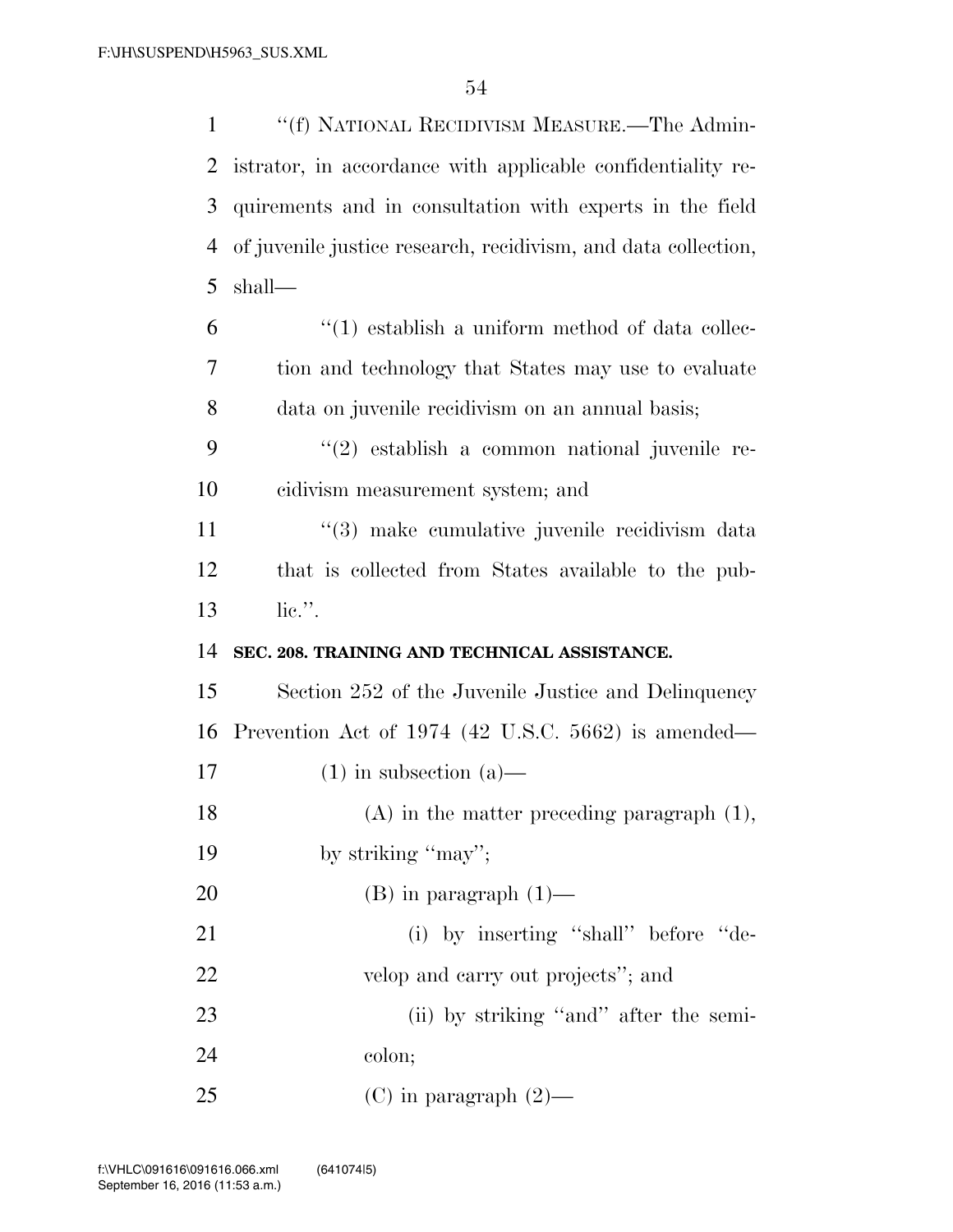| $\mathbf{1}$   | (i) by inserting "may" before "make"                |
|----------------|-----------------------------------------------------|
| $\overline{2}$ | grants to and contracts with"; and                  |
| 3              | (ii) by striking the period at the end              |
| $\overline{4}$ | and inserting "; and"; and                          |
| 5              | (D) by adding at the end the following:             |
| 6              | "(3) shall provide periodic training for States     |
| 7              | regarding implementation of the core requirements,  |
| 8              | current protocols and best practices for achieving  |
| 9              | and monitoring compliance, and information sharing  |
| 10             | regarding relevant Office resources on evidence-    |
| 11             | based and promising programs or practices that pro- |
| 12             | mote the purposes of this Act.";                    |
| 13             | $(2)$ in subsection $(b)$ —                         |
| 14             | $(A)$ in the matter preceding paragraph $(1)$ ,     |
| 15             | by striking "may";                                  |
| 16             | $(B)$ in paragraph $(1)$ —                          |
| 17             | (i) by inserting "shall" before "de-                |
| 18             | velop and implement projects";                      |
| 19             | (ii) by inserting ", including compli-              |
| 20             | ance with the core requirements" after              |
| 21             | "this title"; and                                   |
| 22             | (iii) by striking "and" at the end;                 |
| 23             | $(C)$ in paragraph $(2)$ —                          |
| 24             | (i) by inserting "may" before "make"                |
| 25             | grants to and contracts with"; and                  |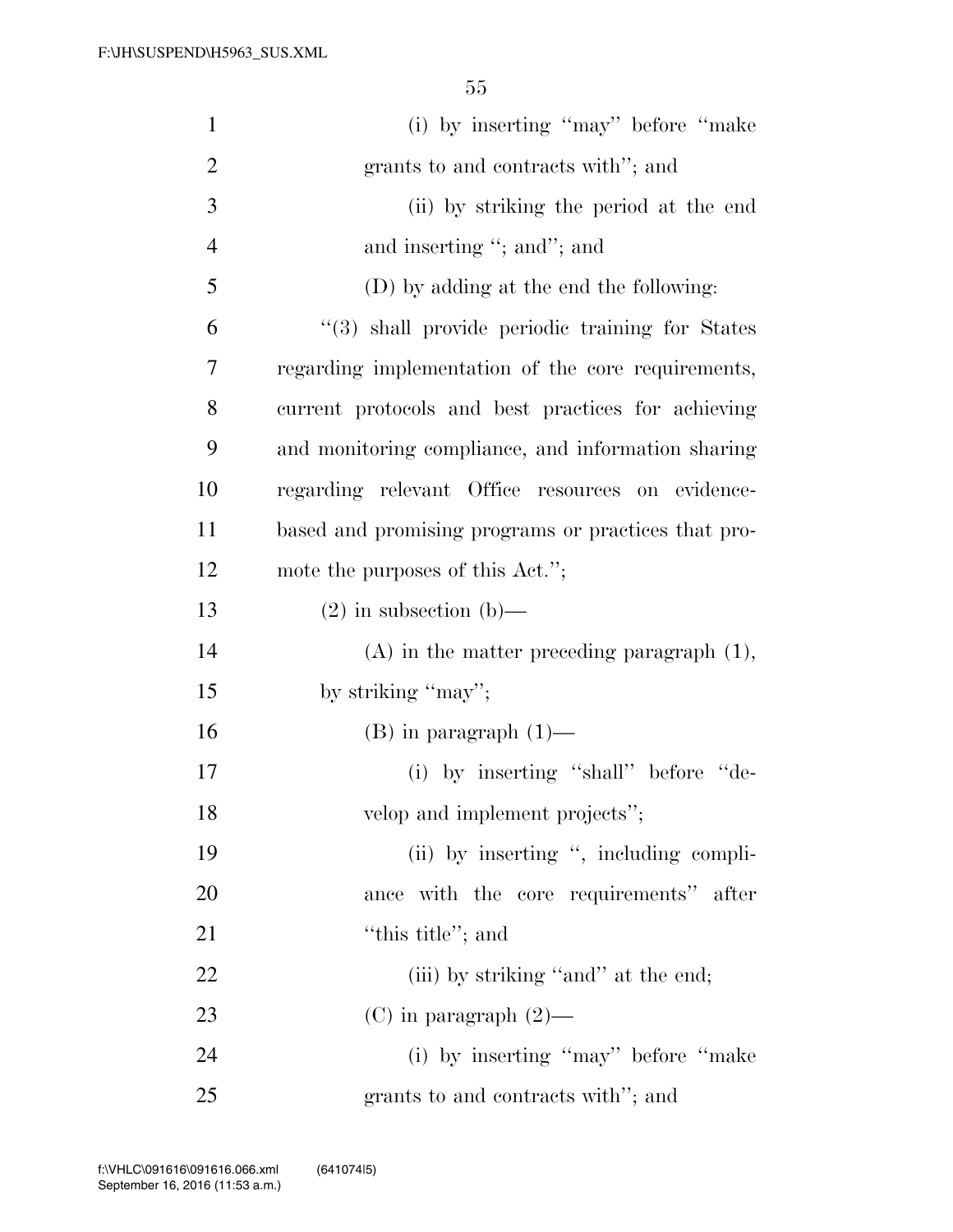| $\mathbf{1}$   | (ii) by striking the period at the end                   |
|----------------|----------------------------------------------------------|
| $\overline{2}$ | and inserting a semicolon; and                           |
| 3              | (D) by adding at the end the following:                  |
| $\overline{4}$ | $\lq(3)$ shall provide technical assistance to States    |
| 5              | and units of local government on achieving compli-       |
| 6              | ance with the amendments to the core requirements        |
| 7              | and State Plans made by the Supporting Youth Op-         |
| 8              | portunity and Preventing Delinquency Act of 2016,        |
| 9              | including training and technical assistance and,         |
| 10             | when appropriate, pilot or demonstration projects in-    |
| 11             | tended to develop and replicate best practices for       |
| 12             | achieving sight and sound separation in facilities or    |
| 13             | portions of facilities that are open and available to    |
| 14             | the general public and that may or may not contain       |
| 15             | a jail or a lock-up; and                                 |
| 16             | $\cdot$ (4) shall provide technical assistance to States |
| 17             | in support of efforts to establish partnerships be-      |
| 18             | tween a State and a university, institution of higher    |
| 19             | education, or research center designed to improve        |
| 20             | the recruitment, selection, training, and retention of   |
| 21             | professional personnel in the fields of medicine, law    |
| 22             | enforcement, the judiciary, juvenile justice, social     |
| 23             | work and child protection, education, and other rel-     |
| 24             | evant fields who are engaged in, or intend to work       |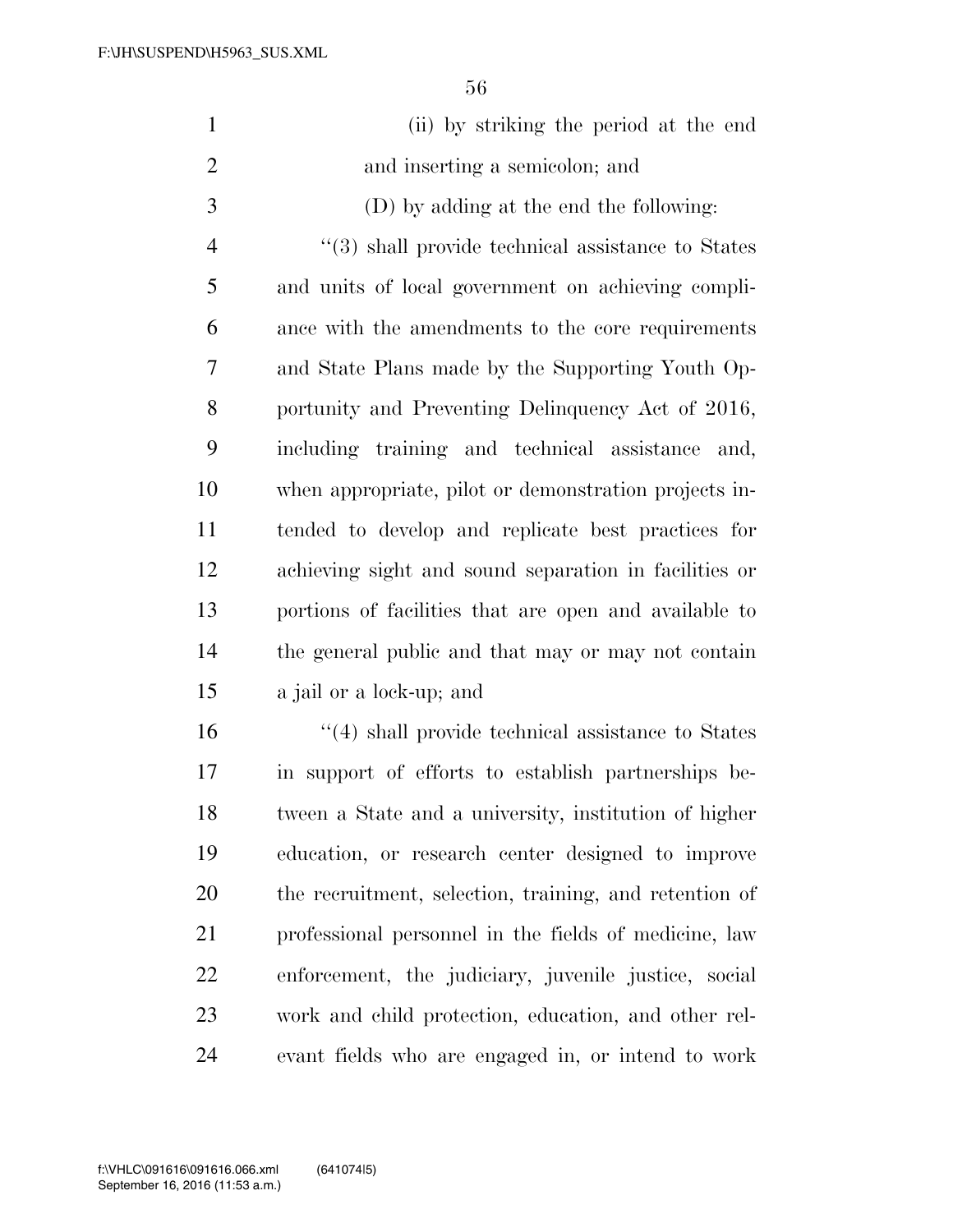| $\mathbf{1}$   | in, the field of prevention, identification, and treat-   |
|----------------|-----------------------------------------------------------|
| $\overline{2}$ | ment of delinquency.";                                    |
| 3              | $(3)$ in subsection $(e)$ —                               |
| $\overline{4}$ | $(A)$ by inserting "prosecutors," after "pub-             |
| 5              | lic defenders,"; and                                      |
| 6              | (B) by inserting "status offenders and"                   |
| 7              | after "needs of"; and                                     |
| 8              | (4) by adding at the end the following:                   |
| 9              | BEST PRACTICES REGARDING LEGAL REP-<br>$\lq\lq (d)$       |
| 10             | RESENTATION OF CHILDREN.—In consultation with ex-         |
| 11             | perts in the field of juvenile defense, the Administrator |
| 12             | shall—                                                    |
| 13             | $"(1)$ share best practices, which may include            |
| 14             | sharing standards of practice developed by recog-         |
| 15             | nized entities in the profession, for attorneys rep-      |
| 16             | resenting children; and                                   |
| 17             | $\lq(2)$ provide a State, if it so requests, technical    |
| 18             | assistance to implement any of the best practices         |
| 19             | shared under paragraph (1).                               |
| 20             | "(e) TRAINING AND TECHNICAL ASSISTANCE FOR                |
| 21             | LOCAL AND STATE JUVENILE DETENTION AND CORREC-            |
| 22             | TIONS PERSONNEL.—The Administrator shall coordinate       |
| 23             | training and technical assistance programs with juvenile  |
| 24             | detention and corrections personnel of States and units   |
| 25             | of local government—                                      |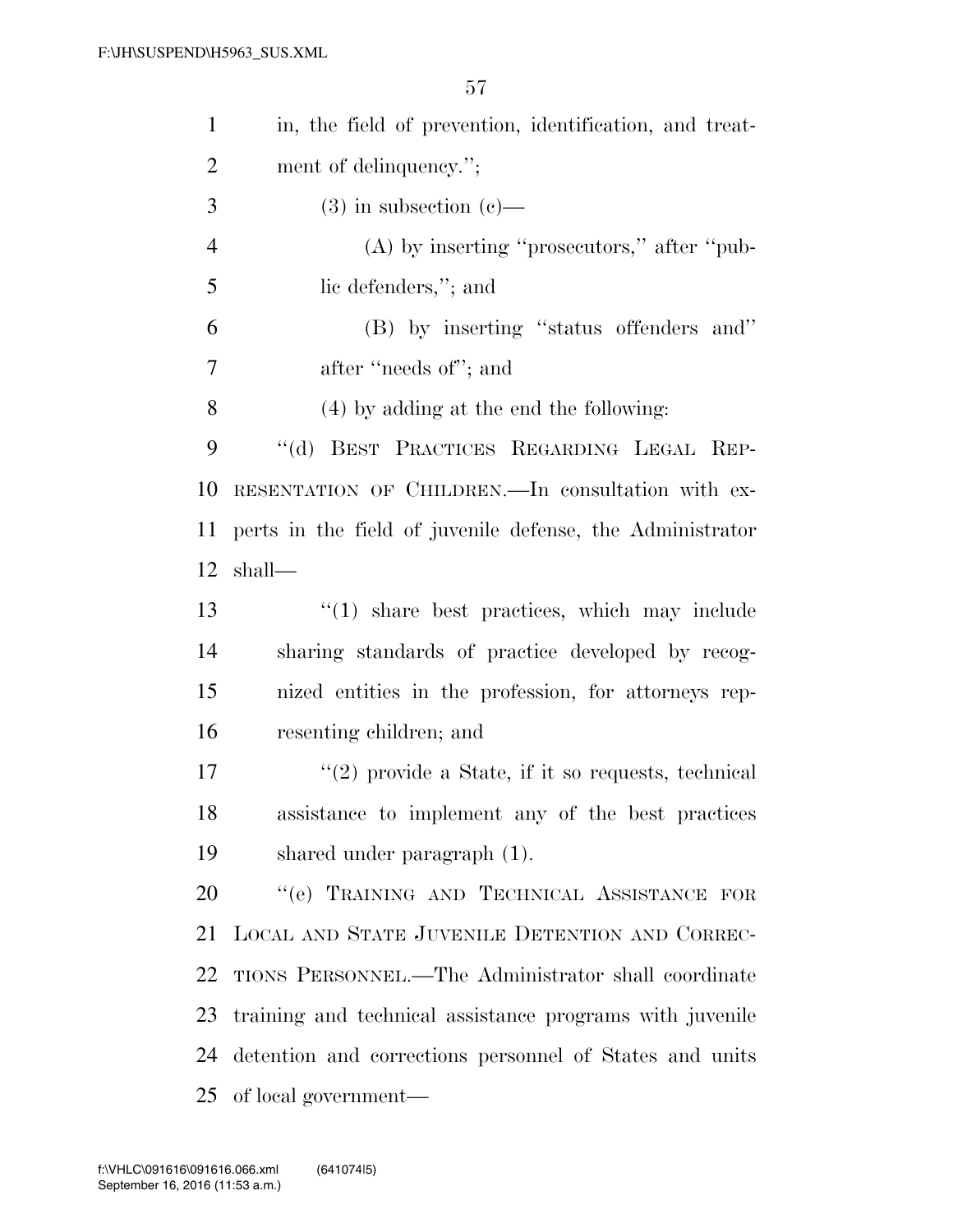$\frac{1}{1}$  to promote methods for improving condi- tions of juvenile confinement, including methods that are designed to minimize the use of dangerous prac- tices, unreasonable restraints, and isolation and methods responsive to cultural differences; and

 $(2)$  to encourage alternative behavior manage- ment techniques based on positive youth develop- ment approaches, which may include policies and procedures to train personnel to be culturally com-petent.

11 "(f) TRAINING AND TECHNICAL ASSISTANCE TO SUPPORT MENTAL HEALTH OR SUBSTANCE ABUSE TREATMENT INCLUDING HOME-BASED OR COMMUNITY- BASED CARE.—The Administrator shall provide training and technical assistance, in conjunction with the appro- priate public agencies, to individuals involved in making decisions regarding the disposition and management of cases for youth who enter the juvenile justice system about the appropriate services and placement for youth with mental health or substance abuse needs, including—

21  $\frac{1}{2}$  (1) juvenile justice intake personnel;

22  $\qquad$  ''(2) probation officers;

 ''(3) juvenile court judges and court services personnel;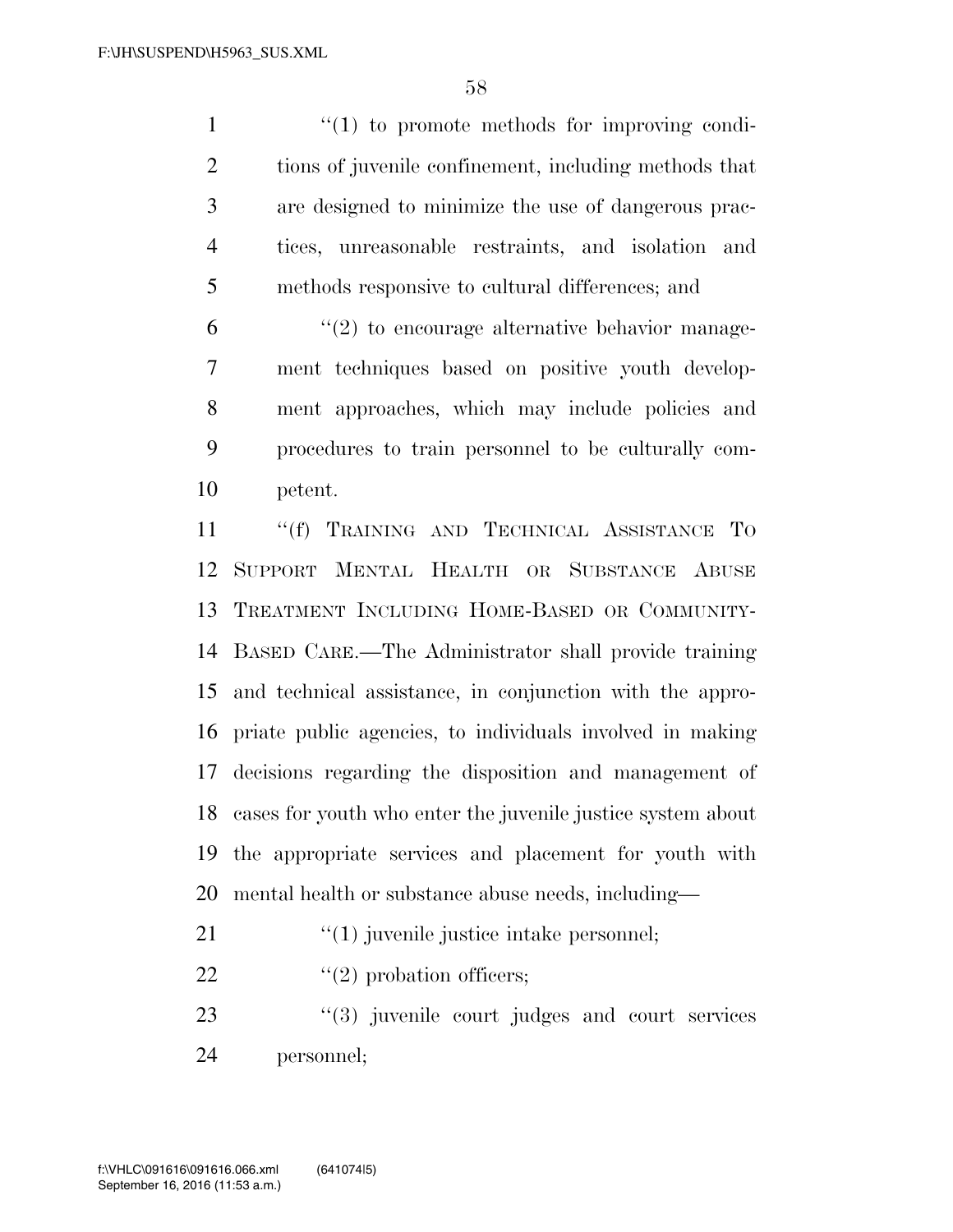1  $\frac{u'(4)}{2}$  prosecutors and court-appointed counsel; and

3 ''(5) family members of juveniles and family ad-vocates.

 ''(g) TRAINING AND TECHNICAL ASSISTANCE TO SUPPORT JUVENILE COURT JUDGES AND PERSONNEL.— The Attorney General, acting through the Office of Juve- nile Justice and Delinquency Prevention and the Office of Justice Programs, shall provide training and technical assistance, in conjunction with the appropriate public agencies, to enhance the capacity of State and local courts, judges, and related judicial personnel to—

13 ''(1) improve the lives of children currently in- volved in or at risk of being involved in the juvenile court system; and

''(2) carry out the requirements of this Act.

17 "(h) FREE AND REDUCED PRICE SCHOOL LUNCHES FOR INCARCERATED JUVENILES.—The Attorney General, in consultation with the Secretary of Agriculture, shall provide guidance to States relating to existing options for school food authorities in the States to apply for reim- bursement for free or reduced price lunches under the Richard B. Russell National School Lunch Act (42 U.S.C. 1751 et seq.) for juveniles who are incarcerated and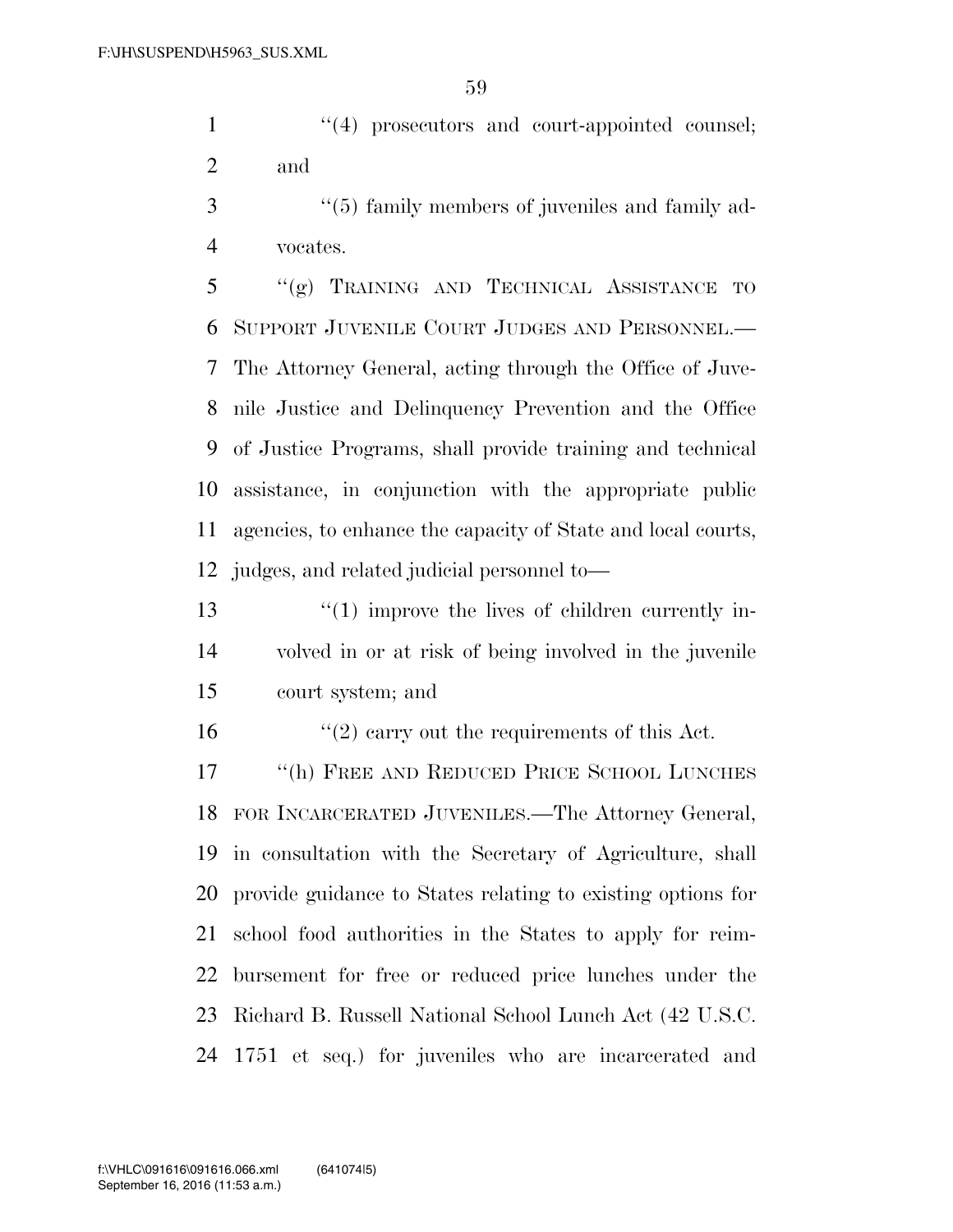would, if not incarcerated, be eligible for free or reduced price lunches under that Act.''. **SEC. 209. AUTHORIZATION OF APPROPRIATIONS.**  Section 299 of the Juvenile Justice and Delinquency Prevention Act of 1974 (42 U.S.C. 5672) is amended— (1) by striking subsections (b) and (c), and re- designating subsection (d) as subsection (b); 8 (2) in subsection (a) (A) in the matter preceding paragraph (1), 10 by striking "(EXCLUDING PARTS C AND E)"; (B) by striking paragraph (1) and insert- ing the following: ''(1) There are authorized to be appropriated to carry out this title— ''(A) \$76,125,000 for fiscal year 2018; ''(B) \$76,125,000 for fiscal year 2019; ''(C) \$77,266,875 for fiscal year 2020; ''(D) \$78,425,878 for fiscal year 2021; and 19 ''(E) \$79,602,266 for fiscal year 2022.''; and 20 (C) in paragraph  $(2)$ — 21 (i) in the matter preceding subpara-22 graph (A), by striking "(other than parts 23 C and E)"; and (ii) in subparagraph (C), by striking 25 "part D" and inserting "parts D and E".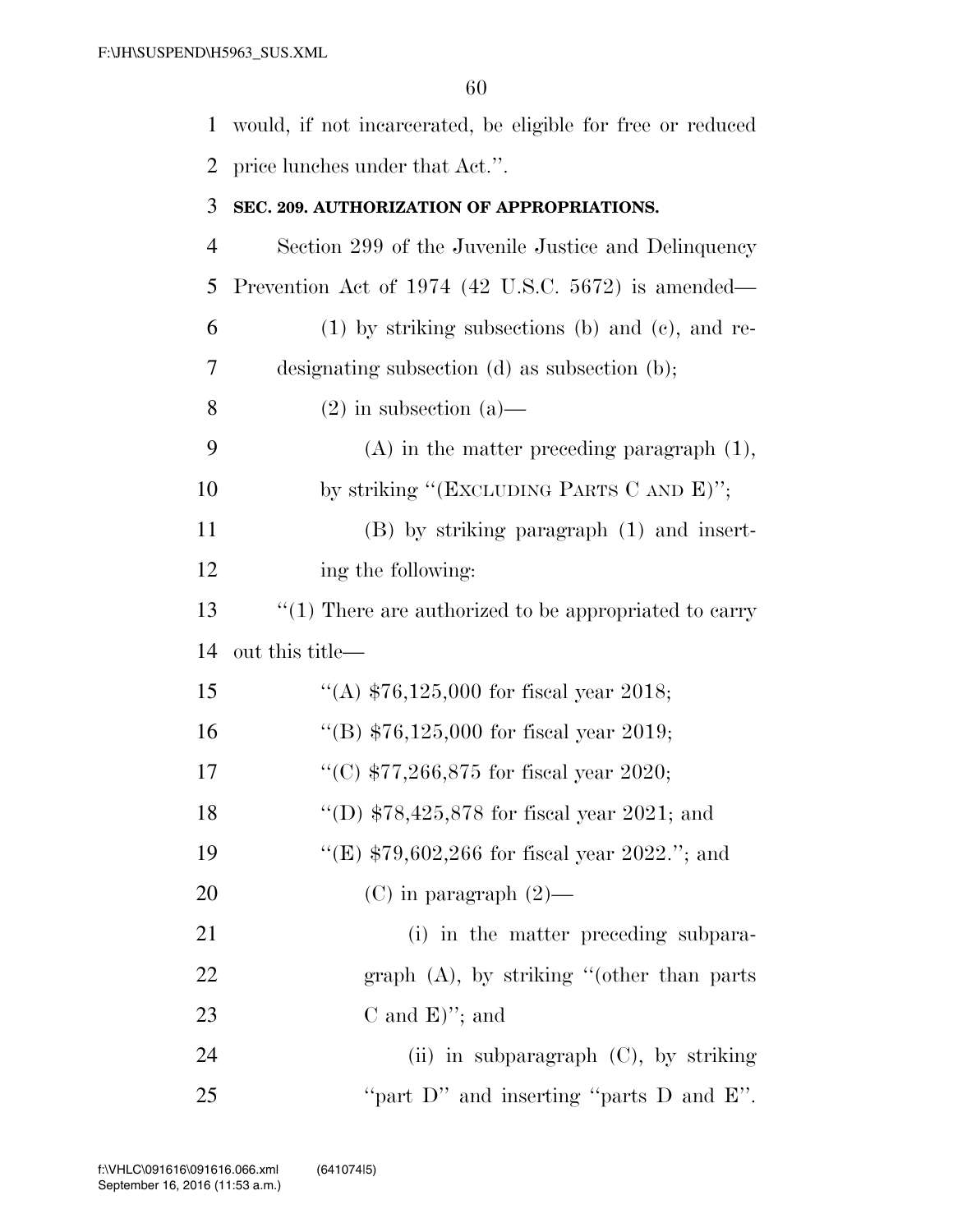| 1  | SEC. 210. ADMINISTRATIVE AUTHORITY.                    |
|----|--------------------------------------------------------|
| 2  | Section 299A of the Juvenile Justice and Delin-        |
| 3  | quency Prevention Act of $1974$ (42 U.S.C. 5672) is    |
| 4  | amended—                                               |
| 5  | $(1)$ in subsection $(d)$ —                            |
| 6  | (A) by inserting " $(1)$ " before "The Admin-          |
| 7  | istrator";                                             |
| 8  | (B) by striking ", after appropriate con-              |
| 9  | sultation with representatives of States and           |
| 10 | units of local government,";                           |
| 11 | (C) by inserting "guidance," after "regula-            |
| 12 | tions,"; and                                           |
| 13 | (D) by adding at the end the following: "In            |
| 14 | developing guidance and procedures, the Ad-            |
| 15 | ministrator shall consult with representatives of      |
| 16 | States and units of local government, including        |
| 17 | those individuals responsible for administration       |
| 18 | of this Act and compliance with the core re-           |
| 19 | quirements.                                            |
| 20 | $\cdot\cdot$ (2) The Administrator shall ensure that—  |
| 21 | "(A) reporting, compliance reporting, State            |
| 22 | plan requirements, and other similar documentation     |
| 23 | as may be required from States is requested in a       |
| 24 | manner that respects confidentiality, encourages effi- |
| 25 | ciency and reduces the duplication of reporting ef-    |
| 26 | forts; and                                             |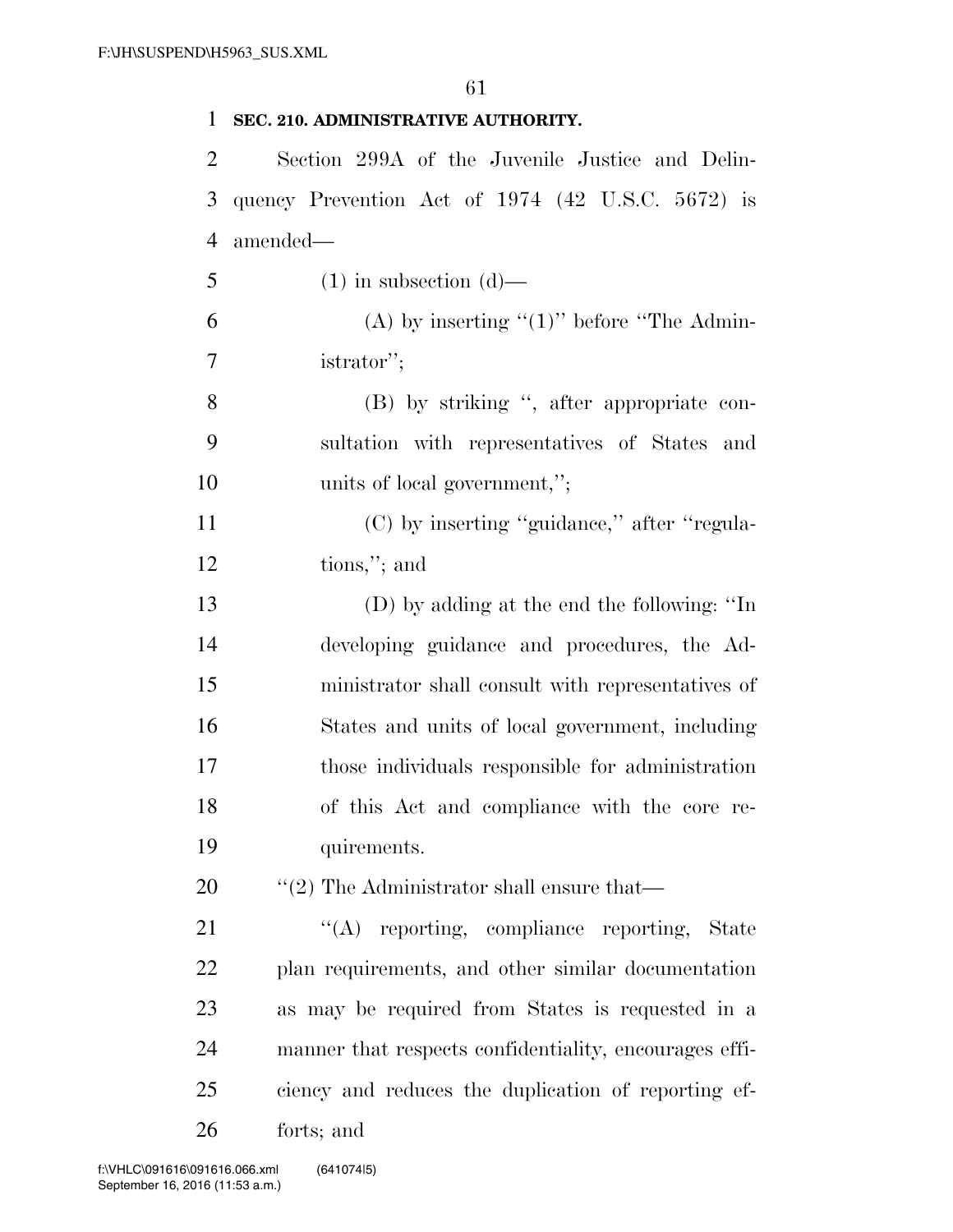''(B) States meeting all the core requirements are encouraged to experiment with offering innova- tive, data-driven programs designed to further im- prove the juvenile justice system.''; and (2) in subsection (e), by striking ''requirements 6 described in paragraphs  $(11)$ ,  $(12)$ , and  $(13)$  of sec- tion 223(a)'' and inserting ''core requirements''. **TITLE III—INCENTIVE GRANTS FOR LOCAL DELINQUENCY PREVENTION PROGRAMS SEC. 301. SHORT TITLE.**  Section 501 of the Incentive Grants for Local Delin- quency Prevention Programs Act of 2002 (42 U.S.C. 5601 note) is amended— (1) by inserting ''Youth Promise'' before ''In- centive Grants''; and (2) by striking ''2002'' and inserting ''2016''. **SEC. 302. DEFINITIONS.**  Section 502 of the Incentive Grants for Local Delin- quency Prevention Programs Act of 2002 (42 U.S.C. 5781) is amended to read as follows: **''SEC. 502. DEFINITIONS.**   $\qquad$  The this title—  $\frac{1}{1}$  the term 'eligible entity' means—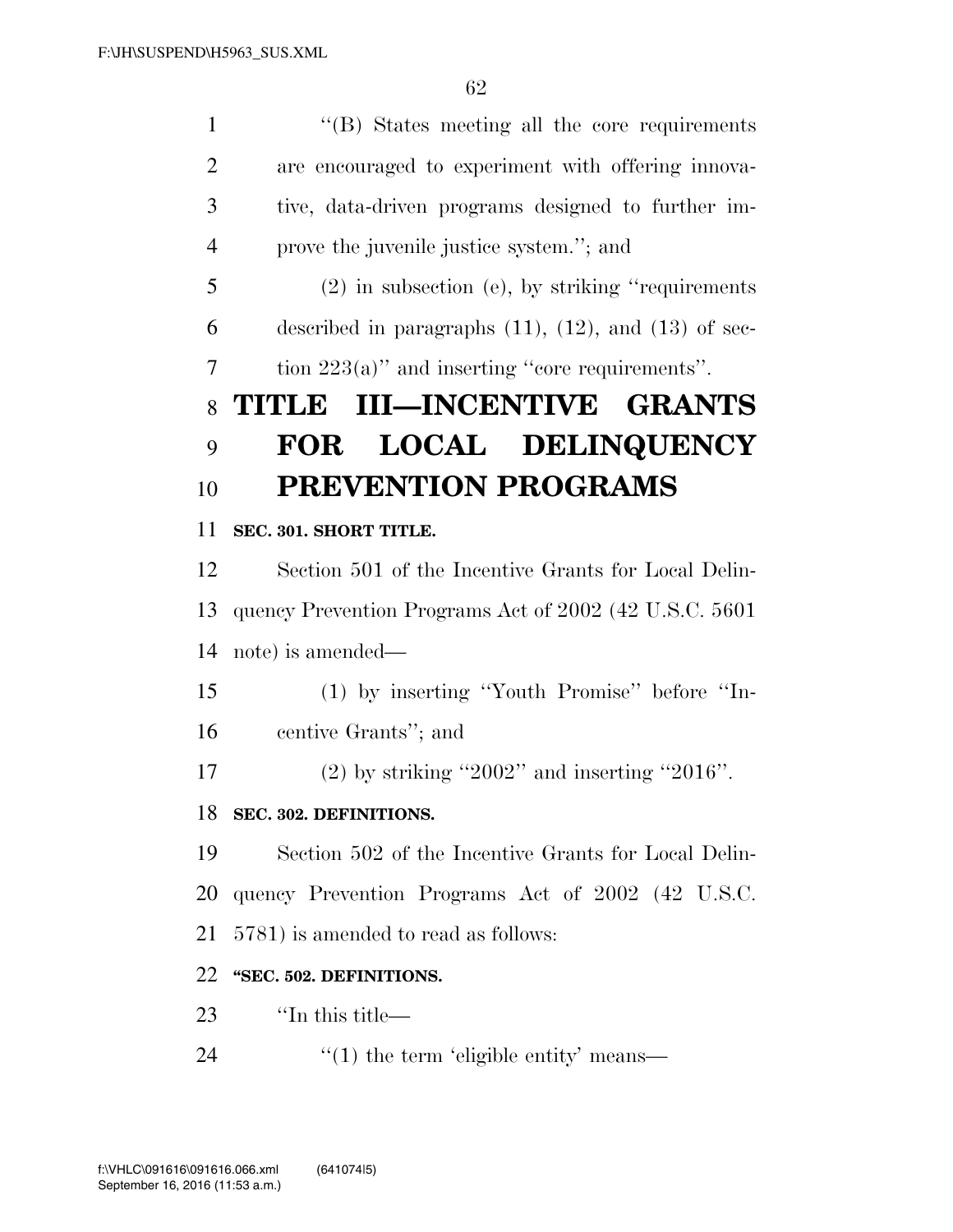| $\mathbf{1}$   | "(A) a unit of local government that is in            |
|----------------|-------------------------------------------------------|
| $\overline{2}$ | compliance with the requirements of part B of         |
| 3              | title II; or                                          |
| $\overline{4}$ | $\lq\lq (B)$ a nonprofit organization in partner-     |
| 5              | ship with a unit of local government described        |
| 6              | in subparagraph $(A)$ ;                               |
| 7              | "(2) the term 'local policy board', when used         |
| 8              | with respect to an eligible entity, means a policy    |
| 9              | board that the eligible entity will engage in the de- |
| 10             | velopment of the eligible entity's plan described in  |
| 11             | section $504(e)(5)$ , and that includes—              |
| 12             | "(A) not fewer than $15$ and not more than            |
| 13             | 21 members; and                                       |
| 14             | $\lq\lq$ a balanced representation of —               |
| 15             | "(i) public agencies and private non-                 |
| 16             | profit organizations serving juveniles and            |
| 17             | their families; and                                   |
| 18             | "(ii) business and industry;                          |
| 19             | "(C) at least one representative of the               |
| 20             | faith community, one adjudicated youth, and           |
| 21             | one parent of an adjudicated youth; and               |
| 22             | $\lq\lq$ (D) in the case of an eligible entity de-    |
| 23             | scribed in paragraph $(1)(B)$ , a representative of   |
| 24             | the nonprofit organization of the eligible entity;    |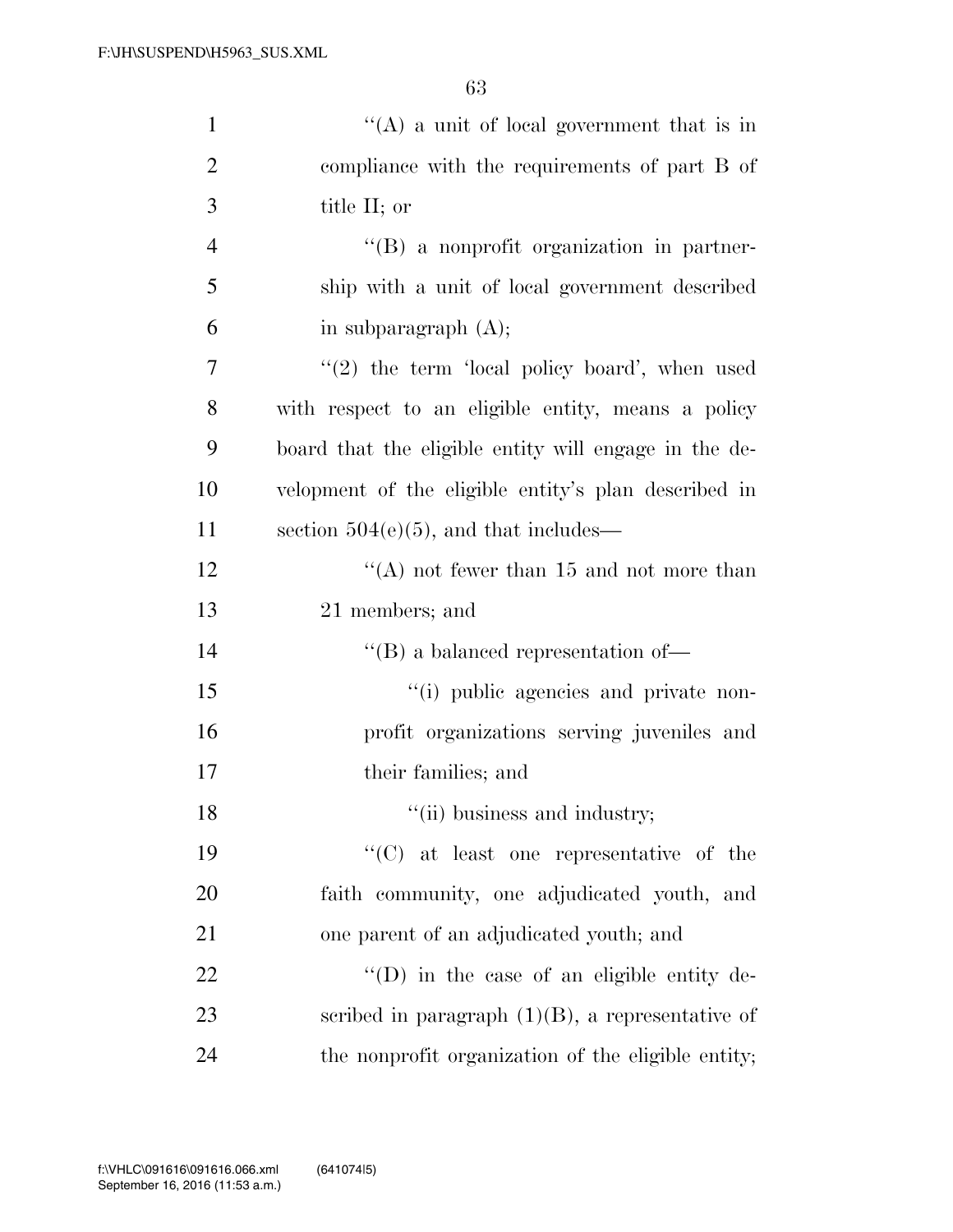| $\mathbf{1}$   | $\lq(3)$ the term 'mentoring' means matching 1      |
|----------------|-----------------------------------------------------|
| $\overline{2}$ | adult with 1 or more youths for the purpose of pro- |
| 3              | viding guidance, support, and encouragement         |
| $\overline{4}$ | through regularly scheduled meetings for not less   |
| 5              | than 9 months;                                      |
| 6              | "(4) the term 'juvenile delinquency program'        |
| $\overline{7}$ | means a juvenile delinquency program that is evi-   |
| 8              | dence-based or promising and that may include—      |
| 9              | "(A) alcohol and substance abuse preven-            |
| 10             | tion services;                                      |
| 11             | "(B) tutoring and remedial education, es-           |
| 12             | pecially in reading and mathematics;                |
| 13             | $\cdot$ (C) child and adolescent health and men-    |
| 14             | tal health services;                                |
| 15             | $\lq\lq$ (D) recreation services;                   |
| 16             | "(E) leadership and youth development ac-           |
| 17             | tivities;                                           |
| 18             | $\lq\lq(F)$ the teaching that individuals are and   |
| 19             | should be held accountable for their actions;       |
| 20             | $\lq\lq(G)$ assistance in the development of job    |
| 21             | training skills;                                    |
| 22             | "(H) youth mentoring programs;                      |
| 23             | $\lq\lq$ (I) after-school programs;                 |
| 24             | "(J) coordination of a continuum of serv-           |
| 25             | ices, which may include—                            |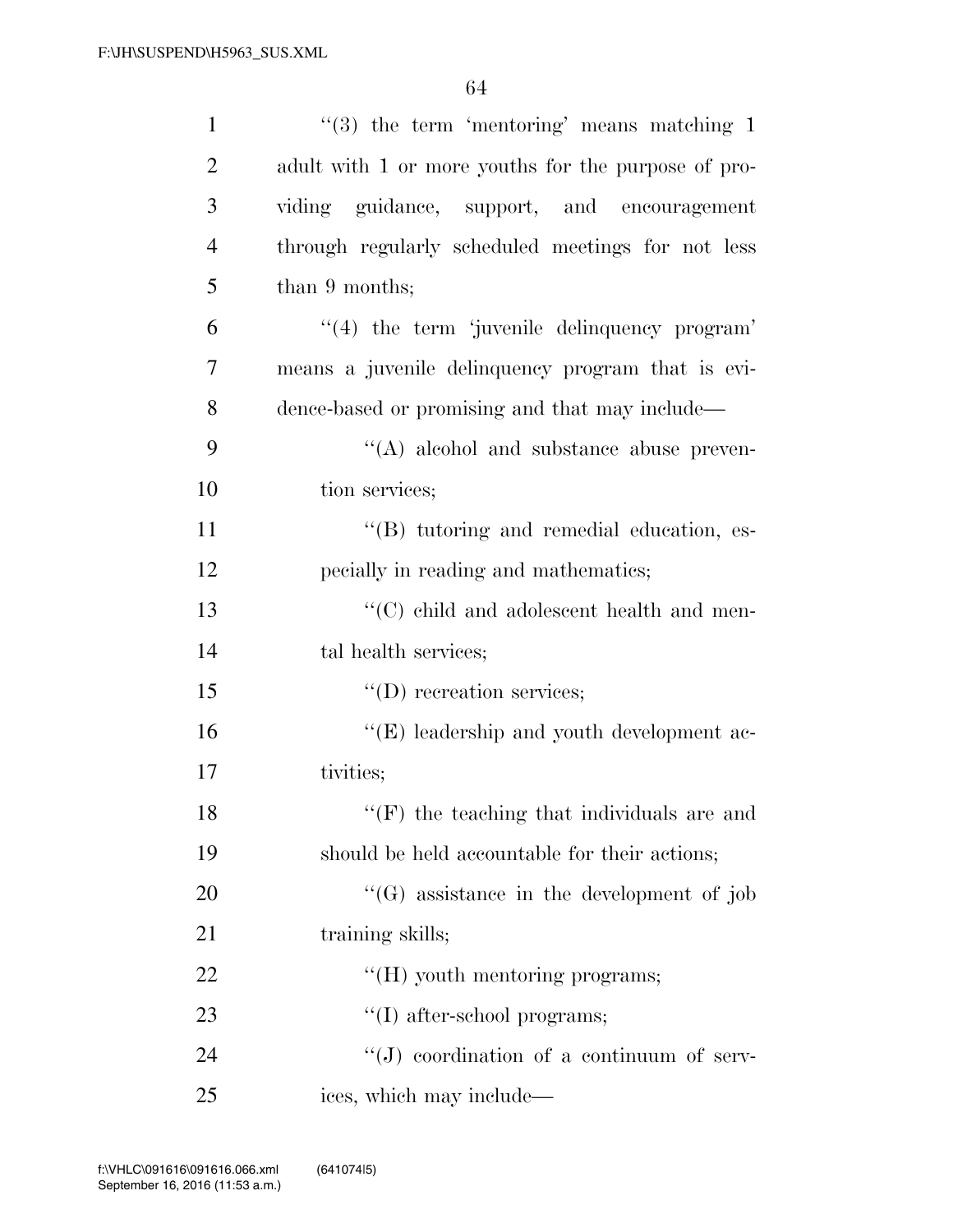| $\mathbf{1}$   | "(i) early childhood development serv-     |
|----------------|--------------------------------------------|
| $\overline{2}$ | ices;                                      |
| 3              | "(ii) voluntary home visiting pro-         |
| $\overline{4}$ | grams;                                     |
| 5              | "(iii) nurse-family partnership pro-       |
| 6              | grams;                                     |
| 7              | "(iv) parenting skills training;           |
| 8              | "(v) child abuse prevention programs;      |
| 9              | "(vi) family stabilization programs;       |
| 10             | "(vii) child welfare services;             |
| 11             | "(viii) family violence intervention       |
| 12             | programs;                                  |
| 13             | "(ix) adoption assistance programs;        |
| 14             | $f(x)$ emergency, transitional and per-    |
| 15             | manent housing assistance;                 |
| 16             | "(xi) job placement and retention          |
| 17             | training;                                  |
| 18             | "(xii) summer jobs programs;               |
| 19             | "(xiii) alternative school resources for   |
| 20             | youth who have dropped out of school or    |
| 21             | demonstrate chronic truancy;               |
| 22             | "(xiv) conflict resolution skill training; |
| 23             | "(xv) restorative justice programs;        |
| 24             | "(xvi) mentoring programs;                 |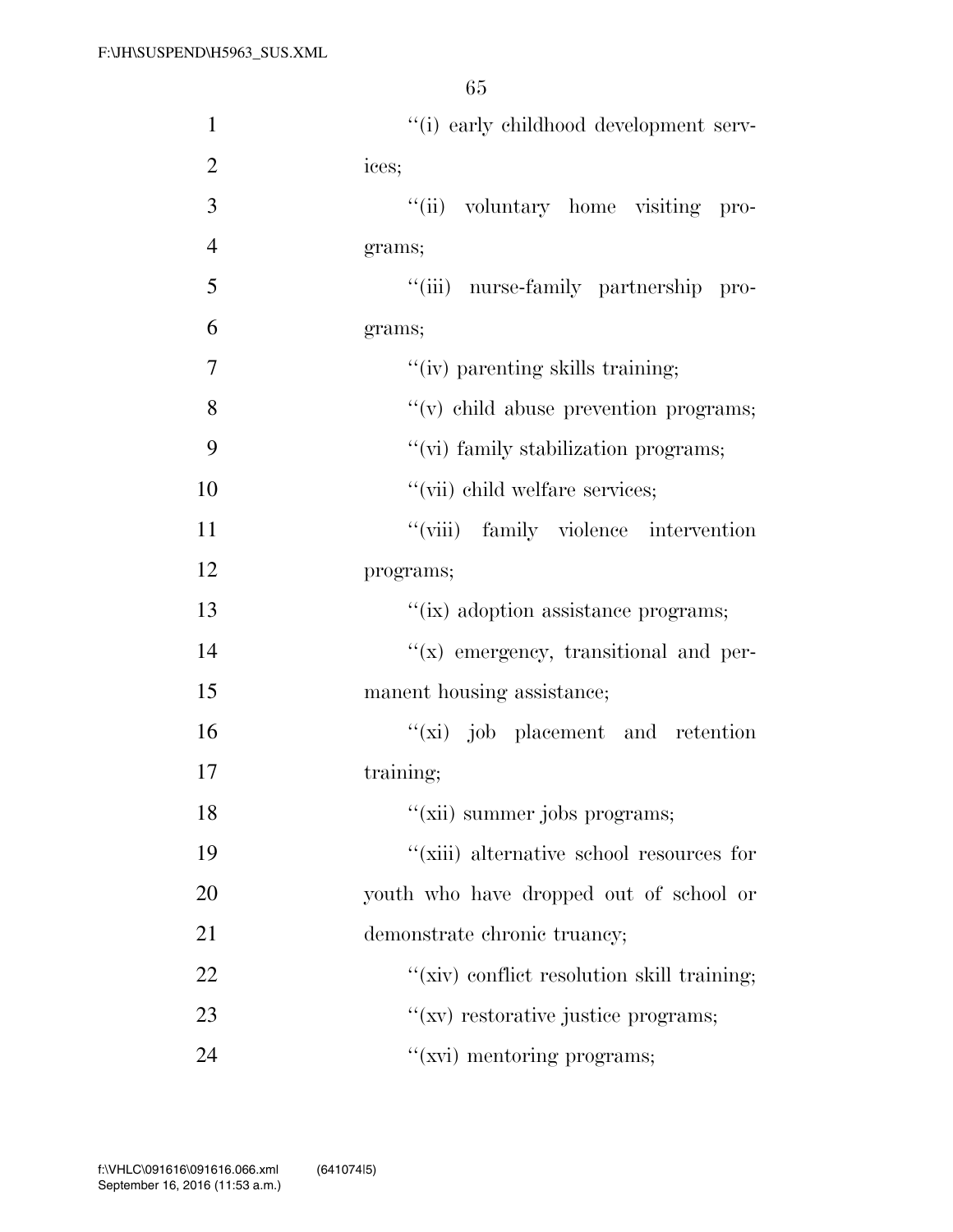| $\mathbf{1}$   | "(xvii) targeted gang prevention,                        |
|----------------|----------------------------------------------------------|
| $\overline{2}$ | intervention and exit services;                          |
| 3              | "(xviii) training and education pro-                     |
| $\overline{4}$ | grams for pregnant teens and teen par-                   |
| 5              | ents; and                                                |
| 6              | "(xix) pre-release, post-release, and                    |
| 7              | reentry services to assist detained and in-              |
| 8              | careerated youth with transitioning back                 |
| 9              | into and reentering the community; and                   |
| 10             | $\lq\lq$ (K) other data-driven evidence-based or         |
| 11             | promising prevention programs;                           |
| 12             | $\lq(5)$ the term 'State advisory group' means the       |
| 13             | advisory group appointed by the chief executive offi-    |
| 14             | cer of a State under a plan described in section         |
|                |                                                          |
| 15             | $223(a)$ ; and                                           |
| 16             | $\cdot\cdot$ (6) the term 'State entity' means the State |
| 17             | agency designated under section $223(a)(1)$ or the en-   |
| 18             | tity receiving funds under section 223(d).".             |
| 19             | SEC. 303. DUTIES AND FUNCTIONS OF THE ADMINIS-           |
| 20             | TRATOR.                                                  |
| 21             | Section 503 of the Incentive Grants for Local Delin-     |
| 22             | quency Prevention Programs Act of 2002 (42 U.S.C.        |
| 23             | $5782$ ) is amended—                                     |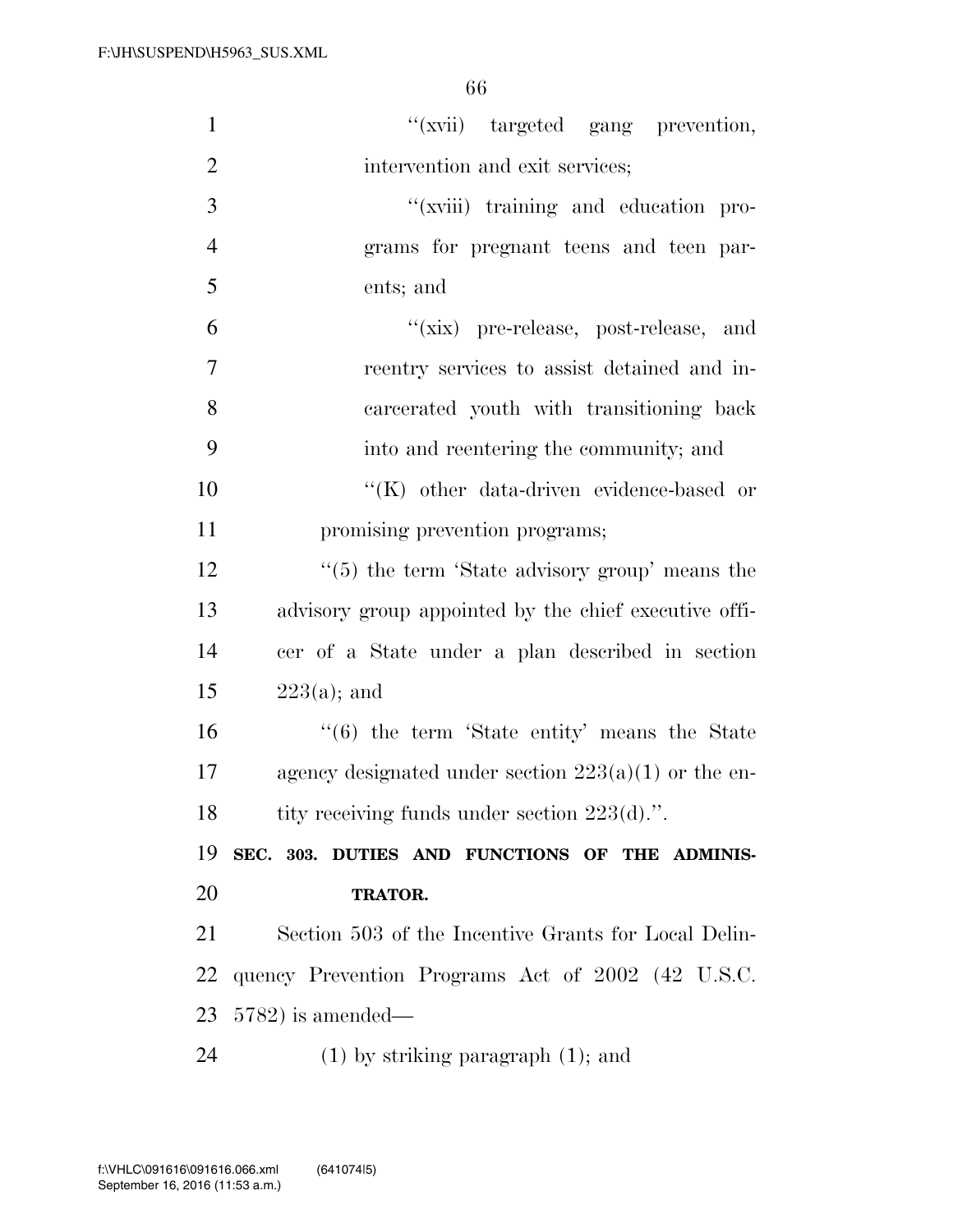(2) by redesignating paragraphs (2) through (4) as paragraphs (1) through (3), respectively. **SEC. 304. GRANTS FOR DELINQUENCY PREVENTION PRO- GRAMS.**  Section 504 of the Incentive Grants for Local Delin- quency Prevention Programs Act of 2002 (42 U.S.C. 5781 et seq.) is amended to read as follows: **''SEC. 504. GRANTS FOR LOCAL DELINQUENCY PREVEN- TION PROGRAMS.**  ''(a) PURPOSE.—The purpose of this section is to en- able local communities to address the unmet needs of youth who are involved in, or are at risk of involvement in, juvenile delinquency or gang activity, including through a continuum of delinquency prevention programs for juve-niles who have had contact with the juvenile justice system

 or who are likely to have contact with the juvenile justice system.

 ''(b) PROGRAM AUTHORIZED.—The Administrator shall—

 $\frac{1}{20}$  (1) for each fiscal year for which less than \$25,000,000 is appropriated under section 506, award grants to not fewer than 3 State entities, but not more than 5 State entities, that apply under subsection (c) and meet the requirements of sub-section (d); or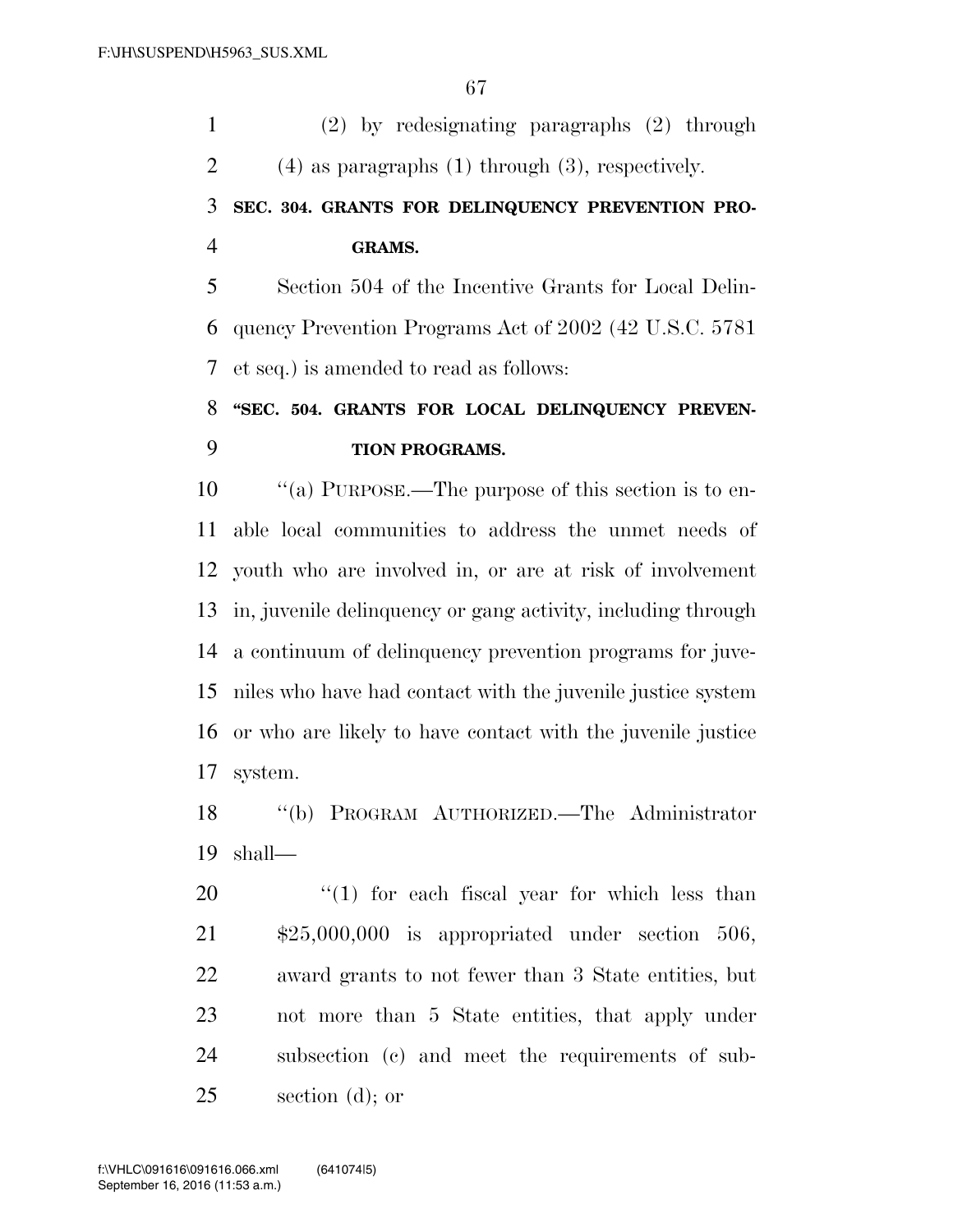| $\mathbf{1}$   | "(2) for each fiscal year for which $\$25,000,000$           |
|----------------|--------------------------------------------------------------|
| $\overline{2}$ | or more is appropriated under section 506, award             |
| 3              | grants to not fewer than 5 State entities that apply         |
| $\overline{4}$ | under subsection (c) and meet the requirements of            |
| 5              | subsection (d).                                              |
| 6              | "(c) STATE APPLICATION.—To be eligible to receive            |
| 7              | a grant under this section, a State entity shall submit an   |
| 8              | application to the Administrator, which includes the fol-    |
| 9              | lowing:                                                      |
| 10             | $\cdot\cdot\cdot(1)$ An assurance the State entity will use— |
| 11             | $(4)$ not more than 10 percent of such                       |
| 12             | grant, in the aggregate—                                     |
| 13             | "(i) for the costs incurred by the                           |
| 14             | State entity to carry out this section, ex-                  |
| 15             | cept that not more than 3 percent of such                    |
| 16             | grant may be used for such costs; and                        |
| 17             | "(ii) to provide technical assistance to                     |
| 18             | eligible entities receiving a subgrant under                 |
| 19             | subsection (e) in carrying out juvenile de-                  |
| 20             | linquency programs under the subgrant;                       |
| 21             | and                                                          |
| 22             | "(B) the remainder of such grant to award                    |
| 23             | subgrants to eligible entities under subsection              |
| 24             | (e).                                                         |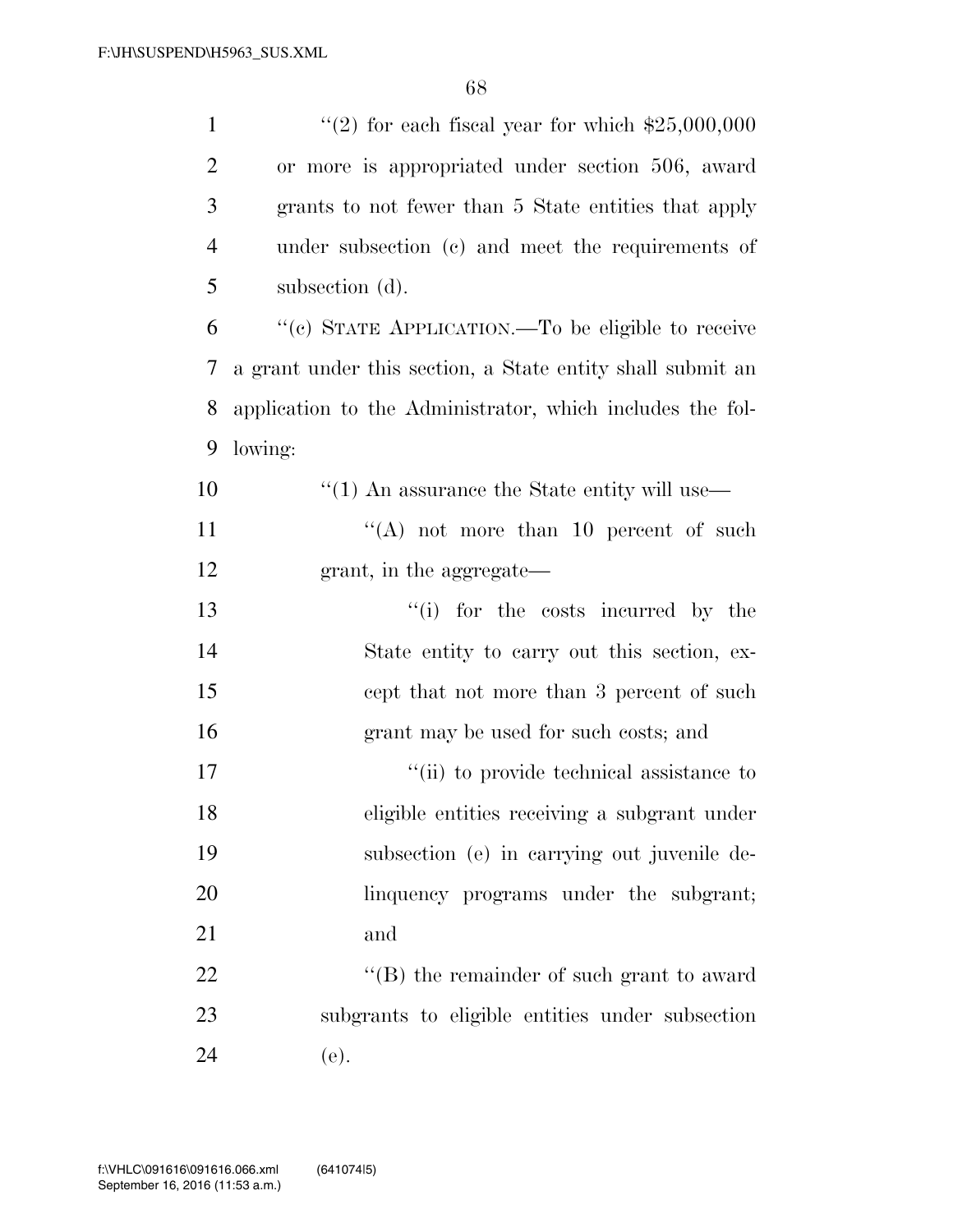$\frac{1}{2}$  ''(2) An assurance that such grant will supple- ment, and not supplant, State and local efforts to prevent juvenile delinquency.

4 ''(3) An assurance the State entity will evaluate the capacity of eligible entities receiving a subgrant under subsection (e) to fulfill the requirements under such subsection.

 $\frac{8}{10}$  ''(4) An assurance that such application was prepared after consultation with, and participation by, the State advisory group, units of local govern- ment, community-based organizations, and organiza- tions that carry out programs, projects, or activities to prevent juvenile delinquency in the local juvenile justice system served by the State entity.

 ''(d) APPROVAL OF STATE APPLICATIONS.—In awarding grants under this section for a fiscal year, the Administrator may not award a grant to a State entity for a fiscal year unless—

19  $\frac{1}{2}$  (1)(A) the State that will be served by the State entity submitted a plan under section 223 for such fiscal year; and

 "(B) such plan is approved by the Adminis-trator for such fiscal year; or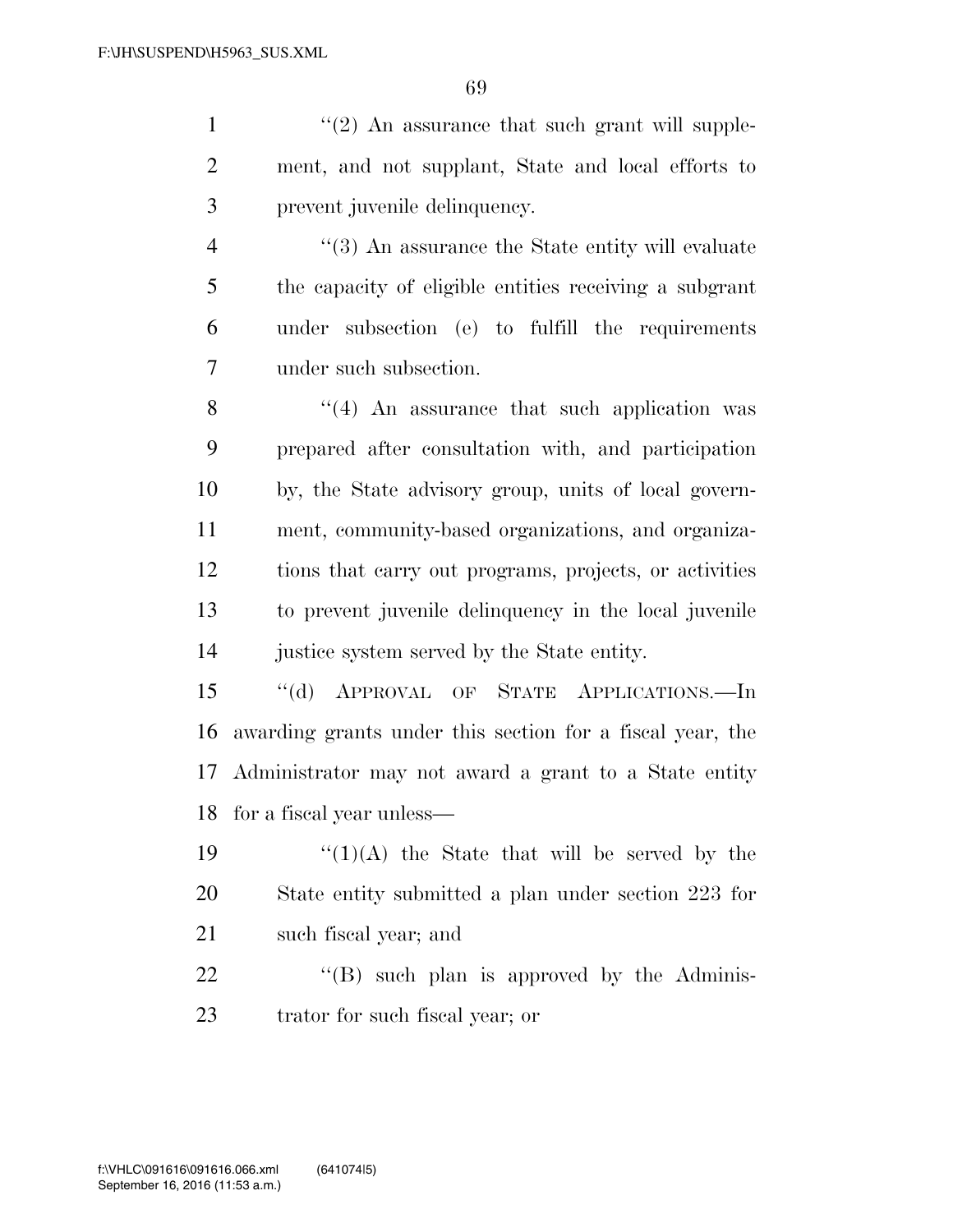| $\mathbf{1}$   | $(2)$ after finding good cause for a waiver, the   |
|----------------|----------------------------------------------------|
| $\overline{2}$ | Administrator waives the plan required under sub-  |
| 3              | paragraph (A) for such State for such fiscal year. |
| $\overline{4}$ | "(e) SUBGRANT PROGRAM.—                            |
| 5              | $``(1)$ PROGRAM AUTHORIZED.—                       |
| 6              | "(A) IN GENERAL.—Each State entity re-             |
| 7              | ceiving a grant under this section shall award     |
| 8              | subgrants to eligible entities in accordance with  |
| 9              | this subsection.                                   |
| 10             | "(B) PRIORITY.—In awarding subgrants               |
| 11             | under this subsection, the State entity shall give |
| 12             | priority to eligible entities that demonstrate     |
| 13             | ability in—                                        |
| 14             | "(i) plans for service and agency co-              |
| 15             | ordination and collaboration including the         |
| 16             | collocation of services;                           |
| 17             | "(ii) innovative ways to involve the               |
| 18             | private nonprofit and business sector in de-       |
| 19             | linquency prevention activities;                   |
| 20             | "(iii) developing data-driven preven-              |
| 21             | tion plans, employing evidence-based pre-          |
| 22             | vention strategies, and conducting program         |
| 23             | evaluations to determine impact and effec-         |
| 24             | tiveness;                                          |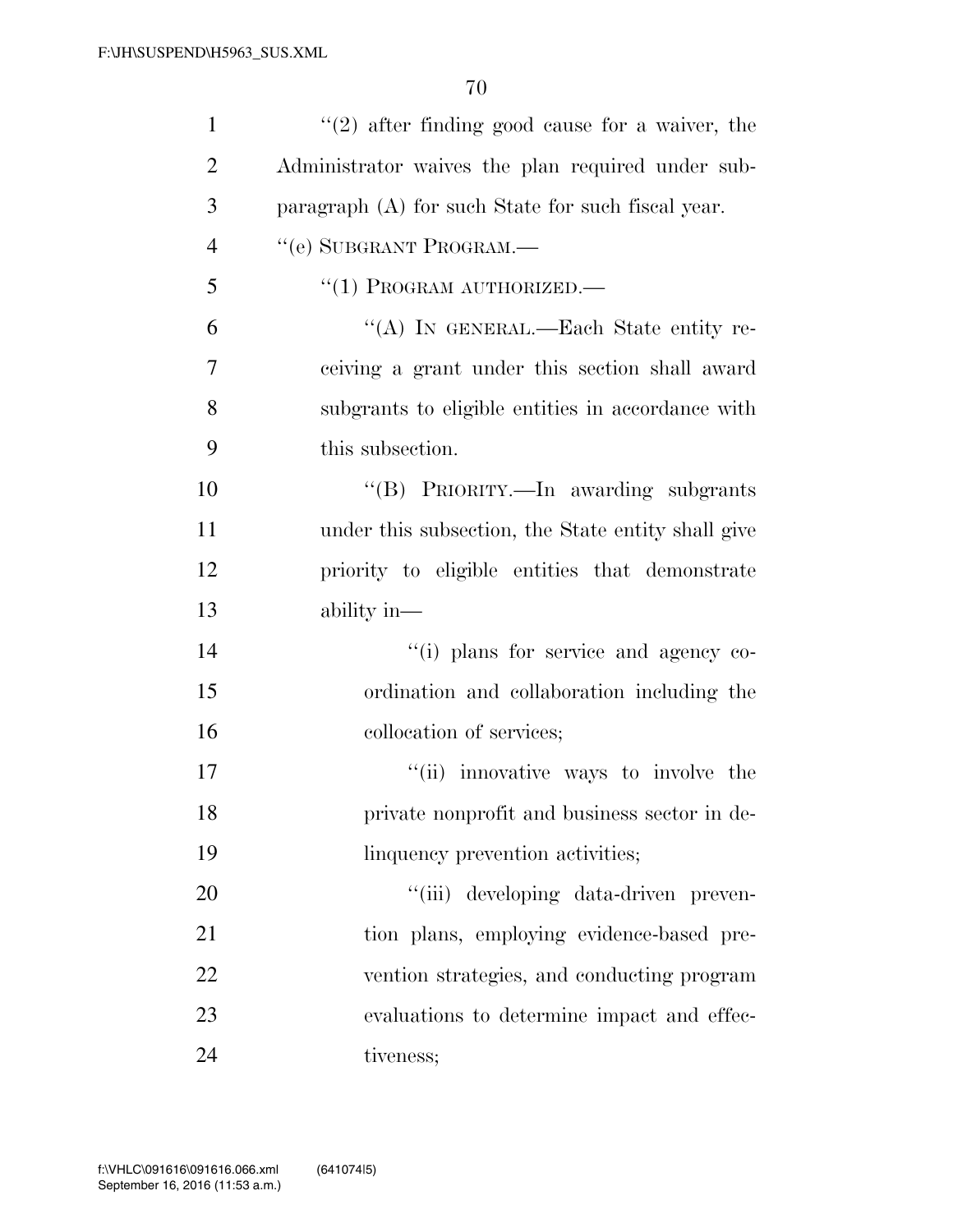| $\mathbf{1}$   | "(iv) identifying under the plan sub-         |
|----------------|-----------------------------------------------|
| $\overline{2}$ | mitted under paragraph (5) potential sav-     |
| 3              | ings and efficiencies associated with suc-    |
| $\overline{4}$ | cessful implementation of such plan; and      |
| 5              | $f'(v)$ describing how such savings and       |
| 6              | efficiencies may be used to carry out delin-  |
| 7              | quency prevention programs and be rein-       |
| 8              | vested in the continuing implementation of    |
| 9              | such programs after the end of the            |
| 10             | subgrant period.                              |
| 11             | "(C) SUBGRANT PROGRAM PERIOD AND DI-          |
| 12             | VERSITY OF PROJECTS.-                         |
| 13             | "(i) PROGRAM PERIOD.—A subgrant               |
| 14             | awarded to an eligible entity by a State en-  |
| 15             | tity under this section shall be for a period |
| 16             | of not more than 5 years, of which the eli-   |
| 17             | gible entity—                                 |
| 18             | "(I) may use not more than $18$               |
| 19             | months for completing the plan sub-           |
| 20             | mitted by the eligible entity under           |
| 21             | paragraph $(5)$ ; and                         |
| 22             | "(II) shall use the remainder of              |
| 23             | the subgrant period, after planning           |
| 24             | period described in subclause (I), for        |
| 25             | the implementation of such plan.              |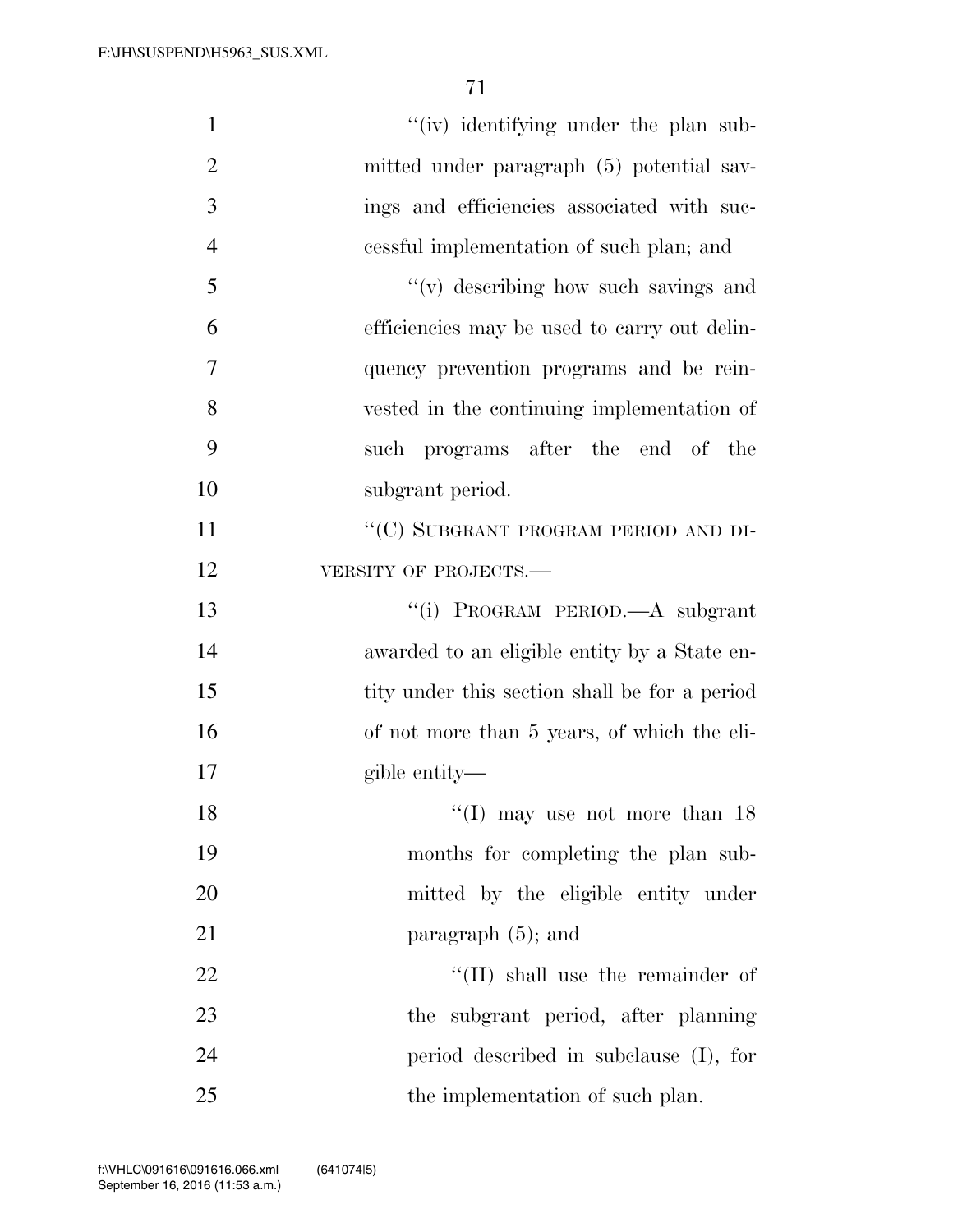| $\mathbf{1}$   | "(ii) DIVERSITY OF PROJECTS.—In                        |
|----------------|--------------------------------------------------------|
| $\overline{2}$ | awarding subgrants under this subsection,              |
| 3              | a State entity shall ensure, to the extent             |
| $\overline{4}$ | practicable and applicable, that such sub-             |
| 5              | grants are distributed throughout different            |
| 6              | areas, including urban, suburban, and                  |
| 7              | rural areas.                                           |
| 8              | "(2) LOCAL APPLICATION.—An eligible entity             |
| 9              | that desires a subgrant under this subsection shall    |
| 10             | submit an application to the State entity in the       |
| 11             | State of the eligible entity, at such time and in such |
| 12             | manner as determined by the State entity, and that     |
| 13             | includes—                                              |
| 14             | $\lq\lq$ (A) a description of —                        |
| 15             | "(i) the local policy board and local                  |
| 16             | partners the eligible entity will engage in            |
| 17             | the development of the plan described in               |
| 18             | paragraph $(5)$ ;                                      |
| 19             | "(ii) the unmet needs of youth in the                  |
| 20             | community who are or have been involved                |
| 21             | in, or are at risk of being involved in juve-          |
| 22             | nile delinquency or gang activity;                     |
| 23             | "(iii) available resources in the com-                 |
| 24             | munity to meet the unmet needs identified              |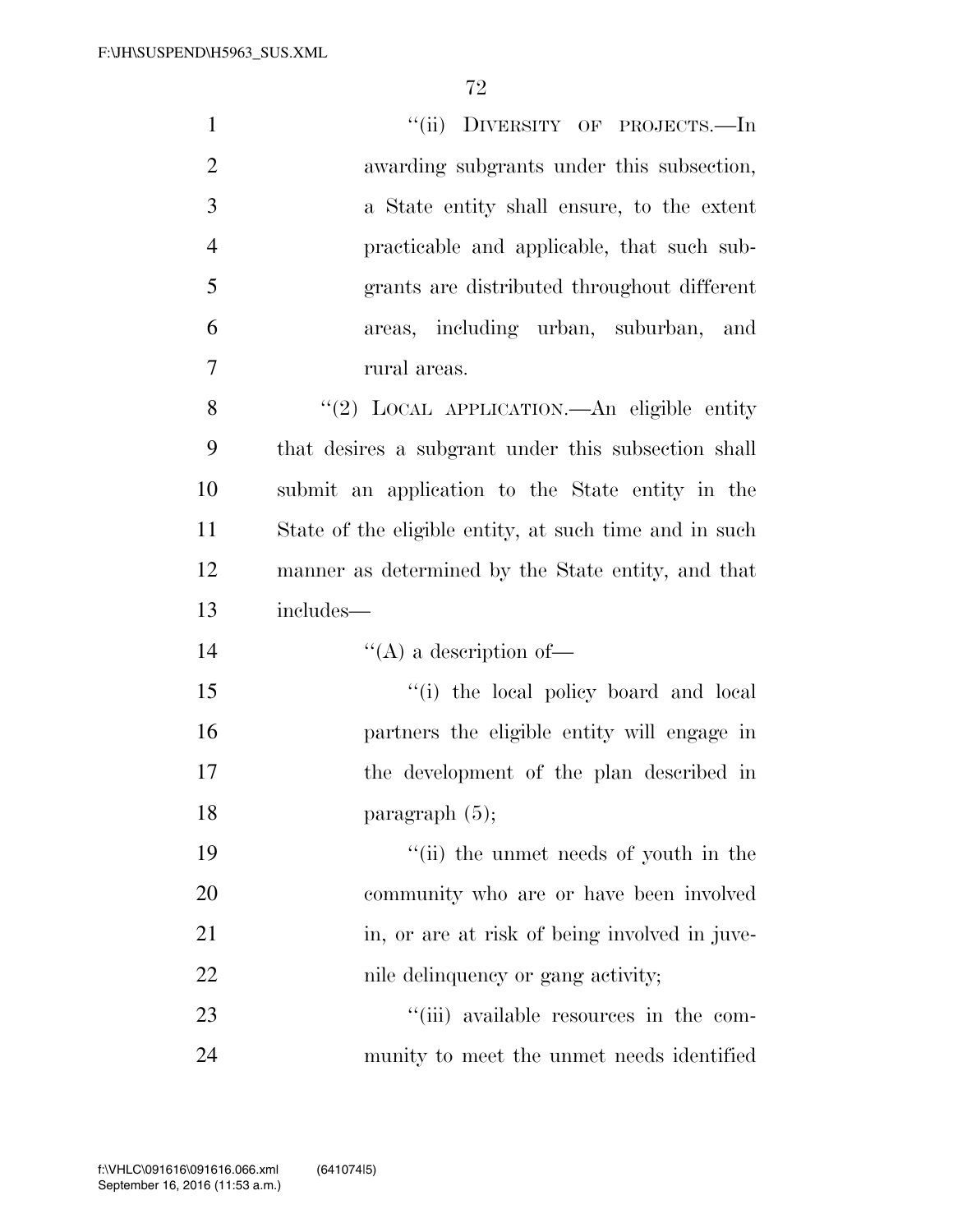| $\mathbf{1}$     | in the needs assessment described in para-         |
|------------------|----------------------------------------------------|
| $\overline{2}$   | graph $(5)(A);$                                    |
| 3                | "(iv) potential costs to the community             |
| $\overline{4}$   | if the unmet needs are not addressed;              |
| 5                | $\lq\lq (B)$ a specific time period for the plan-  |
| 6                | ning and subsequent implementation of its con-     |
| $\boldsymbol{7}$ | tinuum of local delinquency prevention pro-        |
| 8                | grams;                                             |
| 9                | "(C) the steps the eligible entity will take       |
| 10               | to implement the plan under subparagraph $(A)$ ;   |
| 11               | and                                                |
| 12               | $\lq\lq$ (D) a plan to continue the grant activity |
| 13               | with non-Federal funds, if proven successful ac-   |
| 14               | cording to the performance evaluation process      |
| 15               | under paragraph $(5)(D)$ , after the grant period. |
| 16               | "(3) MATCHING REQUIREMENT. An eligible             |
| 17               | entity desiring a subgrant under this subsection   |
| 18               | shall agree to provide a 50 percent match of the   |
| 19               | amount of the subgrant, which may include the      |
| 20               | value of in-kind contributions.                    |
| 21               | $``(4)$ SUBGRANT REVIEW.—                          |
| 22               | "(A) REVIEW.—Not later than the end of             |
| 23               | the second year of a subgrant period for a         |
| 24               | subgrant awarded to an eligible entity under       |
| 25               | this subsection and before awarding the remain-    |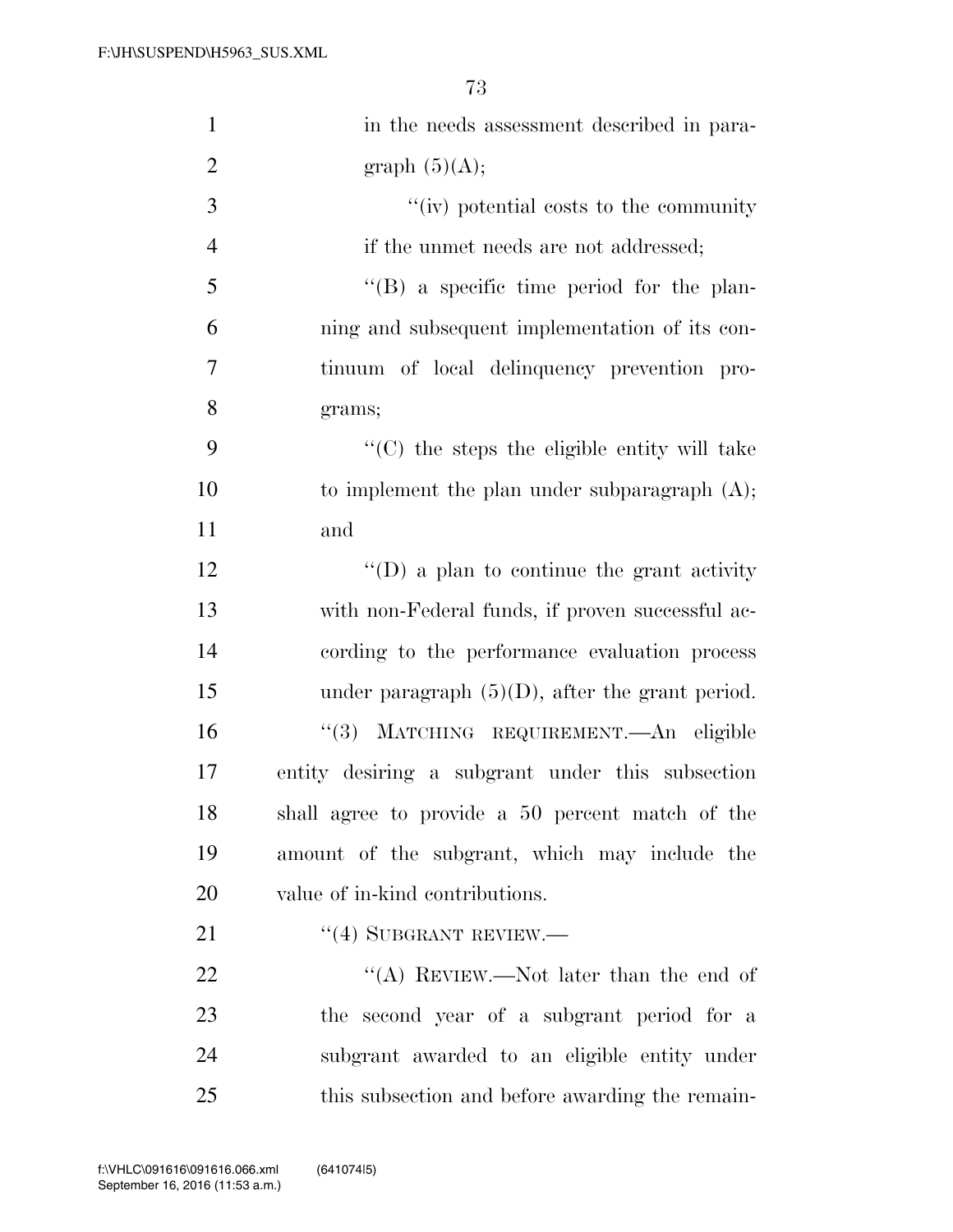| $\mathbf{1}$   | ing amount of the subgrant to the eligible enti-        |
|----------------|---------------------------------------------------------|
| $\overline{2}$ | ty, the State entity shall—                             |
| 3              | "(i) ensure that the eligible entity has                |
| $\overline{4}$ | completed the plan submitted under para-                |
| 5              | $graph (2)$ and that the plan meets the re-             |
| 6              | quirements of such paragraph; and                       |
| 7              | "(ii) verify that the eligible entity will              |
| 8              | begin the implementation of its plan upon               |
| 9              | receiving the next installment of its                   |
| 10             | subgrant award.                                         |
| 11             | "(B) TERMINATION.—If the State entity                   |
| 12             | finds through the review conducted under sub-           |
| 13             | paragraph (A) that the eligible entity has not          |
| 14             | met the requirements of clause (i) of such sub-         |
| 15             | paragraph, the State entity shall reallocate the        |
| 16             | amount remaining on the subgrant of the eligi-          |
| 17             | ble entity to other eligible entities receiving a       |
| 18             | subgrant under this subsection or award the             |
| 19             | amount to an eligible entity during the next            |
| 20             | subgrant competition under this subsection.             |
| 21             | $\cdot\cdot$ (5) LOCAL USES OF FUNDS.—An eligible enti- |
| 22             | ty that receives a subgrant under this subsection       |
| 23             | shall use the funds to implement a plan to carry out    |
| 24             | delinquency prevention programs in the community        |
| 25             | served by the eligible entity in a coordinated manner   |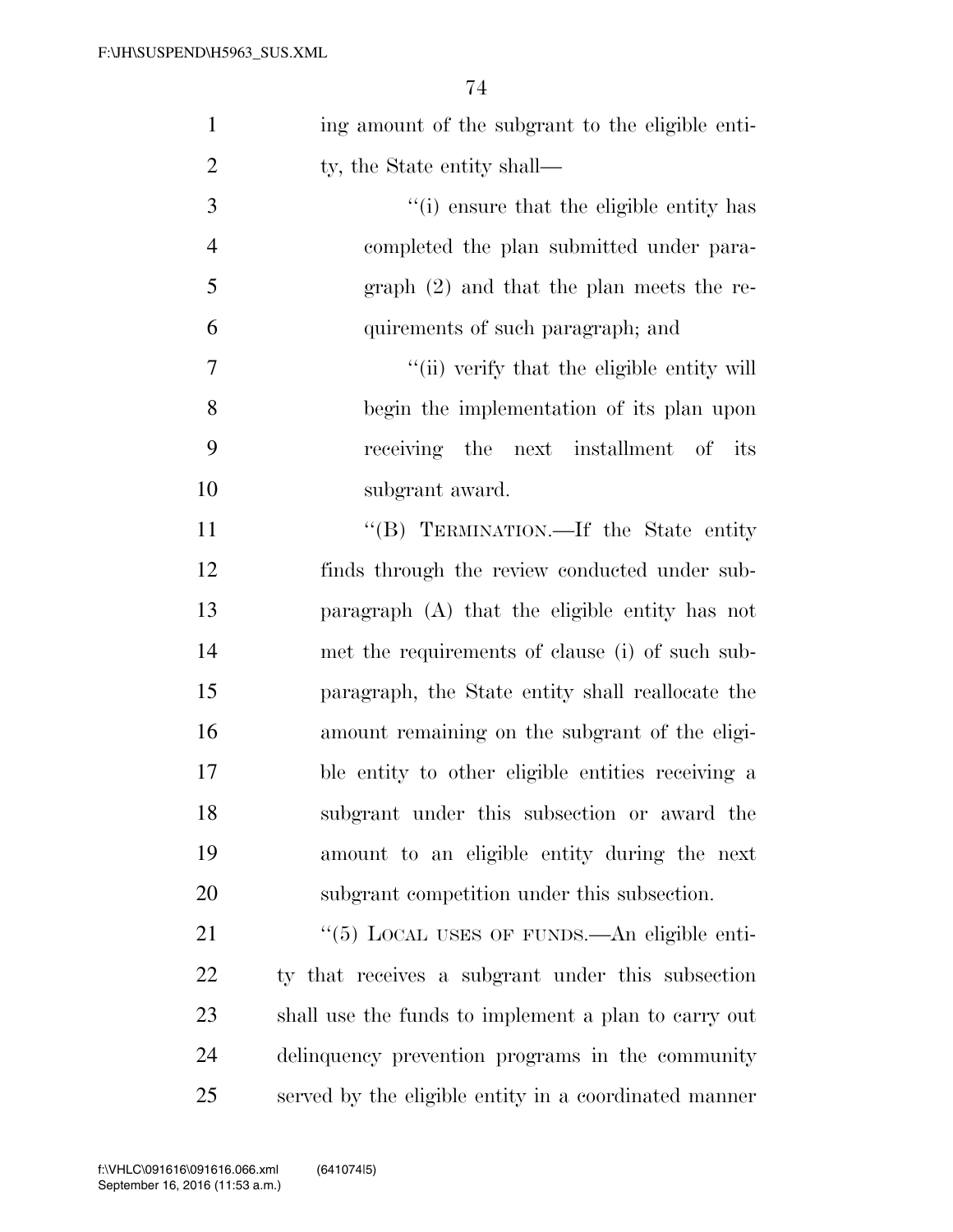| $\mathbf{1}$   | with other delinquency prevention programs or enti- |
|----------------|-----------------------------------------------------|
| $\overline{2}$ | ties serving such community, which includes—        |
| 3              | $\lq\lq$ and analysis of the unmet needs of         |
| $\overline{4}$ | youth in the community who are or have been,        |
| 5              | or are at risk of being, involved in juvenile de-   |
| 6              | linquency or gang activity—                         |
| 7              | $``(i)$ which shall include—                        |
| 8              | $\lq\lq$ (I) the available resources in the         |
| 9              | community to meet the unmet needs;                  |
| 10             | and                                                 |
| 11             | $\lq\lq$ (II) factors present in the com-           |
| 12             | munity that may contribute to delin-                |
| 13             | quency, such as homelessness, food in-              |
| 14             | security, teen pregnancy, youth unem-               |
| 15             | ployment, family instability, lack of               |
| 16             | educational opportunity; and                        |
| 17             | "(ii) may include an estimate—                      |
| 18             | $\lq\lq$ for the most recent year for               |
| 19             | which reliable data is available, the               |
| 20             | amount expended by the community                    |
| 21             | and other entities for delinquency ad-              |
| 22             | judication for juveniles and the incar-             |
| 23             | ceration of adult offenders for of-                 |
| 24             | fenses committed in such community;                 |
| 25             | and                                                 |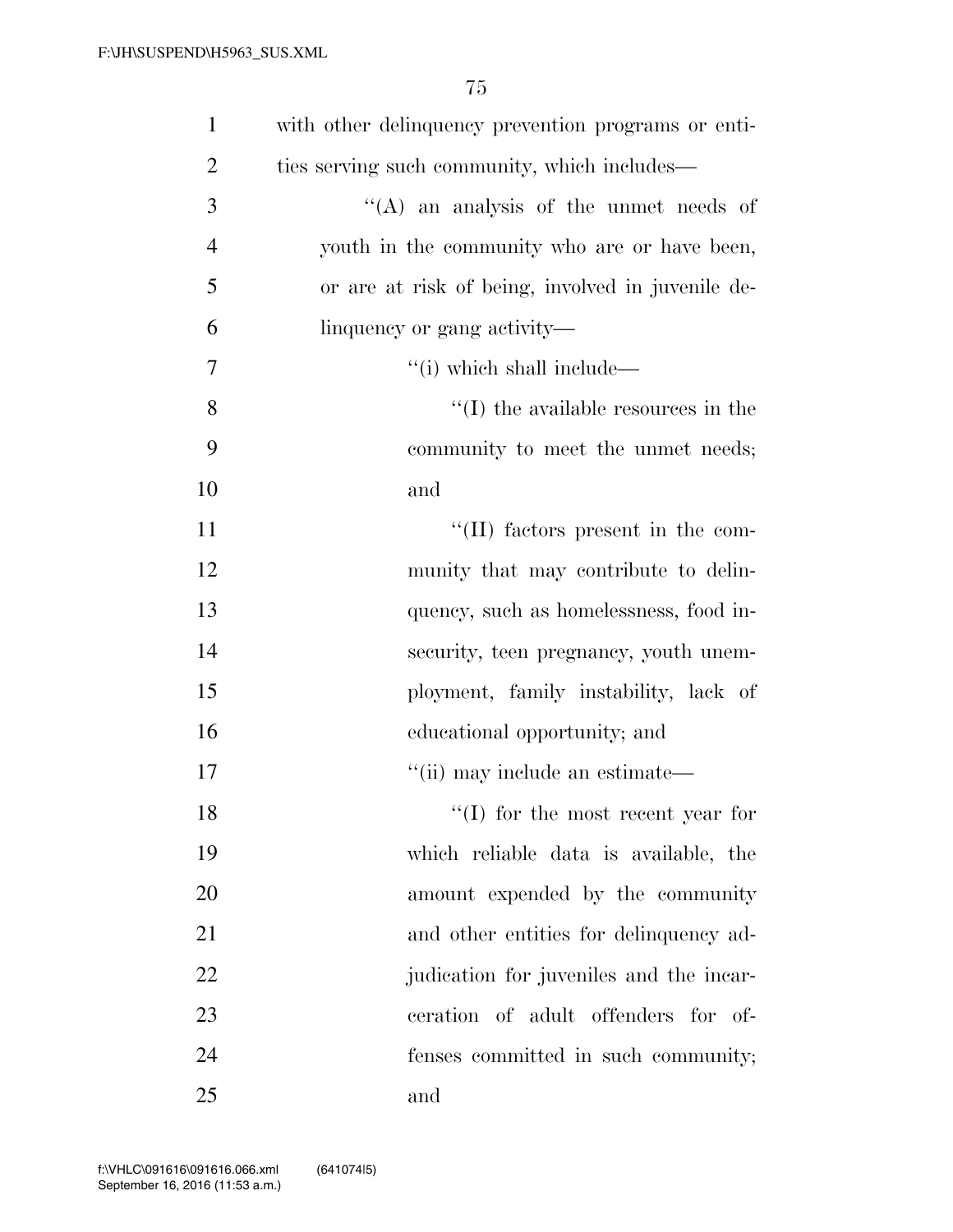| $\mathbf{1}$   | $\lq\lq$ (II) of potential savings and ef-          |
|----------------|-----------------------------------------------------|
| $\mathbf{2}$   | ficiencies that may be achieved                     |
| $\overline{3}$ | through the implementation of the                   |
| $\overline{4}$ | plan;                                               |
| 5              | $\lq\lq(B)$ a minimum 3-year comprehensive          |
| 6              | strategy to address the unmet needs and an es-      |
| 7              | timate of the amount or percentage of non-Fed-      |
| 8              | eral funds that are available to carry out the      |
| 9              | strategy;                                           |
| 10             | $\lq\lq$ (C) a description of how delinquency pre-  |
| 11             | vention programs under the plan will be coordi-     |
| 12             | nated;                                              |
| 13             | $\lq\lq$ (D) a description of the performance eval- |
| 14             | uation process of the delinquency prevention        |
| 15             | programs to be implemented under the plan,          |
| 16             | which shall include performance measures to         |
| 17             | assess efforts to address the unmet needs of        |
| 18             | youth in the community analyzed under sub-          |
| 19             | paragraph $(A)$ ;                                   |
| 20             | $\lq\lq(E)$ the evidence or promising evaluation    |
| 21             | on which such delinquency prevention programs       |
| 22             | are based; and                                      |
| 23             | $\lq\lq(F)$ if such delinquency prevention pro-     |
| 24             | grams are proven successful according to the        |
| 25             | performance evaluation process under subpara-       |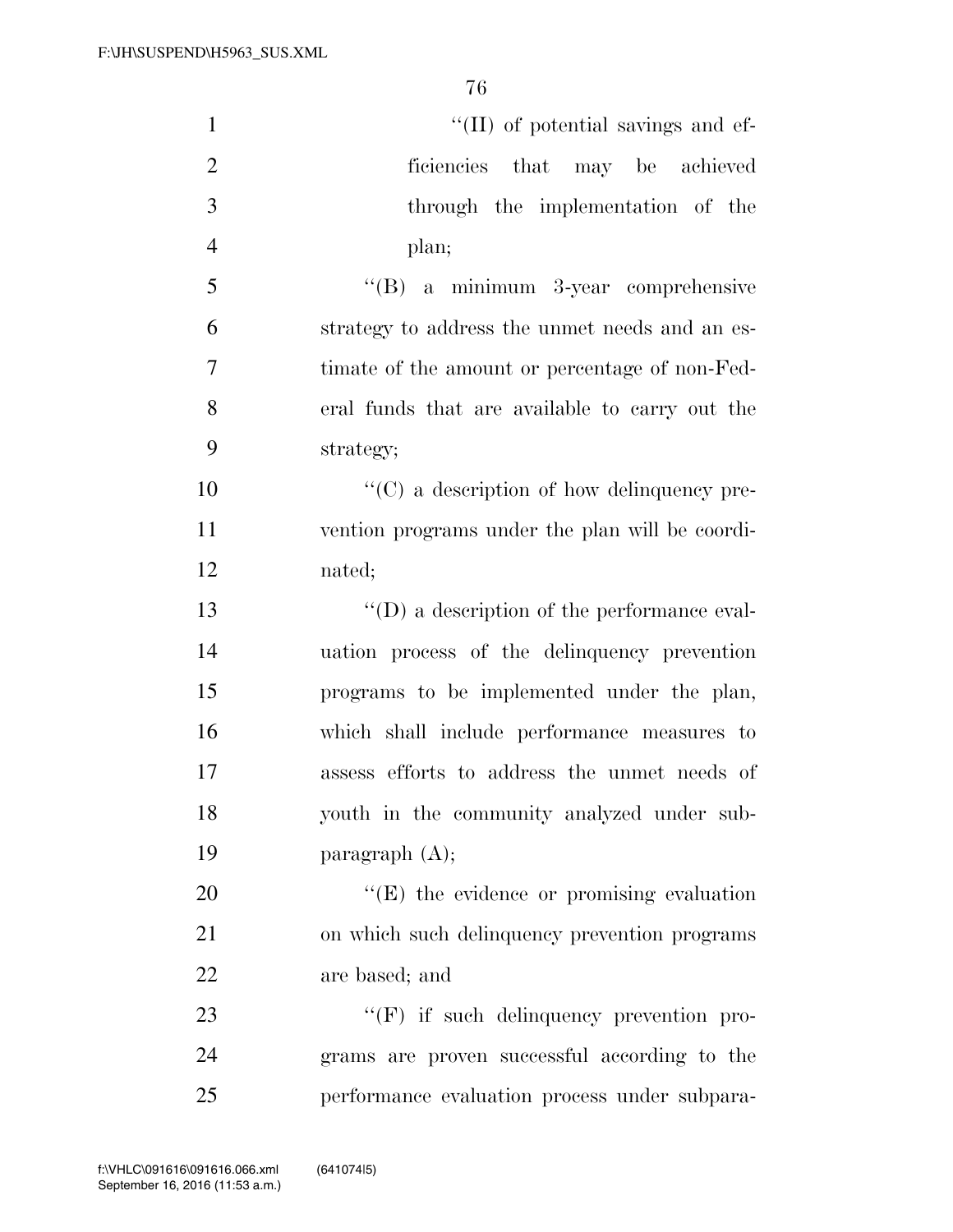| $\mathbf{1}$   | $graph$ (D), a strategy to continue such pro-                |
|----------------|--------------------------------------------------------------|
| $\overline{2}$ | grams after the subgrant period with non-Fed-                |
| 3              | eral funds, including a description of how any               |
| $\overline{4}$ | estimated savings or efficiencies created by the             |
| 5              | implementation of the plan may be used to con-               |
| 6              | tinue such programs.".                                       |
| 7              | SEC. 305. GRANTS FOR TRIBAL DELINQUENCY PREVENTION           |
| 8              | AND RESPONSE PROGRAMS.                                       |
| 9              | The Incentive Grants for Local Delinquency Preven-           |
| 10             | tion Programs Act of $2002$ (42 U.S.C. 5781 et seq.) is      |
| 11             | amended by redesignating section 505 as section 506 and      |
| 12             | by inserting after section 504 the following:                |
| 13             | "SEC. 505. GRANTS FOR TRIBAL DELINQUENCY PREVEN-             |
| 14             | TION AND RESPONSE PROGRAMS.                                  |
| 15             | "(a) IN GENERAL.—The Administrator shall make                |
|                |                                                              |
| 16             | grants under this section, on a competitive basis, to eligi- |
| 17             | ble Indian tribes (or consortia of Indian tribes) as de-     |
| 18             | scribed in subsection $(b)$ —                                |
| 19             | $\lq(1)$ to support and enhance—                             |
| 20             | $\lq\lq$ tribal juvenile delinquency prevention              |
| 21             | services; and                                                |
| 22             | "(B) the ability of Indian tribes to respond                 |
| 23             | to, and care for, juvenile offenders; and                    |

al governments with respect to preventing juvenile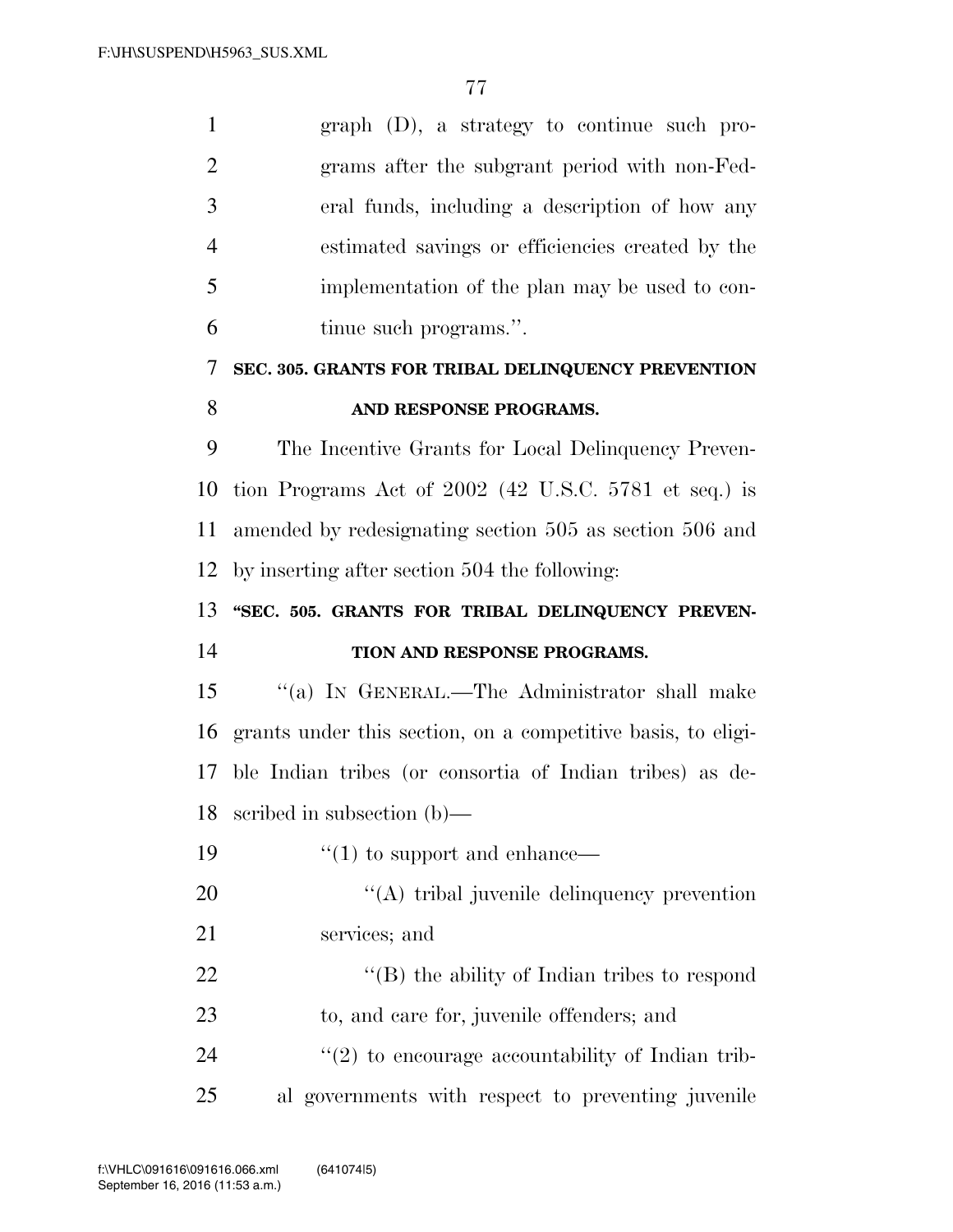delinquency, and responding to, and caring for, juve-nile offenders.

 ''(b) ELIGIBLE INDIAN TRIBES.—To be eligible to re- ceive a grant under this section, an Indian tribe or consor- tium of Indian tribes shall submit to the Administrator an application in such form as the Administrator may re-quire.

 ''(c) CONSIDERATIONS.—In providing grants under this section, the Administrator shall take into consider-ation, with respect to the Indian tribe to be served, the—

11  $\frac{1}{2}$  (1) juvenile delinquency rates;

12  $\frac{1}{2}$   $\frac{1}{2}$  school dropout rates; and

13 ''(3) number of youth at risk of delinquency.

 ''(d) AVAILABILITY OF FUNDS.—Of the amount ap- propriated for a fiscal year to carry out this title, 11 per-cent shall be available to carry out this section.''.

### **SEC. 306. AUTHORIZATION OF APPROPRIATIONS.**

 Section 506, as redesignated by section 305, is amended to read as follows:

### **''SEC. 506. AUTHORIZATION OF APPROPRIATIONS.**

 ''There are authorized to be appropriated to carry out this title—

''(1) \$91,857,500 for fiscal year 2018;

- ''(2) \$91,857,500 for fiscal year 2019;
- ''(3) \$93,235,362 for fiscal year 2020;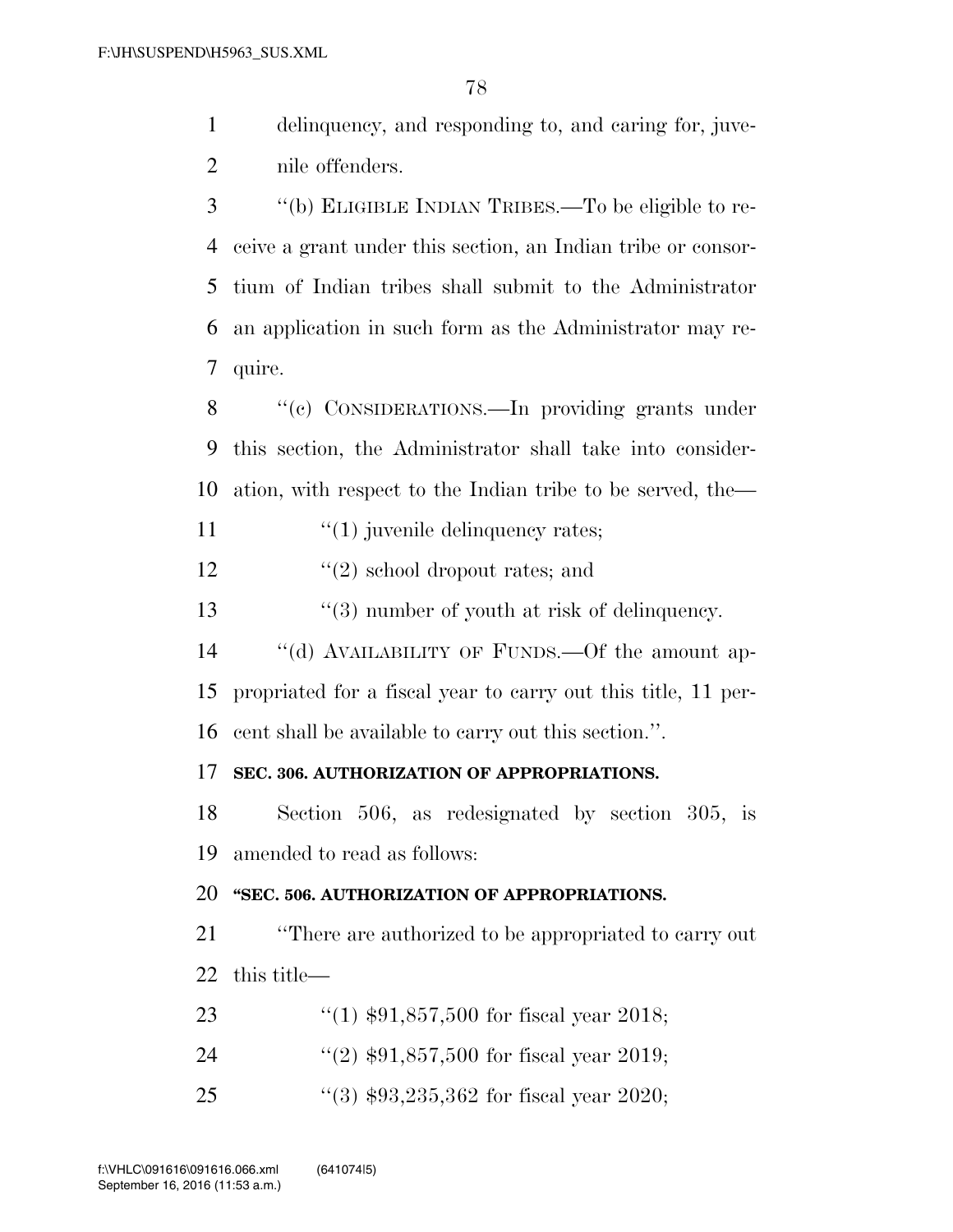| "(4) $$94,633,892$ for fiscal year 2021; and |
|----------------------------------------------|
| $(5)$ \$96,053,401 for fiscal year 2022.".   |

### **SEC. 307. TECHNICAL AMENDMENT.**

 Title V of the Juvenile Justice and Delinquency Pre- vention Act of 1974 as enacted by Public Law 93-415 (88 Stat. 1133) (relating to miscellaneous and conforming amendments) is repealed.

## **TITLE IV—MISCELLANEOUS PROVISIONS**

 **SEC. 401. EVALUATION BY GOVERNMENT ACCOUNTABILITY OFFICE.** 

 (a) EVALUATION.—Not later than 1 year after the date of enactment of this Act, the Comptroller General of the United States shall—

 (1) conduct a comprehensive analysis and eval- uation regarding the performance of the Office of Juvenile Justice and Delinquency Prevention (re- ferred to in this section as ''the agency''), its func-tions, its programs, and its grants;

 (2) conduct a comprehensive audit and evalua- tion of a selected, sample of grantees (as determined by the Comptroller General) that receive Federal funds under grant programs administered by the agency including a review of internal controls (as de-fined in section 103 of the Juvenile Justice and De-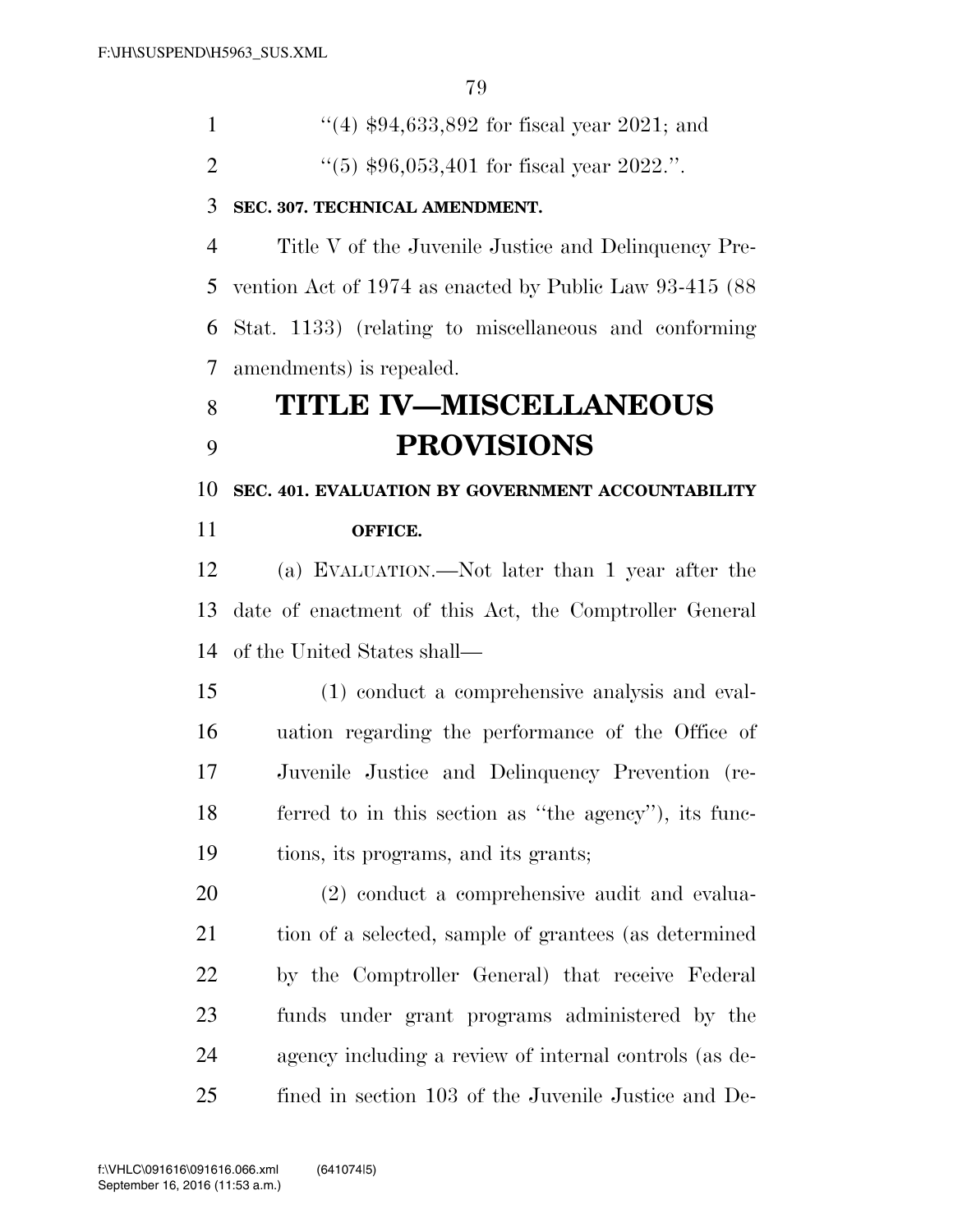linquency Prevention Act of 1974 (42 U.S.C. 5603),

 as amended by this Act) to prevent fraud, waste, and abuse of funds by grantees; and

 (3) submit a report in accordance with sub-section (d).

 (b) CONSIDERATIONS FOR EVALUATION.—In con- ducting the analysis and evaluation under subsection (a)(1), and in order to document the efficiency and public benefit of the Juvenile Justice and Delinquency Preven- tion Act of 1974 (42 U.S.C. 5601 et seq.), excluding the Runaway and Homeless Youth Act (42 U.S.C. 5701 et seq.) and the Missing Children's Assistance Act (42 U.S.C. 5771 et seq.), the Comptroller General shall take into consideration—

- (1) the outcome and results of the programs carried out by the agency and those programs ad-ministered through grants by the agency;
- (2) the extent to which the agency has complied with the Government Performance and Results Act of 1993 (Public Law 103–62; 107 Stat. 285);

 (3) the extent to which the jurisdiction of, and the programs administered by, the agency duplicate or conflict with the jurisdiction and programs of other agencies;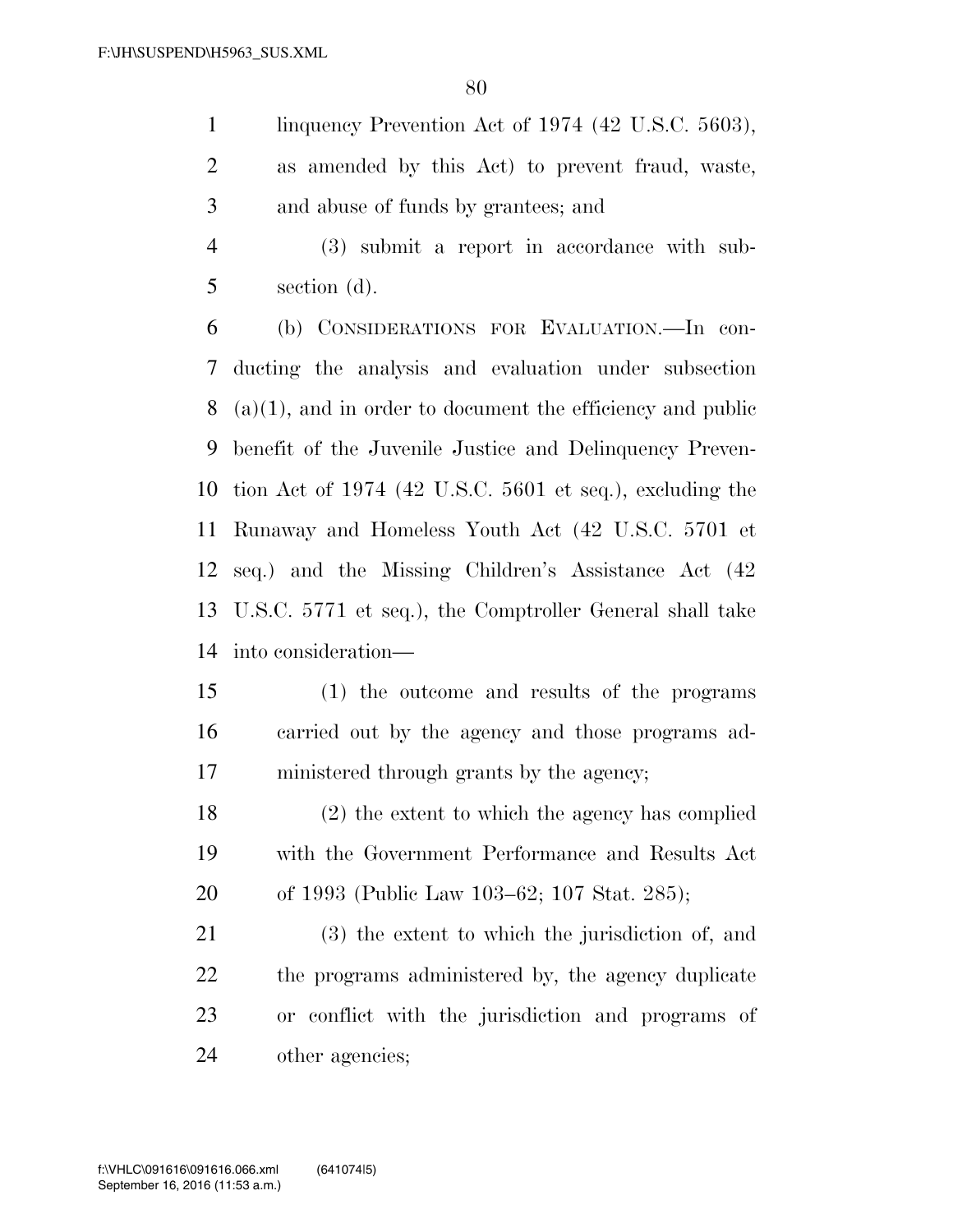| $\mathbf{1}$   | (4) the potential benefits of consolidating pro-       |
|----------------|--------------------------------------------------------|
| $\overline{2}$ | grams administered by the agency with similar or       |
| 3              | duplicative programs of other agencies, and the po-    |
| $\overline{4}$ | tential for consolidating those programs;              |
| 5              | (5) whether less restrictive or alternative meth-      |
| 6              | ods exist to carry out the functions of the agency     |
| 7              | and whether current functions or operations are im-    |
| 8              | peded or enhanced by existing statutes, rules, and     |
| 9              | procedures;                                            |
| 10             | $(6)$ the number and types of beneficiaries or         |
| 11             | persons served by programs carried out by the agen-    |
| 12             | cy;                                                    |
| 13             | (7) the manner with which the agency seeks             |
| 14             | public input and input from State and local govern-    |
| 15             | ments on the performance of the functions of the       |
| 16             | agency;                                                |
| 17             | (8) the extent to which the agency complies            |
| 18             | with section 552 of title 5, United States Code (com-  |
| 19             | monly known as the Freedom of Information Act);        |
| 20             | $(9)$ whether greater oversight is needed of pro-      |
| 21             | grams developed with grants made by the agency;        |
| 22             | and                                                    |
| 23             | $(10)$ the extent to which changes are necessary       |
| 24             | in the authorizing statutes of the agency in order for |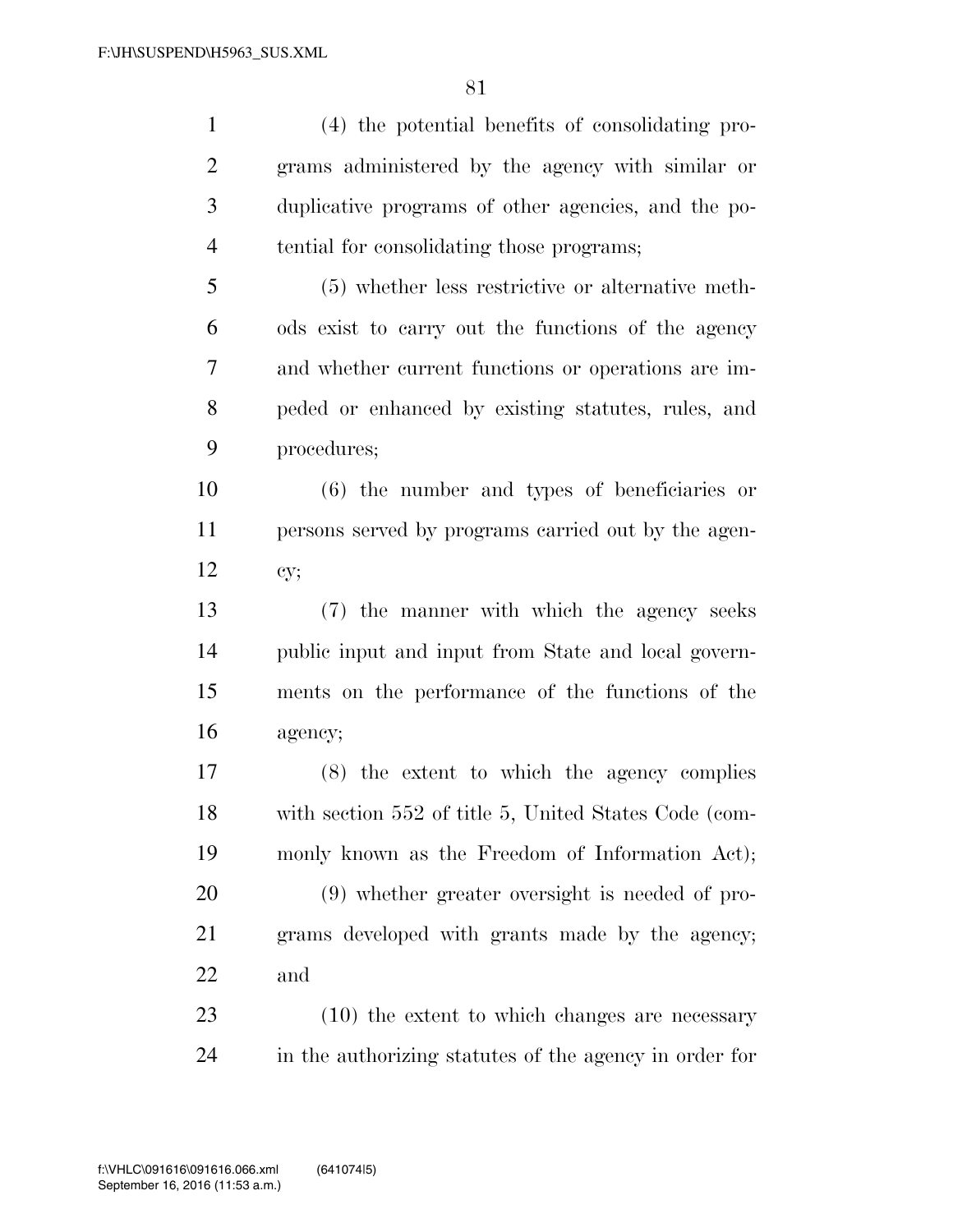- the functions of the agency to be performed in a more efficient and effective manner.
- (c) CONSIDERATIONS FOR AUDITS.—In conducting the audit and evaluation under subsection (a)(2), and in order to document the efficiency and public benefit of the Juvenile Justice and Delinquency Prevention Act of 1974 (42 U.S.C. 5601 et seq.), excluding the Runaway and Homeless Youth Act (42 U.S.C. 5701 et seq.) and the Missing Children's Assistance Act (42 U.S.C. 5771 et seq.), the Comptroller General shall take into consider-ation—
- (1) whether grantees timely file Financial Sta-tus Reports;
- (2) whether grantees have sufficient internal controls to ensure adequate oversight of grant fund received;
- (3) whether disbursements were accompanied with adequate supporting documentation (including invoices and receipts);
- (4) whether expenditures were authorized;
- (5) whether subrecipients of grant funds were complying with program requirements;
- (6) whether salaries and fringe benefits of per-sonnel were adequately supported by documentation;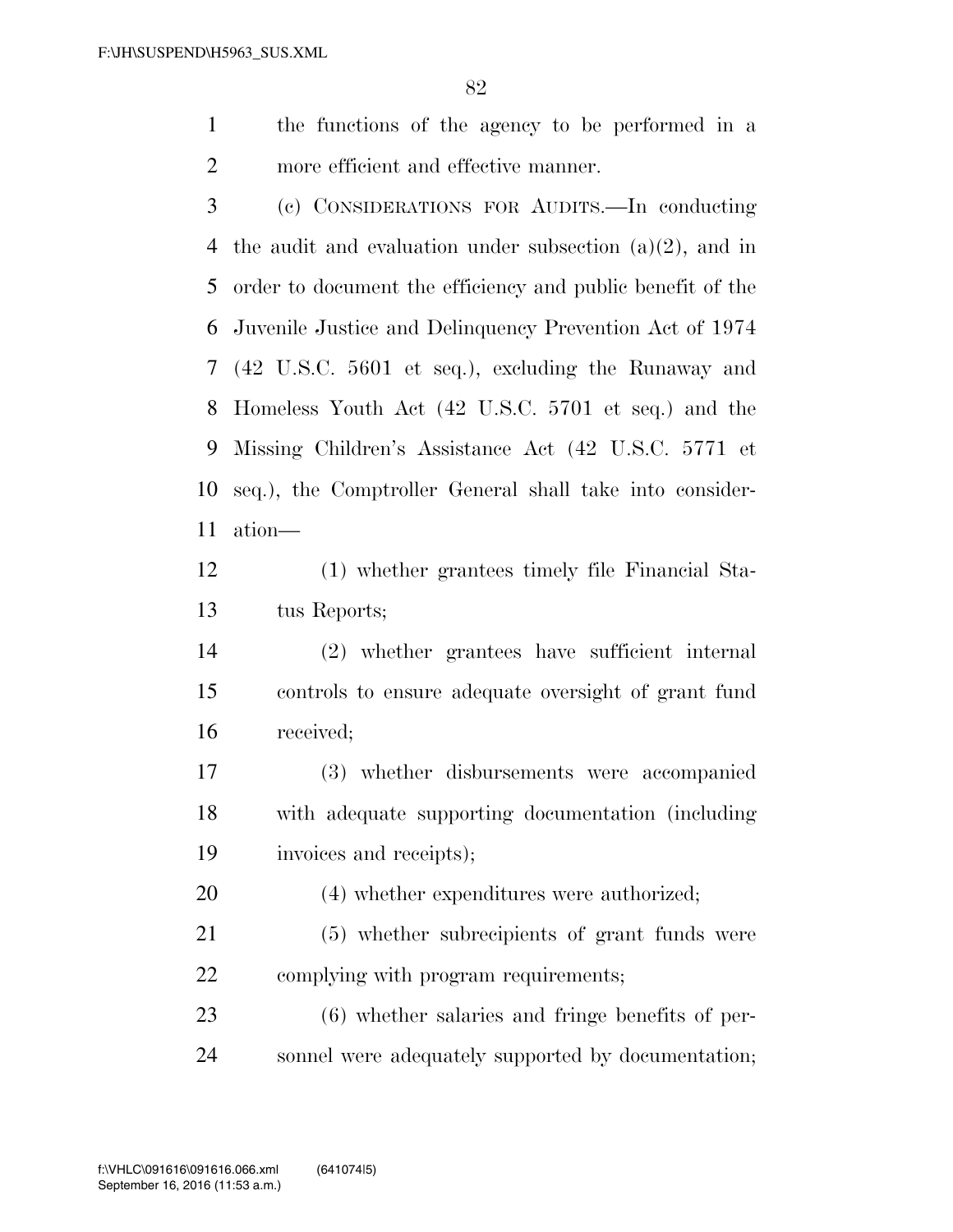| $\mathbf{1}$   | (7) whether contracts were bid in accordance            |
|----------------|---------------------------------------------------------|
| $\overline{2}$ | with program guidelines; and                            |
| 3              | (8) whether grant funds were spent in accord-           |
| $\overline{4}$ | ance with program goals and guidelines.                 |
| 5              | (d) REPORT.—                                            |
| 6              | $(1)$ IN GENERAL.—Not later than 1 year after           |
| 7              | the date of enactment of this Act, the Comptroller      |
| 8              | General of the United States shall—                     |
| 9              | (A) submit a report regarding the evalua-               |
| 10             | tion conducted under subsection (a) and audit           |
| 11             | under subsection (b), to the Speaker of the             |
| 12             | House of Representatives and the President pro          |
| 13             | tempore of the Senate; and                              |
| 14             | (B) make the report described in subpara-               |
| 15             | graph (A) available to the public.                      |
| 16             | (2) CONTENTS.—The report submitted in ac-               |
| 17             | cordance with paragraph (1) shall include all audit     |
| 18             | findings determined by the selected, statistically sig- |
| 19             | nificant sample of grantees as required by subsection   |
| 20             | $(a)(2)$ and shall include the name and location of     |
| 21             | any selected grantee as well as any findings required   |
| 22             | by subsection $(a)(2)$ .                                |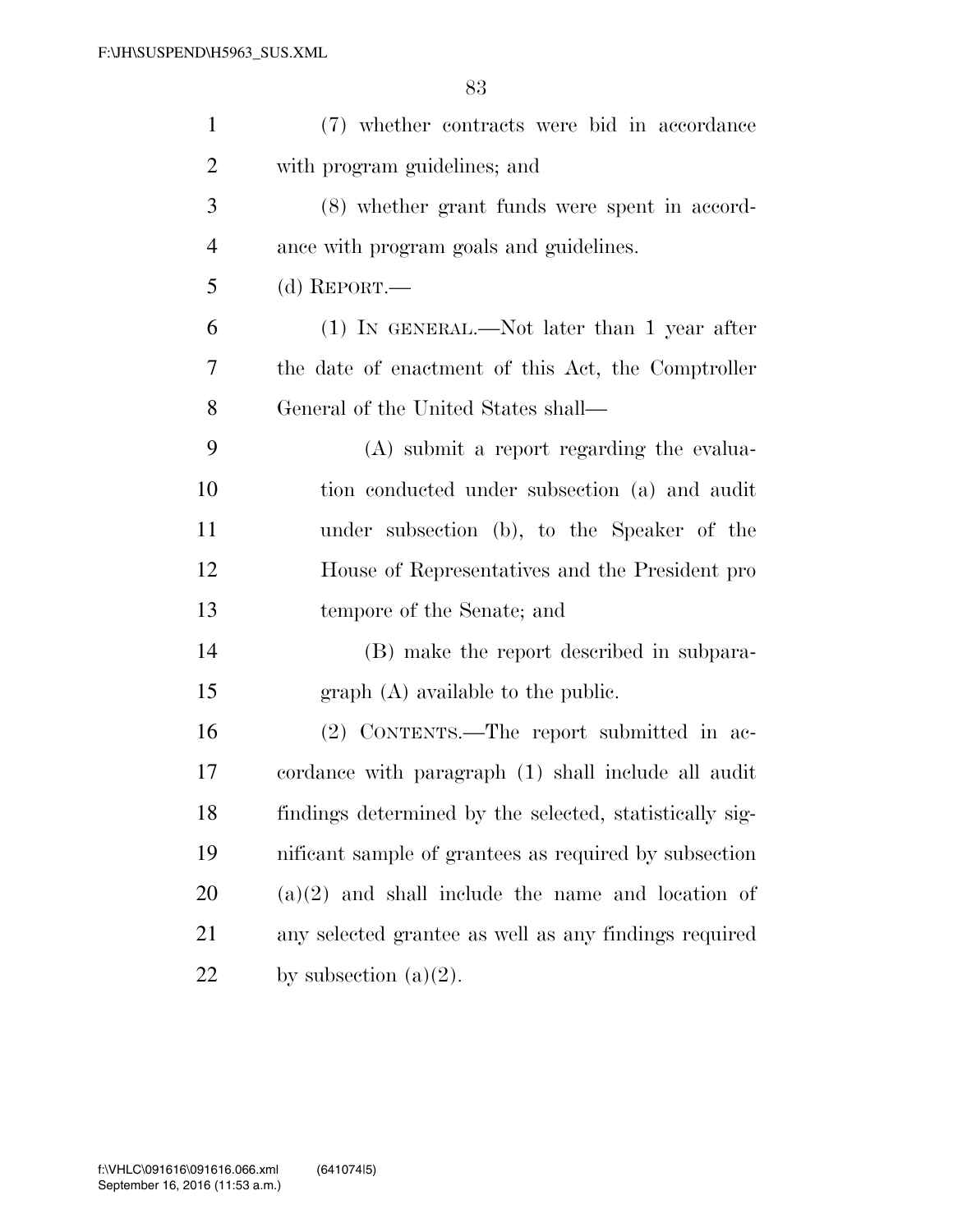### **SEC. 402. ACCOUNTABILITY AND OVERSIGHT.**

 (a) IN GENERAL.—The Juvenile Justice and Delin- quency Prevention Act of 1974 (42 U.S.C. 5601 et seq.) is amended by adding at the end the following:

# **''TITLE VI—ACCOUNTABILITY AND OVERSIGHT**

## **''SEC. 601. ACCOUNTABILITY AND OVERSIGHT.**

 ''(a) SENSE OF CONGRESS.—It is the sense of Con- gress that, in order to ensure that at-risk youth, and youth who come into contact with the juvenile justice system or the criminal justice system, are treated fairly and that the outcome of that contact is beneficial to the Nation—

 ''(1) the Department of Justice, through its Of- fice of Juvenile Justice and Delinquency Prevention, must restore meaningful enforcement of the core re-quirements in title II; and

17 ''(2) States, which are entrusted with a fiscal stewardship role if they accept funds under title II must exercise vigilant oversight to ensure full com- pliance with the core requirements for juveniles pro-21 vided for in title II.

22 "(b) ACCOUNTABILITY.—

- 23 "(1) AGENCY PROGRAM REVIEW.— 24 "(A) PROGRAMMATIC AND FINANCIAL AS-
- 25 SESSMENT.—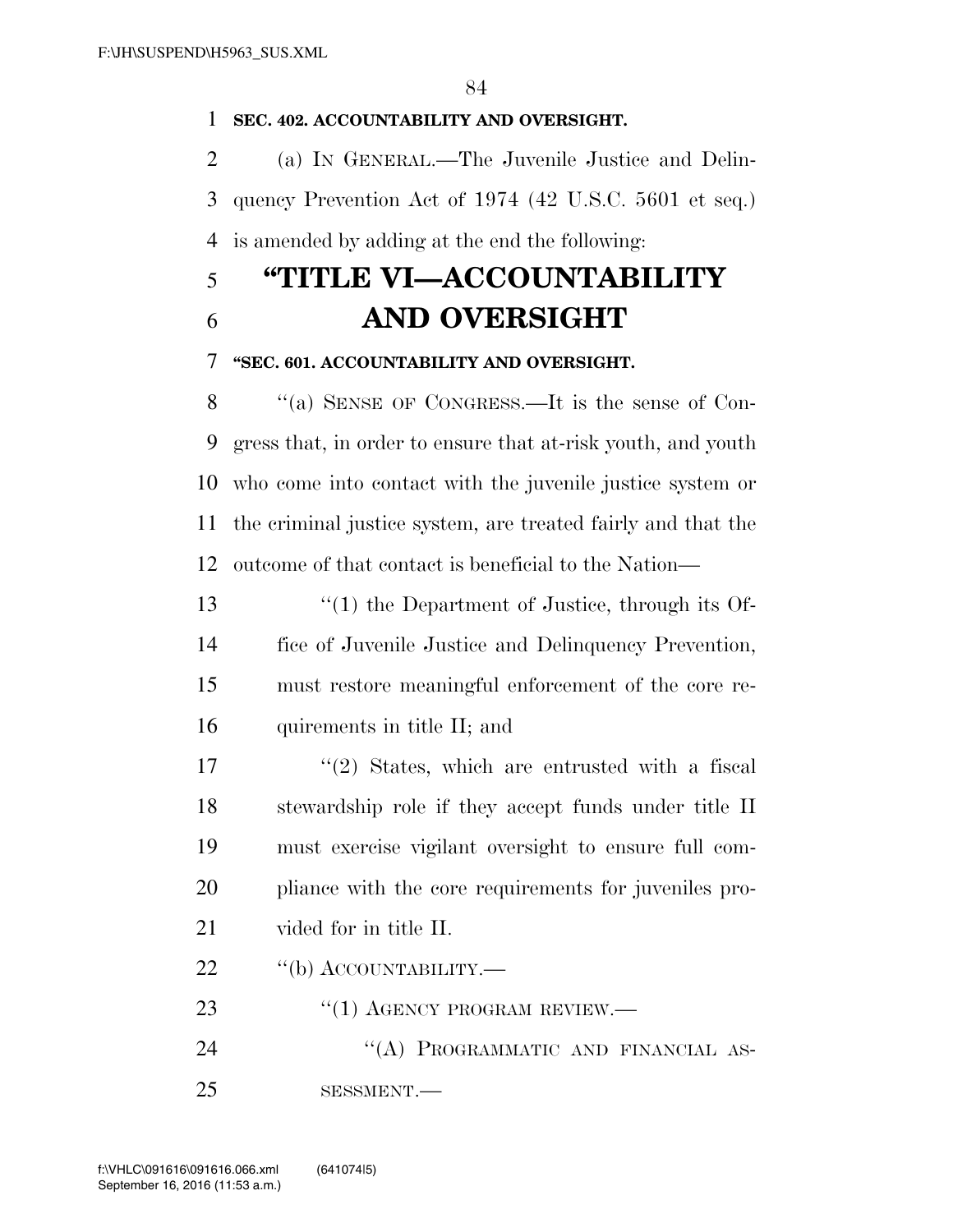| $\mathbf{1}$   | "(i) IN GENERAL.—Not later than $60$       |
|----------------|--------------------------------------------|
| $\overline{2}$ | days after the date of enactment of the    |
| 3              | Supporting Youth Opportunity and Pre-      |
| $\overline{4}$ | venting Delinquency Act of 2016, the Di-   |
| 5              | rector of the Office of Audit, Assessment, |
| 6              | and Management of the Office of Justice    |
| 7              | Programs at the Department of Justice      |
| 8              | (referred to in this section as the Direc- |
| 9              | $tor'$ ) shall—                            |
| 10             | $\lq\lq$ conduct a comprehensive           |
| 11             | analysis and evaluation of the internal    |
| 12             | controls of the Office of Juvenile Jus-    |
| 13             | tice and Delinquency Prevention (re-       |
| 14             | ferred to in this section as the 'agen-    |
| 15             | cy') to determine if States and Indian     |
| 16             | tribes receiving grants are following      |
| 17             | the requirements of the agency grant       |
| 18             | programs and what remedial action          |
| 19             | the agency has taken to recover any        |
| 20             | grant funds that are expended in vio-      |
| 21             | lation of grant programs, including in-    |
| 22             | stances where-                             |
| 23             | "(aa) supporting docu-                     |
| 24             | mentation was not provided for             |
| 25             | cost reports;                              |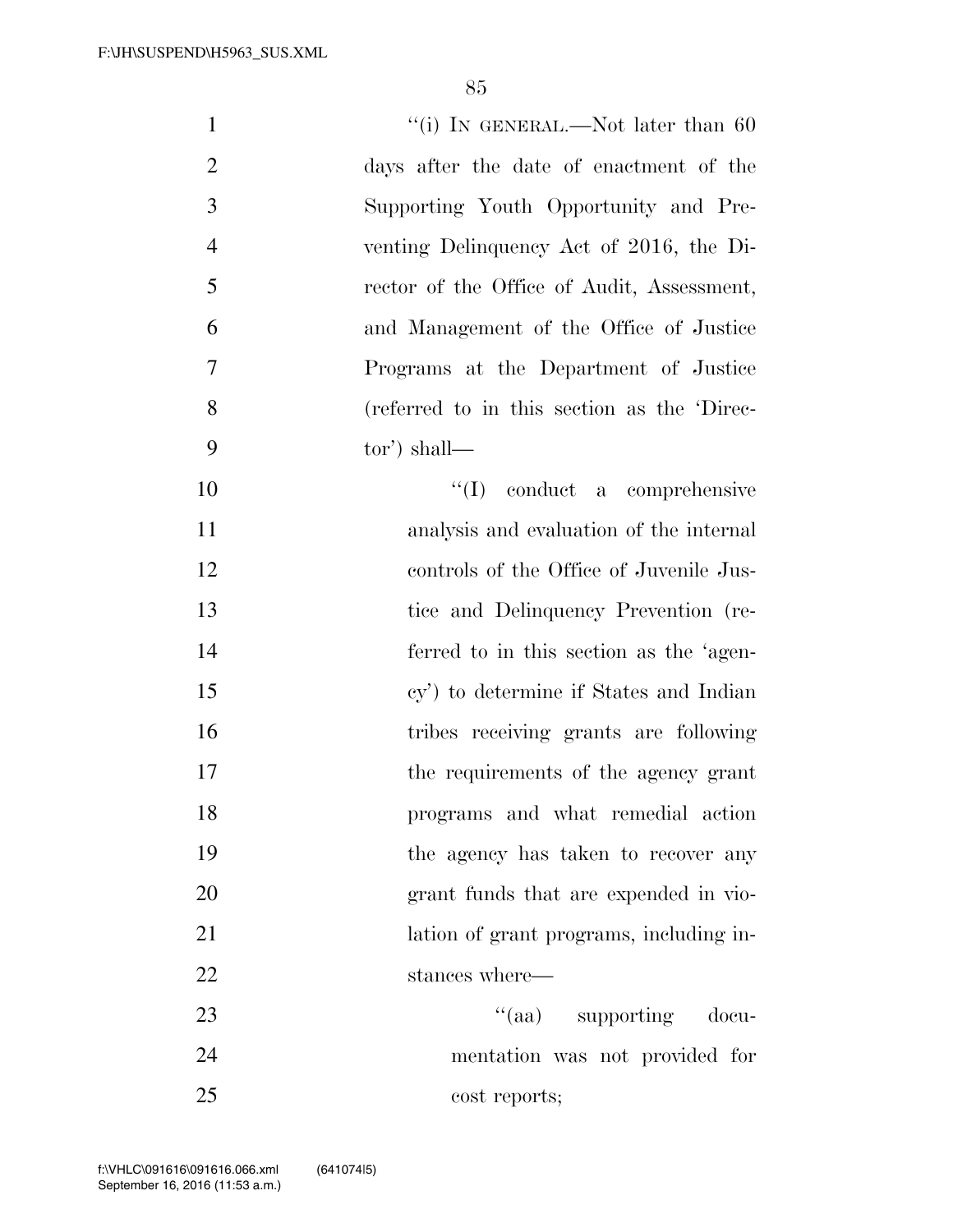| $\mathbf{1}$   | "(bb) unauthorized expendi-                     |
|----------------|-------------------------------------------------|
| $\overline{2}$ | tures occurred; and                             |
| 3              | "(cc) subrecipients of grant                    |
| $\overline{4}$ | funds were not in compliance                    |
| 5              | with program requirements;                      |
| 6              | "(II) conduct a comprehensive                   |
| 7              | audit and evaluation of a selected sta-         |
| 8              | tistically significant sample of States         |
| 9              | and Indian tribes (as determined by             |
| 10             | the Director) that have received Fed-           |
| 11             | eral funds under title II, including a          |
| 12             | review of internal controls to prevent          |
| 13             | fraud, waste, and abuse of funds by             |
| 14             | grantees; and                                   |
| 15             | "(III) submit a report in accord-               |
| 16             | ance with clause (iv).                          |
| 17             | "(ii) CONSIDERATIONS FOR EVALUA-                |
| 18             | TIONS.—In conducting the analysis and           |
| 19             | evaluation under clause $(i)(I)$ , and in order |
| 20             | to document the efficiency and public ben-      |
| 21             | efit of titles II and V, the Director shall     |
| 22             | consideration the extent<br>take<br>into<br>to  |
| 23             | which-                                          |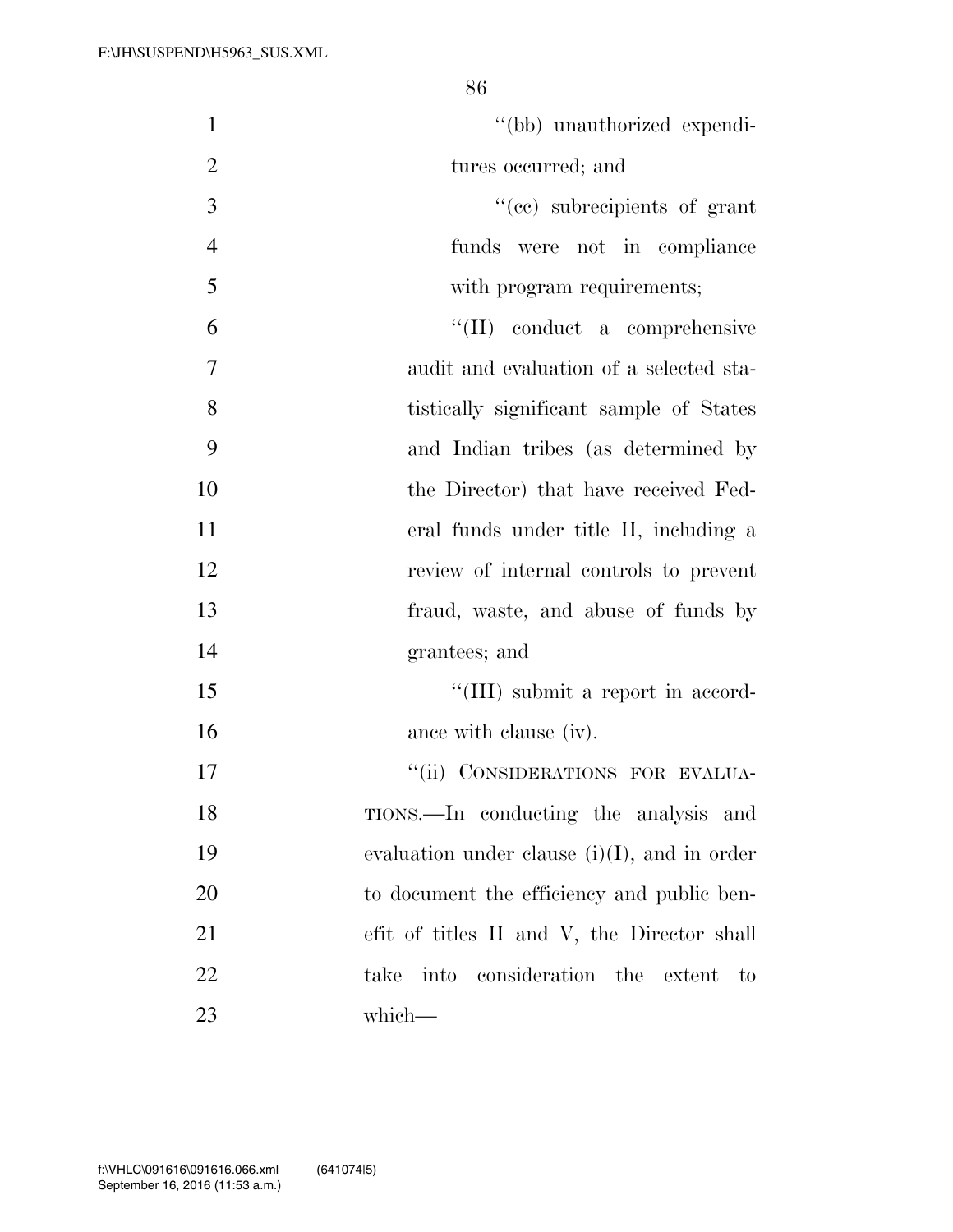| $\mathbf{1}$   | "(I) greater oversight is needed              |
|----------------|-----------------------------------------------|
| $\overline{2}$ | of programs developed with grants             |
| 3              | made by the agency;                           |
| $\overline{4}$ | "(II) changes are necessary in                |
| 5              | the authorizing statutes of the agency        |
| 6              | in order that the functions of the            |
| 7              | agency can be performed in a more ef-         |
| 8              | ficient and effective manner; and             |
| 9              | "(III) the agency has imple-                  |
| 10             | mented recommendations issued by              |
| 11             | the Comptroller General or Office of          |
| 12             | Inspector General relating to the             |
| 13             | grant making and grant monitoring             |
| 14             | responsibilities of the agency.               |
| 15             | CONSIDERATIONS FOR<br>``(iii)<br>AU-          |
| 16             | DITS.—In conducting the audit and evalua-     |
| 17             | tion under clause $(i)(II)$ , and in order to |
| 18             | document the efficiency and public benefit    |
| 19             | of titles II and V, the Director shall take   |
| 20             | into consideration—                           |
| 21             | $\lq$ (I) whether grantees timely file        |
| 22             | Financial Status Reports;                     |
| 23             | $\lq\lq$ (II) whether grantees have suf-      |
| 24             | ficient internal controls to ensure ade-      |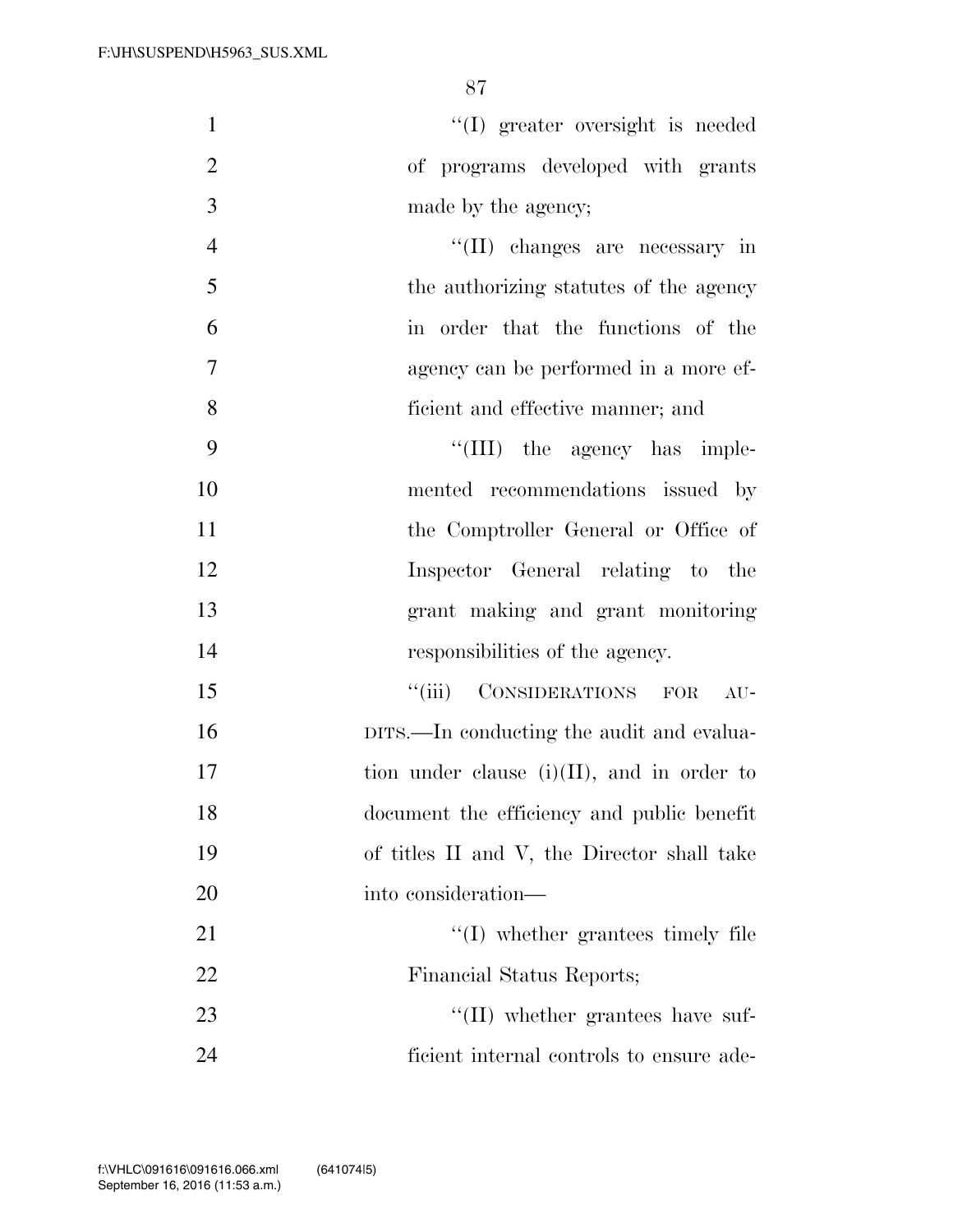| $\mathbf{1}$   | quate oversight of grant funds re-        |
|----------------|-------------------------------------------|
| $\overline{2}$ | ceived;                                   |
| 3              | $``(III)$ whether grantees' asser-        |
| $\overline{4}$ | tions of compliance with the core re-     |
| 5              | quirements were accompanied with          |
| 6              | adequate supporting documentation;        |
| $\tau$         | $\lq\lq$ (IV) whether expenditures were   |
| 8              | authorized;                               |
| 9              | $``(V)$ whether subrecipients of          |
| 10             | grant funds were complying with pro-      |
| 11             | gram requirements; and                    |
| 12             | "(VI) whether grant funds were            |
| 13             | spent in accordance with the program      |
| 14             | goals and guidelines.                     |
| 15             | "(iv) REPORT.—The Director shall—         |
| 16             | $\lq\lq$ (I) submit to the Congress a re- |
| 17             | port outlining the results of the anal-   |
| 18             | ysis, evaluation, and audit conducted     |
| 19             | under clause (i), including supporting    |
| 20             | materials, to the Speaker of the          |
| 21             | House of Representatives and the          |
| 22             | President pro tempore of the Senate;      |
| 23             | and                                       |
| 24             | "(II) shall make such report              |
| 25             | available to the public online, not later |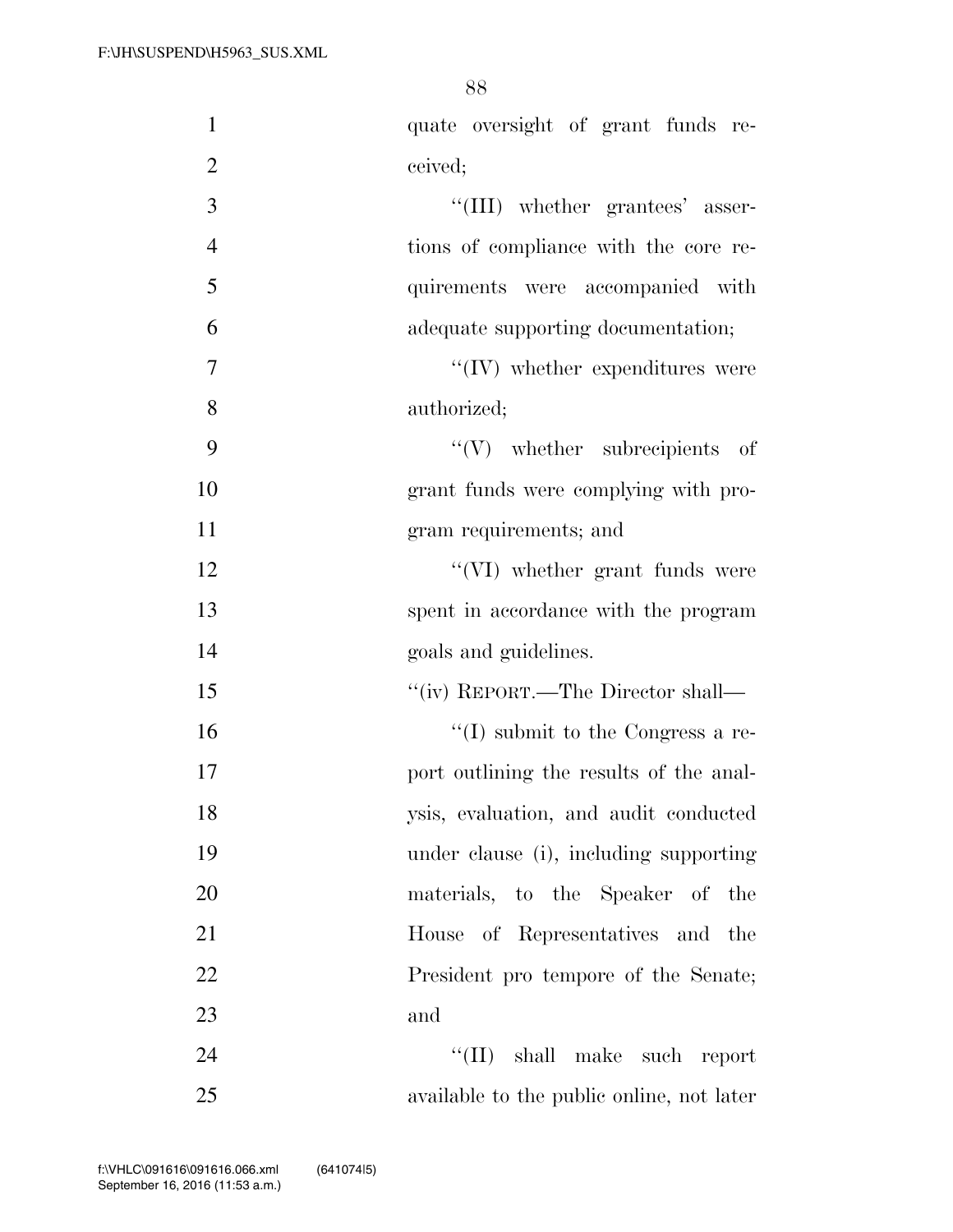| $\mathbf{1}$   | than 1 year after the date of enact-         |
|----------------|----------------------------------------------|
| $\overline{2}$ | ment of this section.                        |
| 3              | "(B) ANALYSIS OF INTERNAL CON-               |
| $\overline{4}$ | TROLS.-                                      |
| 5              | "(i) IN GENERAL.—Not later than 30           |
| 6              | days after the date of enactment of the      |
| $\overline{7}$ | Supporting Youth Opportunity and Pre-        |
| 8              | venting Delinquency Act of 2016, the Ad-     |
| 9              | ministrator shall initiate a comprehensive   |
| 10             | analysis and evaluation of the internal con- |
| 11             | trols of the agency to determine whether,    |
| 12             | and to what extent, States and Indian        |
| 13             | tribes that receive grants under titles II   |
| 14             | and V are following the requirements of      |
| 15             | the grant programs authorized under titles   |
| 16             | II and V.                                    |
| 17             | REPORT.—Not later than 180<br>``(ii)         |
| 18             | days after the date of enactment of the      |
| 19             | Supporting Youth Opportunity and Pre-        |
| 20             | venting Delinquency Act of 2016, the Ad-     |
| 21             | ministrator shall submit to Congress a re-   |
| 22             | port containing—                             |
| 23             | $\lq\lq$ (I) the findings of the analysis    |
| 24             | and evaluation conducted under clause        |
| 25             | (i);                                         |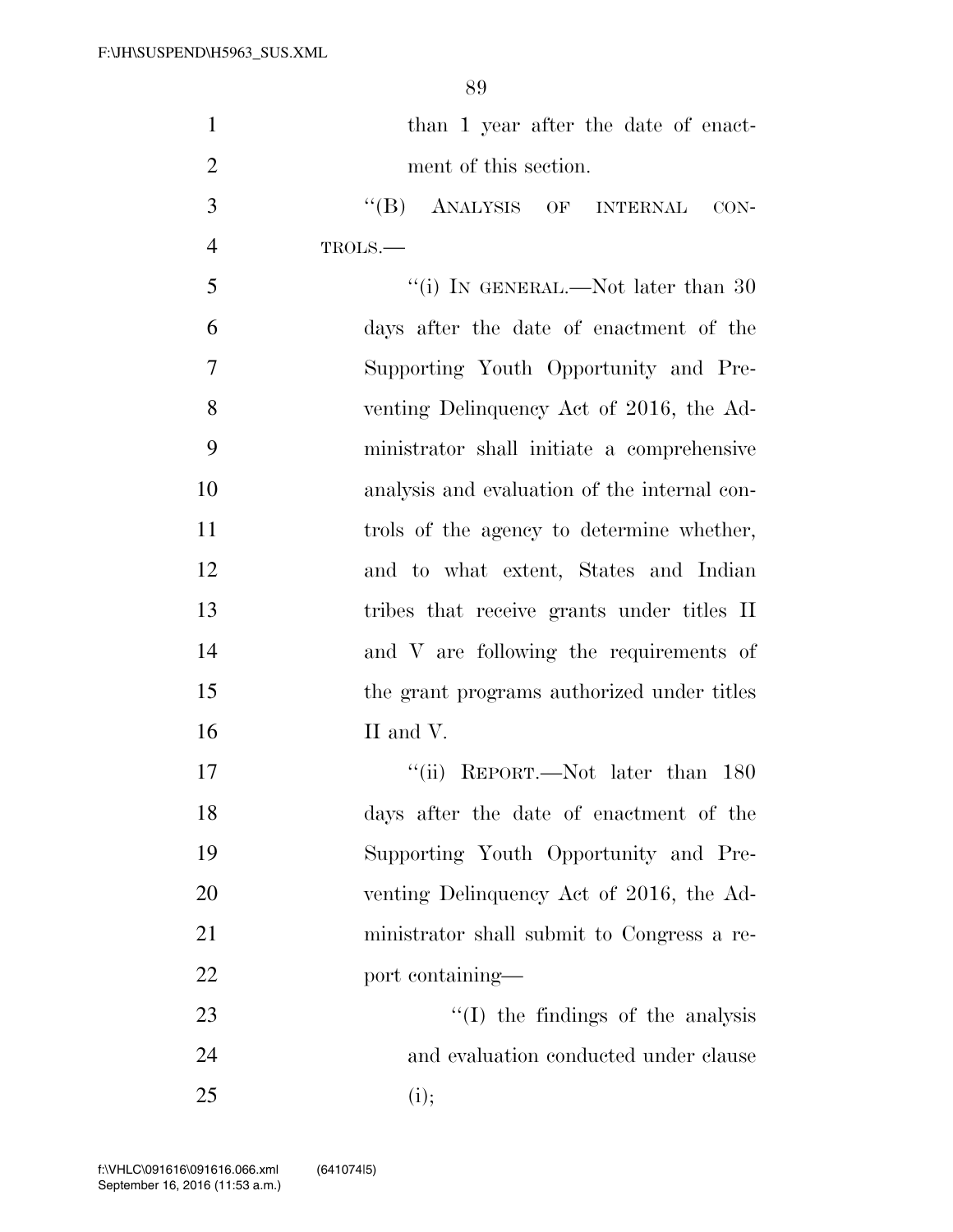| $\mathbf{1}$   | "(II) a description of remedial              |
|----------------|----------------------------------------------|
| $\overline{2}$ | actions, if any, that will be taken by       |
| 3              | the Administrator to enhance the in-         |
| $\overline{4}$ | ternal controls of the agency and re-        |
| 5              | coup funds that may have been ex-            |
| 6              | pended in violation of law, regulations,     |
| 7              | or program requirements issued under         |
| 8              | titles II and V; and                         |
| 9              | "(III) a description of $-$                  |
| 10             | "(aa) the analysis conducted                 |
| 11             | under clause (i);                            |
| 12             | $\lq\lq(bb)$ whether the funds               |
| 13             | awarded under titles II and V                |
| 14             | been used in accordance<br>have              |
| 15             | with law, regulations, program               |
| 16             | guidance, and applicable plans;              |
| 17             | and                                          |
| 18             | $f'(ce)$ the extent to which                 |
| 19             | funds awarded to States and In-              |
| 20             | dian tribes under titles II and V            |
| 21             | enhanced the ability of grantees             |
| 22             | to fulfill the core requirements.            |
| 23             | REPORT BY THE ATTORNEY GEN-<br>``(C)         |
| 24             | ERAL.—Not later than 180 days after the date |
| 25             | of enactment of the Supporting Youth Oppor-  |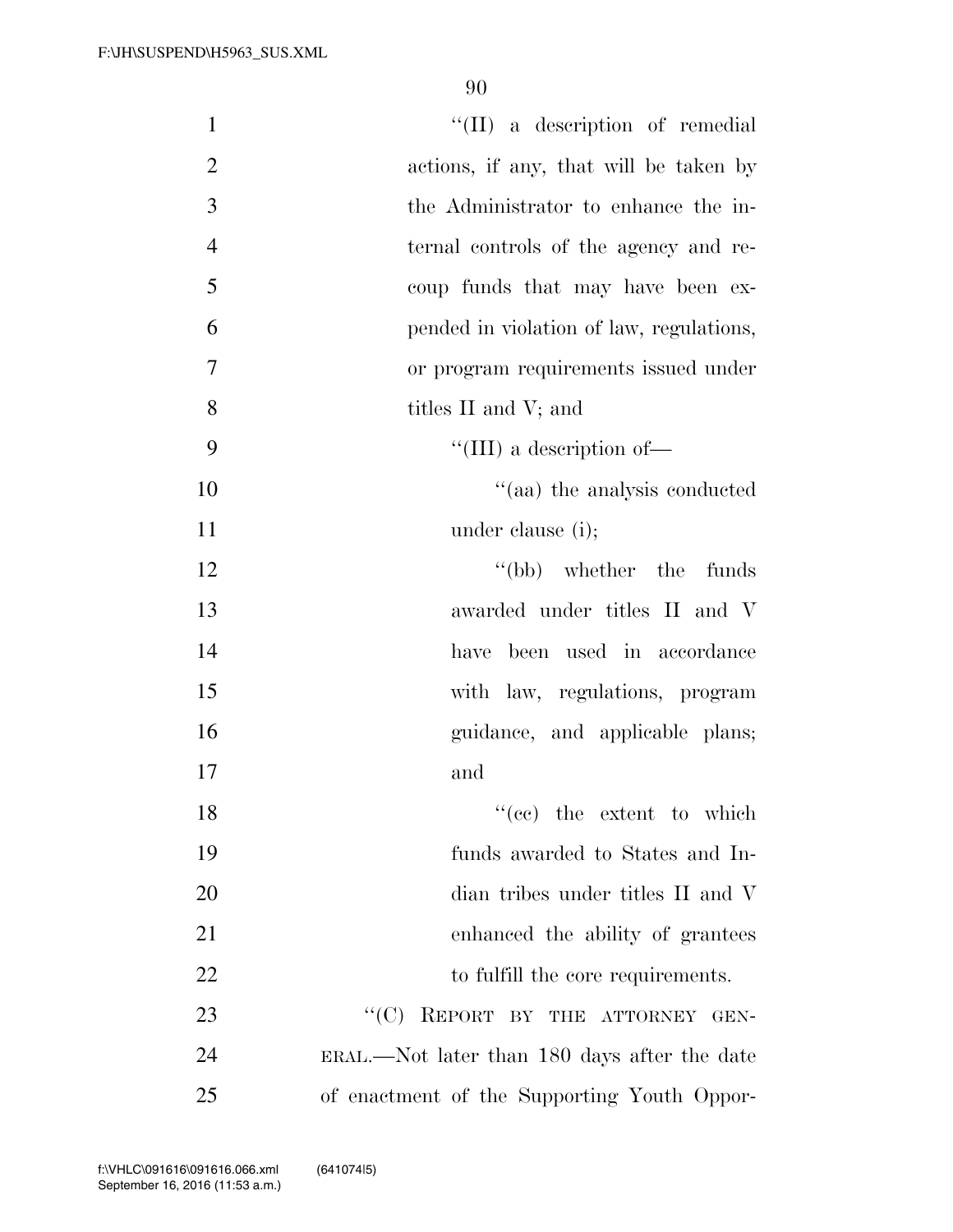| $\mathbf{1}$   | tunity and Preventing Delinquency Act of 2016,    |
|----------------|---------------------------------------------------|
| $\overline{2}$ | the Attorney General shall submit to the appro-   |
| 3              | priate committees of the Congress a report on     |
| $\overline{4}$ | the estimated amount of formula grant funds       |
| 5              | disbursed by the agency since fiscal year 2010    |
| 6              | that did not meet the requirements for awards     |
| 7              | of formula grants to States under title II.       |
| 8              | $``(2)$ CONFERENCE EXPENDITURES.—                 |
| 9              | "(A) LIMITATION. No amounts author-               |
| 10             | ized to be appropriated to the Department of      |
| 11             | Justice under this Act may be used by the At-     |
| 12             | torney General, or by any individual or organi-   |
| 13             | zation awarded discretionary funds through a      |
| 14             | cooperative agreement under this Act, to host     |
| 15             | or support any expenditure for conferences that   |
| 16             | uses more than $$20,000$ in funds made avail-     |
| 17             | able to the Department of Justice, unless the     |
| 18             | Deputy Attorney General or such Assistant At-     |
| 19             | torney Generals, Directors, or principal deputies |
| 20             | as the Deputy Attorney General may designate,     |
| 21             | provides prior written authorization that the     |
| 22             | funds may be expended to host a conference.       |
| 23             | "(B) WRITTEN APPROVAL.—Written ap-                |
| 24             | proval under subparagraph (A) shall include a     |
| 25             | written estimate of all costs associated with the |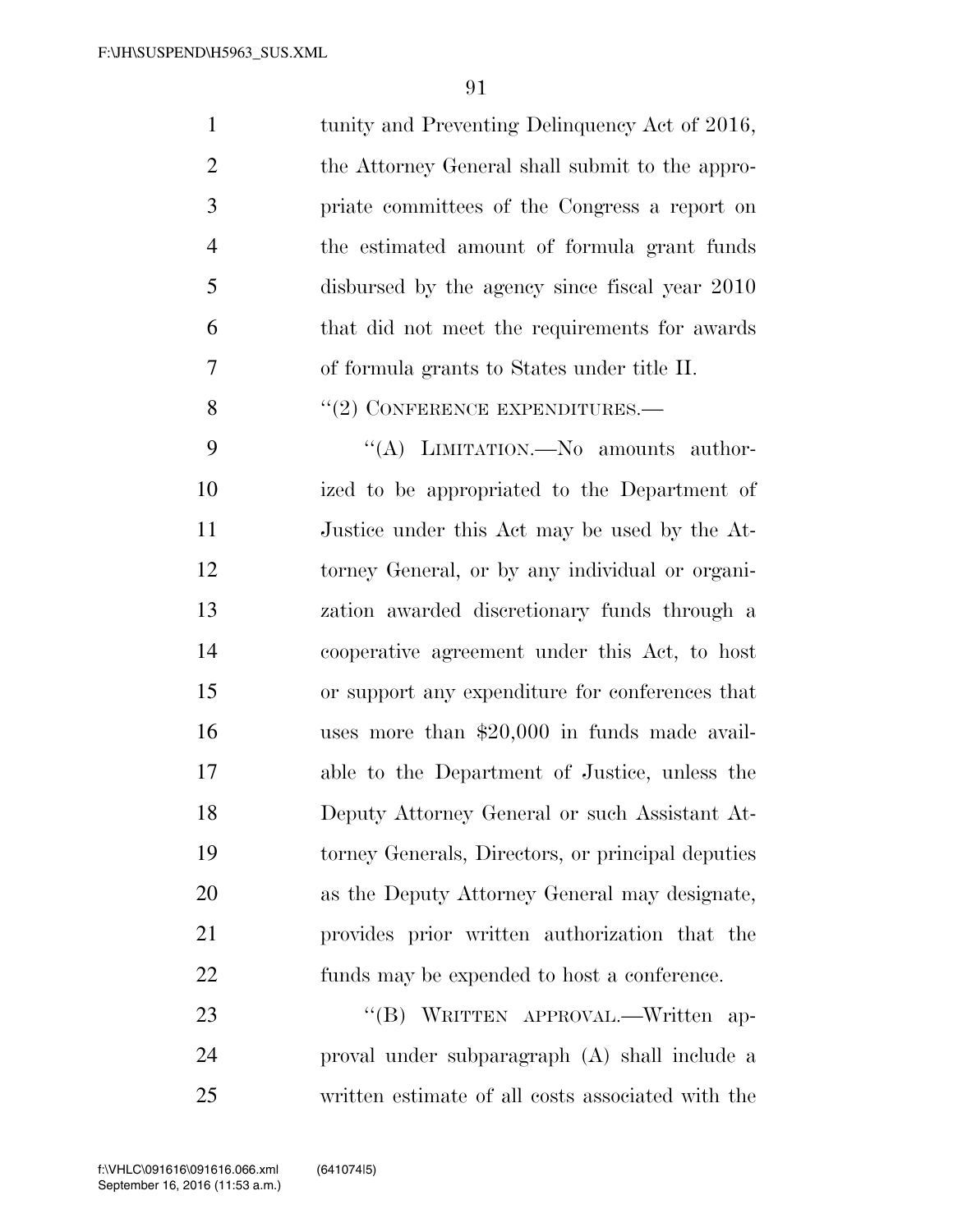| $\mathbf{1}$   | conference, including the cost of all food and   |
|----------------|--------------------------------------------------|
| $\overline{2}$ | beverages, audiovisual equipment, honoraria for  |
| 3              | speakers, and entertainment.                     |
| $\overline{4}$ | "(C) REPORT.—The Deputy Attorney Gen-            |
| 5              | eral shall submit an annual report to the Com-   |
| 6              | mittee on the Judiciary of the Senate and the    |
| 7              | Committee on Education and the Workforce of      |
| 8              | the House of Representatives on all conference   |
| 9              | expenditures approved under this paragraph.      |
| 10             | "(3) PROHIBITION ON LOBBYING ACTIVITY.—          |
| 11             | "(A) IN GENERAL.—Amounts authorized              |
| 12             | to be appropriated under this Act may not be     |
| 13             | utilized by any recipient of a grant made using  |
| 14             | such amounts—                                    |
| 15             | "(i) to lobby any representative of the          |
| 16             | Department of Justice regarding<br>the           |
| 17             | award of grant funding; or                       |
| 18             | "(ii) to lobby any representative of a           |
| 19             | Federal, State, local, or tribal government      |
| 20             | regarding the award of grant funding.            |
| 21             | "(B) PENALTY.—If the Attorney General            |
| 22             | determines that any recipient of a grant made    |
| 23             | using amounts authorized to be appropriated      |
| 24             | under this Act has violated subparagraph $(A)$ , |
| 25             | the Attorney General shall—                      |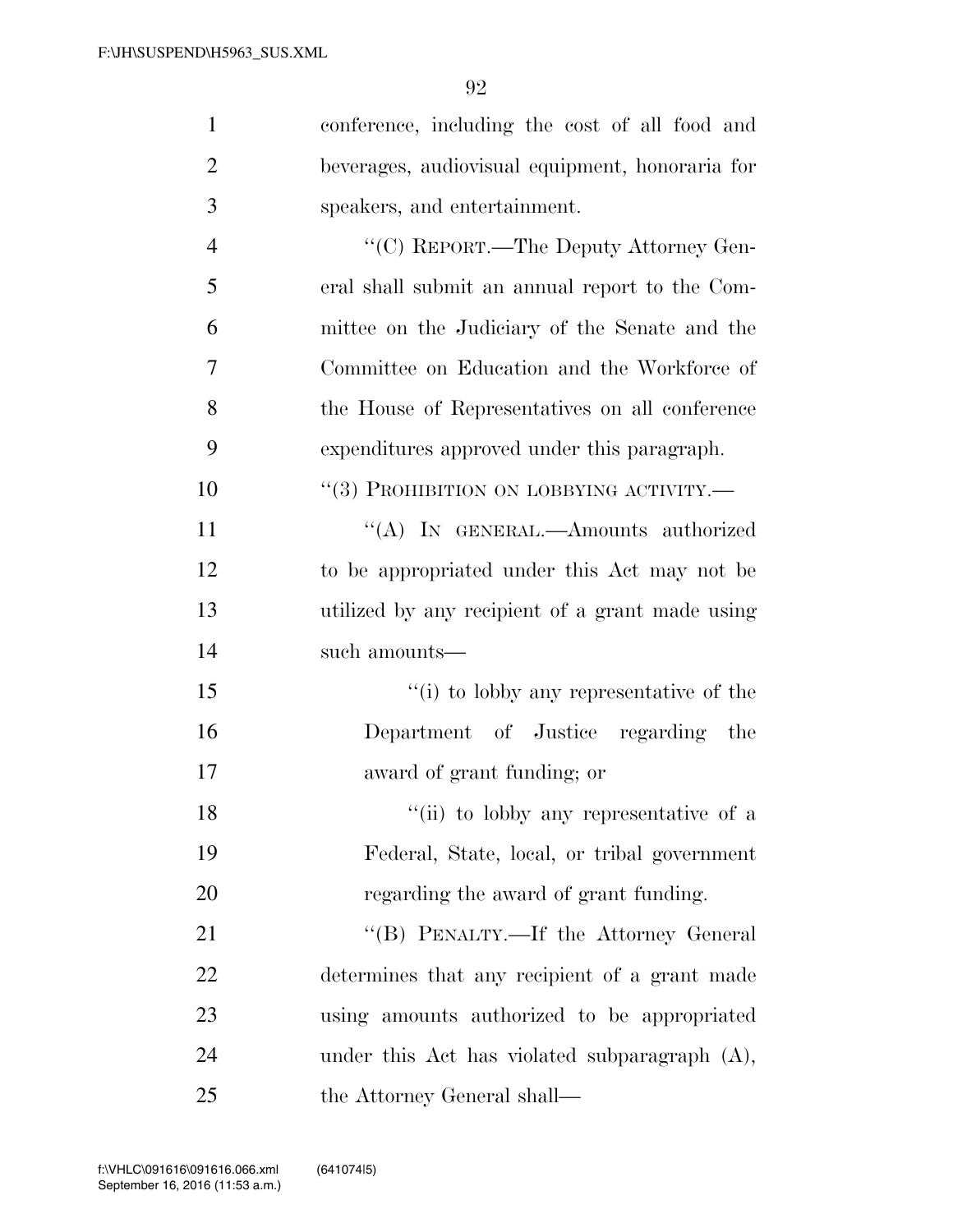| $\mathbf{1}$   | "(i) require the recipient to repay the             |
|----------------|-----------------------------------------------------|
| $\overline{2}$ | grant in full; and                                  |
| 3              | "(ii) prohibit the recipient to receive             |
| $\overline{4}$ | another grant under this Act for not less           |
| 5              | than 5 years.                                       |
| 6              | "(C) CLARIFICATION.—For purposes<br>- of            |
| 7              | this paragraph, submitting an application for a     |
| 8              | grant under this Act shall not be considered        |
| 9              | lobbying activity in violation of subparagraph      |
| 10             | (A).                                                |
| 11             | "(c) PREVENTING DUPLICATIVE GRANTS.—                |
| 12             | "(1) IN GENERAL.—Before the Attorney Gen-           |
| 13             | eral awards a grant to an applicant under this Act, |
| 14             | the Attorney General shall compare potential grant  |
| 15             | awards with other grants awarded under this Act to  |
| 16             | determine if duplicate grant awards are awarded for |
| 17             | the same purpose.                                   |
| 18             | "(2) REPORT.—If the Attorney General awards         |
| 19             | duplicate grants to the same applicant for the same |
| 20             | purpose the Attorney General shall submit to the    |
| 21             | Committee on the Judiciary of the Senate and the    |
| 22             | Committee on Education and the Workforce of the     |
| 23             | House of Representatives a report that includes—    |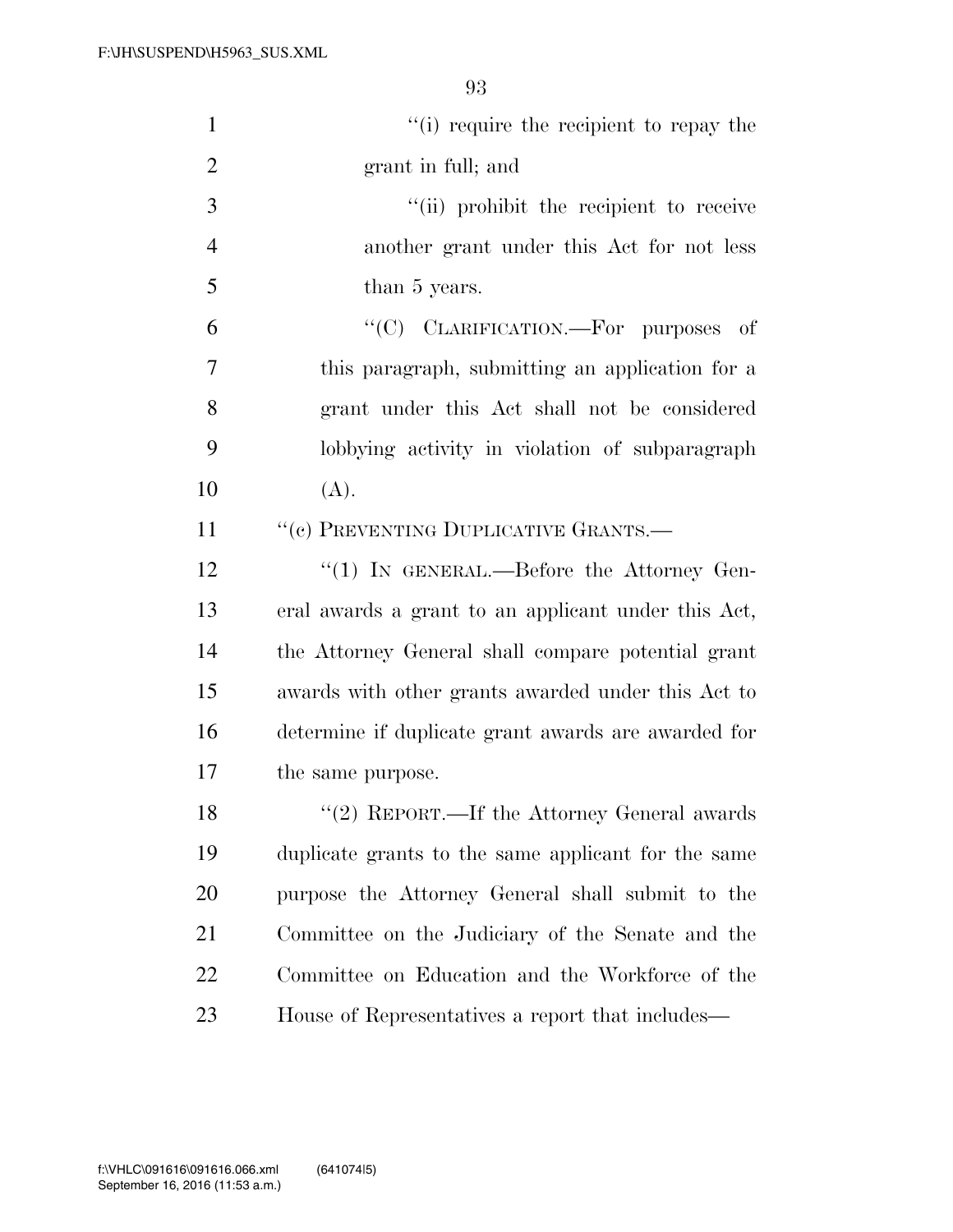| $\mathbf{1}$   | "(A) a list of all duplicate grants awarded,              |
|----------------|-----------------------------------------------------------|
| $\overline{2}$ | including the total dollar amount of any dupli-           |
| 3              | cate grants awarded; and                                  |
| $\overline{4}$ | "(B) the reason the Attorney General                      |
| 5              | awarded the duplicative grant.                            |
| 6              | "(d) COMPLIANCE WITH AUDITING STANDARDS.-                 |
| 7              | The Administrator shall comply with the Generally Ac-     |
| 8              | cepted Government Auditing Standards, published by the    |
| 9              | General Accountability Office (commonly known as the      |
| 10             | 'Yellow Book'), in the conduct of fiscal, compliance, and |
| 11             | programmatic audits of States.".                          |
| 12             | (b) TECHNICAL AND CONFORMING AMENDMENT.—                  |
| 13             | (1) IN GENERAL.—The Juvenile Justice and                  |
| 14             | Delinquency Prevention Act of 1974 is amended by          |
| 15             | striking paragraphs $(6)$ and $(7)$ of section 407 $(42)$ |
| 16             | U.S.C. 5776a).                                            |
| 17             | (2) EFFECTIVE DATE.—The amendment made                    |
| 18             | by paragraph (1) shall take effect on the 1st day of      |
| 19             | the 1st fiscal year that begins after the date of en-     |
| 20             | actment of this Act.                                      |
| 21             | $(3)$ SAVINGS CLAUSE.—In the case of an entity            |
| 22             | that is barred from receiving grant funds under           |
| 23             | paragraph $(7)(B)(ii)$ of section 407 of the Juvenile     |
| 24             | Justice and Delinquency Prevention Act of 1974 (42)       |
| 25             | U.S.C. 5776a), the amendment made by paragraph            |
|                |                                                           |